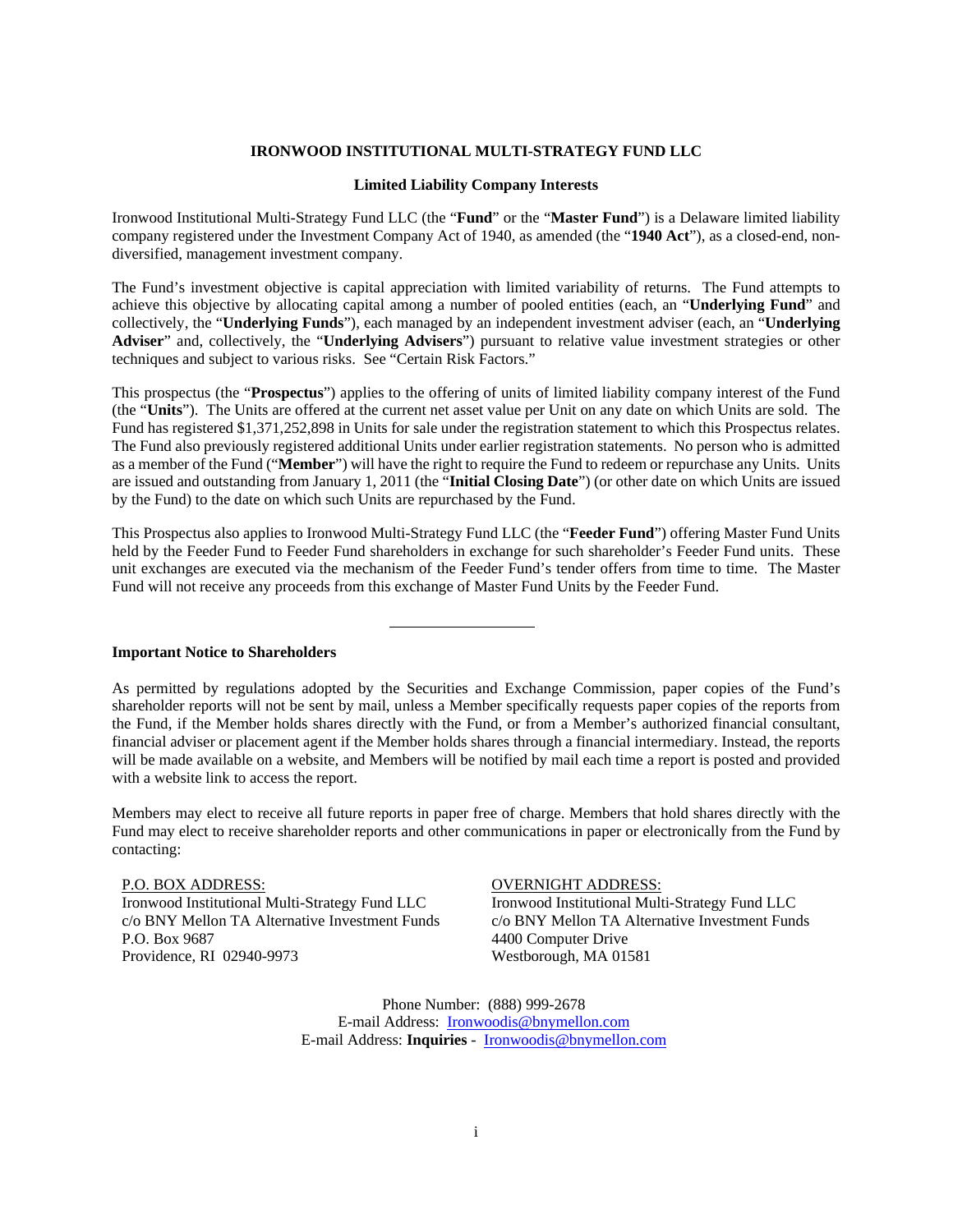Members who hold shares through a financial intermediary can contact the Member's authorized financial consultant, financial advisor, or placement agent to receive shareholder reports and other communications in paper or electronically.

A Member's election to receive reports in paper will apply to all funds held with the Ironwood fund complex or their financial intermediary.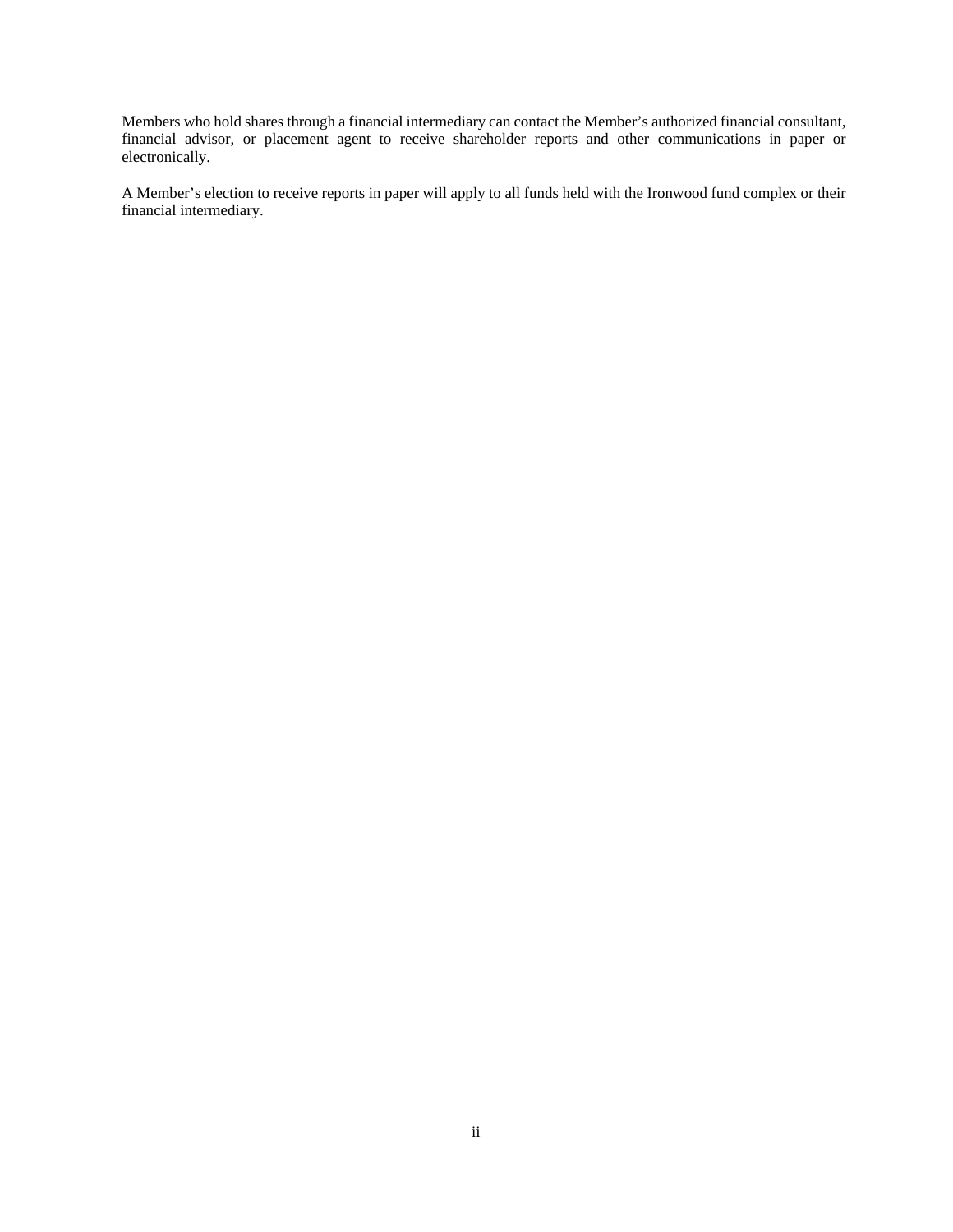**If you purchase Units of the Fund, you will become bound by the terms and conditions of the amended and restated limited liability company agreement (the "LLC Agreement"). A copy of the LLC Agreement has been filed as an exhibit to this Prospectus with the Securities and Exchange Commission (the "SEC").**

**INVESTMENTS IN THE FUND MAY BE MADE ONLY BY "ELIGIBLE INVESTORS" AS DEFINED HEREIN. SEE "ELIGIBLE INVESTORS."**

**Investment in the Fund involves a high degree of risk and should be considered a speculative investment that entails substantial risks, including but not limited to:**

- **Loss of capital.**
- **The Units will not be listed on any securities exchange and it is not anticipated that a secondary market for the Units will develop. Unlike an investor in most closed-end investment companies, you should not expect to be able to sell your Units regardless of how the Fund performs.**
- **The Units are subject to substantial restrictions on transferability and resale and may not be transferred or resold except as permitted under the LLC Agreement.**
- **Although the Fund may offer to repurchase Units (or a portion thereof) from time to time, no assurance can be given that repurchases will occur or that any Units properly tendered will be repurchased by the Fund. You may not have access to the money you invested in the Fund for an indefinite time.**
- Unlike open-end management investment companies (commonly known as mutual funds) **which generally permit redemptions on a daily basis, Units will not be redeemable at an investor's option. As a result, an investor may not be able to sell or otherwise liquidate his or her Units. See "Certain Risk Factors—Closed End Fund; Limited Liquidity; Units Not Listed; Repurchases of Units."**
- **The Units are appropriate only for investors who can tolerate a high degree of risk and do not require a liquid investment.**
- **The Underlying Funds in which the Fund invests may pursue various investment strategies and are subject to special risks.**
- **The Fund is classified as a "non-diversified" investment company, which means that the percentage of its assets that may be invested in the securities of a single issuer is not limited by the 1940 Act. As a result, the Fund's investment portfolio may be subject to greater risk and volatility than if investments were made in the securities of a broad range of issuers.**
- **Investment in the Units is speculative and there is no guarantee that the Fund will achieve its investment objective.**

**Prospective investors should refer to the risk factors under the section entitled "Certain Risk Factors" prior to making an investment in the Fund, including the following risk factors: (i) Closed-End Fund; Limited Liquidity; Units Not Listed; Repurchases of Units; (ii) Non-Diversified Status under the 1940 Act; (iii) Investments in Non-U.S. Underlying Funds and Non-U.S. Markets by Underlying Funds; (iv) Illiquidity of Fund Investments; (v) No Control of Fund Investments; (vi) Limited Access to Information on Underlying Funds' Investments; (vii) Corporate-Level Income Tax for Failure to Qualify as a RIC and (viii) Underlying Funds Not Registered.**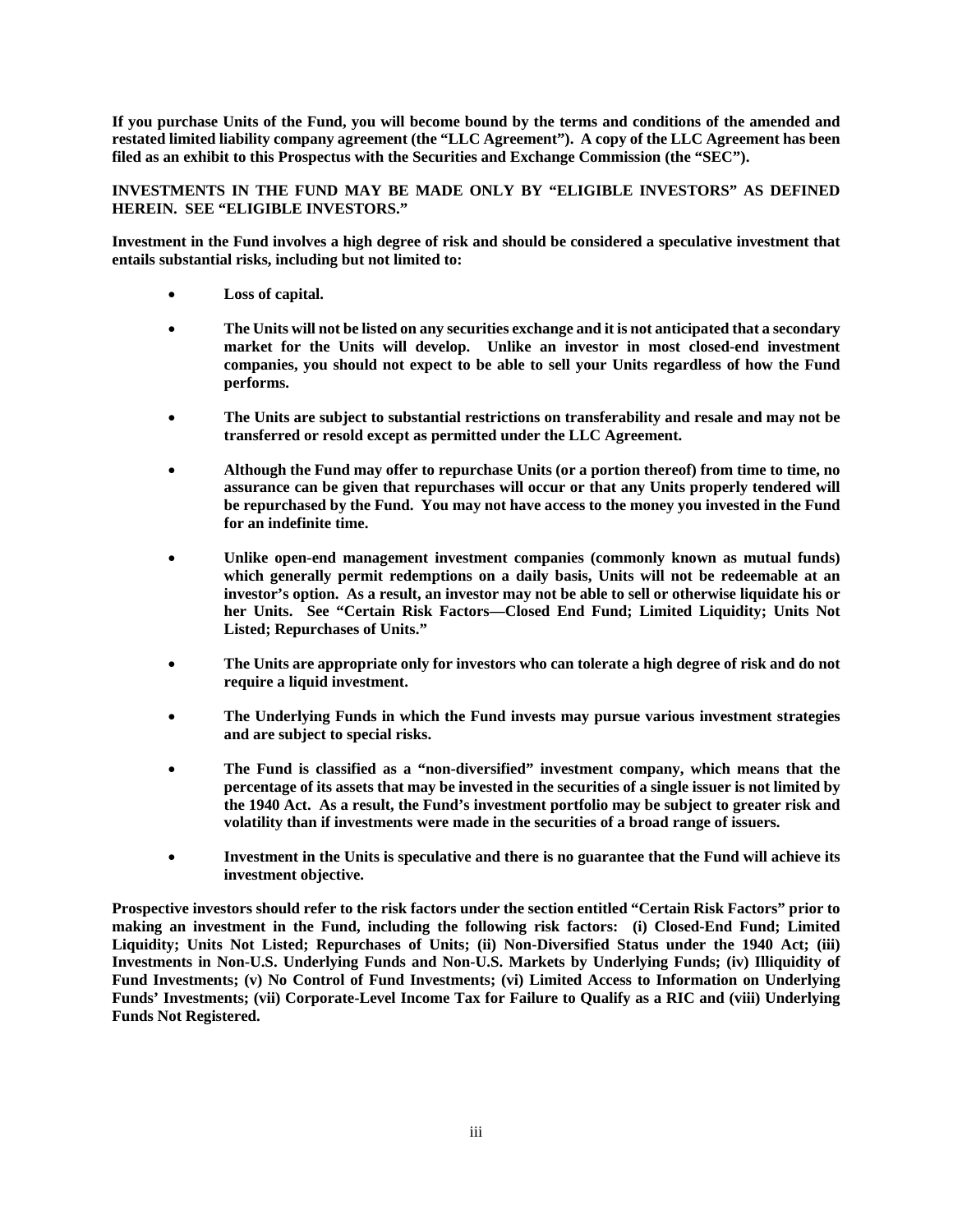This Prospectus sets forth the information that you should know about the Fund before investing. You are advised to read this Prospectus carefully and to retain it for future reference. Additional information about the Fund, including the Fund's Statement of Additional Information (the "**SAI**"), dated August 31, 2021, has been filed with the SEC. The SAI is incorporated by reference into this Prospectus in its entirety. You can obtain the SAI and other information about the Fund on Ironwood's website [\(http://www.ironwoodpartners.com\)](http://www.ironwoodpartners.com/) and the SEC's website [\(http://www.sec.gov\)](http://www.sec.gov/). You also can request a copy of the SAI without charge by writing to Ironwood Capital Management ("**Ironwood**"), One Market Plaza, Steuart Tower, Suite 2500, San Francisco, California 94105; or by calling Ironwood at 833-990-2394.

**Neither the SEC nor any state securities commission has determined whether this Prospectus is truthful or complete, nor have they made, nor will they make, any determination as to whether anyone should buy the Units. Any representation to the contrary is a criminal offense.**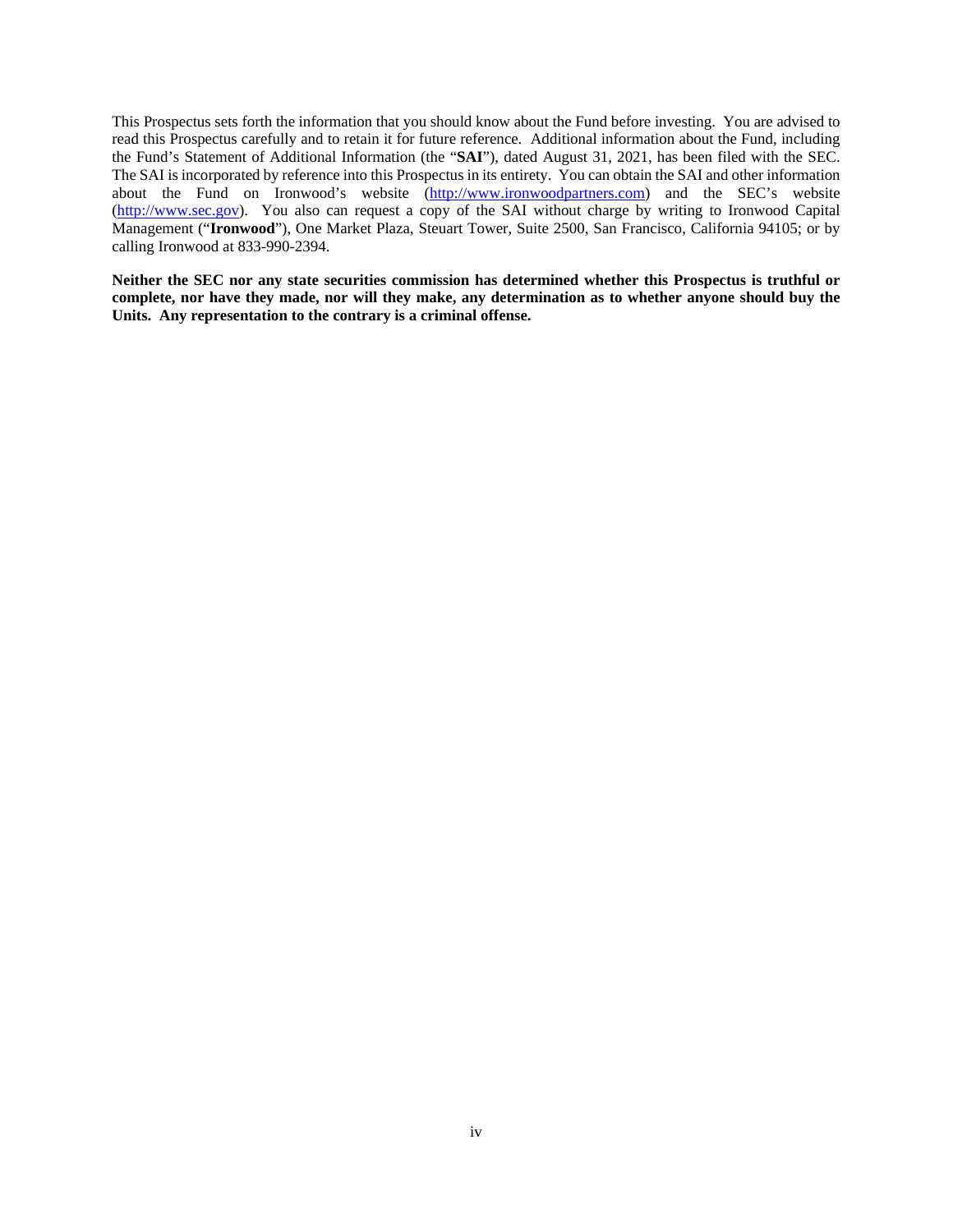|  | $\textbf{Total}^{(1)}$ |
|--|------------------------|
|  | \$1,371,252,898.00     |
|  | None                   |
|  |                        |

### **The Fund's distributor is Foreside Fund Services, LLC**

#### **The date of this Prospectus is August 31, 2021.**

- (1) Foreside Fund Services, LLC acts as the distributor (the "**Distributor**") of the Units on a best-efforts basis, subject to various conditions. The Fund may also distribute Units through other brokers or dealers. The Fund will sell Units only to investors who certify that they are "Eligible Investors." See "Eligible Investors." The minimum initial investment is \$50,000, subject to waiver by Ironwood. The minimum subsequent investment is \$10,000, subject to waiver by Ironwood. Pending investment in the Fund, the proceeds of the continuous offering will be placed in an account by a third-party agent of the Fund. After each closing, the balance in such account, including any interest earned, will be invested pursuant to the Fund's investment policies. Any interest accrued in such account will be for the benefit of all Members and not any particular Member. See "Subscription for Units." Figures shown above are rounded for ease of reference.
- (2) While neither the Fund nor the Distributor impose an initial sales charge, if you buy Units through brokers or dealers or other financial intermediaries, they may directly charge you transaction or other fees in such amount as they may determine. Please consult your financial intermediary for additional information. Any such transaction or other fee charged by your financial intermediary will be in addition to the subscription price for Units and will not form a part of an investor's investment in the Fund. See "Subscription for Units." Ironwood or its affiliates may also pay from their own resources additional compensation to brokers or dealers or other eligible intermediaries.
- (3) Certain fees may be viewed as compensation under Financial Industry Regulatory Authority ("**FINRA**") Rule 2341. The "Fees and Expenses" section of this Prospectus provides further information on these items.
- (4) Assumes sale of all Units currently registered at the net asset value and does not reflect the deduction of expenses expected to be incurred by the Fund, including expenses of issuance and distribution totaling approximately \$200,000 and an ongoing payment to the Distributor by the Fund based on the Fund's net asset value. Units are offered at a price equal to the net asset value per Unit (which ranged from \$1,172.74 to \$1,254.58 for the period of July 1, 2020 to July 31, 2021).

**Prospective investors should not construe the contents of this Prospectus as legal, tax, financial or other advice. Each prospective investor should consult with his, her or its own professional advisers as to the legal, tax, financial or other matters relevant to the appropriateness of an investment in the Fund.**

**No broker-dealer, salesperson or other person is authorized to give an investor any information or to represent anything not contained in this Prospectus. As a prospective investor, you must not rely on any unauthorized information or representations that anyone provides to you. This Prospectus is an offer to sell or a solicitation of an offer to buy the Units, but only under the circumstances and in jurisdictions where and to persons to which it is lawful to do so. The information contained in this Prospectus is current only as of the date of this Prospectus. While this Prospectus and the SAI describe pertinent information about the Fund, neither this Prospectus nor the SAI can represent a contract between the Fund and any member or any other party.**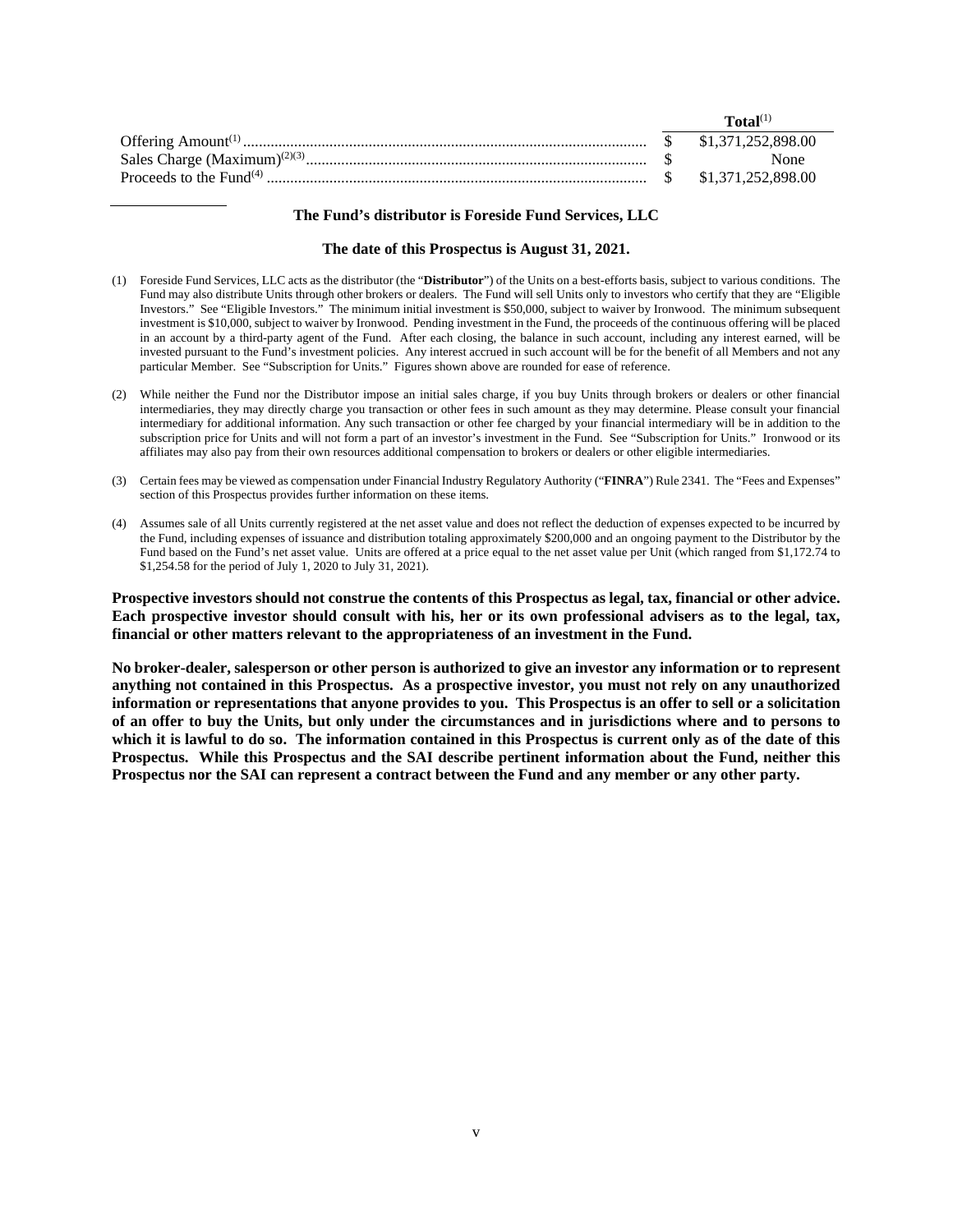# **TABLE OF CONTENTS**

# Page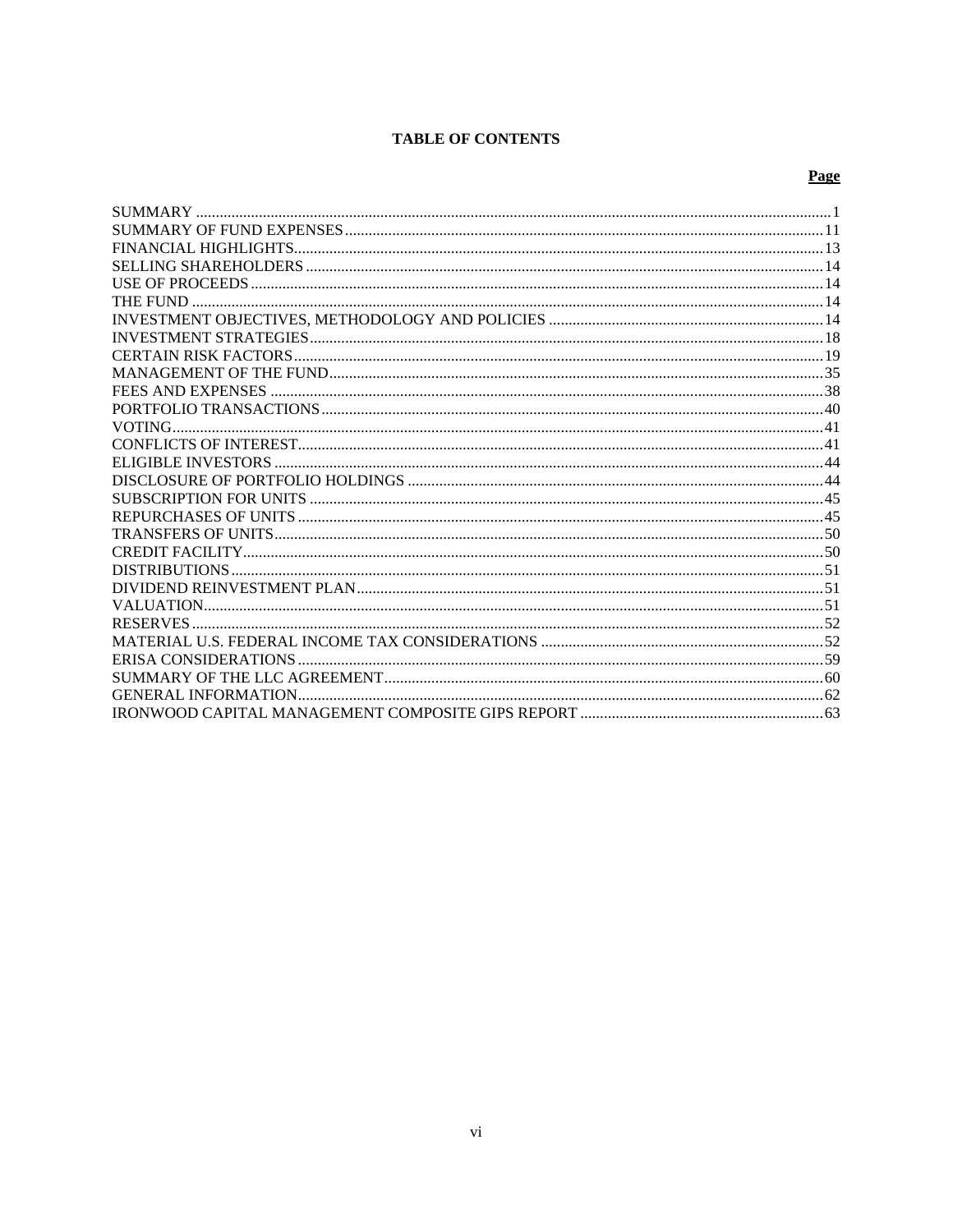## **SUMMARY**

<span id="page-6-0"></span>This is only a summary and does not contain all of the information that a prospective investor should consider before investing in Ironwood Institutional Multi-Strategy Fund LLC (the "**Fund**"). Before investing, a prospective investor in the Fund should carefully read the more detailed information appearing elsewhere in this Prospectus (the "**Prospectus**") and the Fund's Statement of Additional Information (the "**SAI**") and the terms and conditions of the Fund's limited liability company agreement (the "**LLC Agreement**"), each of which should be retained by any prospective investor.

### **The Fund**

The Fund is a Delaware limited liability company that is registered under the Investment Company Act of 1940, as amended (the "**1940 Act**"), as a closed-end, non-diversified, management investment company. The Fund is offering units of limited liability company interest of the Fund (the "**Units**") to, in addition to Ironwood Multi-Strategy Fund LLC (the "**Feeder Fund**"), retail and institutional investors. The Units are registered under the Securities Act of 1933, as amended (the "**Securities Act**"), but are subject to substantial limits on transferability and resale. The Feeder Fund is the largest single investor in the Fund and currently has a majority of the Fund's Units. Ironwood may form other entities in the future that directly or indirectly invest in the Fund.

#### **Ironwood**

Ironwood Capital Management ("**Ironwood**"), an investment adviser registered with the Securities and Exchange Commission (the "**SEC**") under the Investment Advisers Act of 1940, as amended (the "**Advisers Act**"), serves as investment adviser to the Fund.

The Fund's capital is allocated by Ironwood among a number of pooled entities (each, an "**Underlying Fund**" and, collectively, the "**Underlying Funds**"), each managed by an independent investment adviser (each, an "**Underlying Adviser**" and, collectively, the "**Underlying Advisers**") that primarily employs either relative value strategies or other techniques designed to reduce market risk and provide superior risk-adjusted returns.

The Fund is an appropriate investment only for those investors who can tolerate a high degree of risk and do not require a liquid investment. The Fund is similar to a private investment fund in that Units are offered and sold only to certain high net worth and sophisticated investors in large denominations and in that investors in the Fund are subject to asset-based fees. However, unlike a typical private investment fund, the Fund has registered under the 1940 Act and does not charge performance-based fees.

#### **The Offering**

The initial closing date for subscriptions for Units was January 1, 2011 (the "**Initial Closing Date**"). Subscriptions for Units generally are accepted monthly.

This Prospectus also applies to the Feeder Fund offering Master Fund Units held by the Feeder Fund to Feeder Fund shareholders in exchange for such shareholder's Feeder Fund units. These unit exchanges are executed via the mechanism of the Feeder Fund's tender offers from time to time. The Master Fund will not receive any proceeds from this exchange of Master Fund Units by the Feeder Fund.

#### **Use of Proceeds**

The Fund invests the proceeds of each month-end closing of the offering of Units in accordance with its investment objective and principal strategies. Pending the investment of the proceeds pursuant to the Fund's investment policies, a portion of the proceeds not invested in the Underlying Funds may be invested by the Fund in short-term, high-quality debt securities, money market funds or other cash equivalents. In addition, the Fund may maintain a portion of the proceeds in cash to meet operational needs or during any period in which Ironwood determines, in its sole discretion, that investment of the Fund's assets in one or more Underlying Funds is not in the best interests of the Fund.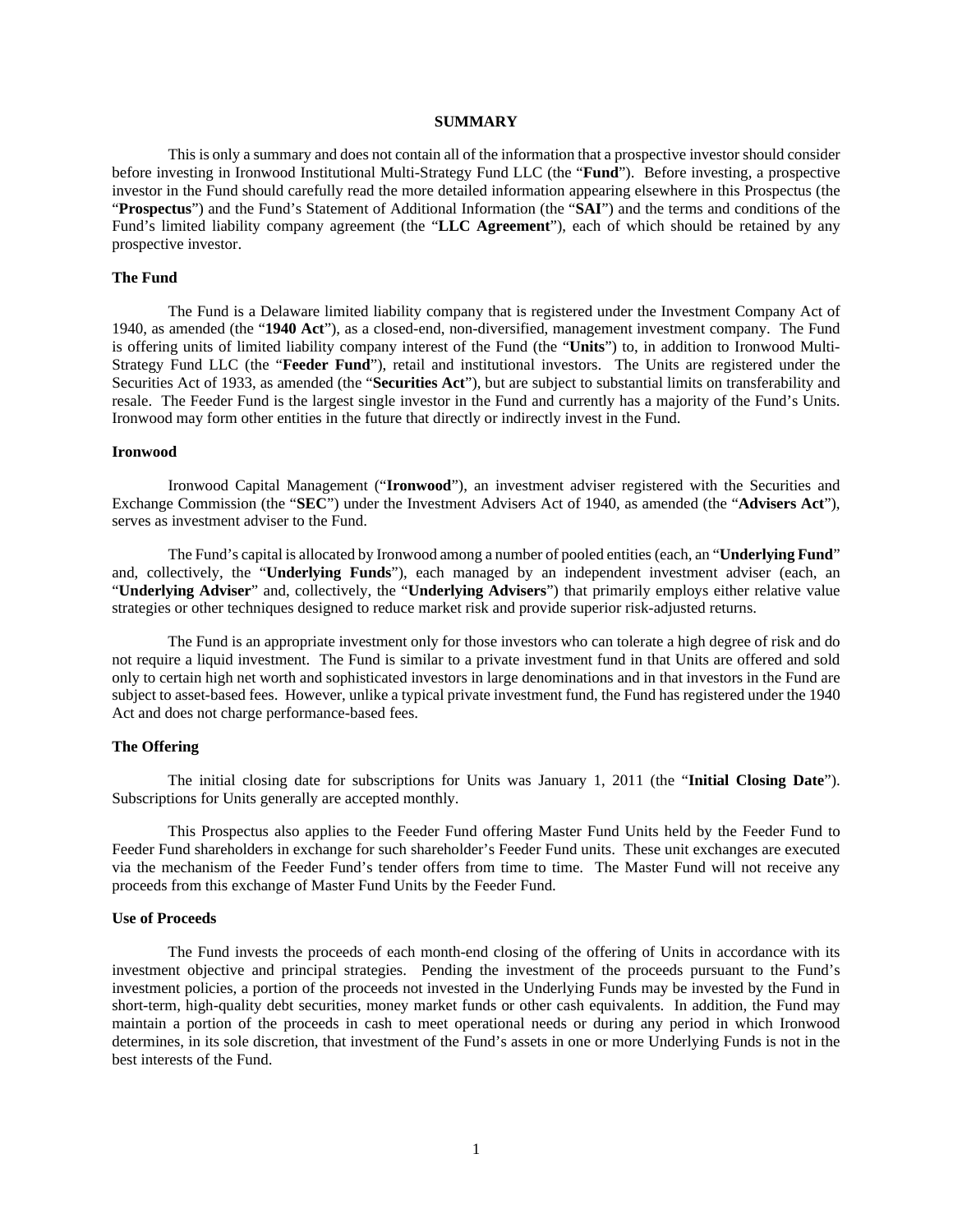## **Investment Objective and Strategies**

The Fund's investment objective is capital appreciation with limited variability of returns. The Fund attempts to achieve this objective by allocating capital among a number of Underlying Funds. Because the Underlying Funds follow alternative investment strategies (whether hedged or not), they are commonly described as "hedge funds." Therefore, the investment program of the Fund can be referred to as a "fund of hedge funds." Ironwood anticipates that the Fund generally will invest in 15 to 30 Underlying Funds at any given point and Ironwood does not intend to allocate over 10% of the Fund's capital (as of the allocation date) to any single Underlying Fund (or any group of Underlying Funds managed by a single Underlying Adviser or group of affiliated Underlying Advisers).

Ironwood reserves the right to increase or decrease the number of Underlying Funds and to revise its method of allocating capital to them if, in the sole discretion of Ironwood, such changes are warranted. Ironwood may from time to time exceed the 10% of capital limitation described here; an example of a rationale to do so would be to invest up to the maximum capacity in a particular Underlying Fund that may be open to investment only for a limited period.

Ironwood focuses on institutional quality managers who invest in historically uncorrelated strategies, such as relative value, event driven, equity market neutral, credit, distressed securities and various arbitrage-based approaches.

Ironwood believes that market neutral and uncorrelated investment strategies offer potential for long-term investment success. Market neutral strategies are designed to exploit pricing differentials between related securities and to minimize market risk. These strategies seek to take long positions in undervalued securities and short positions in overvalued securities. Market neutral strategies take focused bets on pricing relationships between similar securities and generally do not seek to take directional bets on overall market direction. Market neutral strategies focus on security selection and can generate profits whether the broader market is rising or falling, although losses may occur as well.

Uncorrelated strategies attempt to capture mispricing associated with capital market transactions, such as mergers and acquisitions, spin-offs, reorganizations, bankruptcies, share buy-backs and other significant events. Many of these events are subject to certain conditions, such as shareholder or regulatory approval. These events are company-specific and are not market-driven events; therefore, the profitability of these strategies is dependent on the successful completion of a specific transaction within an expected time frame rather than overall market movements.

Since Ironwood's inception in 1996, Ironwood has been exclusively focused on building and maintaining low volatility, multi-manager portfolios that seek to have low correlation to the broader debt and equity indices. While the Fund may invest in any type of Underlying Fund, Ironwood expects to have the Fund invested in Underlying Funds that generally fall into the following four hedge fund sectors: (1) relative value, (2) event driven, (3) market neutral & hedged equity and (4) distressed & credit securities. The Underlying Advisers in these general hedge fund sectors utilize a variety of investment strategies, including, but not limited to, fundamental equity market neutral, risk and event arbitrage, distressed and stressed securities, convertible bond arbitrage, capital structure arbitrage, systematic trading, fixed income arbitrage and private investments.

Ironwood seeks to diversify the Fund's investments in Underlying Funds within sectors and across strategies in an attempt to offset the risks of investments in other sectors, strategies or the financial markets as a whole.

There can be no assurance that the Fund will achieve its investment objective or avoid substantial losses. The Fund's investment objective may be changed by the Board of Directors of the Fund (the "**Board**") without the vote of a majority of the Fund's outstanding Units. Notice will be provided to those persons who are admitted as members of the Fund ("**Members**") prior to any such change.

## **Use of Leverage**

Certain Underlying Funds utilize leverage as part of their investment strategies and in doing so may be subject to no limits on the amount of that leverage. This use of leverage magnifies rates of return (both positive and negative) achieved by the Fund. Further, the Fund may borrow an amount, not exceeding 10% of the Fund's net asset value, for the purpose of balancing investments in and withdrawals from Underlying Funds, balancing investments in Underlying Funds and subscriptions to the Fund (including any subscriptions accepted by the Fund from the Feeder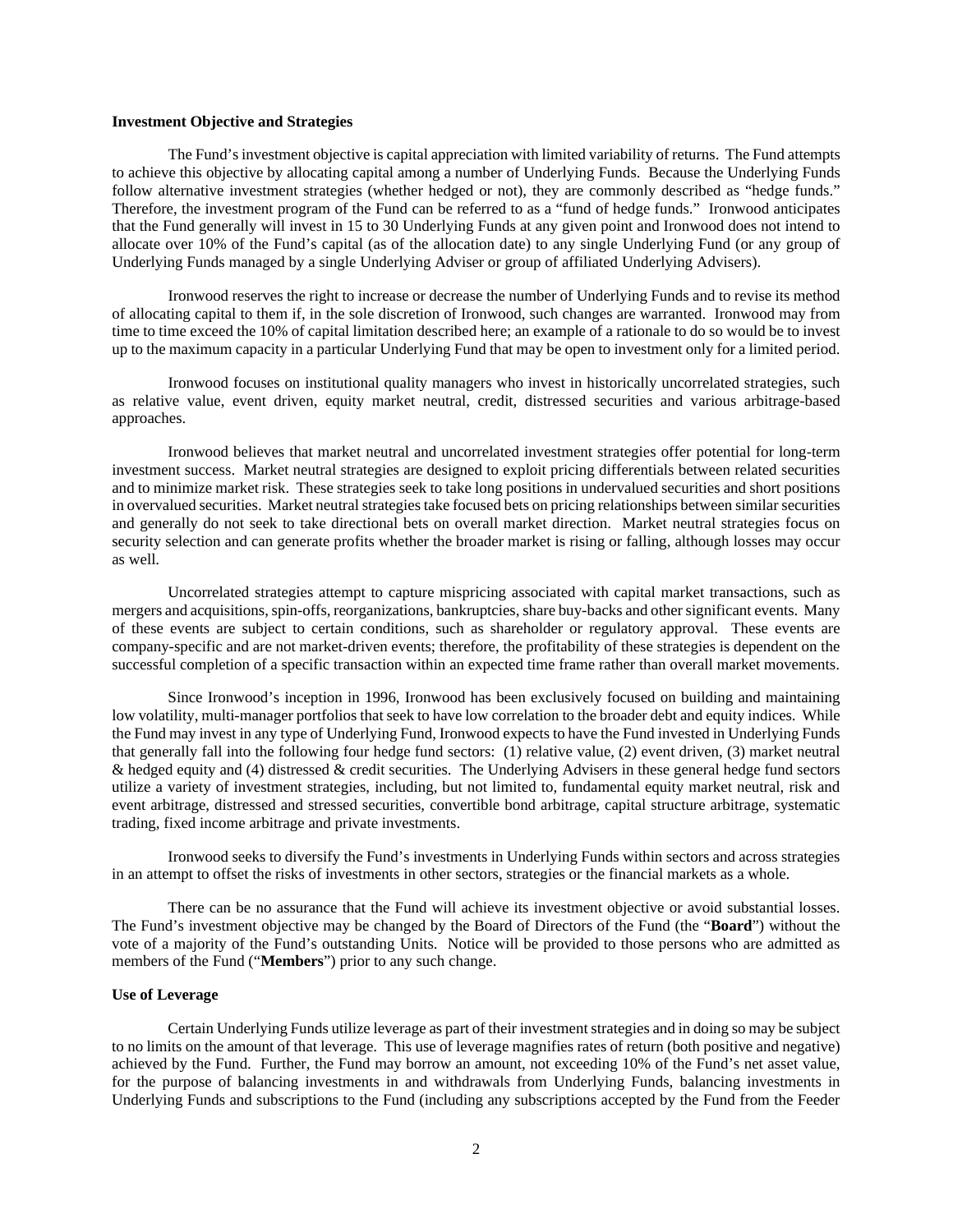Fund), facilitating prompt payouts to Members in connection with the Fund's periodic repurchases of Units (and prompt payouts to members of the Feeder Fund in connection with the Feeder Fund's periodic repurchases, if any, of its units) and ensuring that the Fund and the Feeder Fund each remains in compliance with applicable laws and regulations relating to diversification of investments. The Fund may also borrow for other reasons. See "Certain Risk Factors."

### **Certain Risk Factors**

The Fund's investment program is speculative and entails substantial risks. Units are subject to substantial restrictions on transferability and resale. Because the Fund is a closed-end investment company, Units are not redeemable. The Fund may make a tender offer to repurchase Units (each, an "**Offer**"), but the Fund is not required to repurchase Units at a Member's option, nor will Units be exchangeable for units, interests or shares of any other fund. The Fund may make an Offer to repurchase less than the full amount of the Units that Members request to be repurchased. If the Fund does not repurchase a Member's Units, the Member may not be able to dispose of his, her or its Units, even during periods of Fund underperformance, due to the substantial restrictions on the transferability and resale of the Units.

The investment program of the Fund attempts to limit risk through selection of Underlying Funds with properly developed and designed investment programs. Nevertheless, prospective investors should recognize that some of the Underlying Funds selected by Ironwood will employ strategies that utilize significant leverage and/or trade in markets, securities and other financial instruments that are, or at times may become, illiquid. In addition, the use of relative value strategies in a portion of the portfolio in no respect means that such strategies or the Fund itself does not entail potentially significant risk. Such strategies involve a number of significant risks and often contain directional elements.

Investment in the Fund is speculative and involves a high degree of risk. The Fund's performance depends upon the performance of the Underlying Funds in the Fund's portfolio and Ironwood's ability to select Underlying Funds and to allocate and reallocate effectively the Fund's assets among them. The Underlying Funds generally are not registered as investment companies under the 1940 Act and, therefore, the Fund is not entitled to the protections of the 1940 Act with respect to the Underlying Funds. Underlying Funds may have a limited or no operating history and Underlying Advisers may have limited experience in managing assets. There is no restriction on the Fund investing in Underlying Funds managed by Underlying Advisers with limited or no operating history. Moreover, past performance of any Underlying Fund (or the assets managed by any Underlying Advisers) is not necessarily predictive of future results to be obtained by such Underlying Fund or by the Fund.

The value of the Fund's net assets will fluctuate primarily based on the fluctuation in the value of the Underlying Funds in which the Fund invests. To the extent that the portfolio of an Underlying Fund is concentrated in securities of a single issuer or issuers in a single industry or market, the risk of the Fund's investment in that Underlying Fund is increased. Underlying Funds may be more likely than other types of funds to engage in the use of leverage, short sales and derivative transactions. An Underlying Fund's use of such transactions is likely to cause the value of the Underlying Fund's portfolio to appreciate or depreciate at a greater rate than if such techniques were not used. The investment environment in which the Underlying Funds invest may be influenced by, among other things, interest rates, inflation, politics, fiscal policy, current events, competition, productivity gains and losses and technological and regulatory change.

The Fund's interest in an Underlying Fund is generally valued at an amount determined pursuant to the governing documents of such Underlying Fund and reported by the relevant Underlying Adviser or its administrator. As a general matter, the governing documents of the Underlying Funds provide that any securities or investments that are illiquid, not traded on an exchange or in an established market or for which no value can be readily determined are assigned such fair value as the respective Underlying Adviser may determine in its judgment based on various factors. Such factors, which include, but are not limited to, dealer quotes or independent appraisals, may include estimates. The Fund relies on these estimates in calculating the Fund's net asset value for reporting, fees and other purposes, and generally does not make further adjustments. Notwithstanding the foregoing, the Board is ultimately responsible for valuation of the Fund's assets. Such valuations may not be indicative of what actual fair market value would be in an active, liquid or established market.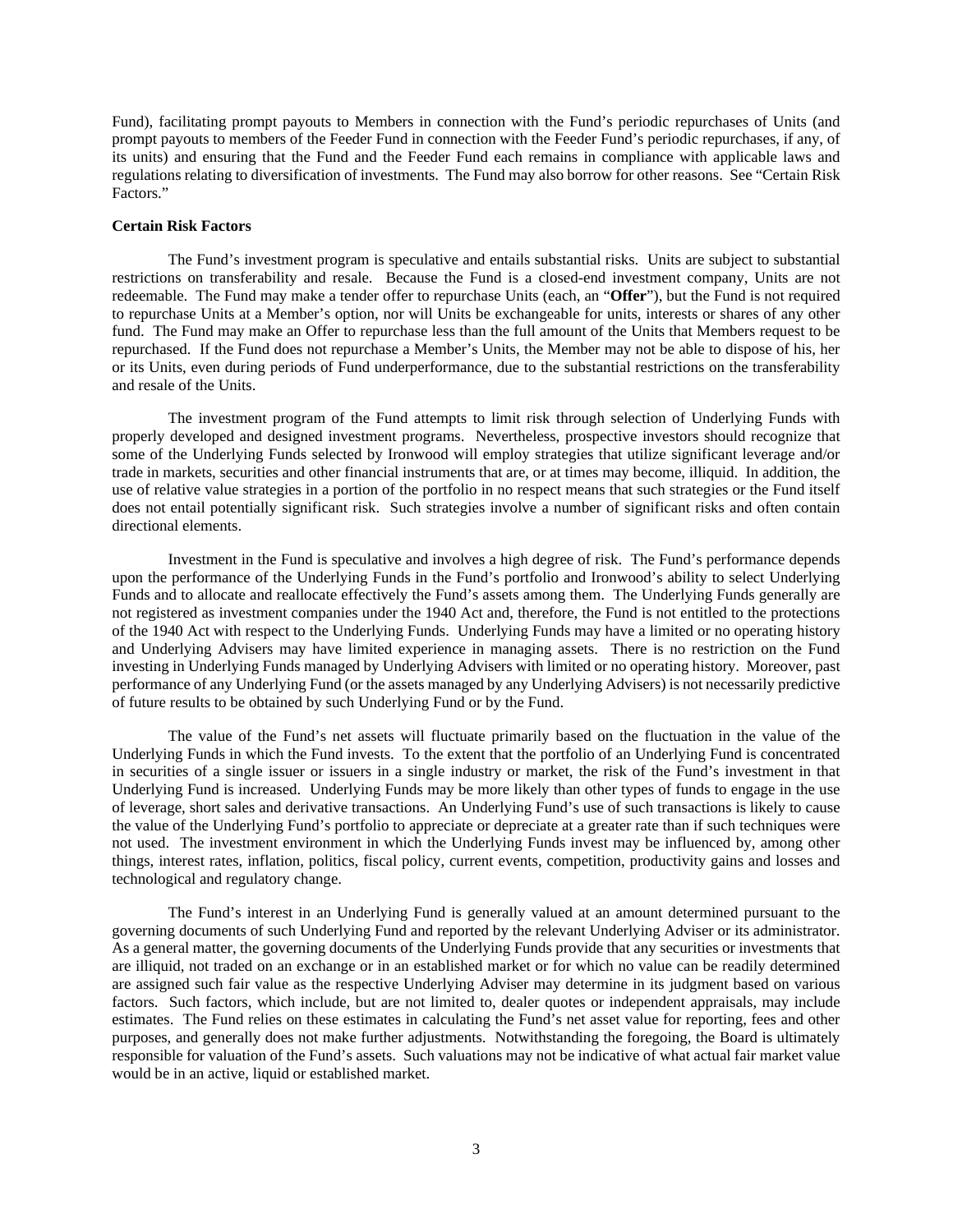The interests in the Underlying Funds in which the Fund invests or plans to invest are generally illiquid. The Fund may not be able to dispose of Underlying Fund interests that it has purchased at a time convenient for the Fund.

Each Underlying Fund generally is charged or is subject to an asset-based fee and may be subject to performance-based allocations or fees payable by or allocated from the Underlying Fund. By being exposed to the investment performance of the Underlying Funds indirectly through the Fund, an investor in the Fund bears assetbased fees payable to Ironwood in addition to any asset-based management fees and performance-based fees or allocations at the Underlying Fund level.

Thus, an investor in the Fund may be subject to higher operating expenses than if he, she or it invested in another closed-end fund with a different investment focus or structure. The performance-based compensation received by an Underlying Adviser also may create an incentive for such Underlying Adviser to make investments that are riskier or more speculative than those that it might have made in the absence of the performance-based compensation. In addition, performance-based compensation may be based on calculations of realized and unrealized gains made by an Underlying Fund without independent oversight.

Investments by the Underlying Funds in foreign financial markets, including markets in developing countries, present political, regulatory, economic and other risks that are significant and that may differ in kind and degree from risks presented by investments in the United States.

The investment activities of Ironwood, the Underlying Advisers, their respective affiliates and their respective directors, trustees, managers, members, partners, officers and employees, for their own accounts and other accounts they manage, may give rise to conflicts of interest in relation to the Fund. The Fund's operations may give rise to other conflicts of interest.

The Fund may limit its voting rights in one or more Underlying Funds as a means to avoid certain prohibitions on trading with affiliates under the 1940 Act. To the extent the Fund limits its voting rights, with respect to its interest in an Underlying Fund, it will not be able to vote on matters that require the approval of the investors of such Underlying Fund, including a matter that could adversely affect the Fund's investment in it.

#### **The Board**

The Board has ultimate responsibility for overseeing the business and operations of the Fund. The Board also serves as the board of directors of the Feeder Fund.

### **The Investment Adviser**

Under the general oversight of the Board and pursuant to an investment management agreement (the "**Investment Management Agreement**"), Ironwood acts as the investment adviser of the Fund. Ironwood has been registered with the SEC as an investment adviser since July 1999. Ironwood has also been registered as a commodity pool operator with the Commodity Futures Trading Commission ("**CFTC**") and has been a member of the National Futures Association since December 1995. Ironwood also serves as investment adviser for other investment funds that utilize a similar investment strategy as the Fund.

## **The Fund Administrator**

The Bank of New York Mellon (the "**Fund Administrator**") serves as the administrator of the Fund and the Feeder Fund. The Fund compensates the Fund Administrator for providing administrative services to the Fund and the Feeder Fund. Each of the Fund and the Feeder Fund bears its own charges for the Fund Administrator's tax, financial reporting, blue sky, and certain regulatory and compliance filing services. See "Fees and Expenses – Other Expenses."

## **The Custodian**

The Bank of New York Mellon (the "**Custodian**") serves as the custodian of the Fund, the Feeder Fund and the Subsidiary (defined below). The Fund compensates the Custodian for providing these custody services. See "Fees and Expenses – Other Expenses."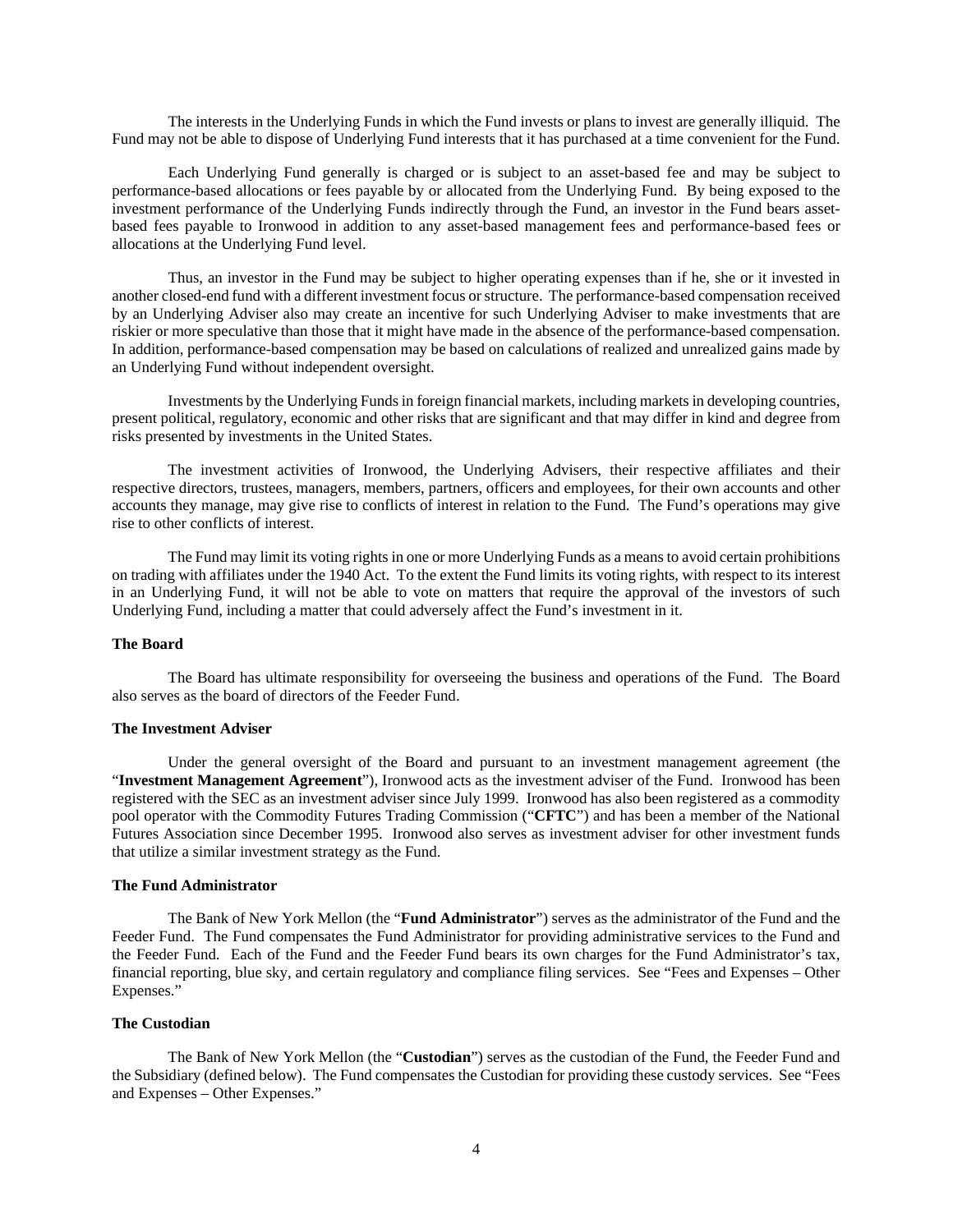## **The Regulatory Compliance Consultant**

Adviser Compliance Associates, LLC, d/b/a ACA Group (**"ACA"** or the "**Regulatory Compliance Consultant**"), serves as the regulatory compliance consultant for the Fund and the Feeder Fund. The Fund compensates the Regulatory Compliance Consultant for providing regulatory compliance support services to the Fund and the Feeder Fund. See "Fees and Expenses – Other Expenses."

#### **Fees and Expenses**

*Advisory Fee*.The Fund pays to Ironwood, as compensation for its investment advisory services, a fee (the "**Advisory Fee**"). The Advisory Fee shall accrue monthly at a rate equal to 0.10% (a 1.20% annual rate) of the net asset value of the Fund, as of the close of business on the last calendar day of each month (a "**Fiscal Period Closing**" of each "**Fiscal Period**") after crediting or debiting any increase or decrease in net asset value for the Fiscal Period but prior to reduction for (i) any repurchase payments to be paid in respect of a Repurchase Date (defined below) that is as of such date, (ii) any distributions to be paid as of such date (including any distributions paid in respect of dividends declared by the Fund in the preceding Fiscal Period), or (iii) Advisory Fees assessed as of such date.

The Advisory Fee for any period less than a Fiscal Period shall be pro-rated based on the actual number of calendar days elapsed.

The Advisory Fee is paid in arrears as of the last calendar day of each three-month period ending in April, July, October and January (a "**Fiscal Quarter Closing**" of a "**Fiscal Quarter**").

*Distribution Expenses*.Pursuant to a Distribution Services Agreement, the Fund pays the Distributor certain fees for providing distribution services to the Fund and the Feeder Fund and reimburses certain expenses incurred by the Distributor in connection with the registration of the Fund's and the Feeder Fund's units for sale. While neither the Fund nor the Distributor impose an initial sales charge, if you buy Units through brokers or dealers or other financial intermediaries, they may directly charge you transaction or other fees in such amount as they may determine. Please consult your financial intermediary for additional information. Any such transaction or other fee charged by your financial intermediary will be in addition to the subscription price for Units and will not form a part of an investor's investment in the Fund. Ironwood or its affiliates may also pay from their own resources additional compensation to brokers or dealers or other eligible intermediaries.

*Other Expenses*.The Fund pays all investment expenses, including, but not limited to, brokerage commissions (if any) and all other costs of executing portfolio transactions, all costs and expenses directly related to positions for the Fund's account, such as custody fees and direct and indirect expenses associated with the Fund's investments and investments in Underlying Funds (including management fees to Underlying Advisers and performance fees or allocations to such Underlying Advisers), costs associated with enforcing the Fund's rights in respect of such investments, taxes withheld on non-U.S. income, transfer taxes and premiums, professional fees (including, without limitation, the fees and expenses of consultants, accountants, investment bankers, attorneys and experts, which may be retained to assist with due diligence or similar services with respect to potential or current Underlying Advisers or other purposes), fees and expenses to any third party vendors performing data aggregation and/or risk reporting services and fees and expenses of any third party vendor performing tax compliance services.

The Fund also pays interest expense (including loan commitment fees), fees and expenses associated with the registration of Units, and all other ongoing ordinary administrative and operational expenses of the Fund, including, but not limited to, insurance expense (including, but not limited to, errors and omissions, directors' and officers' liability insurance and fidelity bond), legal costs, accounting costs, taxes, fees and expenses paid to the Distributor, Fund Administrator, Transfer Agent, Custodian and the Regulatory Compliance Consultant; costs of preparing and distributing the updated prospectuses and subscription documents; costs of preparing reports and other communications, including proxy, tender offer correspondence or similar materials; fees and expenses related to tax return and reporting preparation, review and distribution to Unit holders; fees of Independent Directors and travel expenses of Directors relating to meetings of the Board of Directors and committees thereof; all costs and charges for equipment or services used in communicating information regarding transactions between Ironwood and any custodian or other agent engaged by or on behalf of the Fund; and any extraordinary expenses, including indemnification expenses as provided for in the LLC Agreement. Among the Fund's operating costs are certain costs that may be associated in part with the Feeder Fund that are not clearly allocable on a separate basis or for which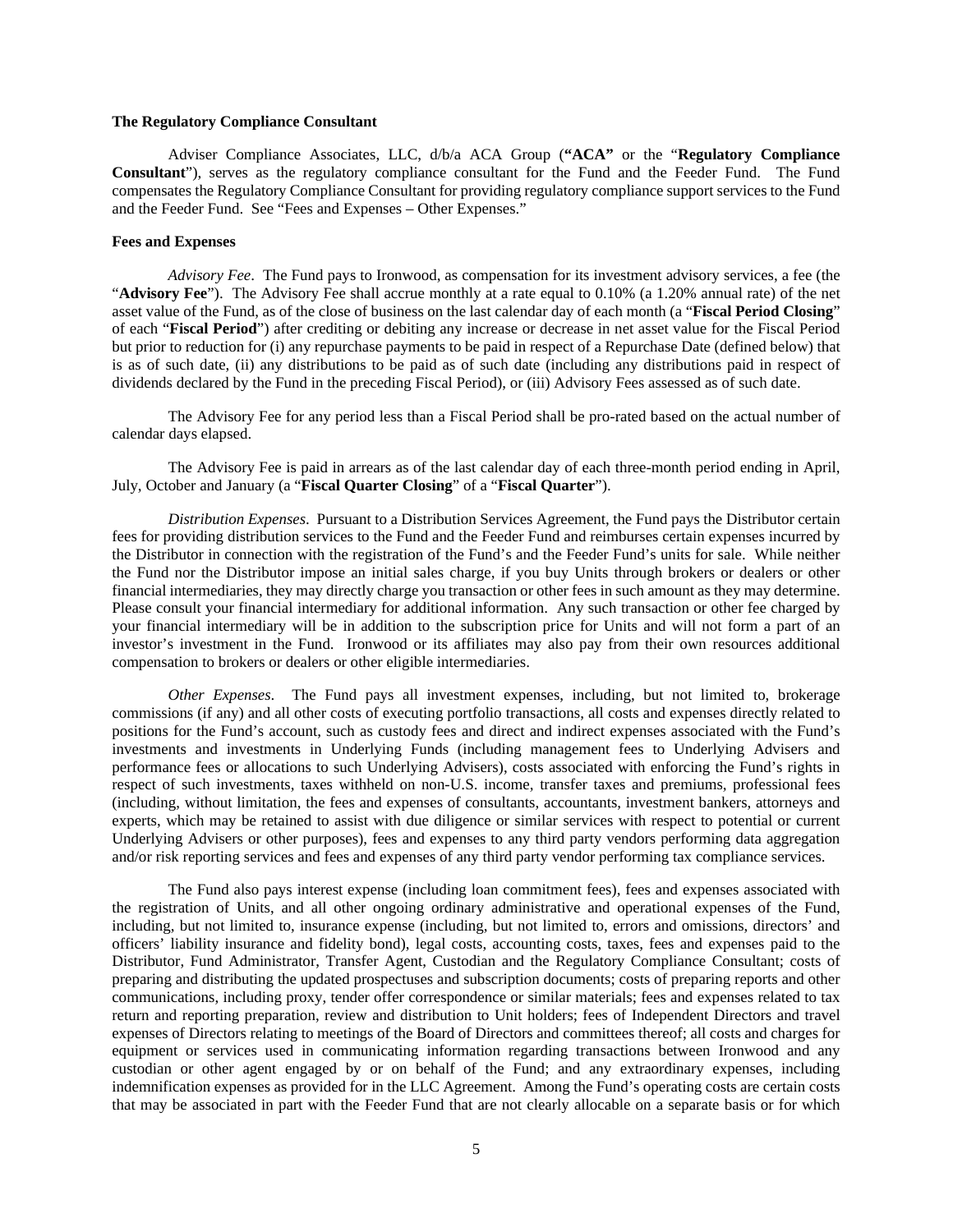separate allocation is otherwise deemed unnecessary (e.g., a non-material cost). Board of Directors meeting costs and related legal fees are examples. Certain joint vendor contracts also may provide or be understood to provide for payment of fees solely by the Fund. SEC share registration and tender offer fees for both the Fund and the Feeder Fund generally are calculated at the level of and borne by the Fund.

The Feeder Fund is the largest shareholder of the Fund (as of April 30, 2021, owning approximately 51.8% of the Units) and as such bears a pro rata share of all expenses of the Fund.

Ironwood bears all ongoing ordinary administrative and operational costs of Ironwood, including employees' salaries, office rent, travel costs, computer and equipment costs, telephone bills, office supplies, research and data costs, legal costs, accounting costs, filing costs and communication expenses.

*Expense Limitation Agreement*.Ironwood has entered into an agreement with the Fund and the Feeder Fund (the "**Expense Limitation Agreement**") whereby it has contractually agreed to waive advisory fees payable to Ironwood by the Fund and/or reimburse the Fund's expenses to the extent necessary to ensure that the monthly expenses of the Fund (excluding taxes, brokerage commissions, custody fees, interest expense (including loan commitment fees) incurred in connection with the Fund's credit facility, other transaction-related expenses, any extraordinary expenses of the Fund, any Acquired Fund Fees and Expenses (defined below) and the Advisory Fee paid by the Fund) will not exceed 0.020833% (0.25% per annum) of the Fund's net assets as of each Fiscal Period Closing during the term of the Expense Limitation Agreement (the "**Expense Limitation**"), before giving effect to (i) any repurchase payments to be paid in respect of a Repurchase Date that is as of such date, (ii) any distributions to be paid as of such date (including any distributions paid in respect of dividends declared by the Fund in the preceding Fiscal Period), or (iii) Advisory Fees assessed on the Fund as of such date. The Fund will carry forward, for a period not to exceed 3 years from the date on which a waiver or reimbursement is made by Ironwood, any expenses in excess of the Expense Limitation and repay Ironwood such amounts; provided that the Fund is able to effect such reimbursement and remain in compliance with the Expense Limitation disclosed in the then-effective Prospectus. For the avoidance of doubt, the Fund will make such a repayment to Ironwood only if, in doing so, it remains in compliance with the Expense Limitation as if then in effect at the same level as when the relevant expenses were waived.

The Expense Limitation Agreement will be automatically renewed for the period September 1 through August 31 of each calendar year, unless Ironwood provides written notice to the Fund and the Feeder Fund of the termination of the Expense Limitation Agreement at least 90 calendar days prior to the end of the then-current term.

## **Repurchases of Units**

Units are not redeemable. No Member will have the right to require the Fund to repurchase its Units.

The Board, from time to time, and in its sole and absolute discretion, may determine to cause the Fund to offer to repurchase Members' Units at net asset value per Unit on a Repurchase Date pursuant to an Offer. In any Offer, the Board may determine to cause the Fund to repurchase less than the full amount of Units that Members requested to be repurchased, assuming those requests exceed the size of the Offer. In determining whether the Fund should make an Offer to repurchase Units from Members in response to repurchase requests and the number of Units that will be the subject of such Offer, the Board will consider, among other things, the recommendation of Ironwood. This Prospectus also applies to the Feeder Fund offering Units held by the Feeder Fund to Feeder Fund shareholders in exchange for such shareholder's Feeder Fund units. These unit exchanges are executed via the mechanism of the Feeder Fund's tender offers from time to time. The Fund will not receive any proceeds from this exchange of Units by the Feeder Fund.

Ironwood expects that it will recommend to the Board that the Fund make an Offer to repurchase Units from Members as of June 30 and December 31 of each year (each, a "**Repurchase Date**").

Ironwood also expects that, for each Repurchase Date, it will recommend to the Board that the Fund offer to repurchase a portion of the outstanding Units. While there can be no guarantee that it will continue this practice, to date the Master Fund has offered to repurchase up to 10-20% of its units at each of its June 30 and December 31 repurchase offers. Any percentage threshold for the repurchase of Units is calculated as of the Offer Acceptance Deadline (defined below) based on the last available unaudited net asset value per Unit (that is, the value of the assets minus liabilities, divided by the number of Units outstanding) calculated prior to such date.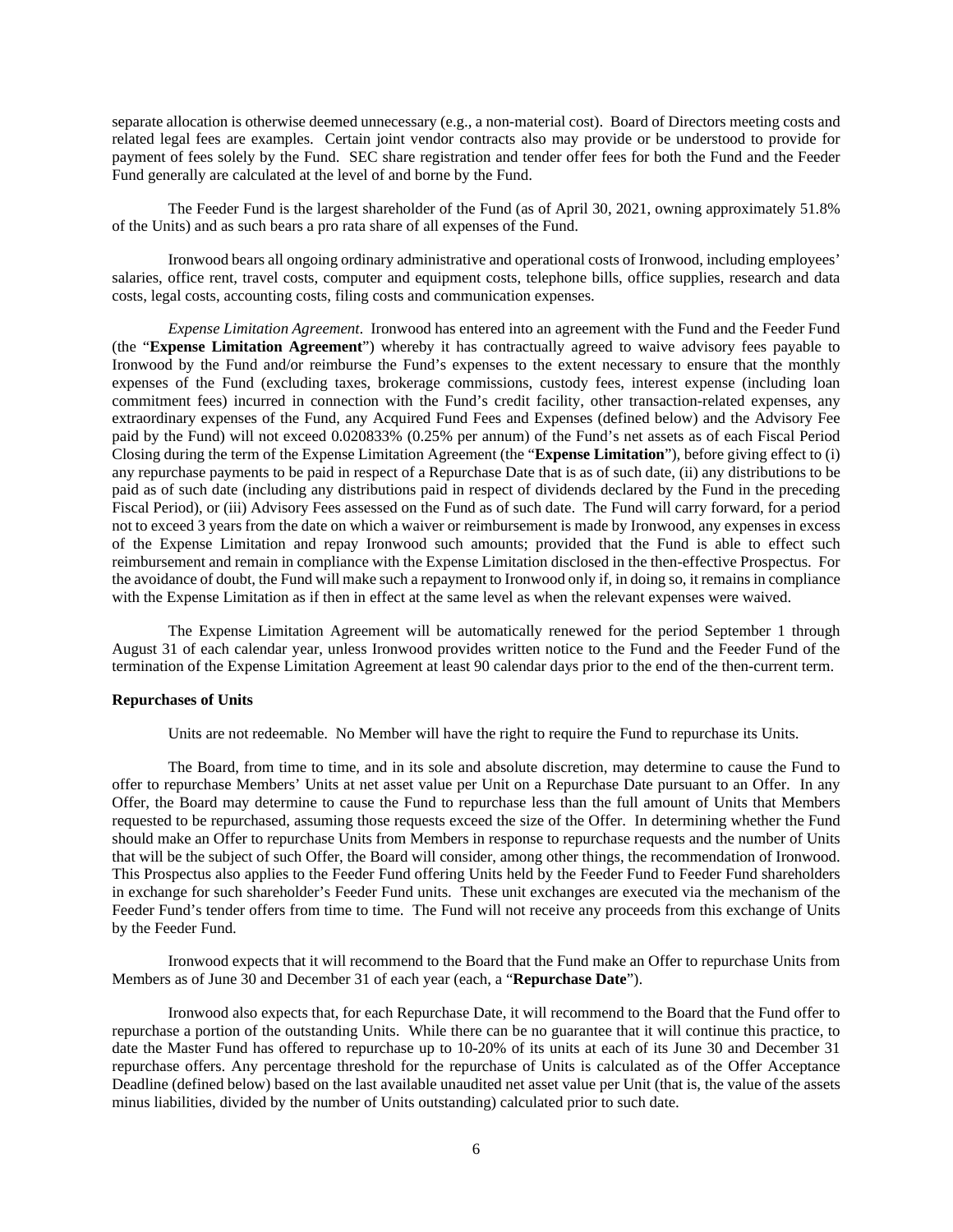As to the Feeder Fund, each Offer is expected to be structured so as to repurchase Units from the Feeder Fund as if its members were direct investors in the Master Fund and subject to the terms of the Offer. This has the effect that significant repurchase interest on the part of one fund's members might limit the number of Units available for repurchase by the other fund's Unit holders.

**Responses to a Repurchase Notice (each, an "Offer Acceptance") received by the Fund or its designated agent less than 95 calendar days prior to the Repurchase Date (the "Offer Acceptance Deadline") will be void.** When the Board has determined that the Fund will make an Offer, the Fund will send a notice to each Member detailing: (i) the commencement date of such Offer; (ii) the Repurchase Date for such Offer; (iii) the number of Units that are the subject of such Offer and/or the percentage that such Units represent of all Units held by Members; and (iv) any other information that the Board has determined, in its sole discretion, that a Member should consider in deciding whether and how to participate in such Offer (the "Repurchase Notice"). For each Offer, a Repurchase Notice will be sent to each Member no later than 20 business days prior to the Offer Acceptance Deadline for such Offer.

A Member who tenders some, but not all, of such Member's Units for repurchase as of a Repurchase Date will be required to maintain a minimum aggregate net asset value of Units generally equal to \$25,000. The Fund reserves the right to reduce the amount to be repurchased from a Member as of a Repurchase Date so that the required minimum aggregate net asset value of Units is maintained. Upon request by a Member, the Board or its delegate may permit a Member to cancel an Offer Acceptance, if such cancellation is determined by the Board or its delegate to be in the best interest of the Fund.

A Member who tenders for repurchase such Member's Units during the first year following such Member's initial capital contribution (such time period, a "**Lock-Up Period**") will be subject to a fee of 5.00% of the value of the Units repurchased by the Fund, payable to the Fund (an "**Early Repurchase Fee**"). As to any Member who makes an additional subscription, a separate Lock-Up Period also shall be deemed to run from the date of such subscription for additional Units, but that separate Lock-Up Period shall apply only to those additional Units. The Board or its delegate may, in certain limited instances where the Board or its delegate has determined that the remaining Members will not be materially and adversely affected or prejudiced, waive the imposition of the Early Repurchase Fee. Any such waiver does not imply that the Early Repurchase Fee will be waived at any time in the future. For the avoidance of doubt, Units exchanged by Members when transferring between the Fund and the Feeder Fund will not be subject (at the time of exchange) to the Early Repurchase Fee, and going forward the original investment date will be used to calculate any Lock-Up Period as to the exchanged Units.

The Fund invests substantially all of its assets, net of reserves maintained for reasonably anticipated expenses, in a number of pooled entities (each, an "**Underlying Fund**" and collectively, the "**Underlying Funds**"), each managed by an independent investment adviser (each, an "**Underlying Adviser**" and, collectively, the "**Underlying Advisers**") that primarily employs either relative value strategies or other techniques designed to reduce market risk and provide superior risk-adjusted returns. Therefore, in order to finance the repurchase of Units pursuant to repurchase offers, the Fund may have to liquidate all or a portion of its interests in one or more Underlying Funds. Each Underlying Fund has substantial restrictions on the ability of investors (including the Fund) to redeem their interest therein and broad authority to suspend redemptions of interests therein.

Ironwood, the Board and their respective employees or other affiliates do not have any control over any Underlying Fund or any Underlying Adviser. Therefore, due to circumstances entirely outside of the control of Ironwood, the Board and their respective affiliates, the Fund may be unable to repurchase Units as of any Repurchase Date. Subject to the Fund's investment restriction with respect to borrowings, the Fund may borrow money or issue debt obligations to finance the Fund's repurchase obligations pursuant to any such repurchase offer.

## **Purchase of Units**

The Fund may accept both initial and additional applications by investors to purchase Units at such times as the Fund may determine, subject to the receipt of cleared funds generally on or prior to the fifth Business Day prior to the relevant subscription date, which may be extended at the Fund's discretion. A "**Business Day**" is any day, other than Saturday or Sunday, on which the U.S. equity markets are open for business.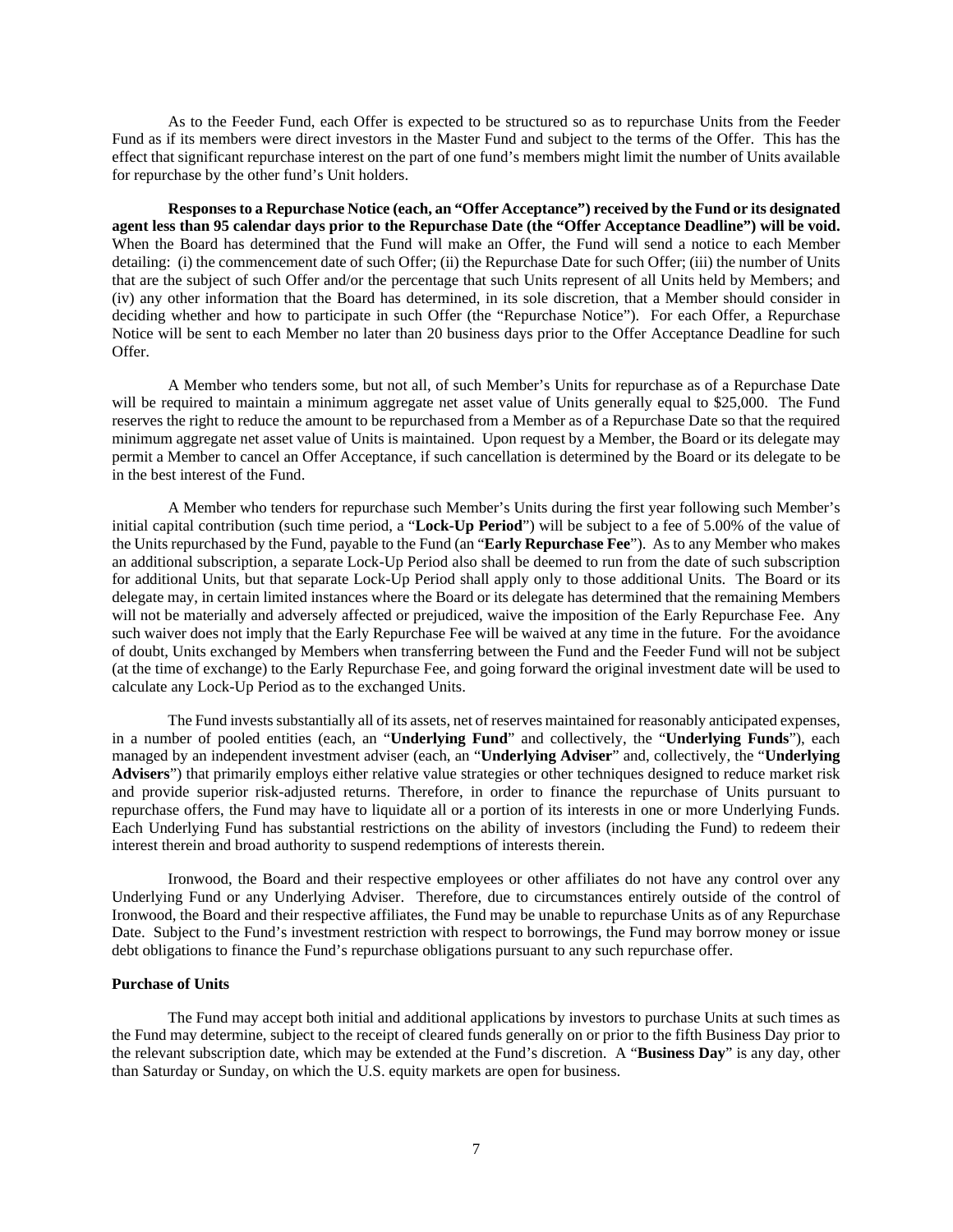Pending investment in the Fund, the proceeds of the continuous offering will be placed in an account by the Fund Administrator. After each closing, the balance in such account, including any interest earned, will be invested pursuant to the Fund's investment policies. Any interest accrued in such account will be for the benefit of all Members and not any particular Member.

Initial and subsequent purchases are generally accepted monthly. The Fund reserves the right to reject in its complete and absolute discretion any application for Units. The Fund also reserves the right to suspend subscriptions for Units at any time. The minimum initial investment is \$50,000, subject to waiver by Ironwood. The minimum subsequent investment is \$10,000, subject to waiver by Ironwood. All investors making both initial purchases and subsequent purchases must meet the specific investor eligibility requirements as described immediately below.

### **Eligible Investors**

Each prospective investor (and Members who subscribe for additional Units) will be required to certify that the Units purchased are being acquired directly or indirectly for the account of either (i) a natural person who is an "**accredited investor**", as defined in Rule 501 of the Securities Act, or (ii) a non-natural person that is a "**qualified client**", as defined in Rule 205-3 of the Investment Advisers Act of 1940, as amended (the "**Advisers Act**").

To qualify as an "**accredited investor**," a natural person must: (i) generally have an individual or joint net worth with that person's spouse or spousal equivalent of \$1,000,000 (exclusive of the value of such person's primary residence), (ii) generally have an individual income in excess of \$200,000 in each of the two most recent years or joint income with that person's spouse or spousal equivalent in excess of \$300,000 in each of those years and a reasonable expectation of reaching the same income level in the current year, (iii) hold, in good standing, a FINRA Series 7, Series 82 or Series 65 license or any such other professional certification, designation or credential that has been designated by an order of the SEC as qualifying an individual for accredited investor status or (iv) be a "family client" of a "family office" (as such terms are defined in Rule 202(a)(11)(G)–1 under the Advisers Act) and such family office has total assets under management in excess of \$5,000,000, such family office was not formed for the specific purpose of acquiring the Units and whose prospective investment in the Fund is directed by a representative of such family office who has such knowledge and experience in financial and business matters that such family office is capable of evaluating the merits and risks of the prospective investment in the Units. "**Spousal equivalent**" means a cohabitant occupying a relationship generally equivalent to that of a spouse. For purposes of determining the value of the primary residence to be excluded from net worth referenced in subclause (i), a prospective investor should exclude the amount by which the estimated fair market value of his or her primary residence exceeds the outstanding balance of any indebtedness secured by that primary residence. If any such indebtedness exceeds the estimated fair market value of such primary residence, a prospective investor should reduce his or her net worth by the amount of any such excess indebtedness. The fair market value of a primary residence and the amount of outstanding indebtedness should be measured as of the relevant subscription date. In addition, if outstanding indebtedness secured by a prospective investor's primary residence has increased (other than as a result of the acquisition of such primary residence) in the 60-day period preceding the proposed relevant subscription date (e.g., due to a home equity loan), a prospective investor should reduce his or her net worth by the amount of such increase. A "**qualified client**" means an entity that has a net worth of more than \$2,200,000 or that meets certain other qualification requirements. The relevant investor qualifications are set forth in the subscription document and investor certification that each investor must sign in order to invest in the Fund.

An investment in the Fund involves a considerable amount of risk. It is possible that some or all of a Member's investment may be lost. Before making an investment decision, an investor should consider (among other things): (i) the appropriateness of the investment with respect to its investment objectives and personal situation; and (ii) other factors, including its personal net worth, income, age, risk tolerance, tax situation and liquidity needs. An investor should invest in the Fund only money that it can afford to lose and it should not invest in the Fund money to which it will need access in the short-term or on a frequent basis. In addition, all investors should be aware of how the Fund's investment strategies fit into their overall investment portfolios because the Fund is not designed to be, by itself, a well-balanced investment for a particular investor.

#### **Distributions**

The Fund intends to distribute all of its net investment income (i.e., taxable interest, dividends and other taxable ordinary income, net of expenses), if any, and net capital gain (i.e., the excess of long-term capital gains over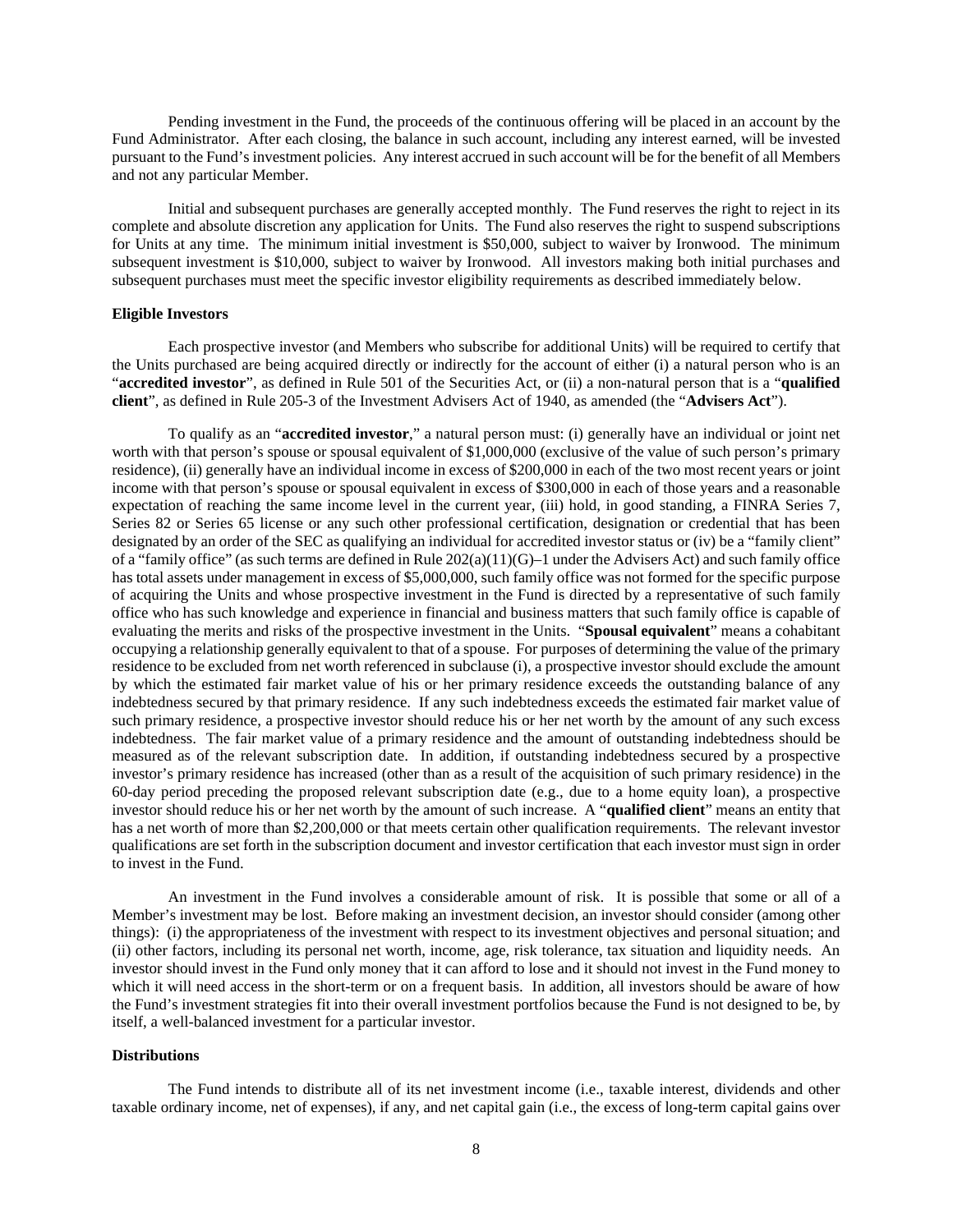short-term capital losses), if any, to Members at least annually (each, a "**Distribution**"). Distributions will be made to each Member pro rata based on the number of Units held by such Member and will be net of Fund expenses. For U.S. federal income tax purposes, the Fund is required to distribute substantially all of its net investment income for each calendar year.

#### **Dividend Reinvestment Plan**

Unless a Member elects in the subscription document to receive Distributions in the form of cash (a "**Distribution Election**"), all Distributions are reinvested in full and fractional Units at the net asset value per Unit next determined on or after the payable date of such Distributions. A Member may, by written request to Ironwood, make a Distribution Election, in which event such Member will receive any Distribution in cash. Any such Units will be registered in the name of such Member and such cash payment will be transmitted as soon as practicable after the final calculation of the amounts due. The Fund is not responsible for any failure of a wire to reach a Member's account.

The automatic reinvestment of Distributions does not relieve participants of any U.S. federal income tax that may be payable (or required to be withheld) on such Distributions. See "Material U.S. Federal Income Tax Considerations."

### **Taxes**

The Fund has elected to be treated, for U.S. federal income tax purposes, as a regulated investment company a ("**RIC**") under the Internal Revenue Code of 1986, as amended (the "**Code**"). As a RIC, the Fund generally will not pay corporate-level U.S. federal income taxes on any ordinary income or capital gains that it distributes to the Members as dividends. To maintain its RIC status, the Fund must meet specified source-of-income and asset diversification requirements and distribute annually an amount equal to at least the sum of (i) 90% of its ordinary income and realized net short-term capital gains in excess of realized net long-term capital losses, if any, reduced by deductible expenses and (ii) 90% of its net tax-exempt income, for the taxable year.

See "Certain Risk Factors—Corporate-Level Income Tax for Failure to Qualify as a RIC," "Distributions" and "Material U.S. Federal Income Tax Considerations."

#### **ERISA Plans and Other Tax-Exempt Entities**

Subject to the limitations and considerations described herein, Units generally may be purchased by "employee benefit plans" as defined in and subject to the fiduciary responsibility provisions of the Employee Retirement Income Security Act of 1974, as amended ("**ERISA**") and by "plans" as defined in and subject to Section 4975 of the Code. See "ERISA Considerations."

## **Term**

The Fund's term is perpetual unless the Fund is otherwise terminated under the terms of the LLC Agreement.

## **Reports to Members**

The Fund anticipates sending Members unaudited monthly financial information that will include the number of Units held by the Member, the net asset value per Unit and the aggregate net asset value of a Member's Units. Audited annual financial statements and necessary U.S. federal income tax information will be sent within 60 calendar days after the close of the period for which the report is being made, or as required by the 1940 Act.

### **Fiscal Year**

For accounting and U.S. federal income tax purposes, the Fund's "**Fiscal Year**" is the period ending on April 30.

**The Underlying Funds in which the Fund invests may pursue various investment strategies and are subject to special risks. The Units will not be listed on any securities exchange and it is not anticipated that a secondary market for the Units will develop. The Units will also be subject to substantial restrictions on**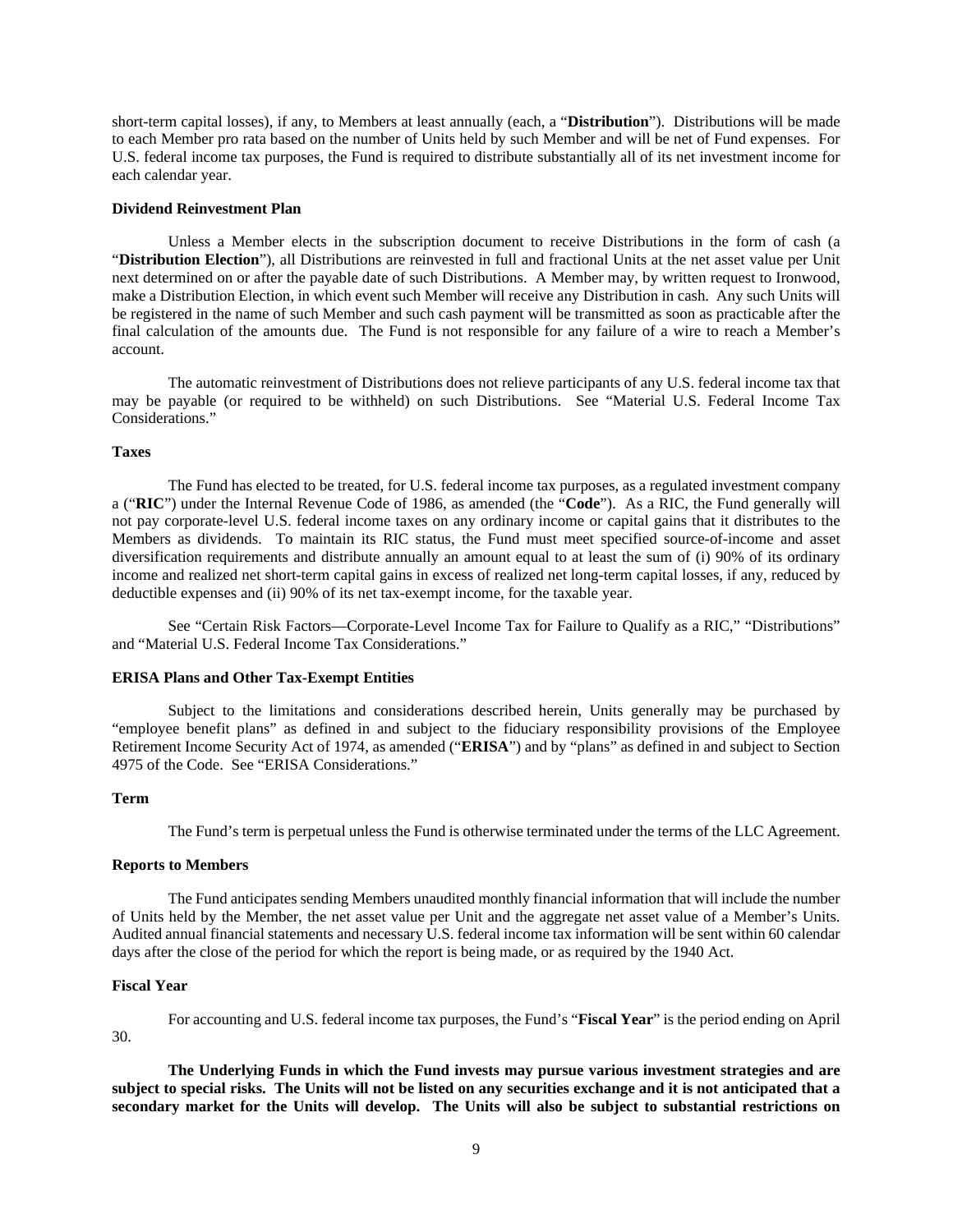**transferability and resale and may not be transferred or resold except as permitted under the LLC Agreement of the Fund and in compliance with federal and state securities laws. Because the Fund is a closed-end investment company, Units are not redeemable. The Fund will not be required to repurchase Units at a Member's option nor will Units be exchangeable for interests in any other fund. As a result, a Member may not be able to sell or otherwise liquidate his, her or its Units. The Units are appropriate only for those investors who can tolerate a high degree of risk and do not require a liquid investment.**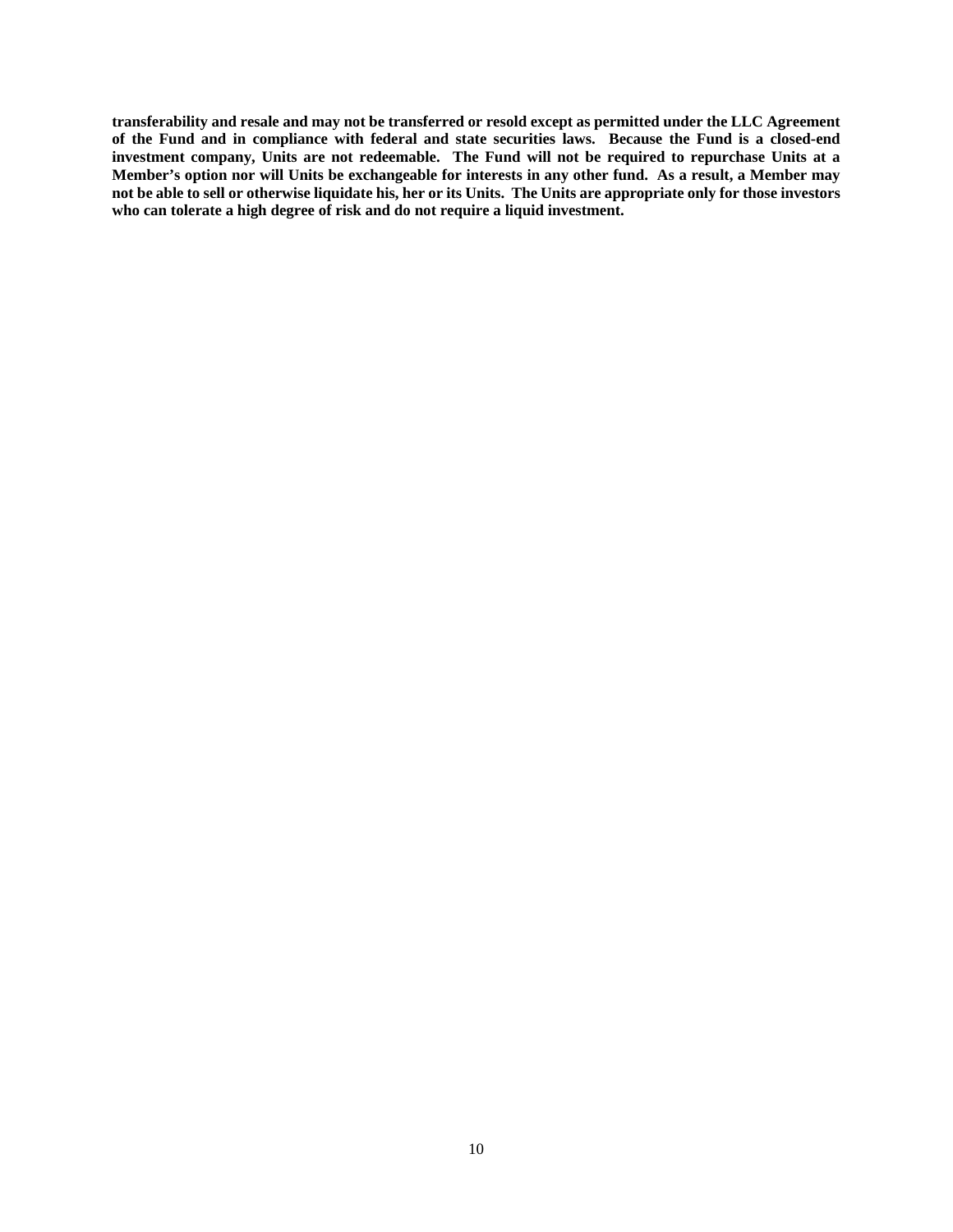## **SUMMARY OF FUND EXPENSES**

<span id="page-16-0"></span>The following table summarizes the expenses of the Fund and is intended to assist Members and potential investors in understanding the various costs and expenses that they will bear, directly or indirectly, by investing in the Fund. The Fund is a "fund of hedge funds". As such, like all hedge fund investors, the Fund bears a pro-rata share of the fees and expenses, including performance-based compensation, charged at the Underlying Fund level. Such expenses are included in the caption "Acquired Fund Fees and Expenses" in the table below. The Acquired Fund Fees and Expenses are not collected by or paid to Ironwood or the Fund, but are paid to, assessed and collected by the Underlying Advisers to those Underlying Funds in which the Fund invests. The Acquired Fund Fees and Expenses are common to all hedge fund investors.

| <b>Member Transaction Expenses</b>                                           |                |
|------------------------------------------------------------------------------|----------------|
|                                                                              | None           |
|                                                                              | None           |
|                                                                              | $5.00\%^{(7)}$ |
| <b>Annual Expenses</b> (as a percentage of net assets attributable to Units) |                |
|                                                                              | 1.20%          |
|                                                                              | $0.04\%$       |
|                                                                              | 0.14%          |
|                                                                              | 10.91%         |
|                                                                              | 12.29%         |
|                                                                              | $0.00\%$       |
|                                                                              | 12.29%         |

 $(1)$  While neither the Fund nor the Distributor impose an initial sales charge, if you buy Units through brokers or dealers or other financial intermediaries, they may directly charge you transaction or other fees in such amount as they may determine. Please consult your financial intermediary for additional information. Any such transaction or other fee charged by your financial intermediary will be in addition to the subscription price for Units and will not form a part of an investor's investment in the Fund. Ironwood or its affiliates may also pay from their own resources additional compensation to brokers or dealers or other eligible intermediaries. See "Subscription for Units."

<sup>(2)</sup> The Fund pays to Ironwood an Advisory Fee at each Fiscal Quarter Closing at a 1.20% annual rate. The Advisory Fee accrues monthly before giving effect to (i) any repurchase payments to be paid in respect of a Repurchase Date that is as of such date, (ii) any distributions to be paid as of such date (including any distributions paid in respect of dividends declared by the Fund in the preceding Fiscal Period), or (iii) Advisory Fees assessed as of such date, and is payable at each Fiscal Quarter Closing.

<sup>(3)</sup> Reflects the gross amount (prior to application of the provisions of the Expense Limitation Agreement) of all expected ordinary operating expenses of the Fund other than taxes, any extraordinary expenses of the Fund, any Acquired Fund Fees and Expenses and the Advisory Fee. The organizational and initial offering expenses of the Fund were paid by Ironwood.

<sup>(4)</sup> The Fund bears a pro rata share of the expenses of the Underlying Funds. "**Acquired Fund Fees and Expenses**" refers to the fees and expenses of the Underlying Funds borne by the Fund. The Fund specifically bears: (i) management fees charged by each Underlying Fund and payable to the associated Underlying Adviser calculated as a percentage of between 0% to 3.5% of the average net asset value of the Fund's investment, (ii) performance-based fees or allocations paid or allocated by each Underlying Fund to the associated Underlying Adviser (or its affiliates) in an amount equal to between 0% to 35% of the net capital appreciation in the Fund's investment in such Underlying Fund during a particular calendar year or other measurement period, and (iii) various additional expenses of each Underlying Fund (including, without limitation, administration fees, custody and prime brokerage fees, brokerage commissions related to transactions, directors' fees and costs of making investment). The amounts described above are calculated based on the Fund's pro rata share of the fees and expenses of the Underlying Funds in which the Fund invested during the Fiscal Year ended April 30, 2021. This figure is based on the level of assets that were invested in each of the Underlying Funds as well as on the fees and expenses, including incentive fees or allocations ("**Performance Compensation**") paid to each Underlying Fund during its most recent Fiscal Year. It should be noted that such historic fees (including Performance Compensation) may fluctuate over time and may be substantially higher or lower with respect to future periods. The Acquired Fund Fees and Expenses are not collected by or paid to Ironwood or the Fund. The Acquired Fund Fees and Expenses are paid to, assessed and collected by the Underlying Advisers of those Underlying Funds in which the Fund invests and are common to hedge fund investors generally. The Acquired Fund Fees and Expenses include interest expense, dividend expense and other expenses associated with the trading strategies of the Underlying Funds. Acquired Fund Fees and Expenses are reflected in the net performance reported by Underlying Funds.

<sup>(5)</sup> Pursuant to the Expense Limitation Agreement, Ironwood has contractually agreed to reimburse the Fund's expenses to the extent necessary to ensure that the monthly expenses of the Fund (excluding taxes, brokerage commissions, custody fees, interest expense (including loan commitment fees) incurred in connection with the Fund's credit facility, other transaction-related expenses, any extraordinary expenses of the Fund, any Acquired Fund Fees and Expenses and the Advisory Fee paid by the Fund) will not exceed 0.020833% (0.25% per annum) of the Fund's net assets as of each Fiscal Period Closing during the term of the Expense Limitation Agreement, before giving effect to (i) any repurchase payments to be paid in respect of a Repurchase Date that is as of such date, (ii) any distributions to be paid as of such date (including any distributions paid in respect of dividends declared by the Fund in the preceding Fiscal Period), or (iii) Advisory Fees assessed on the Fund as of such date. The Fund will carry forward, for a period not to exceed 3 years from the date on which a waiver or reimbursement is made by Ironwood, any expenses in excess of the Expense Limitation and repay Ironwood such amounts; provided that the Fund is able to effect such reimbursement and remain in compliance with the Expense Limitation disclosed in the then-effective Prospectus. For the avoidance of doubt, the Fund will make such a repayment to Ironwood only if, in doing so, it remains in compliance with the Expense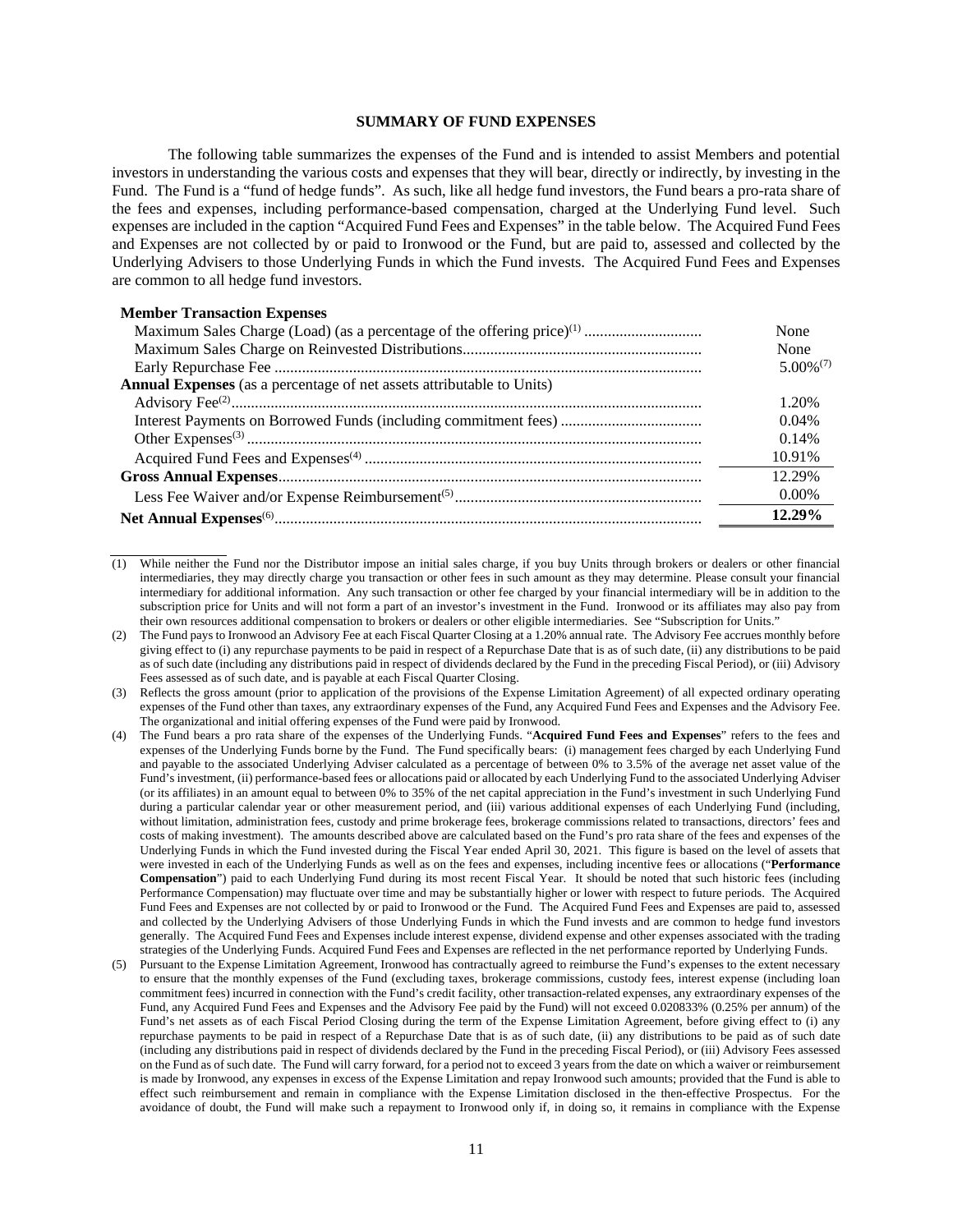Limitation as if then in effect at the same level as when the relevant expenses were waived. For the year ended April 30, 2021, the Fund's expenses were below the Expense Limitation amount and no previously waived expenses were reimbursed.

The Expense Limitation Agreement will be automatically renewed for the period September 1 through August 31 of each calendar year, unless Ironwood provides written notice to the Fund and the Feeder Fund of the termination of the Expense Limitation Agreement at least 90 calendar days prior to the end of the then-current term.

Estimated fee waivers and expense reimbursements or recoupments are shown at 0.00% (i.e., with no waivers, reimbursements or recoupments). In prior years, there were both reimbursements (made to the Fund) and recoupments (paid by the Fund to Ironwood), but those are not expected to be material at current Fund asset levels so are no longer shown here.

- (6) Each of the above disclosed expenses other than the Acquired Fund Fees and Expenses are based on figures from the Fund's most recent annual report for the period ended April 30, 2021. The total net annual expenses shown is different from the ratio of expenses to average net assets of the Fund under the heading "Financial Highlights" because the Financial Highlights section includes only actual operating expenses of the Fund, without Acquired Fund Fees and Expenses.
- (7) Early Repurchase Fee only applies for redemptions that occur within one year of purchase.

The following hypothetical example is intended to help you compare the cost of investing in the Fund with the cost of investing in other funds. The example assumes that all distributions are reinvested at net asset value and that the percentage amounts listed under Annual Expenses remain the same in the years shown. The tables and the assumption in the hypothetical example of a 5% annual return are required by regulations of the SEC applicable to all investment companies; the assumed 5% annual return is not a prediction of and does not represent the projected or actual performance of the Units. See "Fees and Expenses" for a more complete description of the Fund's costs and expenses.

## **The following example should not be considered a representation of past or future expenses because actual expenses may be greater or less than those shown.**

### **Example**

|                                                            | 1 YEAR | 3 YEARS | 5 YEARS | <b>10 YEARS</b> |
|------------------------------------------------------------|--------|---------|---------|-----------------|
| You would pay the following net annual expenses based on a |        |         |         |                 |
|                                                            | 136S   | 345 \$  | 526 \$  | 877             |

If your Units are repurchased by the Fund in the first year that you hold them, they will be subject to the 5% early repurchase fee. The 1-year expense figure for such Units under the assumptions of this example would be \$182.

<sup>(1)</sup> This Example assumes the application of the 12.29% expense ratio with all fees and expenses (including the Acquired Fund Fees and Expenses) assumed to have been accrued on a monthly basis as of the last calendar day of each month, reducing the net asset value per Unit.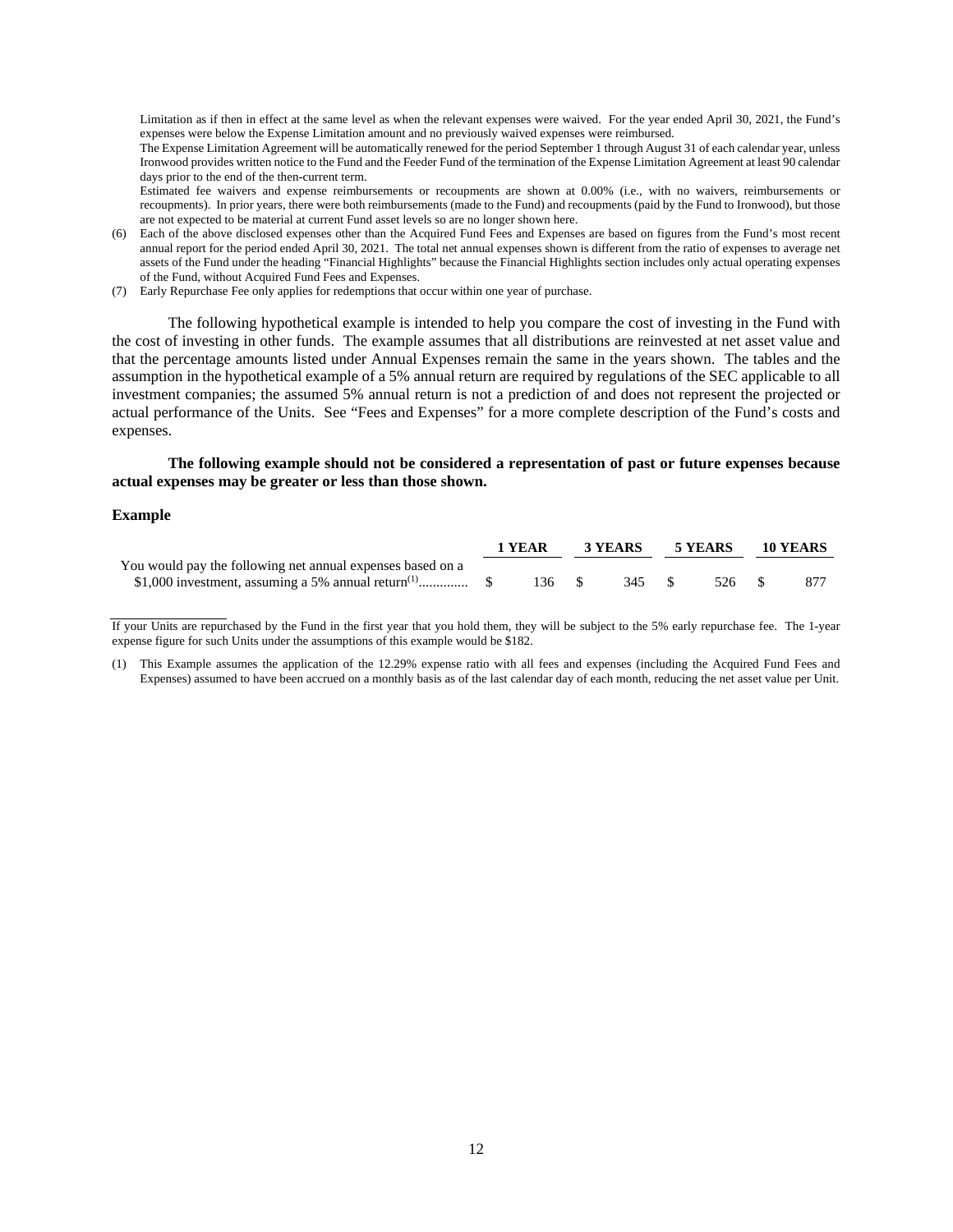## **FINANCIAL HIGHLIGHTS**

<span id="page-18-0"></span>The table below sets forth selected financial information that has been derived from the financial statements in the Fund's audited annual report for the Fiscal Years ended April 30, 2012, April 30, 2013, April 30, 2014, April 30, 2015, April 30, 2016, April 30, 2017, April 30, 2018, April 30, 2019, April 30, 2020 and April 30, 2021 (each, an "**Annual Report**"). The financial statements in the Fund's Annual Report for the fiscal years ended 2012, 2013, 2014, 2015, 2016, 2017, 2018, 2019, 2020 and 2021 have been audited by Ernst & Young LLP, an independent registered public accounting firm, and their report thereon is contained in the Annual Report. Free copies of the Annual Report may be obtained by calling 833-990-2394.

| For a Unit outstanding<br>throughout the Year                                                                                                    | <b>Fiscal Year</b><br><b>Ended April</b><br>30, 2021 | <b>Fiscal Year</b><br><b>Ended April</b><br>30, 2020 | <b>Fiscal Year</b><br><b>Ended April</b><br>30, 2019 | <b>Fiscal Year</b><br><b>Ended April</b><br>30, 2018 | <b>Fiscal Year</b><br><b>Ended April</b><br>30, 2017 | <b>Fiscal Year</b><br><b>Ended April</b><br>30, 2016 | <b>Fiscal Year</b><br><b>Ended April</b><br>30, 2015 | <b>Fiscal Year</b><br><b>Ended April</b><br>30, 2014 | <b>Fiscal Year</b><br><b>Ended April</b><br>30, 2013 | <b>Fiscal Year</b><br><b>Ended April</b><br>30, 2012 |
|--------------------------------------------------------------------------------------------------------------------------------------------------|------------------------------------------------------|------------------------------------------------------|------------------------------------------------------|------------------------------------------------------|------------------------------------------------------|------------------------------------------------------|------------------------------------------------------|------------------------------------------------------|------------------------------------------------------|------------------------------------------------------|
| Net asset value.<br>beginning of year<br>Net investment loss <sup>(a)</sup>                                                                      | 1.119.70<br>S<br>(16.48)                             | 1.135.11<br>S<br>(13.33)                             | 1.142.19<br>\$<br>(12.57)                            | 1,120.11<br>S<br>(15.71)                             | 1.060.30<br>\$<br>(15.44)                            | 1.135.54<br>S<br>(15.43)                             | 1.113.84<br>S<br>(17.63)                             | 1.091.15<br>\$.<br>(18.05)                           | Ŝ<br>1.044.82<br>(15.42)                             | 1.044.62<br>S<br>(21.35)                             |
| Net realized and<br>unrealized gain (loss)<br>on investments<br>Net increase (decrease)                                                          | 211.72                                               | 30.17                                                | 47.11                                                | 87.34                                                | 91.67                                                | (30.82)                                              | 77.14                                                | 110.84                                               | 119.42                                               | 32.25                                                |
| in net assets resulting<br>from operations<br>Distributions paid from:<br>Net investment                                                         | 195.24                                               | 16.84                                                | 34.54                                                | 71.63                                                | 76.23                                                | (46.25)                                              | 59.51                                                | 92.79                                                | 104.00                                               | 10.90                                                |
| income<br>Net realized gains                                                                                                                     | (81.03)<br>(2.41)                                    | (32.25)                                              | (41.62)                                              | (49.55)                                              | (16.42)                                              | (27.60)<br>(1.39)                                    | (37.81)                                              | (70.10)                                              | (57.67)                                              | (10.70)                                              |
| Total distributions                                                                                                                              | (83.44)                                              | (32.25)                                              | (41.62)                                              | (49.55)                                              | (16.42)                                              | (28.99)                                              | (37.81)                                              | (70.10)                                              | (57.67)                                              | (10.70)                                              |
| Net asset value, end of                                                                                                                          | 1,231.50<br>S                                        | 1,119.70<br>S.                                       | 1,135.11<br>S                                        | 1,142.19<br>\$                                       | 1,120.11<br>\$                                       | 1,060.30<br>S.                                       | 1,135.54<br>S                                        | 1,113.84                                             | 1,091.15<br>S                                        | 1,044.82                                             |
| Total return <sup>(b)</sup><br>Ratios/ Supplemental<br>Data<br>Ratio of total expenses<br>to average net assets<br>before expense<br>waivers and | 17.60%                                               | 1.43%                                                | 3.15%                                                | 6.46%                                                | 7.23%                                                | (4.13%)                                              | 5.43%                                                | 8.71%                                                | 10.31%                                               | 1.09%                                                |
| recaptures <sup>(c)</sup><br>Ratio of total expenses<br>to average net assets<br>after expense waivers                                           | 1.38%                                                | 1.37%                                                | 1.38%                                                | 1.41%                                                | 1.43%                                                | 1.44%                                                | 1.52%                                                | 1.48%                                                | 1.71%                                                | 2.85%                                                |
| and recaptures <sup>(c)</sup><br>Ratio of net investment<br>loss to average net                                                                  | 1.38%                                                | 1.37%                                                | 1.38%                                                | 1.41%                                                | 1.43%                                                | 1.44%                                                | 1.57%                                                | 1.56%                                                | 1.59%                                                | 2.07%                                                |
| Portfolio turnover rate<br>Net assets, end of year                                                                                               | (1.37%)<br>17.05%                                    | $(1.16\%)$<br>15.87%                                 | $(1.14\%)$<br>10.99%                                 | $(1.36\%)$<br>4.54%                                  | $(1.42\%)$<br>18.17%                                 | $(1.44\%)$<br>19.20%                                 | (1.57%)<br>8.73%                                     | $(1.56\%)$<br>17.74%                                 | (1.59)%<br>8.67%                                     | (2.07)%<br>3.92%                                     |
|                                                                                                                                                  | \$ 3.183,173                                         | \$2,536,055                                          | \$<br>2.466.516                                      | \$<br>2.141.137                                      | 1.989.914<br>S.                                      | 1.978.509<br>S                                       | 1.641.973<br>S                                       | \$.<br>995.460                                       | \$.<br>378,944                                       | 110,330<br>\$                                        |

(a) Calculated based on the average units outstanding methodology.

(b) Total return assumes a subscription of a unit in the Fund at the beginning of the year, a repurchase of the unit on the last day of the year, and the reinvestment of all distributions during the year.

(c) Ratios do not reflect the Fund's proportionate share of the expenses of the investment funds.

(d) Ratios do not reflect the Fund's proportionate share of the income and expenses of the investment funds.

The above ratios and total return have been calculated for the Members taken as a whole. An individual Member's return and ratios may vary from these returns and ratios due to the timing of unit transactions.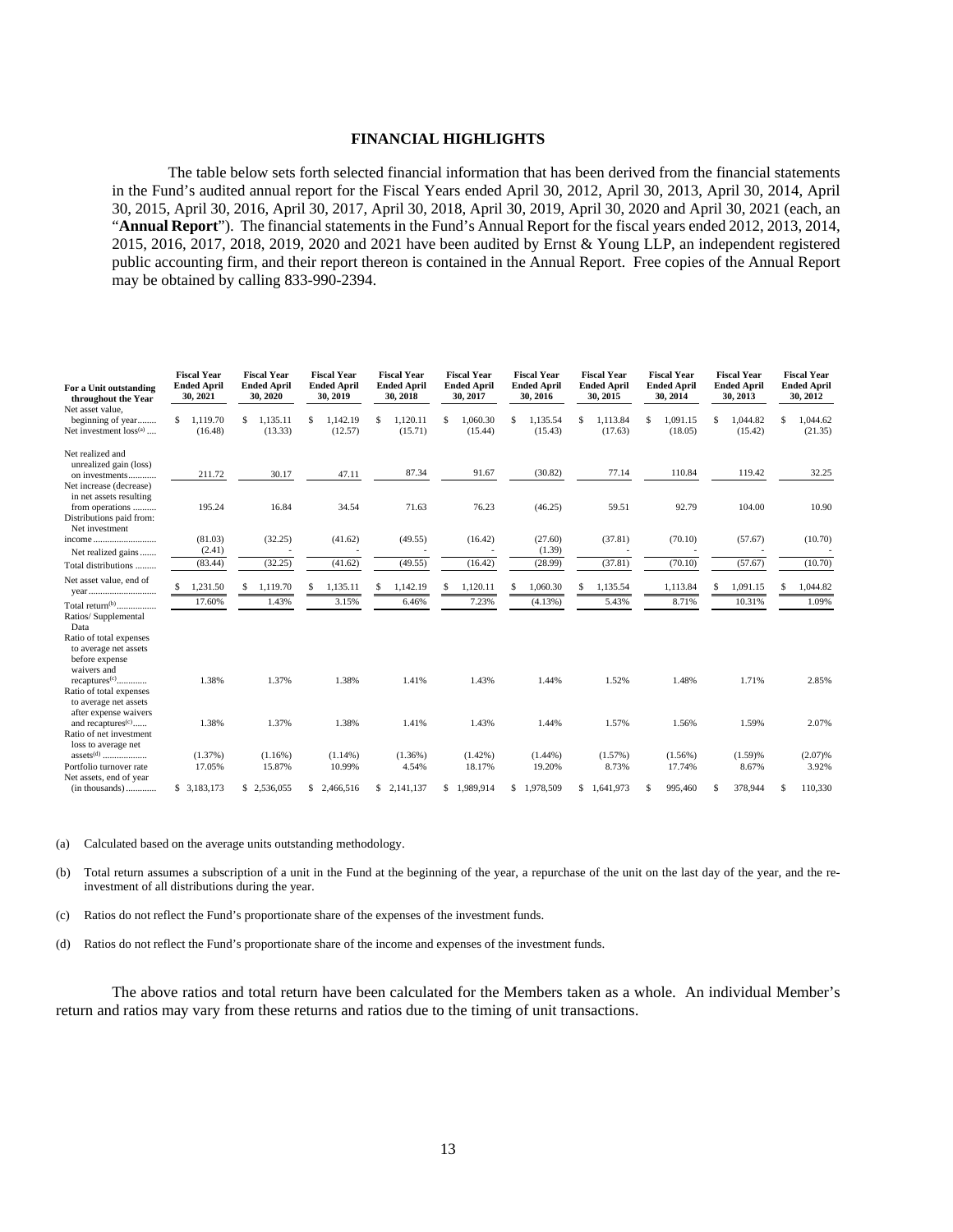## **SELLING SHAREHOLDERS**

<span id="page-19-0"></span>From time to time the Feeder Fund pursuant to its own tender offer may offer to sell Master Fund Units it already owns to shareholders of the Feeder Fund in exchange for Feeder Fund shares. The Feeder Fund is the largest shareholder of the Master Fund (as of April 30, 2021, owning approximately 51.8% of the Master Fund Units). The Master Fund will not receive any proceeds from an exchange of Master Fund Units by the Feeder Fund.

## **USE OF PROCEEDS**

<span id="page-19-1"></span>The Fund expects that the proceeds of the offering will be invested in Underlying Funds, in accordance with the Fund's investment objective and strategies as soon as practicable after each month-end closing of the offering. Proceeds will be invested together with any interest earned in the Fund's account prior to such closing.

The Fund may maintain a portion of the proceeds in cash to meet operational needs or during any period in which Ironwood determines, in its sole discretion that investment of the Fund's assets in one or more Underlying Funds is not in the best interests of the Fund. The Fund may be prevented from achieving its objective during any time in which the Fund's assets are not substantially invested in accordance with its principal investment strategies.

## **THE FUND**

<span id="page-19-2"></span>The Fund is a Delaware limited liability company that is a registered, closed-end, non-diversified, management investment company under the 1940 Act, which invests substantially all of its investable assets in Underlying Funds.

## **INVESTMENT OBJECTIVES, METHODOLOGY AND POLICIES**

## <span id="page-19-3"></span>**Investment Objectives**

The Fund's investment objective is to achieve capital appreciation while limiting the variability of returns. The Fund emphasizes investments in Underlying Funds that utilize relative value strategies (i.e., they attempt to take long and short positions or other combinations of positions that tend to substantially reduce exposure to market risk) and other related strategies, such as non-directional or arbitrage-oriented investment strategies. In these strategies, long positions will generally be balanced in whole or in part by offsetting short positions. In addition, the Fund invests with certain Underlying Funds that utilize other investment strategies that may not be considered relative value or arbitrage-oriented strategies, but demonstrate limited dependence on movements within broader financial markets. Underlying Funds utilizing these strategies may not balance their positions, but are nonetheless potentially able to produce returns that are independent of equity and bond markets as a whole.

Ironwood believes that market neutral and uncorrelated investment strategies offer potential for long-term investment success. Market neutral strategies are designed to exploit pricing differentials between related securities and to minimize market risk. These strategies take long positions in undervalued securities and take short positions in overvalued securities. Market neutral strategies take focused bets on pricing relationships between similar securities and generally do not seek to take directional bets on overall market direction. Market neutral strategies focus on security selection and can generate profits whether the broader market is rising or falling, although losses may occur as well.

Uncorrelated strategies attempt to capture mispricing associated with capital market transactions, such as mergers and acquisitions, spin-offs, reorganizations, bankruptcies, share buy-backs and other significant events. Many of these events are subject to certain conditions, such as shareholder or regulatory approval. These events are company-specific and are not market-driven events; therefore, the profitability of these strategies is dependent on the successful completion of a specific transaction within an expected time frame rather than overall market movements.

Since Ironwood's inception in 1996, Ironwood has been exclusively focused on building and maintaining low volatility, multi-manager portfolios that seek to have low correlation to the broader debt and equity indices. While the Fund may invest in any type of Underlying Fund, Ironwood expects to have the Fund invested in Underlying Funds that generally fall into the following four hedge fund sectors: (1) relative value, (2) event driven, (3) market neutral & hedged equity and (4) distressed & credit securities. The Underlying Advisers in these general hedge fund sectors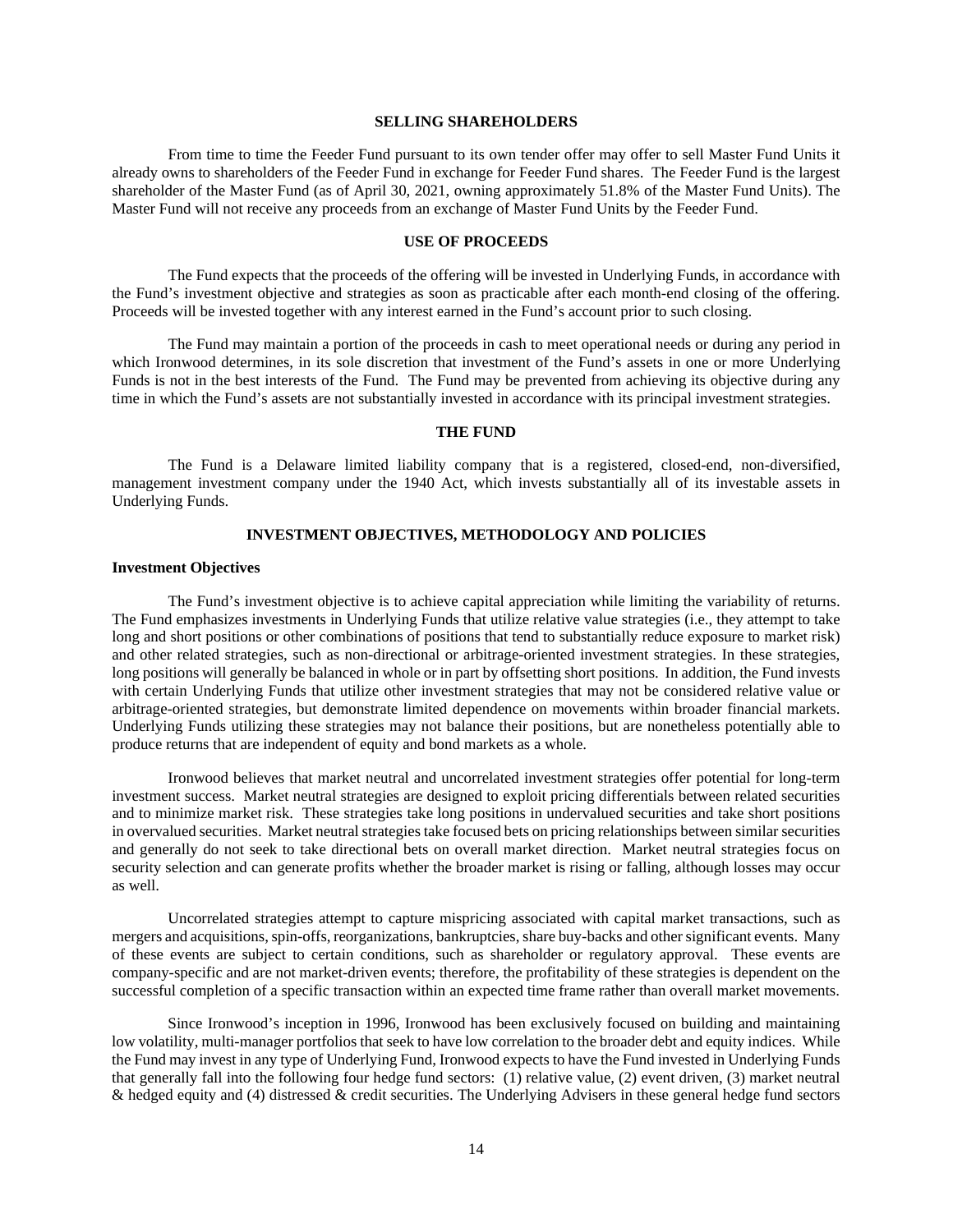utilize a variety of investment strategies, including, but not limited to, fundamental equity market neutral, risk and event arbitrage, distressed and stressed securities, convertible bond arbitrage, capital structure arbitrage, systematic trading, fixed income arbitrage and private investments. Investments may also be made with Underlying Funds employing other investment strategies involving stocks, bonds, futures, stock futures, forwards, swaps, options and other financial instruments. There are no substantive restrictions on the types of markets or instruments that may be used by the Underlying Funds; the Underlying Funds may invest and trade in virtually any security, commodity, currency or derivative market worldwide.

(1) Relative Value. Relative value strategies attempt to capture pricing anomalies between assets that for all economic purposes are identical. Relative value strategies capture these inefficiencies by utilizing a combination of assets, including bonds, stocks, swaps, options, exchange traded funds, currencies, futures, etc. One such strategy is capital structure arbitrage which involves the purchase and short sale of different classes of securities of the same issuer where there is a relative mispricing between two classes of securities. An example of this strategy is the purchase of undervalued senior secured debt and the short sale of overvalued subordinated unsecured debt or common equity. Other examples of relative value strategies include fixed income arbitrage, relative value interest rates, convertible bond arbitrage, relative value energy and quantitative strategies.

(2) Event Driven. Event driven strategies involve the assessment of how, when and if specific transactions will be completed and the effect on corporations and financial assets. A common event driven strategy is merger arbitrage (also called risk arbitrage). This involves the purchase of the stock of a target company involved in a potential merger and, in the case of a stock-for-stock offer, the short sale of the stock of the acquiring company. The target company's stock would typically trade at a discount to the offer price due to the uncertainty of the completion of the transaction. The positions may be reversed if the manager feels the acquisition may not close. This strategy aims to capture the spread between the value of the security at the close of the transaction and its discounted value at the time of purchase. Other examples of event driven strategies and opportunities include corporate restructurings, spin-offs, operational turnarounds, activism, asset sales and liquidations.

(3) Market Neutral & Hedged Equity. Market neutral & hedged equity strategies involve the purchase of a stock or basket of stocks that is relatively underpriced as well as selling short a stock or basket of stocks that is relatively overpriced. Depending on the manager's investment strategy, the determination of whether a stock is overpriced or underpriced can be made through fundamental analysis (a fundamental strategy) or by complex statistical models that examine numerous factors that affect the price of a stock (a quantitative strategy). Ironwood will utilize equity managers that target well-hedged and low net exposures and/or use a balanced approach to investing, i.e., they are short approximately the same dollar value of stocks they are long.

(4) Distressed & Credit Securities. Distressed strategies involve the purchase or short sale of debt or equity securities of issuers experiencing financial distress. These securities may be attractive because of the market's inaccurate assessment of the issuer's future potential or the values and timing of recoveries. Managers may obtain voting rights or control blocks and actively participate in the bankruptcy or reorganization process while other investors may remain passive investors. Examples of distressed securities trades include bankruptcies, liquidations, post-restructured equities, structured credit and balance sheet restructurings. Credit strategies involve a variety of strategies intended to exploit inefficiencies in the high-yield and related credit markets.

Ironwood seeks to diversify its investments in Underlying Funds within sectors and across strategies in an attempt to offset the risks of other investments in sectors, strategies or the financial markets as a whole. However, in allocating the Fund's assets to the Underlying Funds, Ironwood is not subject to any formal diversification requirements, and the Fund may from time to time be concentrated in a limited number of Underlying Funds, which themselves may from time to time be concentrated in a limited number of positions or strategies. By investing with a diverse group of Underlying Funds that in turn utilize a diverse group of strategies, Ironwood anticipates that the capital deployed within strategies by certain Underlying Funds is not expected to significantly correlate with investments undertaken by other Underlying Funds, although there can be no assurance that this will be the case.

Hedging and arbitrage strategies are not intended to profit by taking directional market risk, although they sometimes contain a limited directional component. Hedging and arbitrage strategies are designed to profit from price movements among related financial instruments. While these strategies are by no means risk-free, they are intended to be generally indifferent to overall market price movements as the differentials they seek to exploit can occur as readily in declining as in rising financial markets.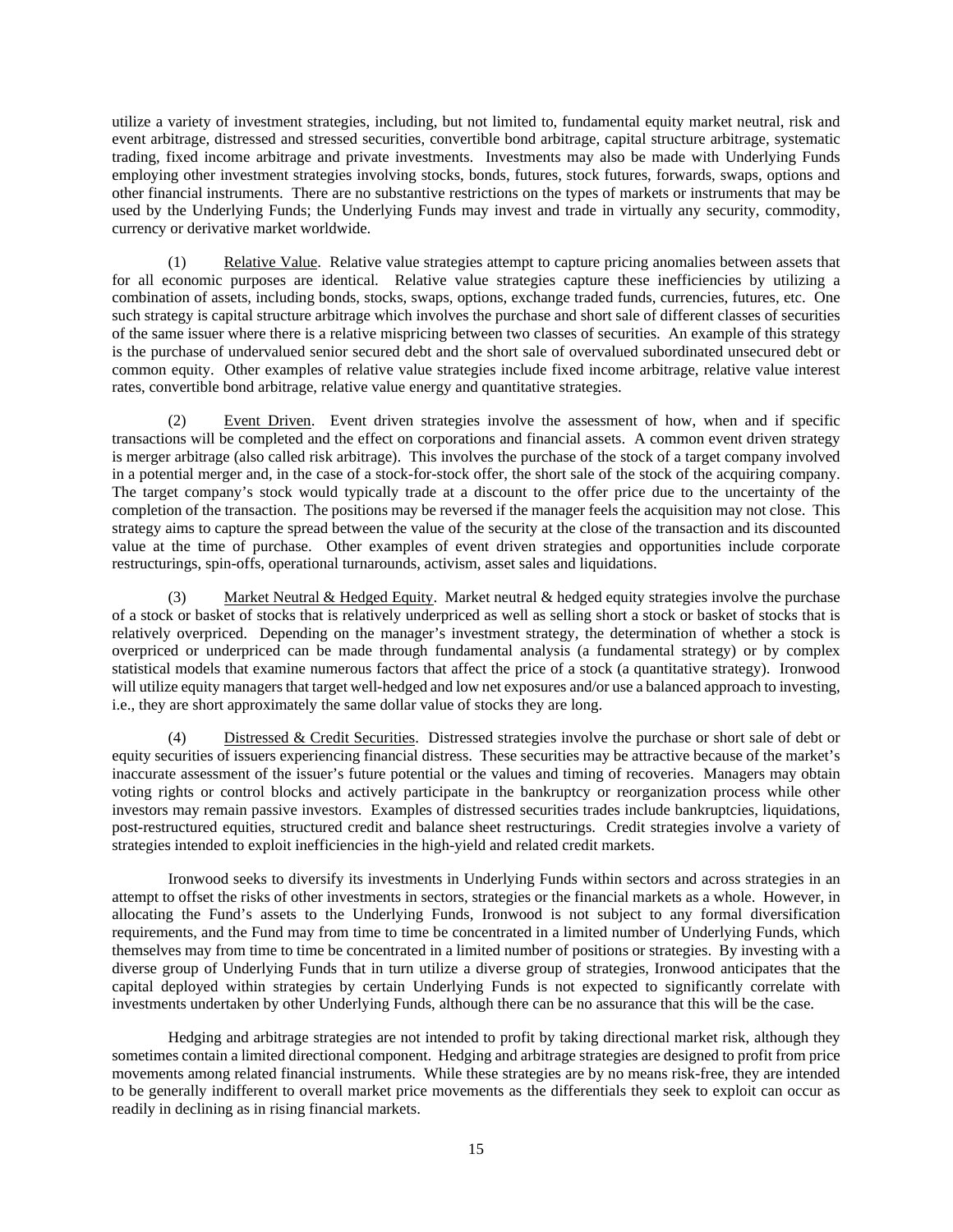Because certain Underlying Funds may invest in various derivatives regulated by the CFTC, usually (but not exclusively) for the purpose of hedging other positions, Ironwood is subject to potential regulation as a commodity pool operator of the Fund under CFTC regulations. However, Ironwood operates the Fund pursuant to relief provided by CFTC Staff Letter No. 12-38 and an exclusion from the definition of "commodity pool operator" provided by CFTC Rule 4.5. Therefore, Ironwood will not be required to deliver a disclosure document that satisfies the requirements of CFTC regulations, nor will it be required to provide certified annual reports that satisfy the requirements of CFTC regulations generally applicable to registered commodity pool operators.

Those Underlying Funds that trade futures and options contracts may trade any futures or option contract traded on a domestic or foreign exchange. Such Underlying Funds, as well as non-CFTC registered Underlying Funds, may also trade currency forward contracts in the interbank market and interest rate and currency swaps in the interbank/interdealer swaps market.

Ironwood anticipates that the Fund will generally invest in 15 to 30 Underlying Funds at any given point and Ironwood does not intend to allocate over 10% of the Fund's capital (as of the allocation date) to any single Underlying Fund (or any group of Underlying Funds managed by a single Underlying Adviser or group of affiliated Underlying Advisers). However, Ironwood reserves the right to increase or decrease the number of Underlying Funds and revise its method of allocating capital to them if, in the view of Ironwood, such changes are warranted. Ironwood may from time to time exceed the 10% of capital limitation described in this paragraph; an example of a rationale to do so would be to take the capacity in a particular Underlying Fund that may be open to investment for only a limited period.

## **Underlying Fund Selection Process**

The Fund invests its assets in Underlying Funds that are selected with the objective of obtaining quality management and a broad diversification within the types of strategies utilized by the Fund. The compensation earned by the Underlying Advisers can involve fixed fees based on the value of the assets under management (generally 0% to 3.5% per annum), performance fees based on profits earned by the Underlying Funds (generally 0% to 35% of such profits) or a combination thereof. Certain Underlying Funds may charge higher or lower fees than those set forth in the preceding sentence.

An important element of the selection process is Ironwood's subjective assessment of the ability and character of prospective Underlying Advisers. Ironwood has developed an investment due diligence process focused heavily on information gathering and on-site or videoconference due diligence meetings with senior investment and operations professionals of prospective and current Underlying Advisers. Ironwood may conduct numerous on-site visits or videoconference meetings over several years before making an investment which may include, but is not limited to, interviewing the managing partners as well as portfolio managers, junior partners, traders and senior analysts. A prospective Underlying Adviser must receive unanimous support from Ironwood's Investment and Risk Committee and Operational Due Diligence team in order to be included in the Fund's portfolio. Ironwood invests in Underlying Advisers with a proven track record, a substantial asset base and a robust business infrastructure to support an Underlying Adviser's investment activities, though these are not the only factors considered by Ironwood. Additionally, Ironwood will invest in established teams at newer or emerging firms with relatively lower assets under management as certain strategies may be more effective when implemented by Underlying Advisers with smaller, more nimble portfolios.

Ironwood considers a variety of factors in selecting prospective Underlying Funds, including:

- Past performance during favorable and unfavorable market conditions.
- Diversification, leverage, liquidity and other portfolio characteristics in relation to other Underlying Funds.
- Differentiation of strategy and management resources relative to other prospects.
- Amount of assets under management.
- Absence of significant conflicts of interest.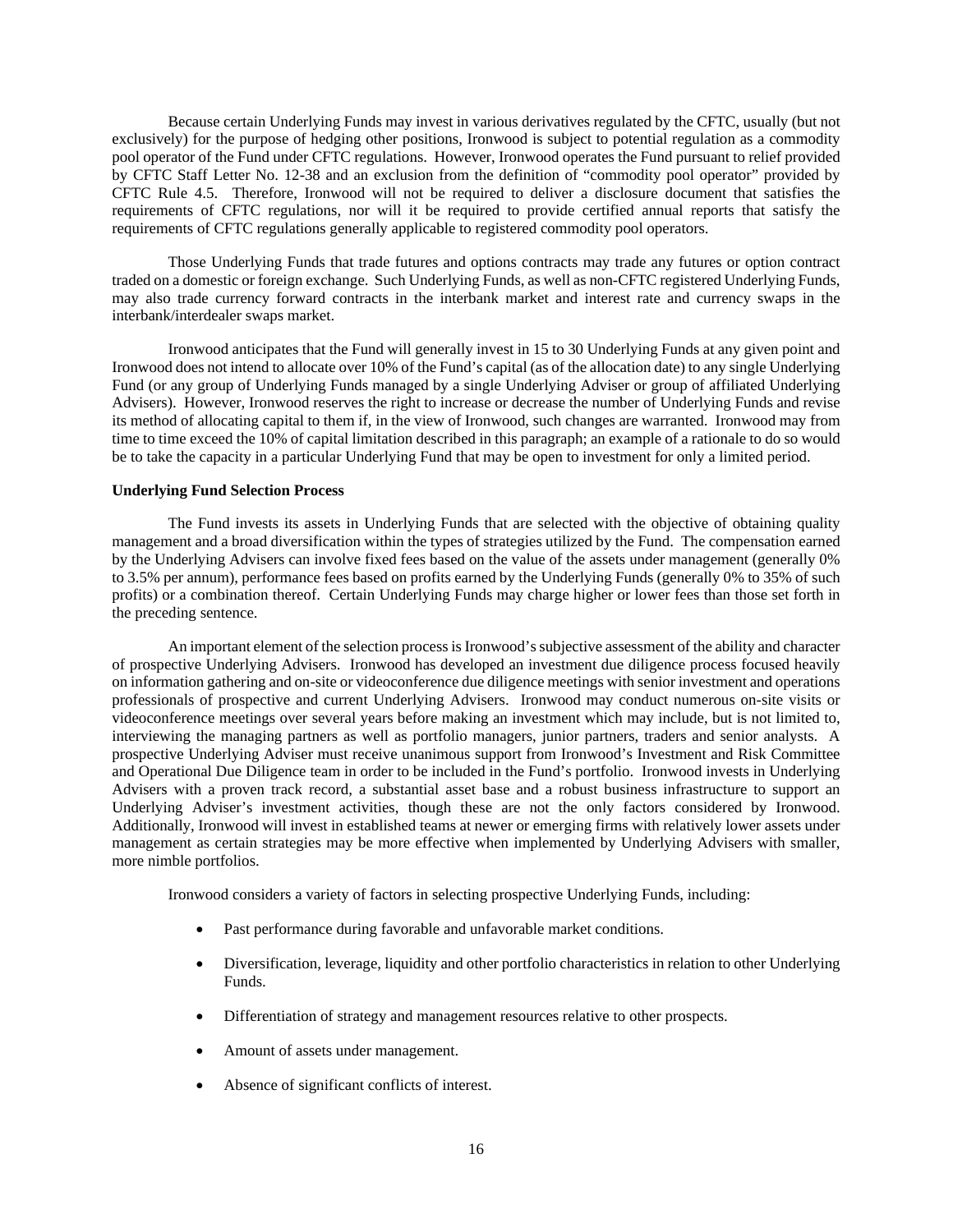- Overall integrity and reputation.
- Percentage of business time devoted to investment activities.
- Fees charged.

Ironwood has several sources for identifying prospective Underlying Funds, including:

- Referrals from other advisers, consultants, brokers and investors.
- Knowledge obtained through current and past investment activities of potential Underlying Advisers who manage only proprietary capital or who are employed by other financial entities.
- Articles and publications.
- On-site, videoconference and telephone interviews.

#### **Monitoring of the Underlying Funds and Investments**

Ironwood monitors the performance of each Underlying Fund. Ironwood contacts each Underlying Adviser and makes periodic visits to the offices of the Underlying Advisers (or arranges for videoconference meetings) to review their activities. The frequency of Ironwood's on-site or videoconference reviews varies depending on a number of factors which may include: length of relationship, size of allocation or degree of change in trading strategy (if any). The Underlying Advisers are contacted frequently regarding their periodic results and for their analysis of significant events as they relate to such Underlying Advisers' investment strategies and influence such Underlying Advisers' investment decisions.

If an Underlying Fund's relative performance is poor or if significant changes occur in an Underlying Fund's approach or investments, Ironwood may reduce or redeem the Fund's capital allocation to that Underlying Fund. Ironwood may also reallocate the Fund's assets among different Underlying Funds to reflect Ironwood's analysis of which investment strategies are best suited to current market conditions.

### **Leverage**

The Underlying Advisers frequently use leverage in their investment activities through purchasing securities on margin and through selling securities short. The Underlying Funds may also leverage by entering into repurchase agreements whereby they effectively borrow funds on a secured basis by selling portfolio securities to a financial institution for cash and agreeing to repurchase such securities at a specified future date for the sales price paid plus interest at a negotiated rate. The proceeds of such repurchase agreements will be used to finance other investment activities. Further, leverage may be generated through bank borrowings, total return swaps, futures and options and other techniques. Futures trading by the Underlying Funds generally involves greater leverage than other investment activities due to the low margin requirements associated with futures trading.

The Fund will not directly leverage its investments in Underlying Funds through borrowing to any significant extent and generally does not expect to borrow in excess of 10% of its net asset value (see "Certain Risk Factors – Use of Leverage"). As examples, the Fund may borrow money for the purpose of balancing cash inflows and outflows between the Fund and its selected Underlying Funds, balancing cash flows between Underlying Funds and subscriptions to the Fund (e.g., the Fund invests with an Underlying Fund that is only available on April 1 in anticipation of further subscriptions from new or existing Members on July 1 of such year) and providing liquidity to fund the periodic repurchase of Units on a timely basis (including the repurchase of units by the Feeder Fund). The Fund may also temporarily borrow funds for the purpose of providing liquidity for the payment of fees or expenses or for any other reasonable purpose (as determined by Ironwood).

## **Cash Reserves**

Ironwood is not required to allocate all of the Fund's assets to Underlying Funds and may maintain such cash reserves as it may from time to time deem to be appropriate for defensive purposes, to fund future allocations, or to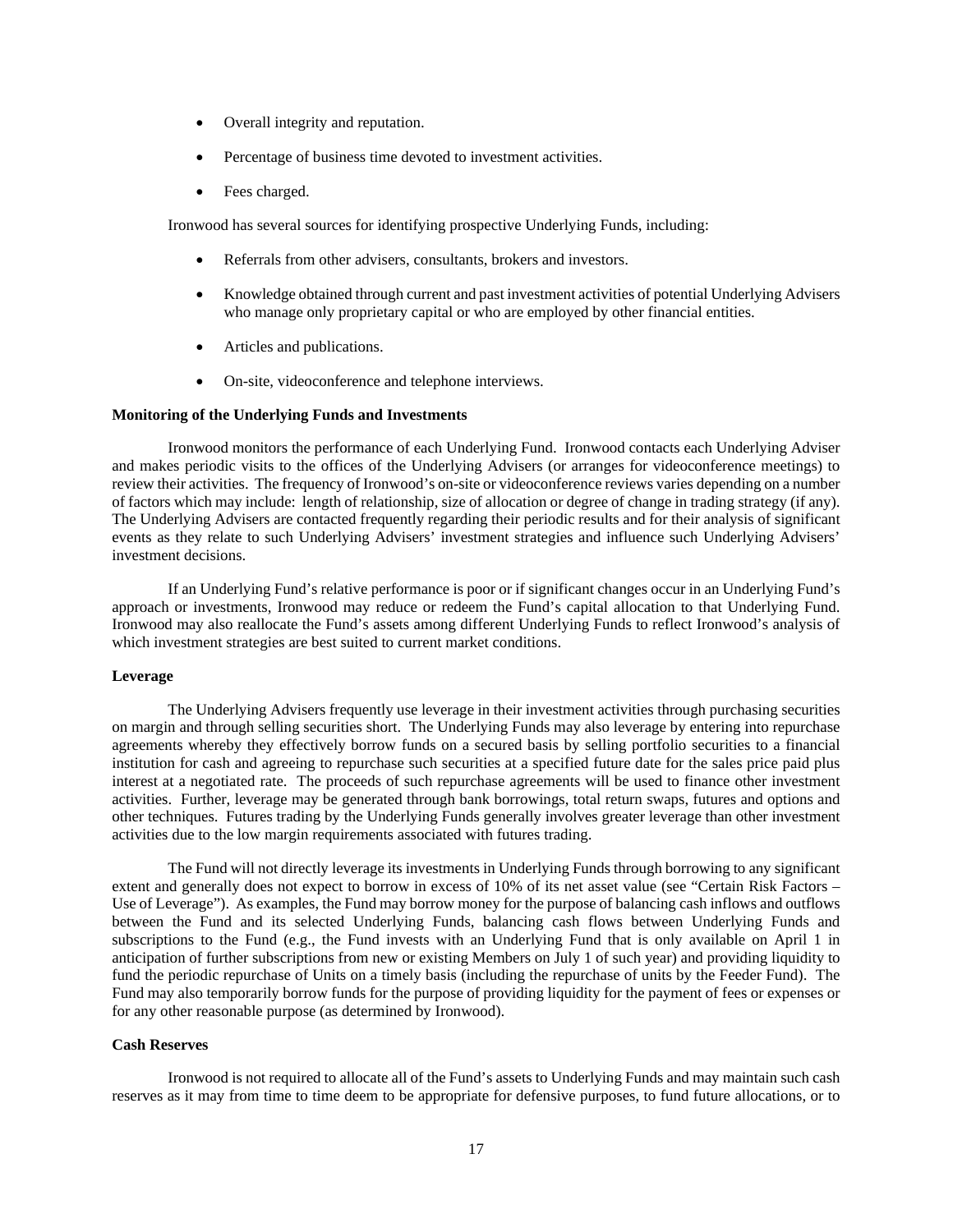pay operating costs or to pay the cash portion of any Distributions. Ironwood may invest and manage such cash reserves in Treasury securities, money market funds, bank deposits and similar short-term instruments or accounts including repurchase agreements for such securities. If Ironwood allocates some of the Fund's assets to a money market fund or similar investment, the Fund will bear the standard management fees and costs and expenses of such money market fund in addition to the fees and expenses borne by the Fund.

## **INVESTMENT STRATEGIES**

<span id="page-23-0"></span>Following are brief summaries of some of the investment strategies which may be utilized by the Underlying Funds. They are not intended to be complete explanations of the strategies described or a list of all possible investment strategies or methods which may be used by the Underlying Funds.

(1) Convertible Bond Arbitrage. Involves purchasing a convertible bond and selling short a varying percentage ("**delta hedge**") of the stock into which the bond is convertible. In the event that the price of the stock rises, the increase in value of the bond's conversion option is anticipated to more than offset the loss in the short stock position. In the event that the price of the stock falls, the gain on the short stock position should more than offset the loss on the bond, because the value of the bond is anticipated not to fall below the price investors are willing to pay for the non-convertible debt of the issuer. Underlying Advisers invest in the entire range of convertible bonds from "deep-in-the-money" bonds to "busted" bonds. Underlying Advisers set up positions with hedges against numerous other factors, including, but not limited to, interest rates, implied volatility and credit risk.

(2) Distressed Situations. Involves the purchase or short sale of debt or equity securities of issuers experiencing financial distress. These securities may be attractive because of the market's inaccurate assessment of the issuer's future potential or the values and timing of recoveries. Some Underlying Advisers may obtain voting rights or control blocks and actively participate in the bankruptcy/reorganization process, while others may remain passive investors.

(3) Event Credit. Exploits inefficiencies in credit securities (i.e., loans, bonds, credit default swaps, etc.) derived from activities, such as legal situations, covenant amendments, activist strategies and corporate activity. Underlying Advisers will initiate investments when they identify a defined catalyst or event that may impact the price of the security.

(4) Event Equity. Involves the purchase and/or sale of securities involved in corporate events, such as restructurings, asset sales, proxy contests and liquidations. Underlying Advisers will generally enter these types of investments when they identify a specific theme or catalyst that may affect the price of an individual stock or situation.

(5) Fixed Income and Interest Rates. Strategies that deploy capital in the developed fixed income and interest-rate markets, focusing on liquid products, including nominal and inflation-protected government bonds, interest-rate swaps, futures and options. The strategies are primarily concentrated in developed markets and combine macroeconomic analysis, quantitative modeling and portfolio construction techniques.

(6) Market Neutral and Hedged Equity. Involves the purchase of a stock, or basket of stocks, that is relatively underpriced and selling short a stock, or basket of stocks, that is relatively overpriced. Depending on the Underlying Adviser's investment strategy, the determination of whether a stock is overpriced/underpriced can be made through fundamental analysis or by complex statistical models that examine numerous factors that affect the price of a stock. Ironwood favors long/short Underlying Advisers who use a "dollar balanced" approach, i.e., they are short approximately the same dollar value of stocks that they are long.

(7) Portfolio Protection. A variety of strategies and positions intended to protect an Underlying Adviser's portfolio against unusual market movements and tail risk events. These "protection trades" are intended to help protect trading strategies that should not otherwise be affected (i.e., are already hedged) but can come under pressure from market liquidations, abnormal volatility and general macro risks. Protection strategies can include, but are not limited to, the use of options, futures, indices, exchange traded funds, credit default swaps and certain individual corporate and sovereign securities.

(8) Private Securities. Involves an investment made in a company outside of the public markets. Underlying Advisers will generally enter these types of investments when they discover a theme that cannot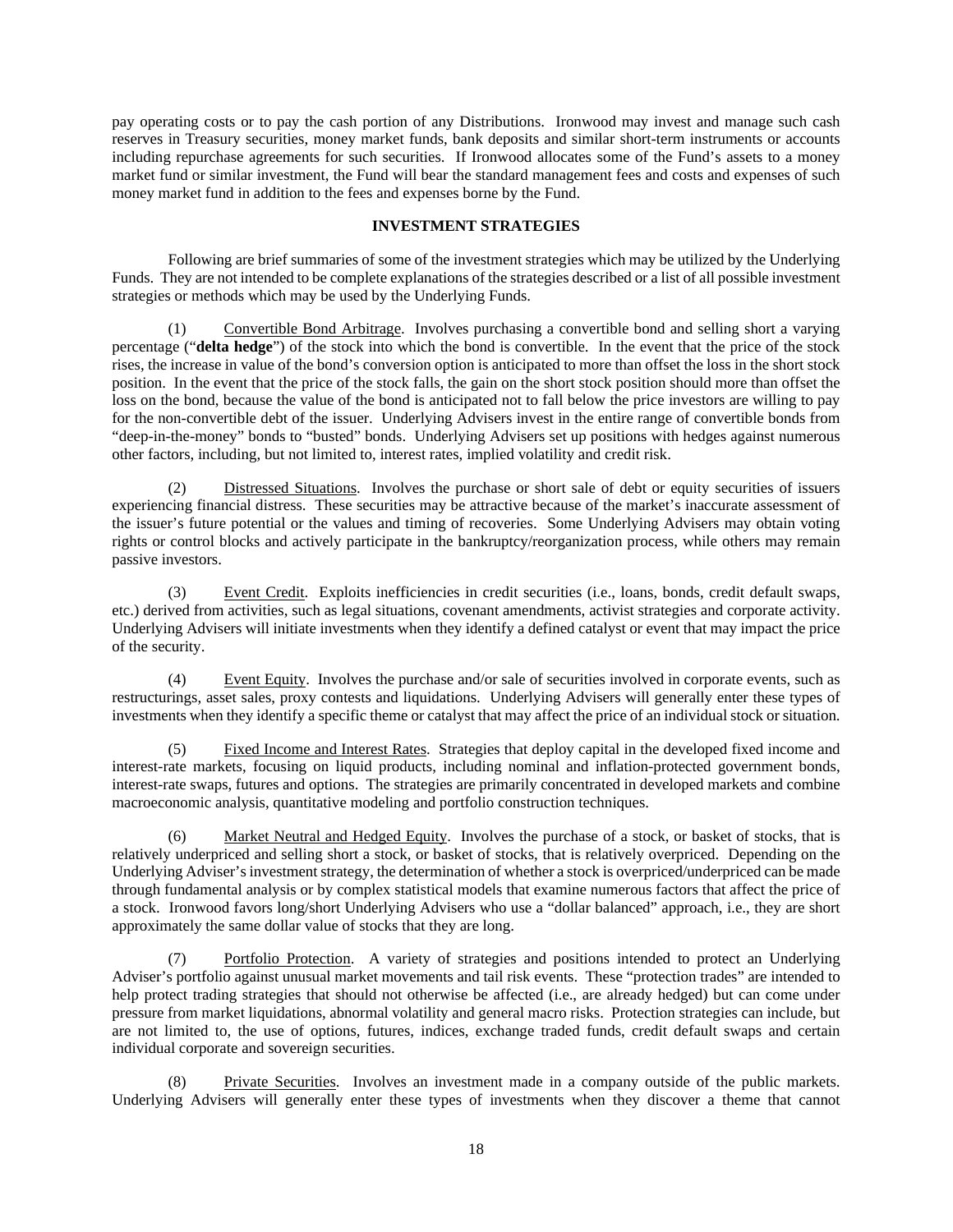adequately be captured through public market investments. Underlying Advisers may either make a passive investment or take a more active role in the management of the target company.

(9) Risk Arbitrage. Seeks to profit from the spread between the current and projected values of securities involved in a corporate event. The most common form of this strategy is merger arbitrage, which involves the purchase of the stock of a target company involved in a potential merger and, in the case of a stock-for-stock offer, the short sale of the stock of the acquiring company (positions may be reversed if the Underlying Adviser feels the acquisition may not close). The target's stock typically trades at a discount to the offer price due to the uncertainty of the completion of the transaction. This strategy is largely dependent upon the manager's ability to correctly analyze the outcome and completion date of a proposed transaction. Other examples of risk arbitrage trades include spin-offs, multi-share capital arbitrage and tender offers.

(10) Statistical Arbitrage. Systematic trading strategies intended to exploit short- and long-term pricing inefficiencies between securities. Underlying Advisers rely on mathematical models to identify the temporal convergence and/or divergence of price movements of a pair or basket of stocks. These highly technical strategies typically involve large numbers of securities, short holding periods and substantial computational and trading activity.

(11) Structured Credit. Strategies that invest primarily in residential and commercial mortgage-backed securities (RMBS and CMBS), other non-mortgage related asset-backed securities (ABS), collateralized debt obligations, structured notes and other structured products. The most common strategies involve long and short positions in RMBS, CMBS, ABS and related derivatives and indices.

## **CERTAIN RISK FACTORS**

<span id="page-24-0"></span>Prospective investors should consider the following factors in determining whether an investment in the Fund is appropriate for them. However, the following section does not set forth all risks applicable to the Fund and prospective investors should read this entire Prospectus prior to investing in the Fund. The following discussion of certain risk factors does not purport to be an exhaustive list or a complete explanation of all of the risks involved in an investment in the Fund. An investment in the Fund should only be made after consultation with independent qualified sources of investment and tax advice. In addition, certain Underlying Funds employ strategies for which no specific "risk factors" are provided. Nevertheless, such strategies should be considered to be speculative, volatile and, in general, no less risky than other strategies more fully described herein.

## **THE PAST RESULTS OF THE UNDERLYING FUNDS OR THE UNDERLYING ADVISERS SELECTED FOR INVESTMENT BY THE FUND ARE NOT NECESSARILY INDICATIVE OF FUTURE PERFORMANCE. NO ASSURANCE CAN BE MADE THAT PROFITS WILL BE ACHIEVED OR THAT SUBSTANTIAL LOSSES WILL NOT BE INCURRED. THE FUND IS NOT A COMPLETE INVESTMENT PROGRAM AND SHOULD REPRESENT ONLY A PORTION OF AN INVESTOR'S PORTFOLIO MANAGEMENT STRATEGY.**

## Closed-End Fund; Limited Liquidity; Units Not Listed; Repurchases of Units.

The Fund is a closed-end, non-diversified, management investment company under the 1940 Act designed primarily for long-term investment and is not intended to be a trading vehicle. Units are not redeemable. Investors should not invest in the Fund if they need a liquid investment. Closed-end funds differ from open-end management investment companies (commonly known as mutual funds) in that investors in a closed-end fund do not have the right to redeem their shares on a daily basis at a price based on net asset value. In order to be able to meet daily redemption requests, mutual funds are subject to more stringent liquidity requirements than closed-end funds. In particular, a mutual fund generally may not invest more than 15% of its net assets in illiquid securities. Ironwood believes that unique investment opportunities exist in the market for Underlying Funds. However, these investments are generally illiquid and an open-end fund's ability to make such investments is limited. For this reason, among others, the Fund has been organized as a closed-end fund.

The Fund does not intend to list its Units for trading on any securities exchange. There is no secondary trading market for the Units and none is expected to develop. Because the Fund is a closed-end investment company, the Units are, therefore, not readily marketable. The Fund is not required to repurchase its Units at the option of Members and Units are not exchangeable for interests of any other fund. Although the Board, in its complete and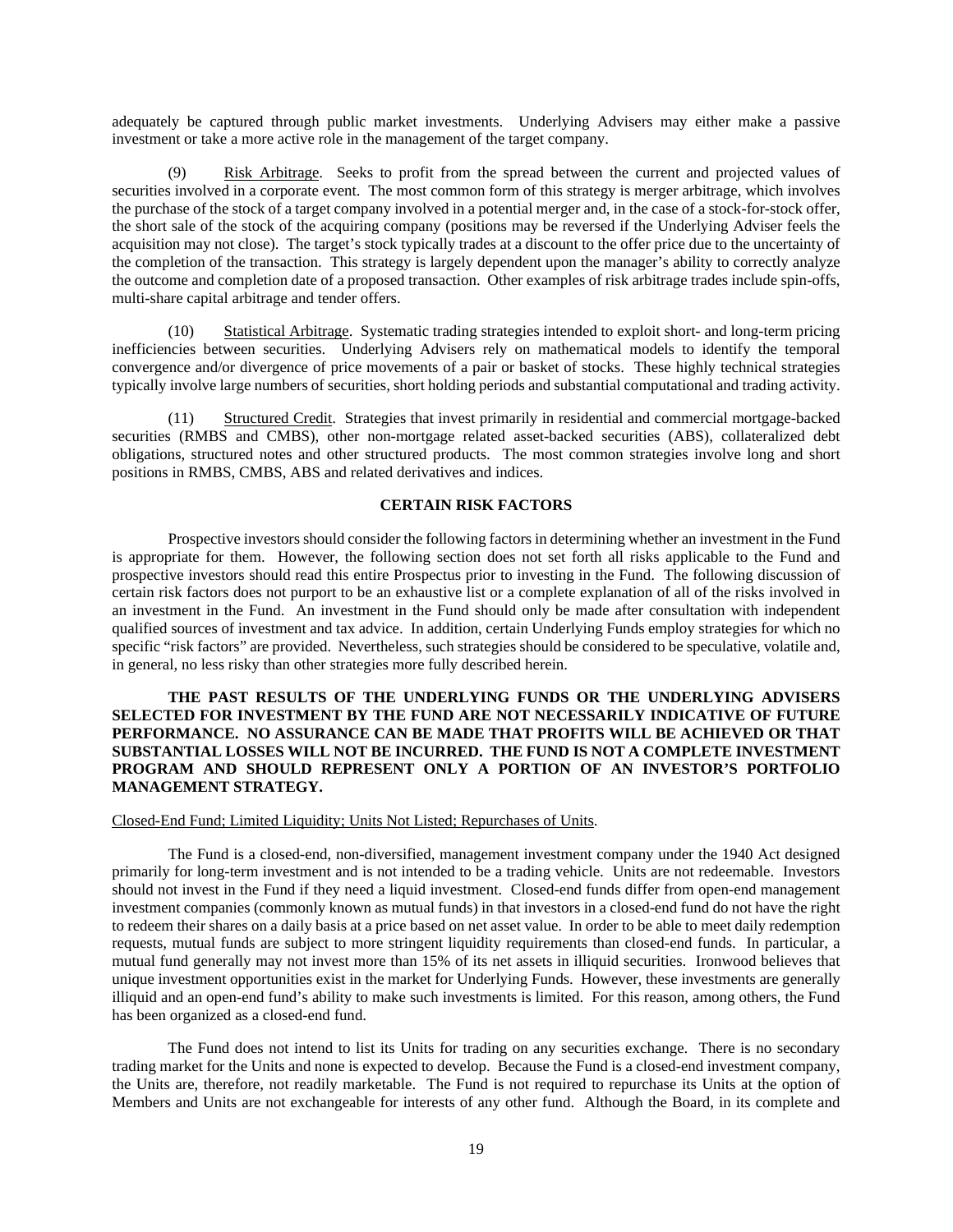absolute discretion, may cause the Fund to make Offers to repurchase outstanding Units at their net asset value, the Units are considerably less liquid than shares of funds that trade on a stock exchange or shares of open-end investment companies. The number of Units that the Fund will make Offers to repurchase during any Offer is determined by the Board in its complete and absolute discretion, and such number may be all or any portion of the Fund's outstanding Units. In addition, in extreme cases, the Fund may not be able to complete repurchases due to its holding of illiquid investments in interests of the Underlying Funds. Members whose Units are repurchased will bear the risk that the Fund's net asset value may fluctuate significantly between the time that they submit their Offer Acceptances and the effective date of the repurchase (i.e., the Repurchase Date). Further, Offers, if any, may be suspended or postponed in the complete and absolute discretion of the Board.

An investment in the Fund is appropriate only for investors who can bear the risks associated with the limited liquidity of the Units and the investments of the Fund in the Underlying Funds as well as the limited liquidity of the investments owned by the Underlying Funds. See "Eligible Investors" and "Repurchases of Units." Also, because the Units will not be listed on any securities exchange, the Fund is not required, and does not intend, to hold annual meetings of its Members.

Ironwood expects that it will recommend to the Board that the Fund offer to repurchase Units from Members on the Repurchase Dates. In addition, a Member that requests a repurchase of such Member's Units subject to a Lock-Up Period will be subject to an Early Repurchase Fee of 5.00% of the amount being repurchased by the Fund, payable to the Fund. Units are not freely transferable. As there is no market for Units and none is expected to develop, Members may not be able to liquidate their investment in the event of an emergency or for any other reason and Units may not be readily accepted as collateral for a loan. In addition, illiquidity of the Fund's investments (Underlying Funds may only allow redemptions on an annual or more irregular basis and may impose limits on the amount of redemptions) or an Underlying Fund's investments may prevent the Fund from making prompt payment of repurchase proceeds. Each Underlying Fund has substantial restrictions on the ability of investors (including the Fund) to redeem their interest therein and broad authority to suspend redemptions of interests therein. None of Ironwood, the Board or any of their respective employees or other affiliates has any control over any Underlying Fund or any Underlying Adviser. Therefore, due to circumstances entirely outside of the control of Ironwood, the Board and any of their respective affiliates, the Fund may be unable to repurchase Units as of any Repurchase Date. Further, in certain limited circumstances, the Fund may delay offers to repurchase Units and/or pay for repurchased Units in kind rather than in cash.

#### Illiquidity of Fund Investments.

The Fund invests all or most of its assets in Underlying Funds where Ironwood has no control over the trading policies or strategies of such entities and does not have the same ability as with separate accounts to react quickly to changing investment circumstances due to the limited liquidity of these types of investment.

During the financial market crisis of 2007-2009, a number of private investment funds adopted or otherwise implemented liquidity constraints, such as "gates," "side pockets," suspension of withdrawals/net asset value calculations, withdrawals in kind, special liquidity vehicles, lock-ups, withdrawal fees and less frequent withdrawal rights. Ironwood has no control over the liquidity of the Underlying Funds (except at original investment) and depends on the Underlying Fund to provide valuations as well as liquidity in order to process withdrawals. Members must recognize that under certain circumstances, repurchases may be materially restricted or delayed due to the Underlying Funds' illiquidity. In some cases, Ironwood may have allocated Fund assets to Underlying Funds which Ironwood later intends to liquidate but the Fund is unable to do so promptly due to liquidity constraints imposed by such Underlying Funds. To the extent that a material portion of the Fund's assets are allocated to Underlying Funds that take such actions, the Fund will likely be unable to withdraw from such Underlying Funds for an extended period of time notwithstanding a desire to do so. Such inability to withdraw from such Underlying Funds could expose the Fund to losses it may have avoided if it had been able to allocate away from such Underlying Funds.

The complicated and often protracted process of withdrawing from Underlying Funds could hinder the Fund's ability to repurchase Units from Members in a timely manner, as well as the Fund's ability to adjust its Underlying Fund allocations. It could also cause the Fund's portfolio to become unbalanced in the event the Fund withdraws from its more liquid Underlying Funds to fund the Fund's repurchases or expenses; provided, however, that Ironwood limits the percentage of Units subject to any Offer to mitigate such risks, although it will be impossible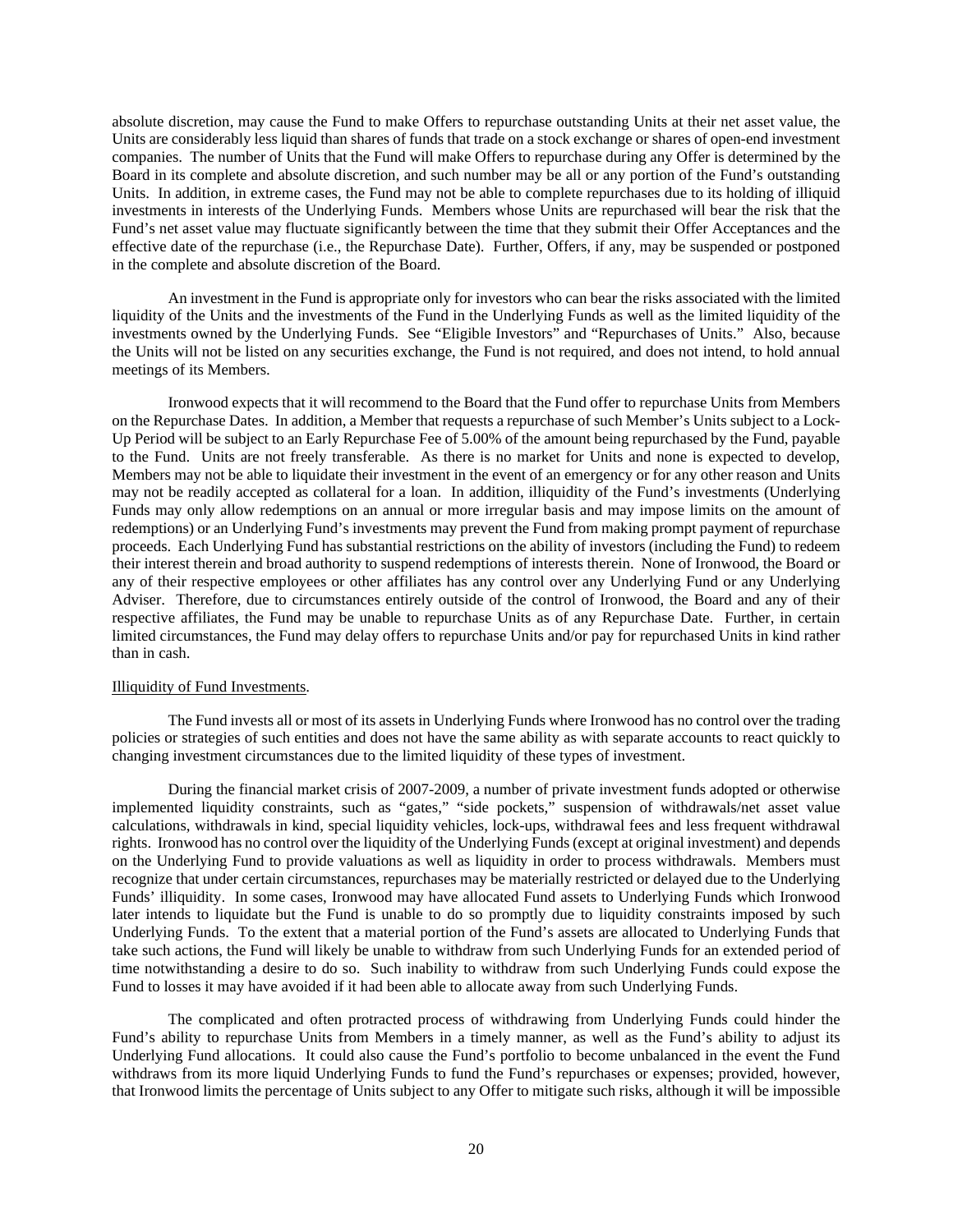to eliminate such risks. Also, to the extent that a material portion of Underlying Funds suspend the calculation of net asset value, Ironwood may be unable to calculate the Fund's net asset value.

## Underlying Fund Risk.

The Fund's approach to investing in multiple Underlying Funds is subject to the possibility of loss due to Underlying Fund's fraud, intentional or inadvertent deviations from a predefined investment strategy (including excessive concentration, directional investing outside of predefined ranges, excessive leverage or new capital markets) or simply poor judgment.

During the lifetime of the Fund, there could be material changes in one or more Underlying Funds, including changes in control, initial public offerings and mergers. The effect of such changes on an Underlying Fund cannot be predicted but could be material and adverse. Given the limited liquidity of the Underlying Funds, the Fund may not be able to quickly alter its portfolio allocation in response to any such changes, resulting in substantial losses.

## Non-Diversified Status Under the 1940 Act.

The Fund is a "non-diversified" investment company under the 1940 Act. Thus, there are no limitations imposed by the 1940 Act on the percentage of the Fund's assets that may be invested in the securities of any one issuer. This may result in the Fund's investment portfolio being more susceptible to a single economic, political or regulatory occurrence than would be the case if the Fund were operated as a diversified investment company under the 1940 Act. The Fund generally will not invest more than 10% of its assets (measured at the time of purchase) in the securities of a single Underlying Fund (or any group of Underlying Funds managed by a single Underlying Adviser or group of affiliated Underlying Advisers), although it has the discretion to do so.

## No Guarantee of Investment Program Success.

No guarantee or representation is made that the Fund's investment program will be successful.

## General Economic and Market Conditions and Political Uncertainty.

The success of the Underlying Funds' and the Fund's activities may be affected by general economic and market conditions, such as interest rates, availability of credit, inflation rates, economic uncertainty, changes in laws and national and international political circumstances.

Although globally and among developed countries there has been a relatively stable political environment for decades, there is no guarantee that such stability will be maintained in the future. International policies, relationships and trade agreements, which have generally been perceived as stable or evolving only slowly in the post-WWII period, appear to be much more in flux. Adjustments in major trade relationships include the United Kingdom's withdrawal from the European Union and the United States' renegotiation of the North American Free Trade Agreement and reassessment of its various other existing trade agreements. Such measures have already been met by retaliatory measures from other countries and could cause potential escalation in protectionist behavior leading to a drag on growth prospects as trade and investment and productivity growth are reinforcing and linked.

Furthermore, the administration in the United States could also significantly impact the regulation of United States financial markets. Areas subject to potential change, amendment or repeal include the Dodd-Frank Act, the authority of the Federal Reserve and administrative agencies. It is not possible to predict which, if any, of these actions will be taken or, if taken, their effect on the economy, securities markets or the financial stability of the United States.

Other drivers of geopolitical, economic and market risk may also come from, among other things, increased political tension on the international stage, substantial slowdown and outright recessions in certain markets, pressure on oil prices, rising corporate leverage, continuous abnormally low global interest rates, structural stresses in the European Union, public health issues like pandemics or epidemics, international terrorist activity, armed conflict and risk of armed conflict in the Middle East, East Asia and elsewhere and the reduced ability of bank proprietary trading desks or dealer balance sheets to meet liquidity shocks. Such factors may affect the level and volatility of security prices and liquidity of the Fund's investments.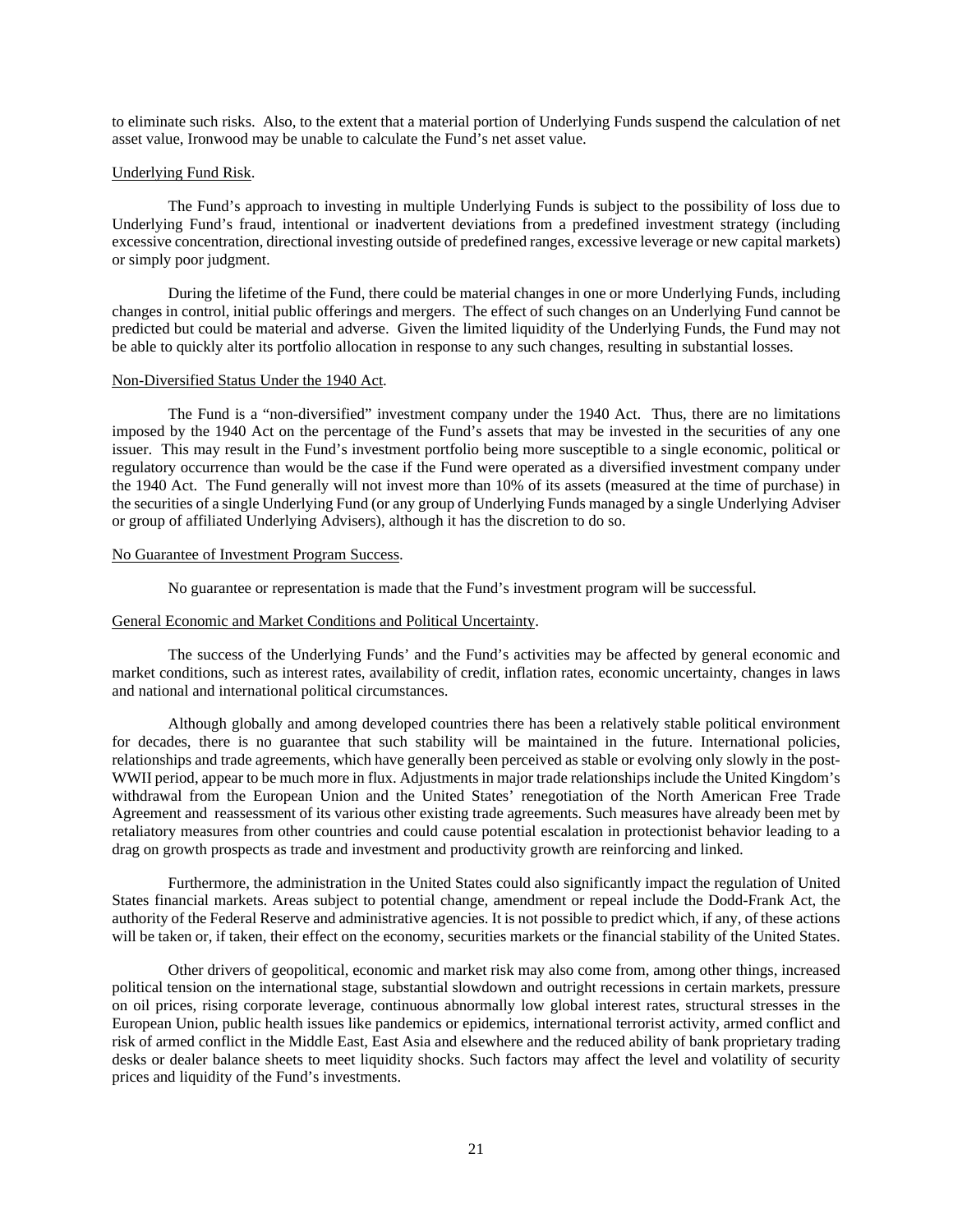Beginning in January 2020, global financial markets experienced and may continue to experience significant volatility resulting from the spread of a novel coronavirus known as COVID-19. The outbreak of COVID-19 has resulted in, among other things, travel and border restrictions, quarantines, supply chain disruptions, lower consumer demand, and general market uncertainty. The impact of COVID-19 on the financial markets and the global economy remains uncertain, which may impact the Fund's performance.

Any of these developments, or the perception that any of these developments are likely to occur or worsen, could have a material adverse effect on economic growth or business activity, result in the relocation of businesses, cause business interruptions, lead to economic recession or depression, and impact the stability of financial markets or financial institutions and the financial and monetary system. The Underlying Funds and the Fund may be affected by these developments in ways that are not foreseeable, and there is a possibility that such developments could have a significant adverse effect on the Fund and its ability to achieve its investment objective.

## Market Turmoil.

Market turmoil may negatively affect the Fund's performance and its ability to withdraw from the Underlying Funds. Both the credit and equity markets experienced unprecedented turmoil during 2007-2009, resulting in the credit markets becoming illiquid, credit spreads widening and the equity markets losing substantial value. Such market conditions caused many private investment funds to suffer substantial losses. At the same time, some funds implemented withdrawal gates, designated investments, illiquid investment provisions or suspended withdrawals in response to increased withdrawal requests and other actions that might have adversely affected the Fund's ability to withdraw from the Underlying Funds. Such market turmoil may occur in the future, which may cause some funds to suffer substantial losses and/or implement measures that adversely affect the Fund. Similarly, sudden and significant levels of turmoil, credit market disruption and equity market losses were experienced in the first quarter of 2020 as a result of COVID-19 related economic shocks. In addition, the expanded influence of social media platforms on the market, combined with the access to commission-free retail brokerage, can exacerbate the volatility of particular issuers without regard to the fundamental value or the financial results of such issuers.

#### Market Risk.

The Fund's investment approach is subject to various investment-related types of risks, including market risk. Market risk includes unexpected directional price movements, deviations from historical pricing relationships, changes in the regulatory environment, changes in market volatility, panicked or forced selling of riskier assets and contraction of available credit or other financing sources.

#### Investment Strategies Generally.

While certain Underlying Funds use "relative value" hedging or arbitrage strategies, this in no respect should be taken to imply that the Fund's investments in such Underlying Funds are without risk. Substantial losses may be recognized on "hedge" or "arbitrage" positions and illiquidity and default on one side of a position can effectively result in the position being transformed into a speculative position. Every relative value strategy involves exposure to some second-order risk of the market, such as the implied volatility in convertible bonds or warrants, the yield spread between similar-term government bonds or the price spread between different classes of stock for the same underlying firm. Further, many "relative value" Underlying Funds employ limited directional strategies which expose such Underlying Funds to certain market risk.

## Credit Markets.

Certain of the Underlying Funds will concentrate on the credit markets, attempting to take advantage of relative mispricings. The identification of attractive investment opportunities in disrupted credit markets is difficult and involves a significant degree of uncertainty.

The credit markets are, in general, highly susceptible to interest-rate movements, government interference, economic news and investor sentiments. There was significant volatility in the credit markets in 2007-2009 (and again in the first quarter of 2020), and such volatility can be expected to recur. During periods of "credit squeezes" or "flights to quality," the market for credit instruments other than U.S. treasury bills can be substantially reduced. This poses the risk that leveraged credit instrument positions held by Underlying Funds that pursue credit related investment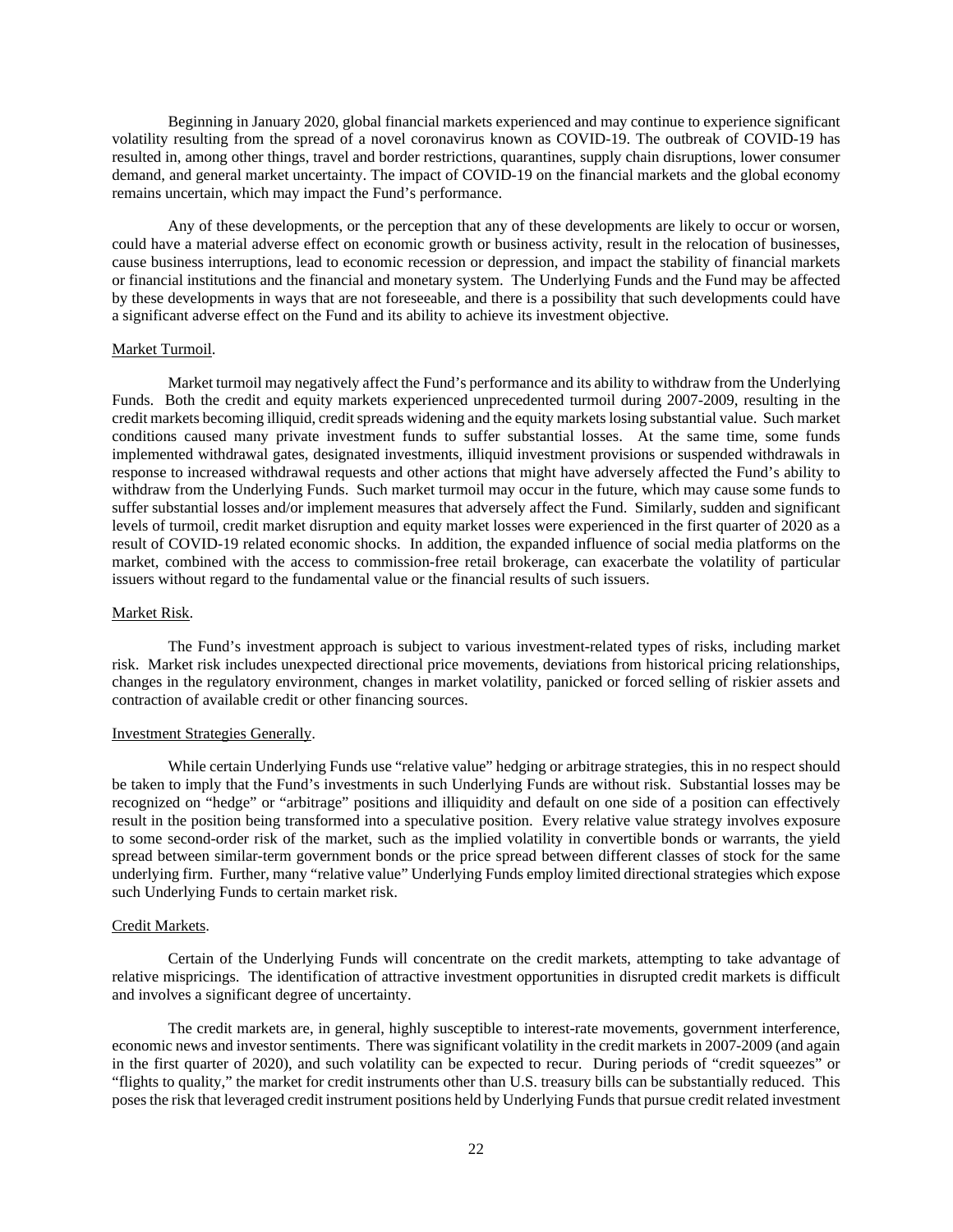strategies may need to be sold at discounts to fair value of outstanding positions, resulting in additional margin calls as loan to value triggers are hit under prime brokerage and swap agreements. Such downward pressures on price and leverage could cause substantial or total losses for Underlying Funds implementing credit strategies. Moreover, even if such Underlying Funds do not implement leverage strategies, forced sales from those funds into illiquid markets due to investor withdrawals could result in substantial losses.

### Short Selling and Futures Trading.

Some of the Underlying Funds use high-risk strategies, such as selling securities short and futures trading. Short selling exposes the seller to unlimited risk due to the lack of an upper limit on the price to which a security may rise. Emergency short sale rules have been adopted by the SEC and other financial market regulators. At times of extreme market stress, such limitations may materially adversely impact the implementation of certain trading strategies making them uneconomical or impractical to implement, exposing the Fund to potential material losses. For example, commodity futures prices can be highly volatile. Because of the low margin deposits normally required in futures trading, an extremely high degree of leverage is typical of a futures trading account. As a result, a relatively small price movement in a commodity futures contract may result in an Underlying Fund incurring substantial losses. In addition, if it is determined by the broader market that an Underlying Fund (and others) are short a heavily shorted security, the Underlying Fund may be susceptible to the risk that groups of investors may coordinate, on social media or otherwise, to drive up the price of the short position for the purpose of causing the holders of such positions, including the Underlying Fund, to close out of such positions.

### Forward Trading.

Underlying Funds may engage in forward trading. Forward contracts and options thereon, unlike futures contracts, are not traded on exchanges and are not standardized; rather, banks and dealers act as principals in these markets, negotiating each transaction on an individual basis. Forward and "cash" trading is substantially unregulated; there is no limitation on daily price movements and speculative position limits are not applicable. The principals who deal in the forward markets are not required to continue to make markets in the currencies or commodities they trade and these markets can experience periods of illiquidity, sometimes of significant duration. There have been periods during which certain participants in these markets have been unable to quote prices for certain currencies or commodities or have quoted prices with an unusually wide spread between the price at which they were prepared to buy and that at which they were prepared to sell. Disruptions can occur in any market traded by the Underlying Funds due to unusually high trading volume, political intervention or other factors.

## Risk and Event Arbitrage.

In pursuing risk and event arbitrage opportunities, certain Underlying Funds may seek to purchase securities at prices below their anticipated value following the occurrence of a predicted event, including proposed mergers, tender offers, spin-offs or similar transactions. Such purchase price may be in excess of the market price of the securities immediately prior to the announcement of the proposed transaction. If the proposed transaction is not consummated or is delayed, the market price of the security may decline and result in losses to the Fund. In certain transactions, the Underlying Fund may not be hedged against market fluctuations unrelated to the anticipated transaction but which may affect the value of the consideration to be received. This may result in losses, even if the proposed transaction is consummated.

#### Investment in Restricted Securities.

While most of the Underlying Funds invest only in marketable instruments, certain Underlying Funds, especially those implementing private investment strategies, invest in restricted or non-marketable securities. In certain circumstances, such investments could limit the liquidity of the Fund's investments in such Underlying Funds.

### Investment Commitments.

Certain Underlying Funds may request advance commitments to invest by the Fund. In such a case, the Fund agrees to invest up to a specific amount when and if requested to do so by the Underlying Fund. This exposes the Fund to the risk that the investment may no longer be desirable when it is required to be made. Further, the Fund must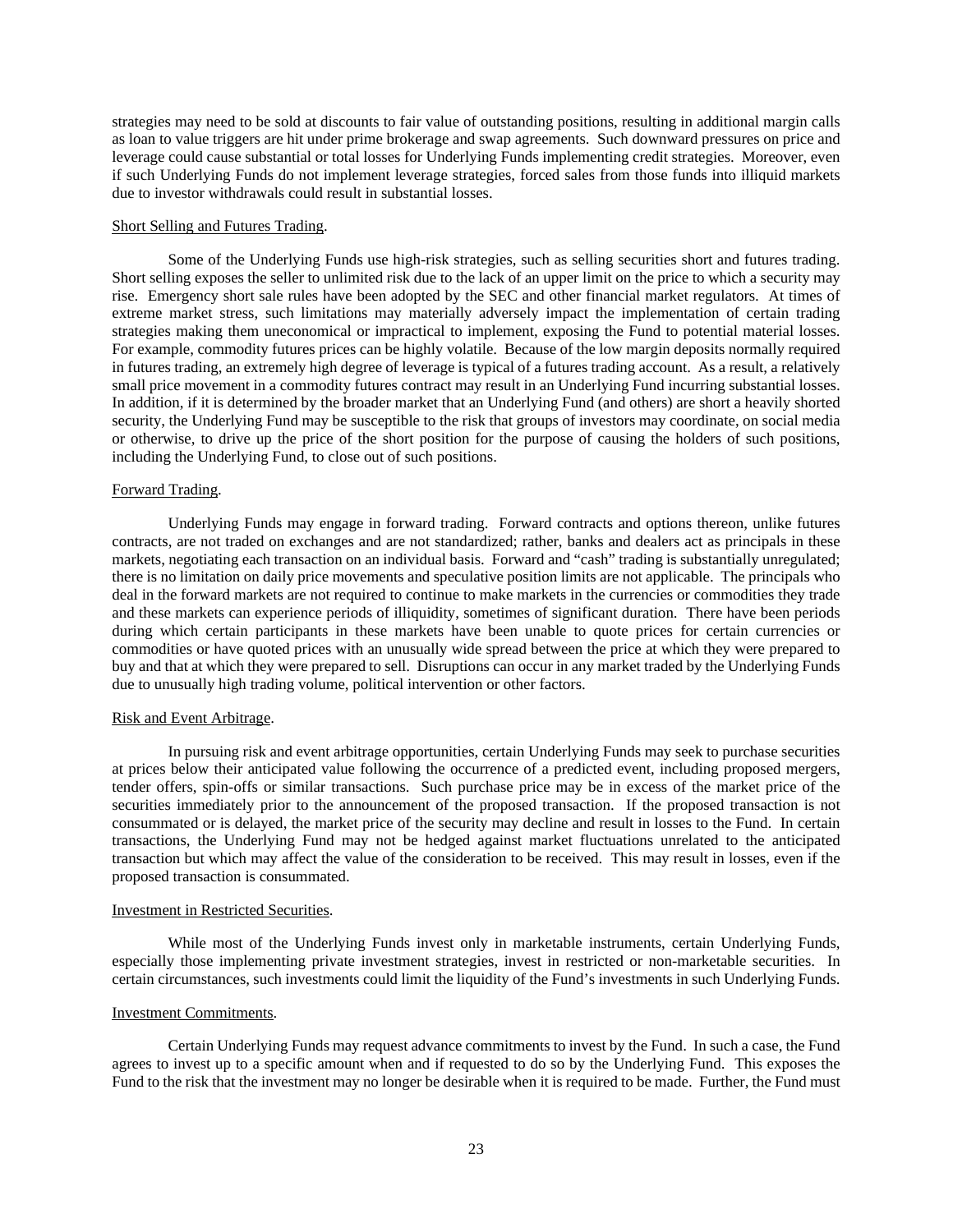manage its available cash, including through maintaining capacity to borrow, so as to have cash on hand to complete the investment when required. Commitments of this nature can represent material obligations of the Fund.

## Investment in Distressed and Low Credit Quality Securities.

Certain Underlying Funds may acquire distressed securities and securities issued by companies with a low credit rating. Such securities tend to be highly volatile and illiquid. In addition, there may be a significant risk of payment default in the case of debt securities. The Underlying Fund's ability to realize significant appreciation in the value of such securities may depend upon the issuer's ability to achieve a successful reorganization or restructuring. The risk inherent in such securities may be offset by hedging techniques, but this may not always be the case. In some instances, hedging could compound the risk.

#### Equity Securities.

The value of the securities held by the Underlying Funds is subject to market risk, including changes in economic conditions, business conditions, growth rates, profits, interest rates and the market's perception of these securities. The Fund's net asset value will increase and decrease, reflecting fluctuations in the value of such securities.

### Debt and Other Fixed Income Securities.

Fixed income securities are subject to interest rate, market and credit risk. Interest rate risk relates to changes in a security's value as a result of changes in interest rates generally. Even though such instruments are investments that may promise a stable stream of income, the prices of such securities are inversely affected by changes in interest rates and, therefore, are subject to the risk of market price fluctuations. In general, the values of fixed income securities increase when prevailing interest rates fall and decrease when such interest rates rise. Because of the resetting of interest rates, adjustable rate securities are less likely than non-adjustable rate securities of comparable quality and maturity to increase or decrease significantly in value when market interest rates fall or rise, respectively. After a brief period during which it increased interest rates above the historically low levels that followed the 2008 financial crisis, the U.S. Federal Reserve has recently decreased interest rates back to near historically low levels and has promised to increase quantitative easing again. A substantial increase in interest rates could have a material adverse effect on fixed income investments and on the performance of the Fund. Market risk relates to the changes in the risk or perceived risk of an issuer, country or region. Credit risk relates to the ability of the issuer to make payments of principal and interest. The values of fixed income securities may be affected by changes in the credit rating or financial condition of the issuing entities. Fixed income securities denominated in non-U.S. currencies are also subject to the risk of a decline in the value of the denominating currency relative to the U.S. dollar.

#### LIBOR Rate Replacement.

Changes relating to LIBOR may adversely affect the value of the LIBOR-indexed, floating-rate debt securities in an Underlying Fund's portfolio. The United Kingdom's Financial Conduct Authority announced a phase out of LIBOR such that after December 31, 2021, all sterling, euro, Swiss franc and Japanese yen LIBOR settings and the 1-week and 2-month U.S. dollar LIBOR settings will cease to be published or will no longer be representative, and after June 30, 2023, the overnight, 1-month, 3-month, 6-month and 12-month U.S. dollar LIBOR settings will cease to be published or will no longer be representative. Other interbank offered rates, such as the Euro Overnight Index Average ("EONIA"), may also cease to be published. To the extent that an Underlying Fund's debt investment portfolio bears interest rates indexed upon LIBOR or an Underlying Fund holds indebtedness which accrues interest indexed upon LIBOR rate, the use of a new replacement rate could reduce the Underlying Fund's interest income or increase the Underlying Fund's interest expense. The effect of the LIBOR transition process might lead to increased volatility and illiquidity in markets for instruments whose terms currently include LIBOR.

### Convertible Securities.

Convertible securities ("**Convertibles**") are generally debt securities or preferred stocks that may be converted into common stock. Convertibles typically pay current income as either interest (debt security Convertibles) or dividends (preferred stocks). A Convertible's value usually reflects both the stream of current income payments and the value of the underlying common stock. The market value of a Convertible performs like that of a regular debt security; that is, if market interest rates rise, the value of a Convertible usually falls. Since it is convertible into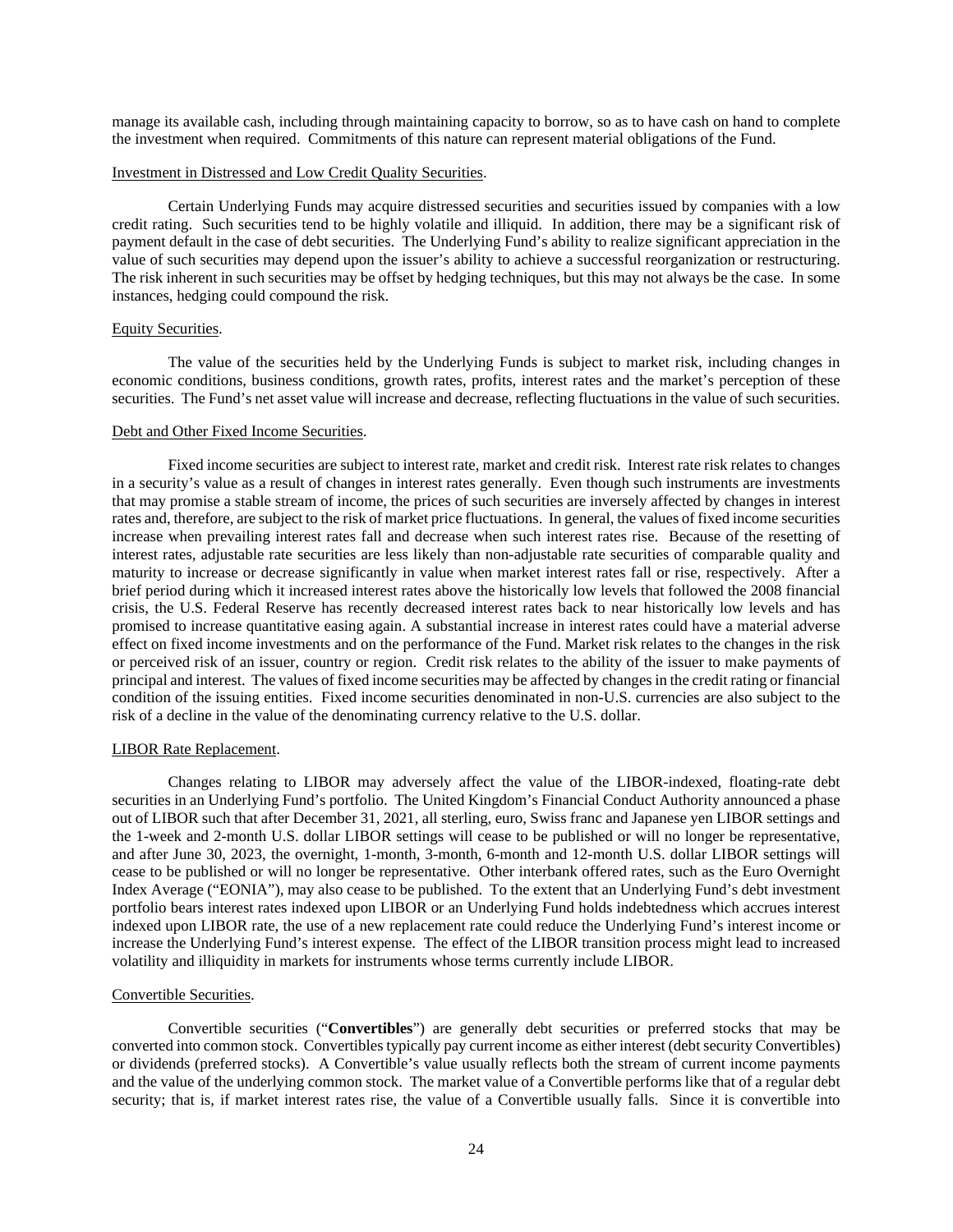common stock, the Convertible generally has the same types of market and issuer risk as the underlying common stock. Convertibles that are debt securities are also subject to the normal risks associated with debt securities, such as interest rate risks, credit spread expansion and, ultimately, default risk, as discussed above. Convertibles are also prone to liquidity risk, as demand can dry up periodically and bid/ask spreads on bonds can widen significantly.

An issuer may be more likely to fail to make regular payments on a Convertible than on its other debt because other debt securities may have a prior claim on the issuer's assets, particularly if the Convertible is preferred stock. However, Convertibles usually have a claim prior to the issuer's common stock. In addition, for some Convertibles, the issuer can choose when to convert to common stock, or can "call" (redeem) the Convertible, which may be at times disadvantageous for an Underlying Fund. Finally, because Convertible arbitrage also involves the short sale of underlying common stock, the strategy is also subject to stock-borrowing risk, which is the risk that an Underlying Fund will be unable to sustain the short position in the underlying common shares.

## Currency Risk.

Currency exchange rates may fluctuate significantly over short periods of time. They generally are determined by the forces of supply and demand in the respective markets and the relative merits of investments in different countries, actual or perceived changes in interest rates and other complex factors, as seen from an international perspective. Currency exchange rates can also be affected unpredictably by intervention by governments or central banks (or the failure to intervene) or by currency controls or political developments. Certain of the investments of the Underlying Funds are in currencies other than the U.S. dollar. Because the Fund maintains its books and records in U.S. dollars, exchange rate fluctuations may cause the value of these investments to diminish.

#### Trading in Derivatives Markets.

The Underlying Funds may make use of various derivative instruments, such as Convertibles, options, futures, forwards and interest rate, credit default, total return and equity swaps. The use of derivative instruments involves a variety of material risks, including the extremely high degree of leverage sometimes embedded in such instruments. The derivatives markets may be characterized by limited liquidity, which can make it difficult as well as costly to close out open positions in order either to realize gains or to limit losses. The pricing relationships between derivatives and the instruments underlying such derivatives may not correlate with historical patterns, resulting in unexpected losses.

Use of derivatives and other techniques, such as short sales for hedging purposes involves certain additional risks, including (i) dependence on the ability to predict movements in the price of the securities hedged; (ii) imperfect correlation between movements in the securities on which the derivative is based and movements in the assets of the underlying portfolio; and (iii) possible impediments to effective portfolio management or the ability to meet shortterm obligations because of the percentage of a portfolio's assets segregated to cover its obligations. In addition, by hedging a particular position, any potential gain from an increase in the value of such position may be limited.

## Over-the-Counter Derivatives Transactions.

Although the Dodd Frank Wall Street Reform and Consumer Protection Act (the "**Dodd-Frank Act**") currently requires many over-the-counter ("OTC") interest rate derivative transactions and certain credit default swaps previously entered into on a principal-to-principal basis to be submitted for clearing by a regulated clearinghouse and may require additional types of OTC derivatives transactions to be submitted for clearing in the future certain of the derivatives that may be traded by an Underlying Fund may remain principal-to-principal or OTC contracts between an Underlying Fund and third parties entered into privately. The risk of counterparty nonperformance can be significant in the case of these OTC instruments and "bid-ask" spreads may be unusually wide in these OTC derivatives markets. While the Dodd-Frank Act is intended in part to reduce these risks, it is still uncertain whether the Dodd-Frank Act has been effective in reducing counterparty risk. To the extent not mitigated by implementation of the Dodd-Frank Act, if at all, the risks posed by such instruments and techniques, which can be extremely complex and may involve leveraging of the assets of one or more Underlying Funds, include: (1) counterparty credit risks (the exposure to the possibility of loss resulting from a counterparty's failure to meet its financial obligations); (2) market risk (adverse movements in the price of a financial asset or commodity); (3) legal risks (the characterization of a transaction or a party's legal capacity to enter into it could render the financial contract unenforceable and the insolvency or bankruptcy of a counterparty could preempt otherwise enforceable contract rights); (4) operational risk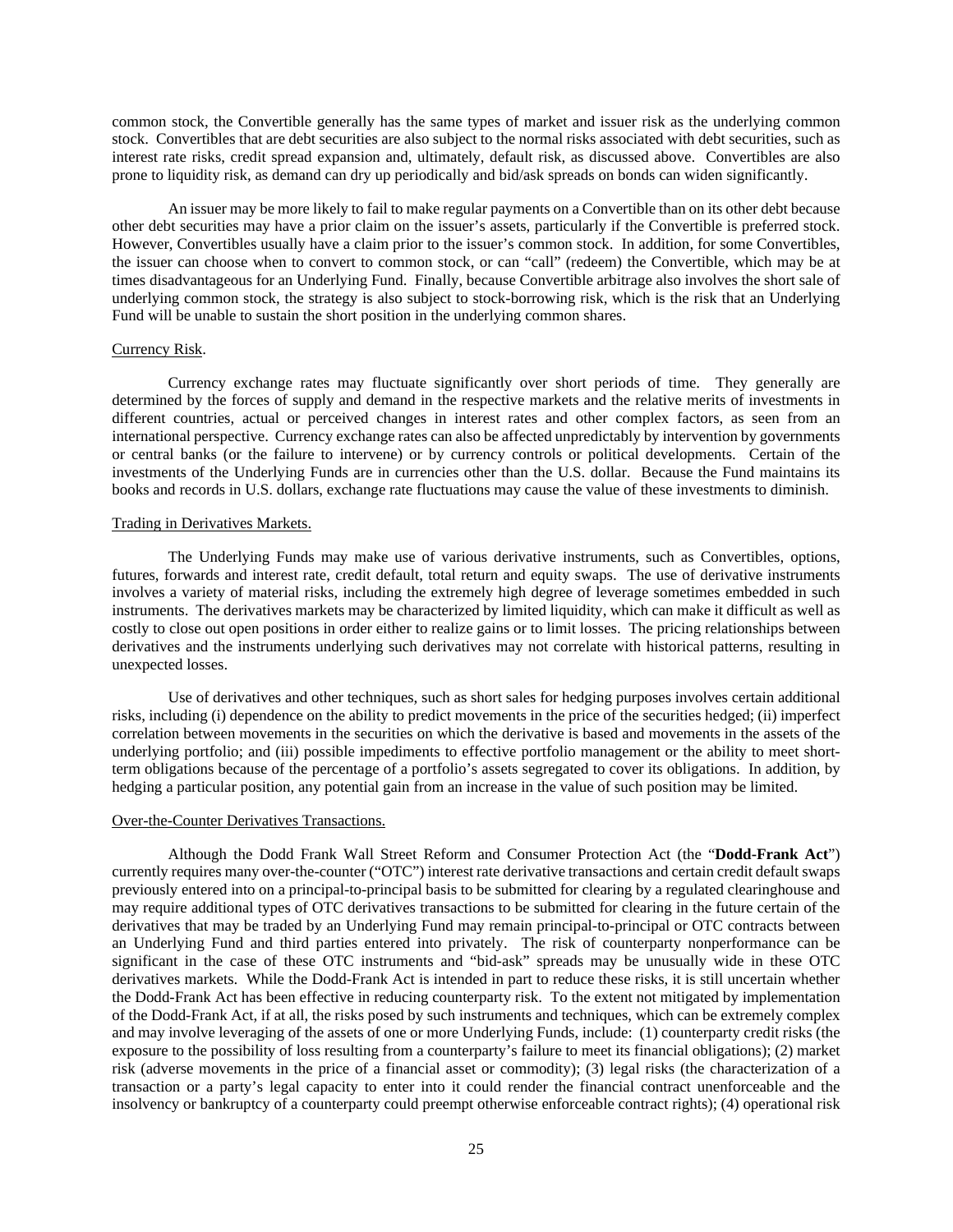(inadequate controls, deficient procedures, human error, system failure or fraud); (5) documentation risk (exposure to losses resulting from inadequate documentation); (6) liquidity risk (exposure to losses created by inability to prematurely terminate the derivative); (7) systemic risk (the risk that financial difficulties in one institution or a major market disruption will cause uncontrollable financial harm to the financial system); (8) concentration risk (exposure to losses from the concentration of closely related risks, such as exposure to a particular industry or exposure linked to a particular entity); and (9) settlement risk (the risk faced when one party to a transaction has performed its obligations under a contract but has not yet received value from its counterparty).

### Investments in Non-U.S. Underlying Funds and Non-U.S. Markets by Underlying Funds.

Substantially all of the Fund's assets are invested in Underlying Funds organized outside of the United States. A jurisdiction in which one or more Underlying Funds may be organized may have limitations on the ability of the Fund as an investor in such Underlying Funds to enforce the Fund's rights as an investor therein. Moreover, the laws of such jurisdiction may generally limit the rights of investors in an Underlying Fund. The Fund does not have limits on investments in Underlying Funds that are organized in any jurisdiction.

In addition, certain Underlying Funds may trade on securities and commodities markets located outside the United States. Trading on such markets between non-U.S. counterparties is not regulated by any U.S. government agency and may involve certain risks not applicable to trading on U.S. markets. For example, certain foreign markets are "principals' markets" in which performance is the responsibility of the counterparty rather than a clearinghouse. Consequently, investments by the Underlying Funds in non-U.S. financial markets, including markets in developing countries, present political, regulatory and economic risks that are significant and that may differ in kind and degree from risks presented by investments in the United States and pose a range of potential risks that could include, depending upon the country involved, expropriation, confiscatory taxation, political or social instability, illiquidity, price volatility and market manipulation.

In addition, less information may be available regarding non-U.S. issuers and non-U.S. companies may not be subject to accounting, auditing and financial reporting standards and requirements comparable to or as uniform as those of U.S. companies. Further, non-U.S. securities may not be as liquid as U.S. securities. Transaction costs of investing outside the United States are generally higher than in the United States. Higher costs result because of the cost of converting a non-U.S. currency to U.S. dollars, the payment of fixed brokerage commissions on some non-U.S. exchanges and the imposition of transfer taxes or transaction charges by non-U.S. exchanges. There is generally less government supervision and regulation of exchanges, brokers and issuers outside the United States than there is in the United States and there is greater difficulty in taking appropriate legal action in non-U.S. courts. Non-U.S. markets can also have different clearance and settlement procedures which in some markets have at times failed to keep pace with the volume of transactions, thereby creating substantial delays and settlement failures that could adversely affect the Fund's performance.

### Use of Trading Systems by Underlying Funds.

Certain Underlying Funds' strategies require the use of systematic trading systems. As market dynamics shift over time (for example, due to changing market conditions and participants), a previously highly successful trading system often becomes outdated or inaccurate, perhaps without the Underlying Adviser recognizing that fact before substantial losses are incurred. There can be no assurance that an Underlying Adviser will be successful in continuing to develop and maintain effective quantitative trading systems.

Systematic trading systems also rely heavily on computer hardware and software, online services and other computer-related or electronic technology and equipment to facilitate the Underlying Fund's investment activities and may trade financial instruments through electronic trading or order routing systems. Electronic trading exposes such an Underlying Fund, and therefore the Fund, to the risk of system or component failure.

### Strategy Risk.

The Fund is subject to strategy risk. Strategy risk is associated with the failure or deterioration of an entire strategy (such that most or all Underlying Funds in the strategy suffer significant losses). Strategy-specific losses can result from excessive concentration by multiple Underlying Funds in the same investment or broad events that adversely affect particular strategies (e.g., illiquidity within a given market).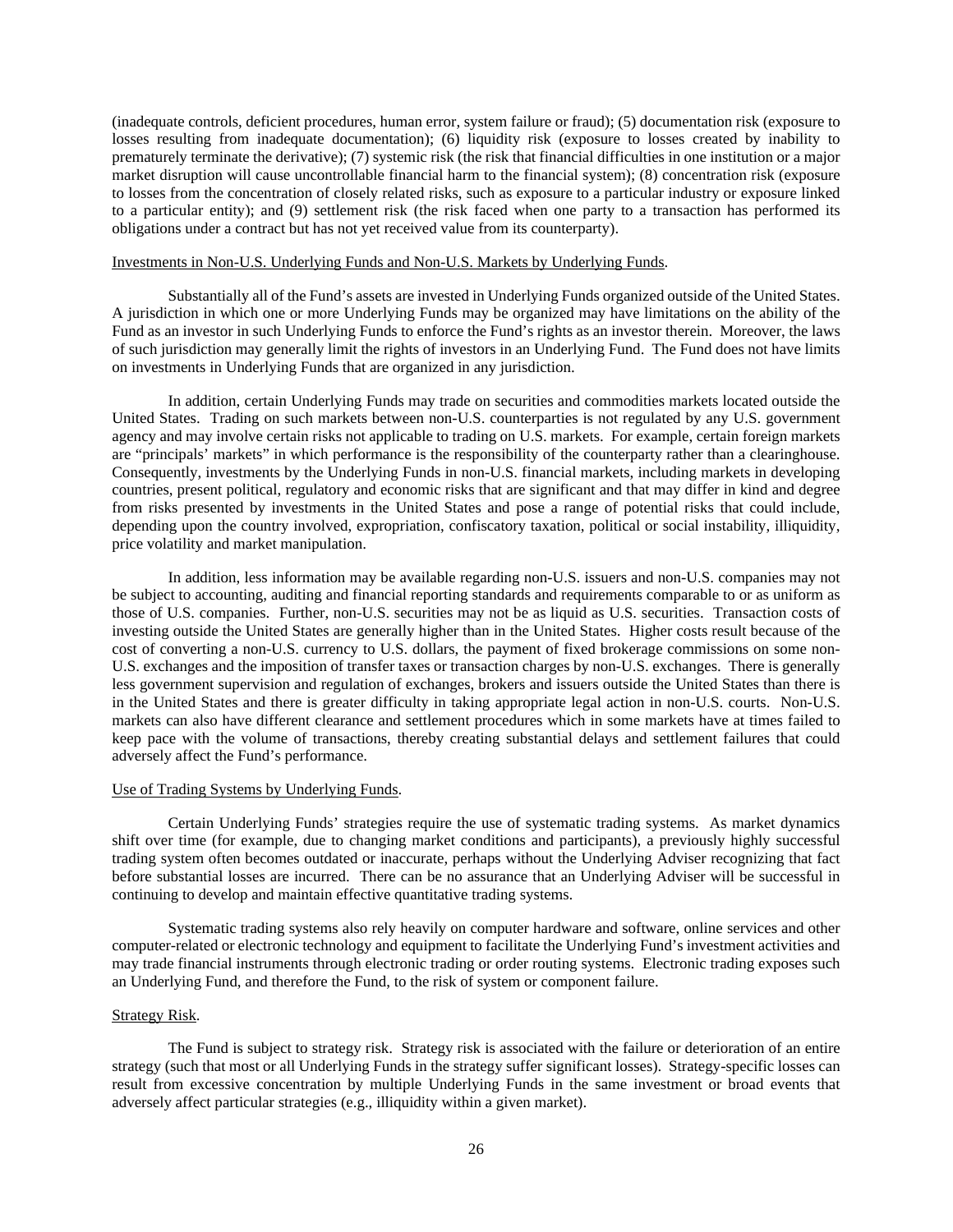### Long/Short Equity Risks.

The Fund could incur significant losses in the long/short equities component of the Underlying Funds in the event of a substantial decline in the global stock markets.

## Custody Risk.

Institutions, such as brokerage firms, banks or limited partnerships, will have custody of the Fund's assets and the assets of each Underlying Fund. Often these assets will not be registered in the Fund's name or, in certain cases, the name of the Underlying Funds. Bankruptcy or fraud at one of these institutions could indirectly impair the operational capabilities or capital position of the Fund by impairing an Underlying Fund through which it has invested. Ironwood attempts to limit its direct investment transactions to well-capitalized and established banks and brokerage firms in an effort to mitigate such risks and all of the Fund's assets will be custodied with the Custodian, although this may change in the future. Ironwood, however, will have no control over the banks, brokerage firms or other institutions used by the Underlying Fund to custody assets.

#### No Control of Fund Investments.

The Fund invests substantially all of its assets in Underlying Funds where Ironwood has no control over the trading policies or strategies of such entities and does not have the same ability as with separate accounts to react quickly to changing investment circumstances due to the limited liquidity of these types of investments.

#### Limited Access to Information on Underlying Funds' Investments.

Although Ironwood receives detailed information from each Underlying Fund regarding the Underlying Fund's historical performance and investment strategy, Ironwood generally is not given access to real-time information regarding the actual investments made by the Underlying Funds. At any given time, Ironwood may not know the composition of the Underlying Funds' portfolios with respect to the degree of hedged or directional positions, the extent of concentration risk or exposure to specific markets. In addition, Ironwood may not learn of significant structural changes, such as personnel, manager withdrawals or capital growth, until after the fact.

## Reliability of Valuations.

Although the Board retains ultimate responsibility for the valuation of assets of the Fund, the value of the Fund's interest in each Underlying Fund is generally determined pursuant to the instrument governing such Underlying Fund, and reported by the relevant Underlying Adviser or such Underlying Fund's administrator. As a general matter, the governing instruments of the Underlying Funds provide that any securities or investments that are illiquid, not traded on an exchange or in an established market or for which no value can be readily determined, are assigned such fair value as the respective Underlying Advisers may determine in their judgment based on various factors.

Such factors include, but are not limited to, dealer quotes or independent appraisals, and may include estimates. An Underlying Fund may also be required to make a valuation adjustment under Accounting Standards Codification Topic No. 820 ("**ASC 820**"). For instance, if an Underlying Fund has assets on deposit with a dealer that is in distress or has gone bankrupt, the Underlying Fund may under ASC 820 discount the value of those assets. The Fund Administrator relies on these estimates in calculating the Fund's net asset value for reporting, repurchases, fees and other purposes and generally does not make any further adjustments; however, in accordance with its Valuation Policy, the Fund may adjust the value received from an Underlying Fund, and such adjustment could reduce the net asset value of the Fund. Such valuations may not be indicative of what actual fair market value would be in an active, liquid or established market.

There may be extraordinary circumstances in which actual or estimated net asset values of Underlying Funds would be adjusted by Ironwood if Ironwood determines that a significant and unusual circumstance with an Underlying Fund warrants a net asset value adjustment under ASC 820. While the Board relies significantly on Ironwood's Valuation Committee and the Fund Administrator to implement the Board's approved valuation guidelines, ultimate responsibility for valuation of the Fund's assets rests with the Board.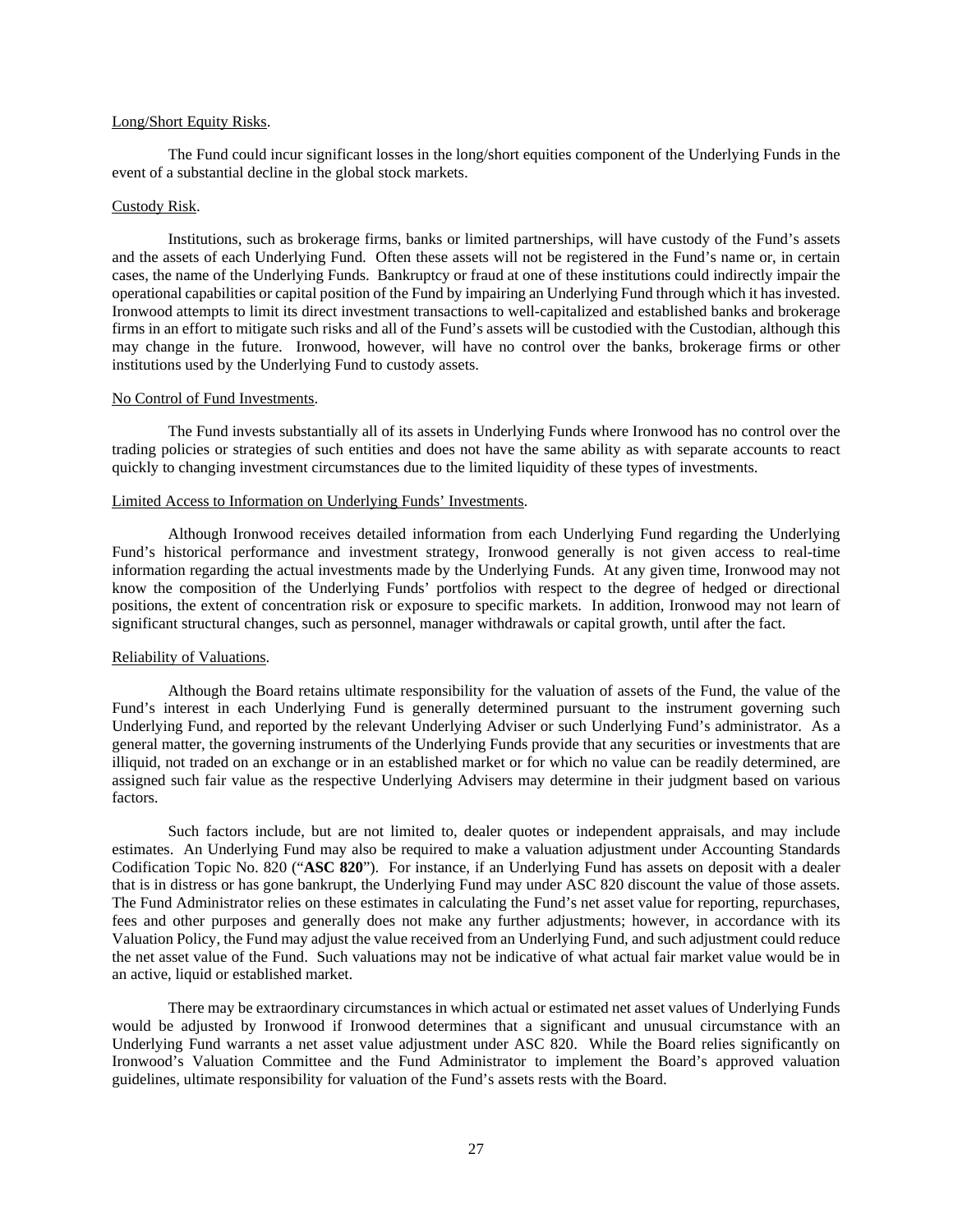## Incentive Toward Riskier Strategies.

Most Underlying Advisers receive performance-based compensation calculated by reference to the investment performance of their corresponding Underlying Fund. Underlying Advisers compensated with performance fees may tend to incur more risk than those who receive fixed fees.

### Use of Leverage.

The Underlying Funds generally use leverage by purchasing instruments with the use of borrowed funds, selling securities short and/or trading options or futures contracts, which would increase any loss incurred. The more leverage is employed, the more likely a substantial change will occur either up or down in the value of the Units. Because of the relatively small intrinsic profits in "hedge" or "arbitrage" positions, some Underlying Funds may acquire extremely large positions in an effort to meet their rate of return objectives. Consequently, they will be subject to major losses in the event that market disruptions destroy the hedged nature of such positions and are subject to the risk of "credit squeezes" such as occurred in 2008-2009.

Global regulators are reviewing the use of leverage by hedge funds and may implement new reporting frameworks or even measures designed to limit leverage. While uncertain, any such change may reduce returns to the Underlying Funds and the Fund over time.

#### Credit Facilities.

In the discretion of Ironwood, proceeds for repurchased Units may be funded through credit facilities provided to the Fund at prevailing market rates by the lender or its affiliates or from unaffiliated third parties. The Fund may also utilize credit facilities for portfolio management purposes. Should such credit facilities be utilized, the Fund would be subject to greater risk of loss than if it did not utilize such credit facilities. Moreover, the Fund would incur additional interest and other expenses with respect to such facilities.

Depending on market conditions, it may be both difficult and expensive to arrange credit facilities. The Fund believes that it will be able to maintain any obtained facility or replace any such obtained facility so as to retain a capability to bridge repurchases and subscriptions and provide leverage, but there can be no assurance that it will be able to maintain a facility over the long term at attractive rates.

## Access to Credit and Overall Credit Market Conditions.

As a general matter, the banks and dealers that provide financing to the Underlying Funds can apply essentially discretionary margin, haircut, financing and collateral valuation policies. Changes by banks and dealers in any of the foregoing may result in large margin calls, loss of financing and forced liquidations of positions at disadvantageous prices. There can be no assurance that any particular Underlying Fund will be able to secure or maintain adequate financing without which an investment in such Underlying Fund may not be a viable investment.

### High Trading Volume.

Some of the investment strategies employed by the Underlying Funds may require a high volume of trading. Therefore, turnover and brokerage commissions may be greater than for other investment entities of similar size. In addition, the aggregate cost of operating the Fund, including the fees and expenses paid to Ironwood and the Underlying Funds, may constitute a higher percentage of total assets than for other investment entities.

### Competition Among Underlying Funds.

The Underlying Funds trade independently of each other and may pursue investment strategies that "compete" with each other for execution or that cause the Fund to participate in positions that offset each other (in which case the Fund would bear its pro rata share of commissions and fees without the potential for a trading profit).

#### Lack of Diversification.

The Fund is not, and certain Underlying Funds may not be, subject to any formal diversification requirements. Further, the diversification by the Fund and any Underlying Fund may not always be significant and, even if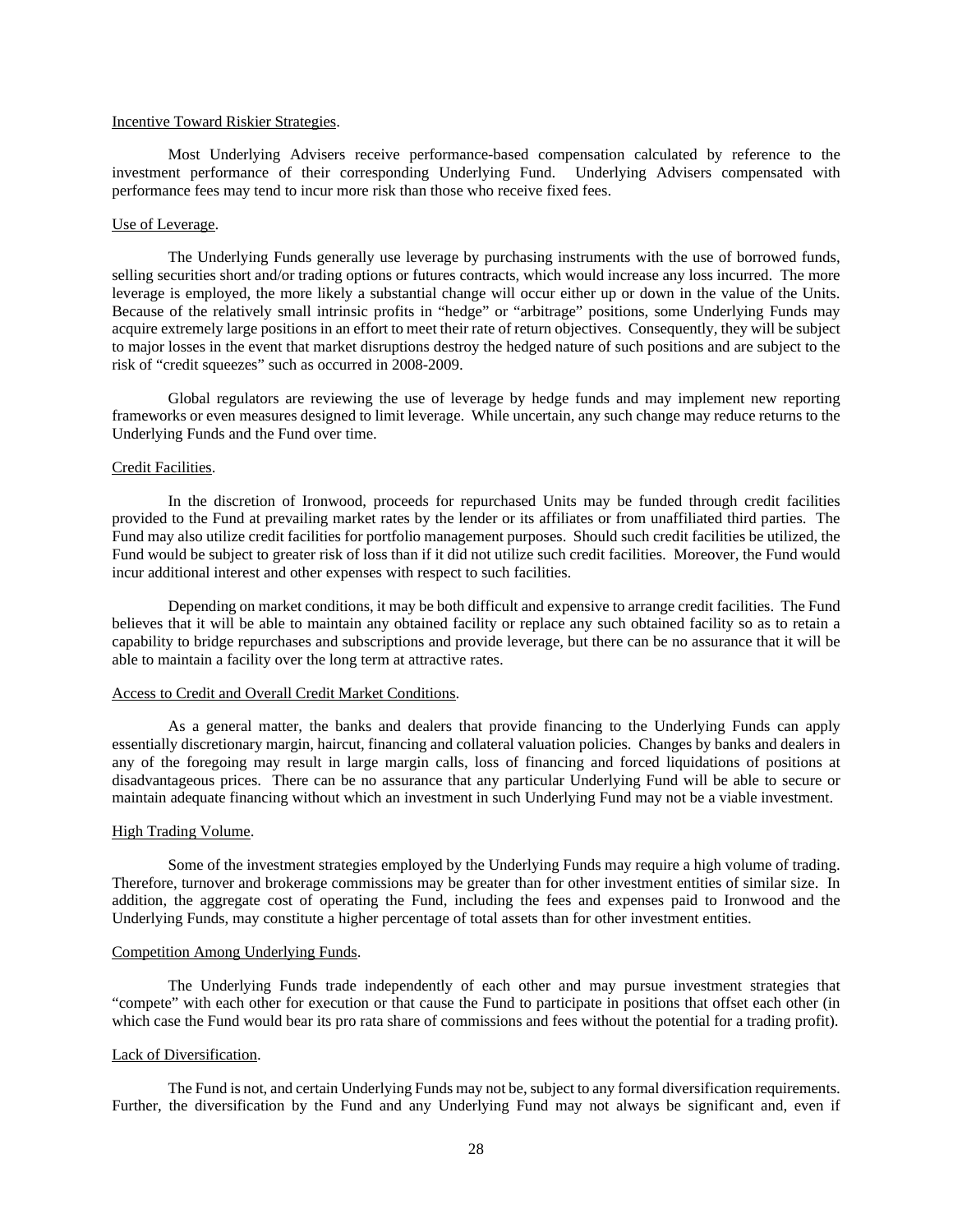significant, may not provide meaningful risk control, even though it may reduce the Fund's or the Underlying Fund's profit potential. Some of the Underlying Funds may concentrate their investments in only a few securities, industries or countries. Although the Fund's overall investments may be diversified, concentration by individual Underlying Funds may cause a proportionately greater loss than if their investments had been spread over a larger number of investments.

### No Assurance of Profits; Trading Method Variance.

There can be no assurance that any trading strategies will produce profitable results and the past performance of an Underlying Fund's or Underlying Adviser's trading strategies is not necessarily indicative of its respective future performance. Furthermore, Underlying Funds' trading methods are dynamic and change over time; thus, an Underlying Fund will not always use the same trading method in the future that was used to compile its past performance record.

### Limited Asset Allocation Flexibility.

One of the principal disadvantages and risks inherent in the Fund's fund of funds structure is the restrictions imposed on the asset allocation flexibility and risk control capability of Ironwood as a result of the limited liquidity of the Underlying Funds in which the Fund invests. Certain Underlying Funds may permit redemptions only on a semi-annual, annual or less frequent basis or be subject to "lock-ups" or redemption "gates" that restrict redemptions. The Fund could be unable to redeem its capital from Underlying Funds for some months after Ironwood has determined that the Underlying Adviser operating such Underlying Fund has begun to deviate from its announced trading policies and strategy.

## Multiple Levels of Fees and Expenses; Underlying Advisers' Performance Fees.

The Fund will incur management, performance, advisory, sponsorship or other fees and expenses when investing in or allocating assets to Underlying Funds. Further, if the Underlying Funds invest in exchange-traded funds or similar managed products, the Fund will be subject to the fees and costs associated with such investments. In addition, Underlying Advisers' performance fees are generally paid on a quarterly or annual basis. Therefore, an Underlying Adviser could receive performance fees in a year even though its corresponding Underlying Fund was unprofitable during such year. Once a performance fee is paid, the Underlying Adviser retains the fee regardless of subsequent performance of its corresponding Underlying Fund. Performance fees will be calculated separately for each Underlying Fund, so the Fund could bear substantial performance fees in respect of Underlying Funds whose trading is profitable even when the Fund as a whole has a loss.

## Potential for Underlying Adviser Fraud or Misconduct.

When the Fund invests in an Underlying Fund, the Fund does not have custody of the assets or control over their investment. Therefore, there is always the risk that the Underlying Adviser could divert or abscond with the assets, fail to follow agreed-upon investment strategies, provide false reports of operations or engage in other misconduct. The Underlying Funds with whom the Fund invests are private and do not register their securities or investment advisory operations under federal or state securities laws.

## Risk of Regulatory Action and Litigation; Possible Indemnification Obligations.

The Fund and Ironwood could be named as a defendant in, or otherwise become involved in, litigation or a regulatory proceeding. Legal and regulatory actions can be time-consuming and expensive, and can frequently lead to unexpected delays or losses. The outcome of such proceedings, which may materially and adversely affect the value of the Fund, may be impossible to anticipate, and such proceedings may continue without resolution for long periods of time. Litigation may consume substantial amounts of Ironwood's time and attention, often to an extent disproportionate to the amounts at stake in the litigation. The Fund will likely be required to expend significant resources responding to any litigation or regulatory action related to it. Moreover the Fund may be obligated to indemnify an Underlying Fund, other counterparties, and any of their respective principals and affiliates under the various agreements entered into with such parties against certain liabilities they may incur in connection with their relationship with the Fund. The Fund also indemnifies its officers and directors, as well as Ironwood and its affiliates pursuant to the LLC Agreement. See also "Certain Risk Factors—Indemnification of Underlying Advisers" below.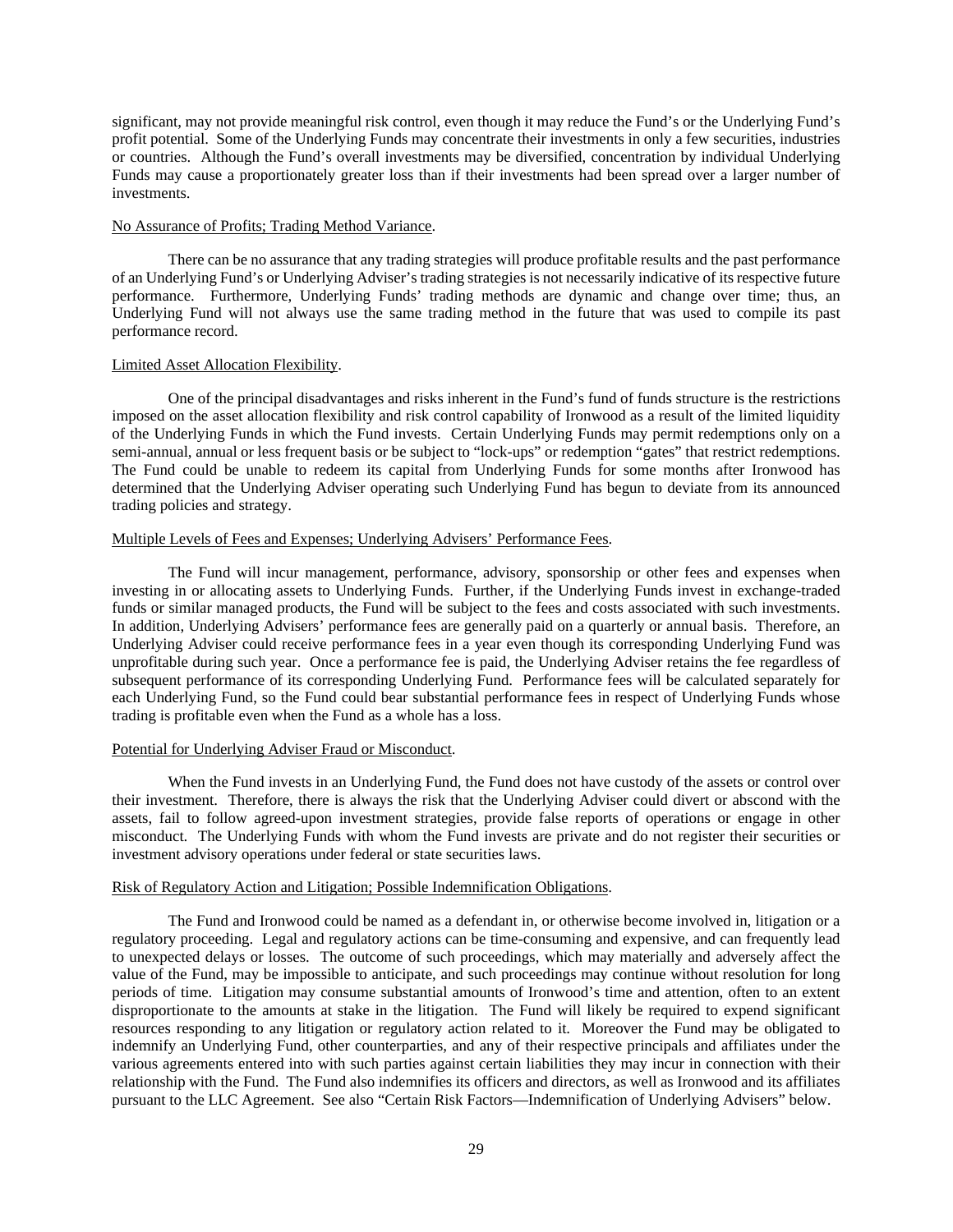An Underlying Adviser might accumulate substantial positions in the securities of a specific company and engage in a proxy fight, become involved in litigation or attempt to gain control of a company. Under such circumstances, an Underlying Adviser and/or an Underlying Fund conceivably could be named as a defendant in a lawsuit or regulatory action. There have been a number of widely reported instances of violations of securities laws through the misuse of confidential information, diverting or absconding with hedge fund assets, falsely reporting hedge fund values and performance, and other violations of the securities laws. Such violations may result in substantial liabilities for damages caused to others, for the disgorgement of profits realized and for penalties. Investigations and enforcement proceedings are ongoing and it is possible that hedge funds may be charged with involvement in such violations. If that were the case, the performance records of the hedge funds would be misleading. Furthermore, if an Underlying Fund has engaged in such violations, the Fund could be exposed to losses.

### Reliance on Key Individuals.

Ironwood relies on the services of certain key individuals and certain Underlying Funds rely on the services of a limited number of persons. The loss of the services of such key personnel could have a material adverse impact on the Fund.

### Impact of Ironwood's Scale on Fund Operations

As of July 31, 2021, Ironwood had total assets of approximately \$4.8 billion under management. There may be both benefits and disadvantages to the scale and growth of assets under management by Ironwood. Growth in assets may provide greater visibility and commercial leverage for Ironwood when dealing with Underlying Funds and service providers. However, growth in assets may also narrow the scope of investment opportunities otherwise desirable to the Fund or may under certain circumstances result in decreased liquidity with respect to certain investment positions of the Fund. Growth in assets also may require additional resources and infrastructure deployed by Ironwood and other service providers to the Fund. On the other hand, declines in assets may result in untimely dispositions of investments by the Fund, reduce visibility and leverage in the marketplace, and potentially reduce resources for Ironwood.

### Corporate-Level Income Tax for Failure to Qualify as a RIC.

To maintain qualification as a RIC under the Code, which is required in order for the Fund to avoid U.S. federal income tax on the portion of net investment income and net capital gains that it distributes to its Members, the Fund must meet certain income source, asset diversification and annual distribution requirements. Satisfying these requirements may require the Fund to take actions it would not otherwise take, such as selling investments at unattractive prices to satisfy diversification, distribution or source-of-income requirements. If the Fund fails to qualify as a RIC for any reason and becomes or remains subject to corporate-level income tax, the resulting corporate taxes could substantially reduce its net assets, the amount of income available for distribution and the amount of distributions. Such a failure would have a material adverse effect on the Fund's results of operations and financial conditions, and thus, the Members. See "Material U.S. Federal Income Tax Considerations—Taxation as a RIC."

## Difficulty Paying Required Distributions.

The distribution requirement for a RIC is satisfied if the Fund distributes to the Members, for each taxable year, an amount equal to at least the sum of (i) 90% of its ordinary income and realized net short-term capital gains in excess of realized net long-term capital losses, if any, reduced by deductible expenses and (ii) 90% of its net taxexempt income. For U.S. federal income tax purposes, the Fund will include in income certain amounts that it has not yet received in cash. For example, the Fund intends to elect to mark-to-market at the end of each taxable year its shares in the Underlying Funds that are treated as passive foreign investment companies ("**PFICs**") or elect to treat such PFICs as "qualified electing funds" ("**QEFs**"). If the Fund were to make a mark-to-market election with respect to a PFIC, the Fund would recognize as ordinary income any increase in the value of such interests, and, as ordinary loss any decrease in such value to the extent it does not exceed prior increases included in income. Alternatively, if the Fund were to make a QEF election with respect to a PFIC, the Fund generally would be required to include annually in income its pro rata share of the ordinary earnings and net capital gain of the PFIC, regardless of whether it actually received any distributions from the PFIC. Losses of a PFIC for which a QEF election has been made will not pass through to the Fund. In order to make a QEF election, the Fund would be required to obtain certain information from PFICs in which it invests, which in many cases may be difficult to obtain. Under the mark-to-market or the QEF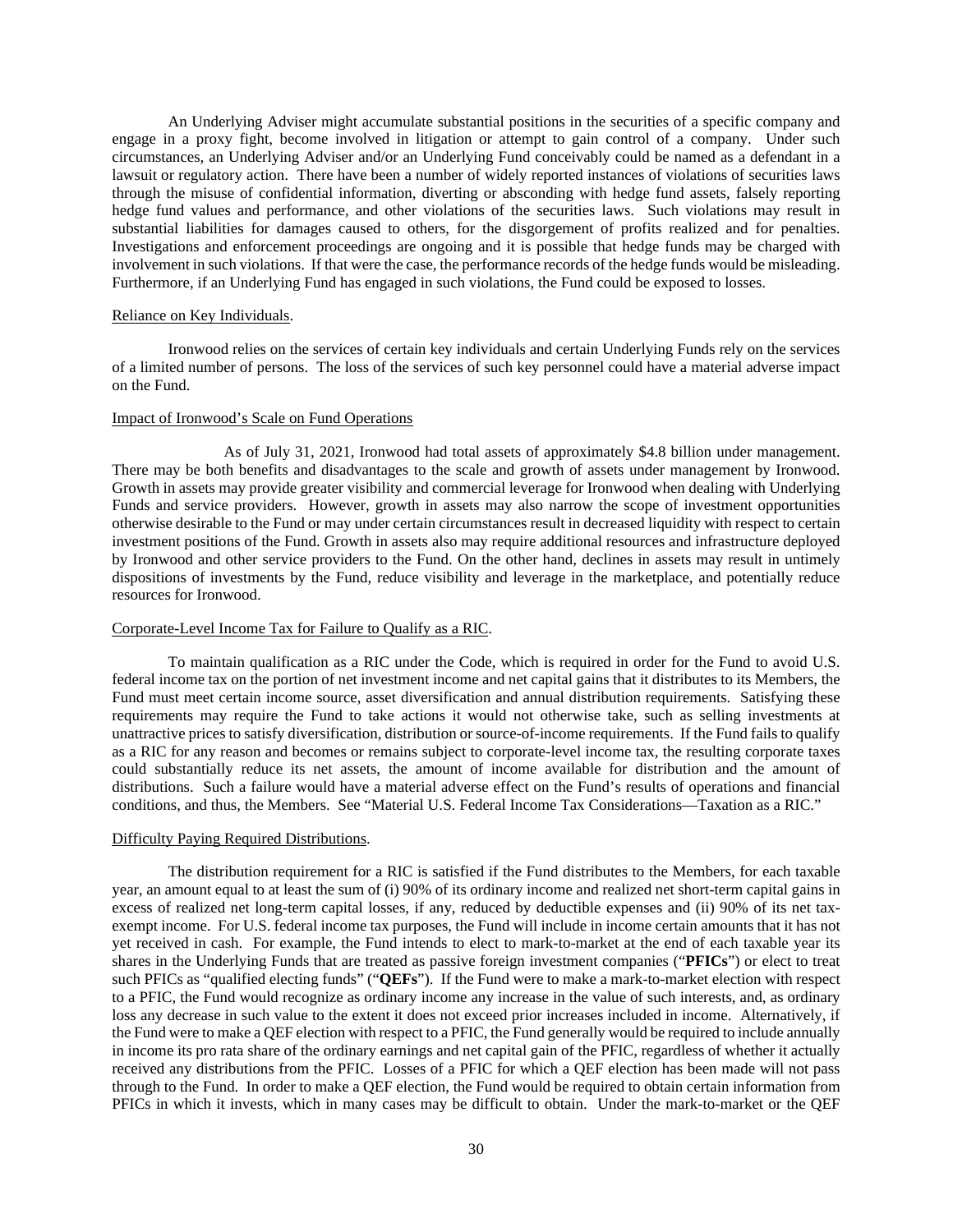election, the Fund may be required to recognize in a year income in excess of the Fund's distributions from the Underlying Funds and such income will nevertheless be subject to the Annual Distribution Requirement. In addition, transactions of the Fund through Partnership Underlying Funds (as defined below) are subject to special tax rules of the Code that may, among other things, accelerate the recognition of income without a corresponding receipt of cash (with which to make the necessary distributions to satisfy distribution requirements applicable to RICs). See "Material U.S. Federal Income Tax Considerations—Taxation as a RIC."

#### Taxable Distribution of Units.

The Fund maintains an "opt out" dividend reinvestment plan for the Members. As a result, when the Fund declares a dividend, each Member that has not made a Distribution Election will automatically have their dividends reinvested in additional Units. To the extent Members make a Distribution Election, the Fund will pay such Member his, her or its Distribution in cash.

Members who receive distributions of Units will be subject to the same U.S. federal, state and local tax consequences as if they received cash distributions, but will not have received cash from the Fund with which to pay such taxes. If the Fund makes such a distribution, each of the taxable U.S. Members will be required to treat the total value of the distribution that each such Member receives as a dividend, to the extent of each such Member's pro rata share of the Fund's current and accumulated earnings and profits. With respect to Non-U.S. Members, the Fund may be required to withhold U.S. federal income tax with respect to dividends, including dividends that are paid in Units. See "Distributions" and "Material U.S. Federal Income Tax Considerations."

## Members May Not Participate in Management.

Members are not entitled to participate in the management of the Fund or the conduct of its business.

### Involuntary Repurchase of Member's Units.

Under the limited circumstances listed under "Repurchases of Units—Mandatory Repurchases," the Fund may repurchase a Member's Units without the Member's consent.

## Reliance on Corporate Management and Financial Reporting.

Certain of the strategies implemented by Underlying Funds rely on the financial information made available by the issuers in which the Underlying Funds place assets. None of Ironwood, the Board, the Underlying Funds or the Underlying Advisers have the ability to independently verify the financial information disseminated by these issuers and are dependent upon the integrity of both the management of these issuers and the financial reporting process in general. Corporate mismanagement, fraud and accounting irregularities can result in both issuer-specific losses and broad market uncertainty.

### Underlying Funds Not Registered.

The Underlying Funds typically are not registered as investment companies under the 1940 Act and, therefore, the Fund is not entitled to the protections of the 1940 Act with respect to the Underlying Funds. For example, the Underlying Funds typically are not required to, and may not, hold custody of their assets in accordance with the requirements of the 1940 Act. As a result, bankruptcy or fraud at institutions, such as brokerage firms, banks or administrators, into whose custody those Underlying Funds have placed their assets, could impair the operational capabilities or the capital position of the Underlying Funds and may, in turn, have an adverse impact on the Fund. Further, the Underlying Funds in which the Fund invests typically are not subject to the disclosure and other investor protection requirements that would be applicable if their securities were registered or publicly traded.

#### "Soft Dollar" Payments.

In selecting brokers, banks and dealers to effect portfolio transactions, certain Underlying Advisers may consider such factors as price, the ability of brokers, banks and dealers to effect transactions, their facilities, reliability and financial responsibility, as well as any products or services provided, or expenses paid, by such brokers, banks and dealers. Products and services may include research items used by the Underlying Advisers in making investment decisions and expenses may include general overhead expenses of such manager. Such "soft dollar" benefits may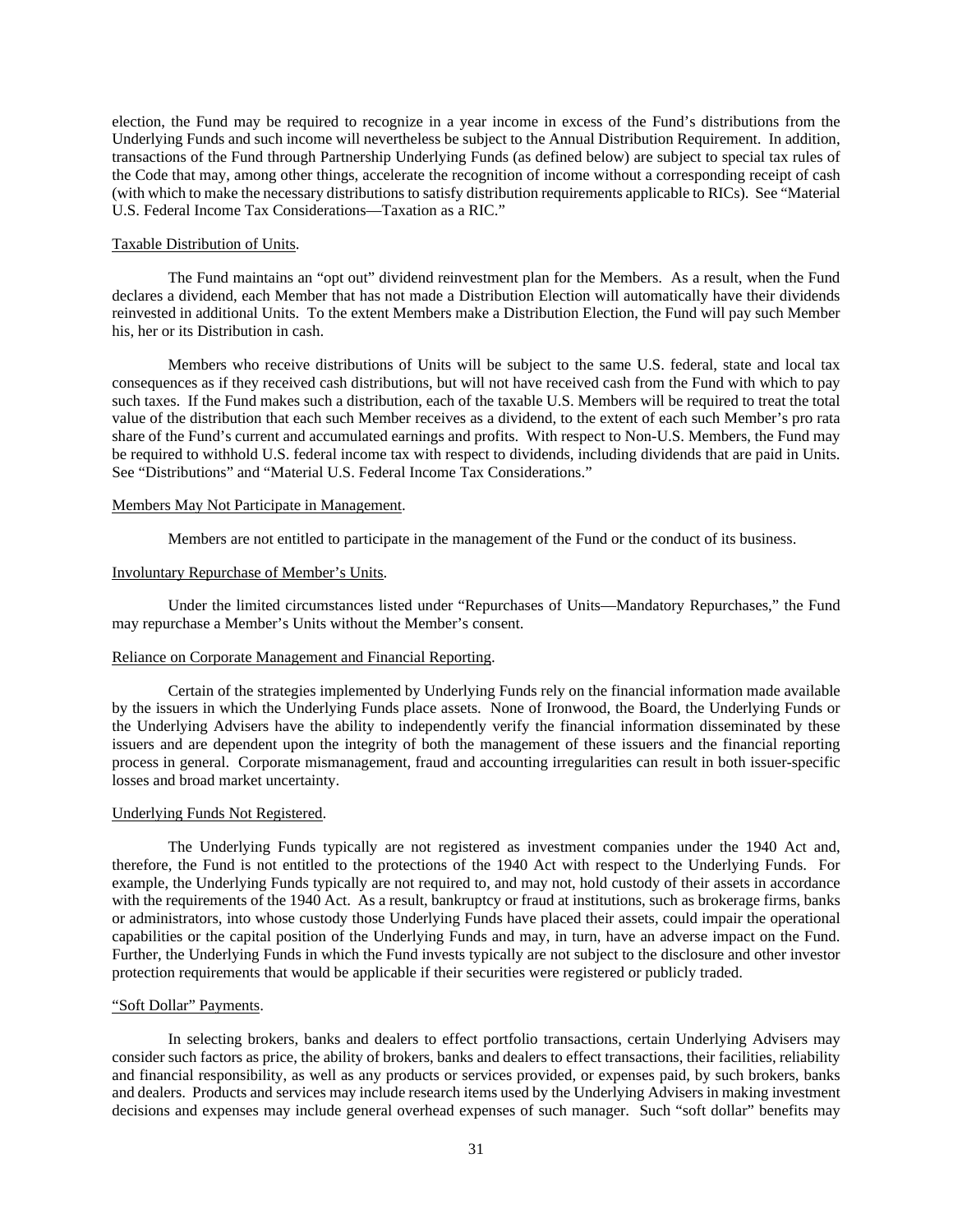cause an Underlying Adviser to execute a transaction with a specific broker, bank or dealer even though it may not offer the lowest transaction fees.

### Other Accounts Advised by Underlying Advisers.

The Underlying Advisers may manage other accounts (including other accounts in which such Underlying Funds may have an interest) which, together with accounts already being managed, could increase the level of competition for the same trades that the relevant Underlying Fund might otherwise make, including the priorities of order entry. This could make it difficult or impossible to take or liquidate a position in a particular security or futures contract at a price indicated by an Underlying Adviser's strategy.

### Sole Principal Managers.

Some of the Underlying Funds to which the Fund may allocate capital may be managed by Underlying Advisers that have only one principal. If that individual died or became incapacitated, the Fund might sustain losses.

## Turnover.

The Fund's activities involve investment in the Underlying Funds, which may invest on the basis of shortterm market considerations. The turnover rate within the Underlying Funds may be significant, potentially involving substantial brokerage commissions and fees. The Fund will have no control over this turnover. As a result of this turnover, it is anticipated that the Fund's income and gains, if any, will be primarily derived from ordinary income and short-term capital gains. In addition, the withdrawal of the Fund from an Underlying Fund could involve expenses to the Fund under the terms of the Fund's investment.

### Changes in Underlying Funds and Allocations.

Ironwood may from time to time select new or replacement Underlying Funds and change the percentage of Fund assets allocated to each Underlying Fund. These changes will be made in Ironwood's sole discretion, subject to the Underlying Funds' liquidity constraints. The Fund's success depends to a great extent on Ironwood's ability to identify and allocate assets successfully among Underlying Funds.

## Other Trading Strategies.

Certain of the Underlying Funds may employ strategies for which no specific "risk factors" are provided. Nevertheless, such strategies should be considered to be speculative, volatile and, in general, no less risky than other strategies more fully described herein.

## Inability to Vote or Exercise Control.

The Fund often elects to hold non-voting securities in Underlying Funds or waive the right to vote in respect of an Underlying Fund. In such cases, the Fund will not be able to vote on matters that require the approval of the interest holders of the Underlying Fund, including matters adverse to the Members. The Fund does not intend to acquire a sufficient percentage of the economic units in any Underlying Fund to cause the Fund to control the Underlying Fund. Applicable securities and banking rules and interpretations may limit the percentage of voting or non-voting securities of any Underlying Fund that may be held by the Fund. In any event, the Underlying Funds often do not provide their shareholders or limited partners with an ability to vote except under limited circumstances.

## Inability to Invest in Underlying Funds.

In the event that the Fund is able to make investments in Underlying Funds only at certain times, the Fund may invest any portion of its assets that is not invested in Underlying Funds in money market securities or other liquid assets, pending investment in Underlying Funds. During this time that the Fund's assets are not invested in Underlying Funds, that portion of the Fund's assets will not be used to pursue the Fund's investment objective.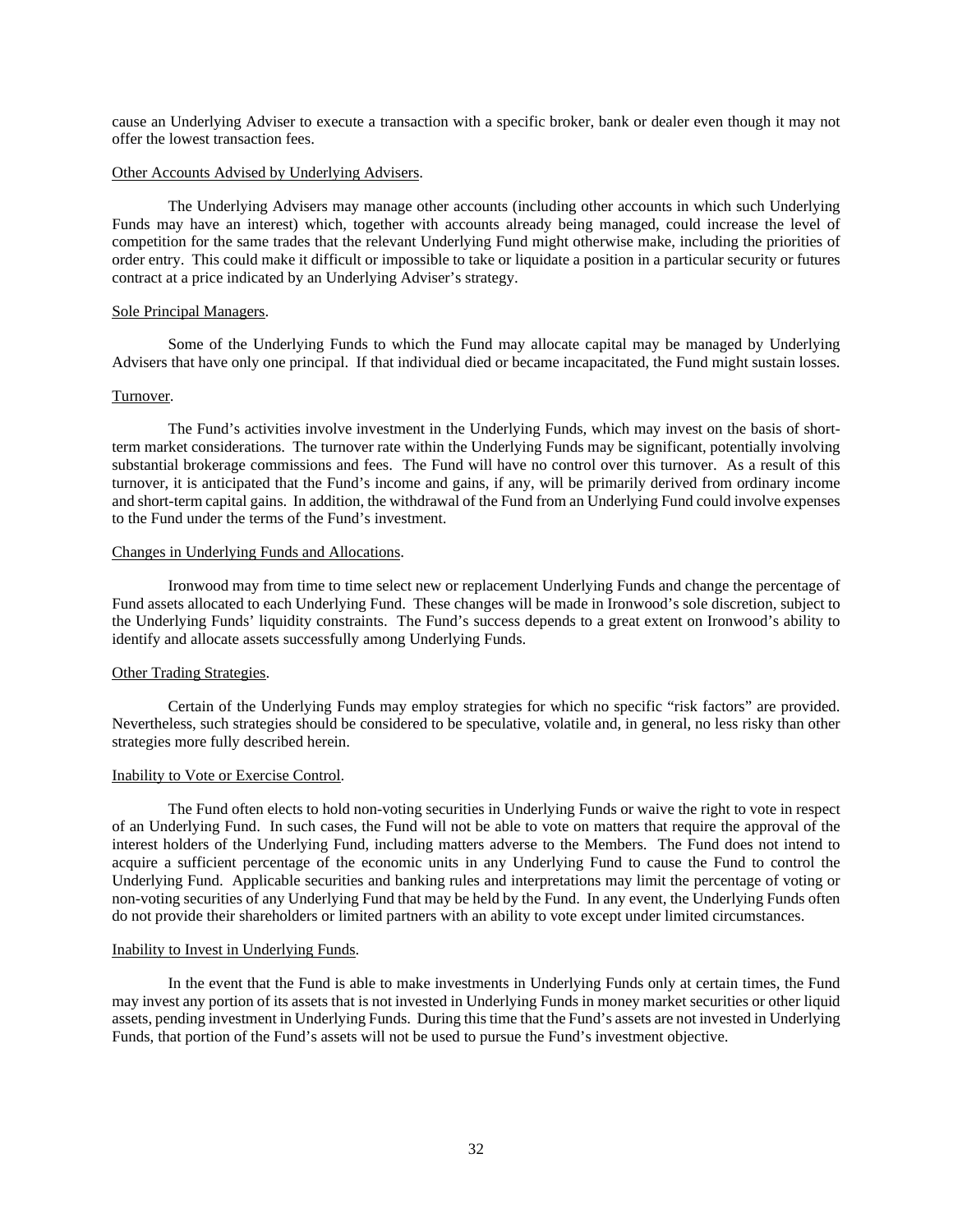### Indemnification of Underlying Advisers.

The Underlying Funds generally indemnify their corresponding Underlying Advisers and their affiliates from any liability, damage, cost or expense arising out of, among other things, certain acts or omissions. The Underlying Advisers often have broad limitations on liability and indemnification rights.

## Additional Government or Market Regulation.

Market disruptions and the dramatic increase in the capital allocated to alternative investment strategies during the past decade have led to increased governmental, as well as self-regulatory, scrutiny of the "hedge fund" and financial services industry in general. Certain legislation requiring greater regulation of the industry, such as the Dodd-Frank Act, enacted in July 2010, is considered periodically by the U.S. Congress, as well as the governing bodies of non-U.S. jurisdictions. It is impossible to predict what, if any, changes in the regulations applicable to the Fund, Ironwood, the Underlying Funds, the Underlying Advisers, the markets in which they trade and invest or the counterparties with which they do business may be instituted in the future. Any such laws or regulations could have a material adverse impact on the profit potential of the Fund, as well as require increased transparency as to the identity of the Members. In addition, there are currently proposals in the U.S. Congress that would require an increase in the frequency of disclosure of hedge fund trading activity which could, if enacted as proposed, affect the Underlying Funds and their strategies and could render certain strategies pursued by the Underlying Funds impractical.

In April 2016, the United States Department of Labor ("**DOL**") released a final rulemaking (the "**Fiduciary Rule**") relating to a long-running effort to overhaul the fee and revenue sharing arrangements between financial services organizations and their retail retirement clients (principally Individual Retirement Account ("IRA") investors and other retail retirement clients whose assets are subject to the Employee Retirement Income Security Act of 1974, as amended ("ERISA")). The Fiduciary Rule was intended to subject many of the investment and asset management recommendations from broker dealers, banks and other financial services organizations to IRAs and other retail retirement clients that are not subject to ERISA to the fiduciary standards and remedies under ERISA. On June 21, 2018, the United States Court of Appeals for the Fifth Circuit issued a mandate officially vacating the Fiduciary Rule. In June 2020, the DOL issued a new proposed rule to replace the vacated regulations. In December 2020, the DOL issued the new rule, which reaffirmed that the rule in effect prior to the adoption of the vacated regulations continues to apply in determining whether a person renders investment advice for purposes of ERISA. In addition, the new rule added a prohibited transaction class exemption for investment advice fiduciaries that is based on the "impartial conduct standards," which were generally adopted as a temporary policy after the prior regulations defining fiduciary were vacated. The DOL also stated that a recommendation to "rollover" assets from a qualified retirement plan to an IRA, or from an IRA to another IRA, can be considered fiduciary investment advice if the facts and circumstances indicate that the recommendation meets the investment advice test of the new rule. In April 2021 FAQs regarding the new rule and class exemption, the DOL noted that it would continue until December 20, 2021, its policy of not pursuing prohibited transaction claims against investment advice fiduciaries who are making diligent and good faith efforts to comply with the new rule, but that it would begin enforcing its position regarding rollovers after February 16, 2021.

In addition to the new DOL rule, questions of fiduciary duty and standards of care are also being considered by other regulators. In June 2019, the SEC adopted a package of rulemakings and interpretations regarding the standard of conduct for investment advisers under the Advisers Act and establishing a standard of conduct for broker-dealers (and associated persons) when making a recommendation of any securities transaction or investment strategy involving securities to a retail customer. A significant percentage of investors in the Fund invest through IRAs or similar tax-advantaged savings accounts. It is not possible to predict the ultimate impact of these new rules and interpretations on the Fund, but any new regulations in this area can be expected to affect financial intermediaries recommending sales of the Units.

## Market Disruptions; Governmental Intervention.

Since 2008, the global financial markets have gone through pervasive and fundamental disruptions that have led to extensive and unprecedented governmental intervention. Such intervention was in certain cases implemented on an "emergency" basis, suddenly and substantially eliminating market participants' ability to continue to implement certain strategies or manage the risk of their outstanding positions.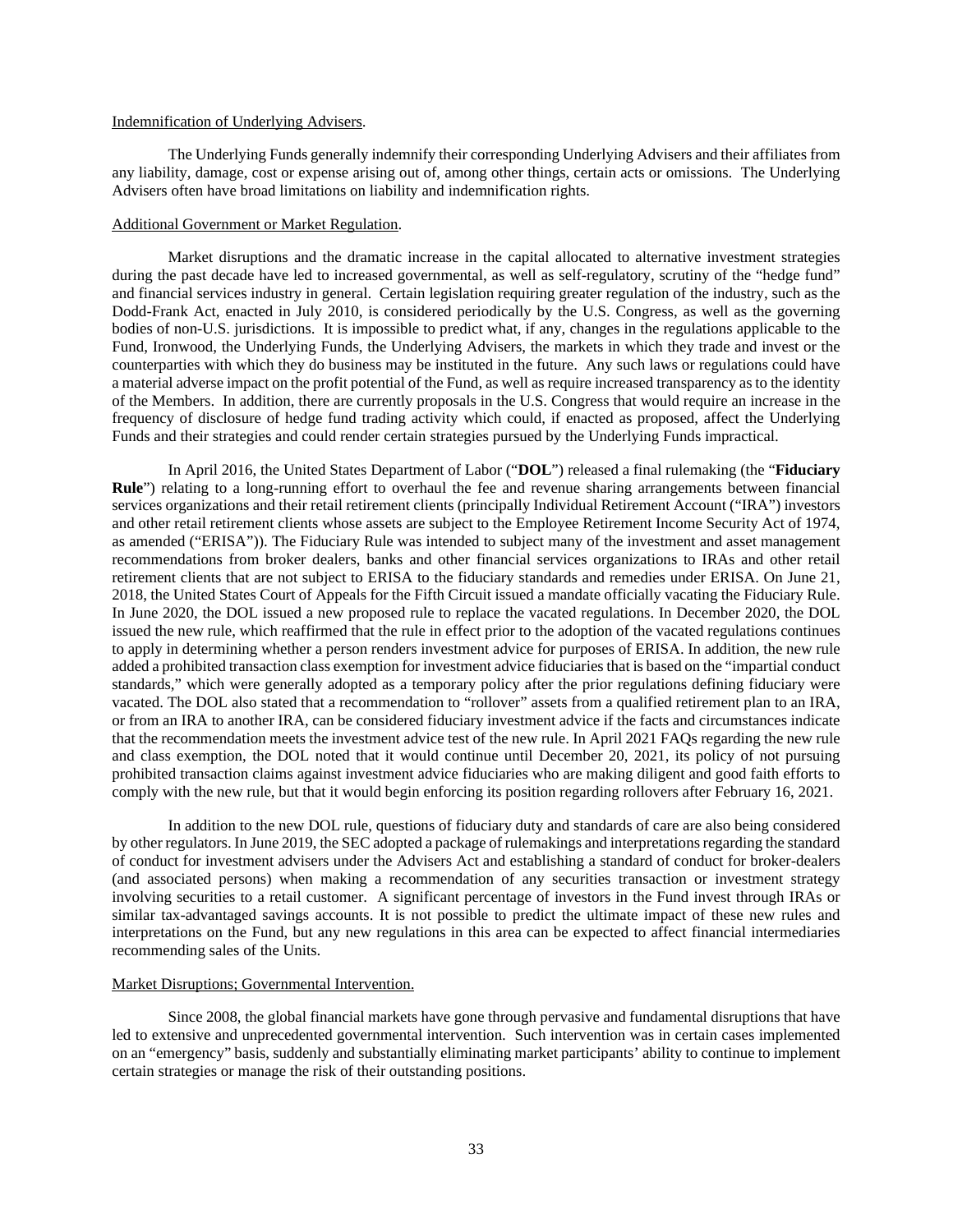The Fund may incur major losses in the event of disrupted markets and other extraordinary events in which historical pricing relationships become materially distorted. The risk of loss from pricing distortions is compounded by the fact that in disrupted markets many positions become illiquid, making it difficult or impossible to close out positions against which the markets are moving. The financing available to the Fund and the Underlying Funds from their respective banks, dealers and other counterparties is typically reduced in disrupted markets. Such a reduction may result in substantial losses to the Fund. Market disruptions may from time to time cause dramatic losses for the Fund and such events can result in otherwise historically low-risk strategies performing with unprecedented volatility and risk.

### Operational and Information Security Risk from Software or Cyber Failures.

A software or cyber failure refers to both intentional and unintentional events that may cause a business to lose proprietary information, suffer data corruption or lose operational capacity. The Fund and its service providers may be prone to operational and information security risks resulting from software or cyber failures. Cyber failures include, among other behaviors, stealing or corrupting data maintained online or digitally, denial of service attacks on websites, ransomware attacks, the unauthorized release of confidential information or various other forms of cyber security breaches. Software or cyber failures affecting the Fund, Ironwood, the Fund's administrators, custodians or other third party service providers may adversely impact the Fund. For instance, software or cyber failures may interfere with the processing of Unit holder transactions, impact the ability to calculate the value of the Fund's Units, cause the release of private Unit holder information or other confidential information, impede trading, subject the Fund and its service providers to regulatory fines or financial losses and cause reputational damage. Similar types of risks are also present for other market participants, including the Underlying Funds and Underlying Advisers, which may have material adverse consequences for the Fund, and may cause the Fund's investment to lose value. The Fund and its service providers may incur additional costs relating to cyber security management and preparations, and such preparations, though taken in good faith, may be inadequate. The scope of the risk from software and cyber failures and related mitigation techniques is difficult to predict and is subject to continuing change.

#### Alternative Data-Based Investing.

Investment and market analysis increasingly relies on inputs from so called "alternative data"—a phrase generally referring to information previously not available to professional investors because, for example, the implementing technology is relatively new (e.g., geolocation, equipment sensor, and "scraped" or "aggregated" website data), the information previously was held as proprietary (e.g., credit card processor, payroll, and shipping data), or the information was simply too unwieldy or expensive to manage. Risks associated with alternative data include the possibility of new legal and regulatory frameworks targeting collection, marketing and use of data (particularly relating to cybersecurity and privacy), technological changes that may make data more or less useful, changes in the marketplace for data (which is relatively new and fragmented), etc. For example, nearly all professional investors making regular use of alternative data rely on third-party data sellers or brokers and therefore are exposed to the possibility both that data may become unavailable or that it was improperly or illegally collected or handled, with derivative liability potentially extending to the investor purchasing the data. Insider trading and "fair practice" laws generally are untested in this sector and therefore present risks for alternative data-based investing. Holding sensitive data of any type also increases the risk of an Underlying Adviser being targeted in various ways, e.g., by cyber-attackers, insider theft, government investigation, civil plaintiffs, etc. Additional commercial risks relate to the prospect that investment decisions based on alternative data may be flawed for various reasons, including incomplete, "dirty" or misunderstood data and gaps or flaws in technology used to collect and analyze data. Substantial legal and technical costs may be incurred in responding to any of these risks and developments.

## Artificial Intelligence and Machine Driven Investing.

As computing technology and data analytics continually advance there has been an increasing trend towards machine driven and artificially intelligent trading systems, particularly providing such systems with increasing levels of autonomy in trading decisions. Regulators have been increasingly active in considering regulations and market restrictions on algorithmic and other machine assisted trading strategies, including, efforts to require pre-testing of such techniques, to impose automatic volume controls and/or to impose liability for negative or manipulative market impacts of such trading. Such restrictions may also impair the operation of fully autonomous trading systems and technologies, either by design or inadvertently. In addition, such technologies are relatively recent developments and may be subject to one or more undetected errors, defects or security vulnerabilities. Some such errors may only be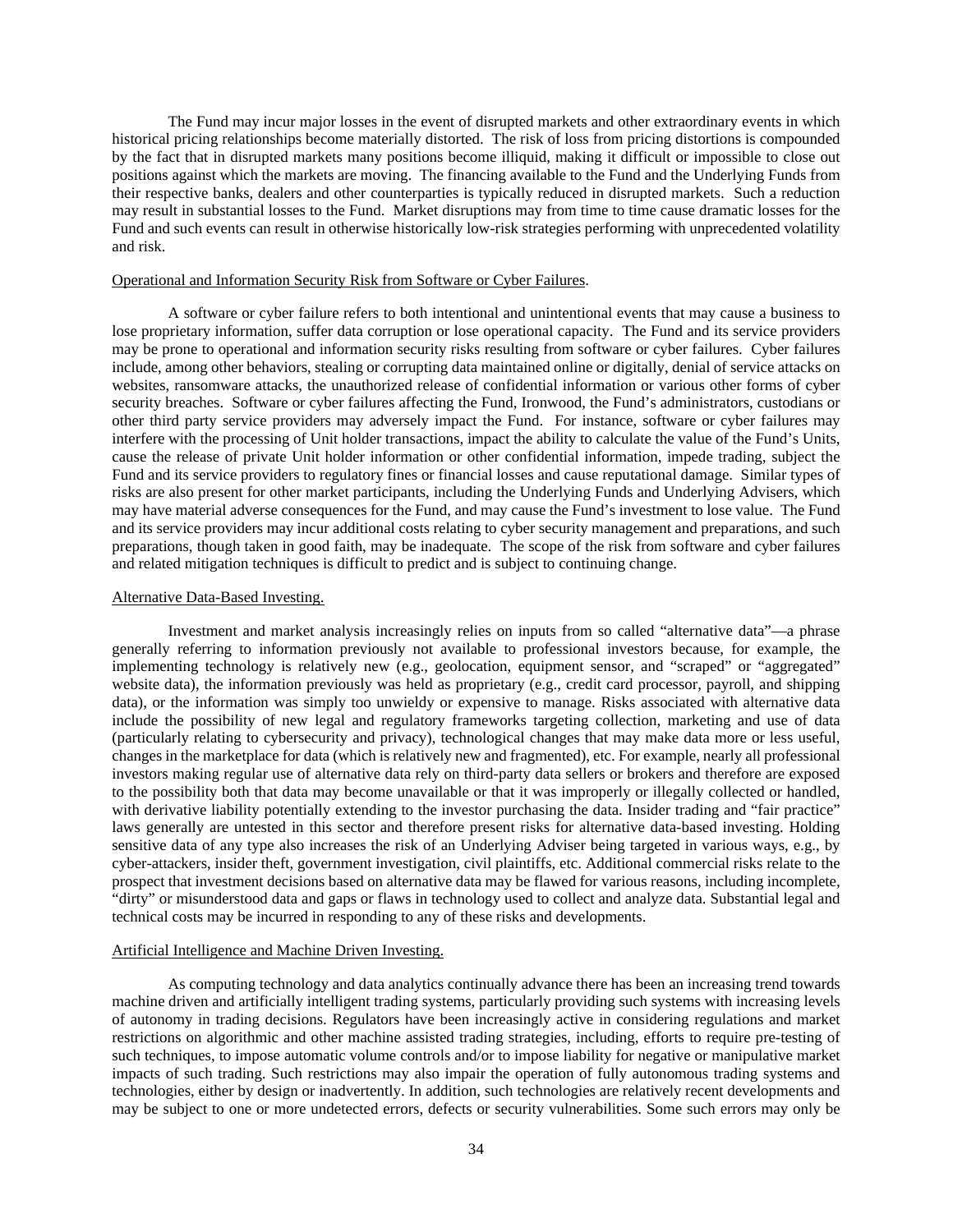discovered after a product or service has been used by end customers or after substantial operations in the market place. Any exploitable errors or security vulnerabilities discovered after such products are in wide spread operation could result in substantial loss of revenues or assets, or material liabilities or sanctions. The potential speed of such trading technology may exacerbate the impact of any such flaws, particularly where such flaws are exploited by other artificially intelligent systems and may act to impair or prevent the intervention of a human control.

### High Frequency Trading.

There has been an increased regulatory and Congressional focus on the structure of the U.S. equity markets over the last several years, and particularly since the so-called "flash crash" of May 6, 2010. The SEC, FINRA and the national securities exchanges have proposed, adopted or are in the process of implementing several initiatives aimed at addressing the oversight, integrity and resilience of the markets. The Underlying Funds in which the Fund invests may depend on the volume of trading and the integrity of the global capital markets in order to achieve liquidity and generate returns. Trading and clearing volumes are directly affected by economic, political and market conditions, broad trends in business and finance, unforeseen market closures or other disruptions in trading, the level and volatility of interest rates, inflation, changes in price levels of securities and the overall level of investor confidence. In recent years, trading and clearing volumes across the markets have fluctuated significantly depending on market conditions and other factors beyond the Fund's control. Current initiatives being considered by regulators and governments, such as restrictions on algorithmic (high-frequency) trading, could have a material adverse effect on overall trading and clearing volumes. Declines in trading and clearing volumes may also impact the Underlying Funds' market share or pricing structures and adversely affect their business and financial condition.

THE FOREGOING LIST OF "RISK FACTORS" IS NOT A COMPLETE ENUMERATION OR EXPLANATION OF THE RISKS INVOLVED IN AN INVESTMENT IN THE FUND. PROSPECTIVE MEMBERS SHOULD READ THIS ENTIRE PROSPECTUS AND CONSULT WITH THEIR OWN LEGAL, TAX AND FINANCIAL ADVISORS BEFORE DECIDING TO INVEST IN THE FUND.

### **MANAGEMENT OF THE FUND**

### <span id="page-40-0"></span>**The Board**

The Board of the Fund has ultimate responsibility for overseeing the business and operations of the Fund on behalf of the Members. At least a majority of the Board are and will be persons who are not "interested persons," as defined in Section 2(a)(19) of the 1940 Act ("**Independent Directors**"). See "Directors and Officers" in the Fund's SAI for identities of the directors ("**Directors**") and executive officers of the Fund, brief biographical information regarding each of them and other information regarding election of the Board and Board membership.

### **The Investment Adviser**

Under the general oversight of the Board and pursuant to the Investment Management Agreement, Ironwood, a registered investment adviser with headquarters at One Market Plaza, Steuart Tower, Suite 2500, San Francisco, California 94105, provides investment advisory services to the Fund. As the Fund's investment adviser, Ironwood makes the Fund's investment decisions. Ironwood buys and sells securities for the Fund and conducts the research that leads to the purchase and sale decisions. As necessary, Ironwood is also responsible for selecting brokers and dealers and for negotiating brokerage commissions and dealer charges or other transaction costs.

As of July 31, 2021, Ironwood had total assets of approximately \$4.8 billion under management. Ironwood serves as investment adviser or sub-adviser to private investment funds that utilize investment programs similar to that of the Fund. Ironwood and/or its affiliates may in the future serve as an investment adviser or general partner of other registered and/or private investment companies with similar investment programs.

Subject to the general oversight of the Board and in accordance with the investment objective, policies and restrictions of the Fund, Ironwood provides the Fund with ongoing investment guidance, policy direction and monitoring of the Fund pursuant to the Investment Management Agreement. The Investment Management Agreement may be terminated at any time by the Board, by a majority vote of the Members or by Ironwood.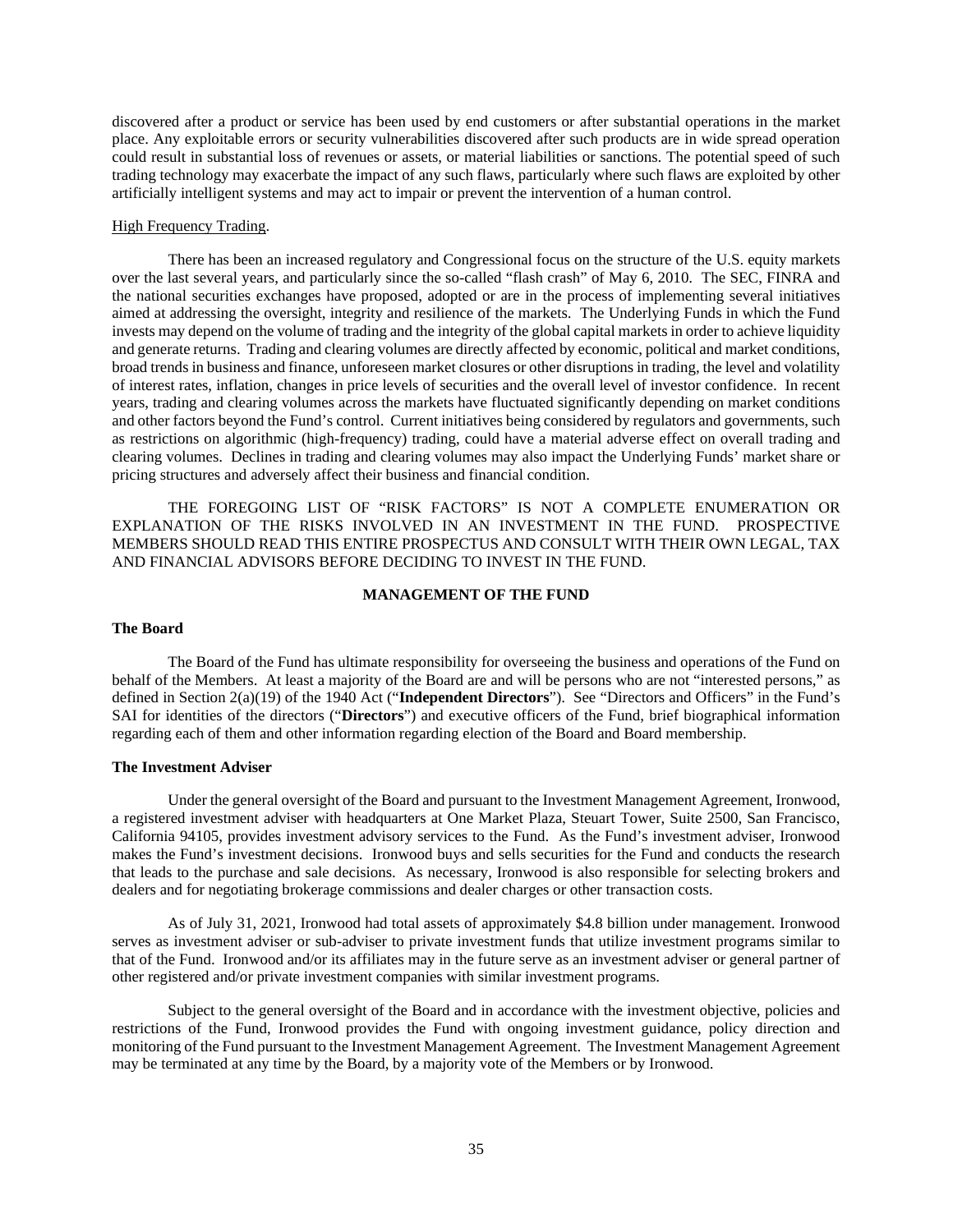## **Portfolio Managers**

The portfolio managers of Ironwood primarily responsible for the investment management of the Fund with respect to Ironwood include Jonathan Gans, Benjamin Zack, and Simon Hong.

**Jonathan Gans** is the Chief Executive Officer and President of Ironwood. He joined the firm in 1996 and is a member of Ironwood's Investment & Risk Committee, Leadership Committee, Management Committee, and Valuation Committee. He also serves as a Director for Ironwood's offshore and registered funds. Jon was previously employed at St. Claire Capital Management, where he was General Counsel and Chief Operating Officer. His prior professional experience also includes positions at the Securities and Exchange Commission Division of Enforcement and Glenwood Financial Group. Jon earned a B.A., cum laude, from Williams College, a J.D. from the University of California at Los Angeles School of Law, and is a member of the State Bar of California. Jon is a chapter member of YPO Golden Gate and a Trustee of the San Francisco Museum of Modern Art (SFMOMA), where he has chaired the Investment Committee and served on the Executive Committee.

**Benjamin Zack** joined Ironwood in 2004 and is a Partner and Managing Director. Ben is responsible for overseeing Ironwood's research team and investment process. He is a member of the firm's Investment & Risk Committee and Leadership Committee. Prior to Ironwood, Ben worked in the Health Care Investment Banking Group of Deutsche Banc Alex. Brown where he helped advise life sciences and medical technology clients on a wide variety of strategic and financial alternatives including mergers and acquisitions, equity and debt issuances, and restructurings. Ben earned a B.B.A. in Finance from the University of Texas at Austin and an M.B.A. in Finance from the Wharton School at the University of Pennsylvania. Ben has earned the designation of Financial Risk Manager – Certified by the Global Association of Risk Professionals.

**Simon Hong** joined Ironwood in 2008 and is a Partner and Director. Simon is responsible for overseeing Ironwood's research team and investment process. He is a member of the firm's Investment & Risk Committee. Prior to Ironwood, Simon worked in the Investment Banking Division and Global Capital Markets group at Morgan Stanley where he helped advise clients on a wide variety of strategic and financial alternatives. Simon's prior experience also includes positions in the Investment Management Division of Morgan Stanley and the Private Client Group of Merrill Lynch. Simon received a B.A. in Business Economics from Brown University. Simon is a CAIA designee and is a member of the Chartered Alternative Investment Analyst Association. Simon is a member of the Investment Committee of the Catholic Diocese of Oakland.

The Fund's SAI provides additional information about the portfolio managers' investments in the Fund, a description of their compensation structure and information regarding other accounts they manage.

## **The Fund Administrator**

The Fund has entered into the Administration Services Agreement with The Bank of New York Mellon (the "**Fund Administrator**") to perform certain financial, accounting, tax, corporate, administrative, registrar and transfer agency and other services on behalf of the Fund.

The Fund pays to the Fund Administrator a monthly fixed fee for certain services provided to the Fund and the Feeder Fund, and a monthly fee calculated as a percentage of the Fund's net assets, which fee provides for "breakpoints" (or fee reductions) at increasing asset levels. The Fund Administrator is reimbursed by the Fund for out-of-pocket expenses (including out-of-pocket expenses of any third party retained to assist the Fund Administrator) relating to services provided to the Fund. Each of the Fund and the Feeder Fund bears its own charges for the Fund Administrator's tax, financial reporting, blue sky, and certain regulatory and compliance filing services. The fee paid to the Fund Administrator may be renegotiated from time to time between the parties.

Between Ironwood and the Fund Administrator, the Fund Administrator is responsible, pursuant to the Administration Services Agreement and under the ultimate supervision of Ironwood, for matters pertaining to the administration of the Fund, including, but not limited to, the following: (i) communicating with Members; (ii) performing registrar and transfer agency services; (iii) processing subscriptions and repurchases; (iv) preparing and maintaining the financial and accounting records and statements of the Fund; (v) computing the net asset value of the Fund on a monthly basis; (vi) arranging for the provision of accounting, clerical and administrative services; and (vii) maintaining records of the Fund.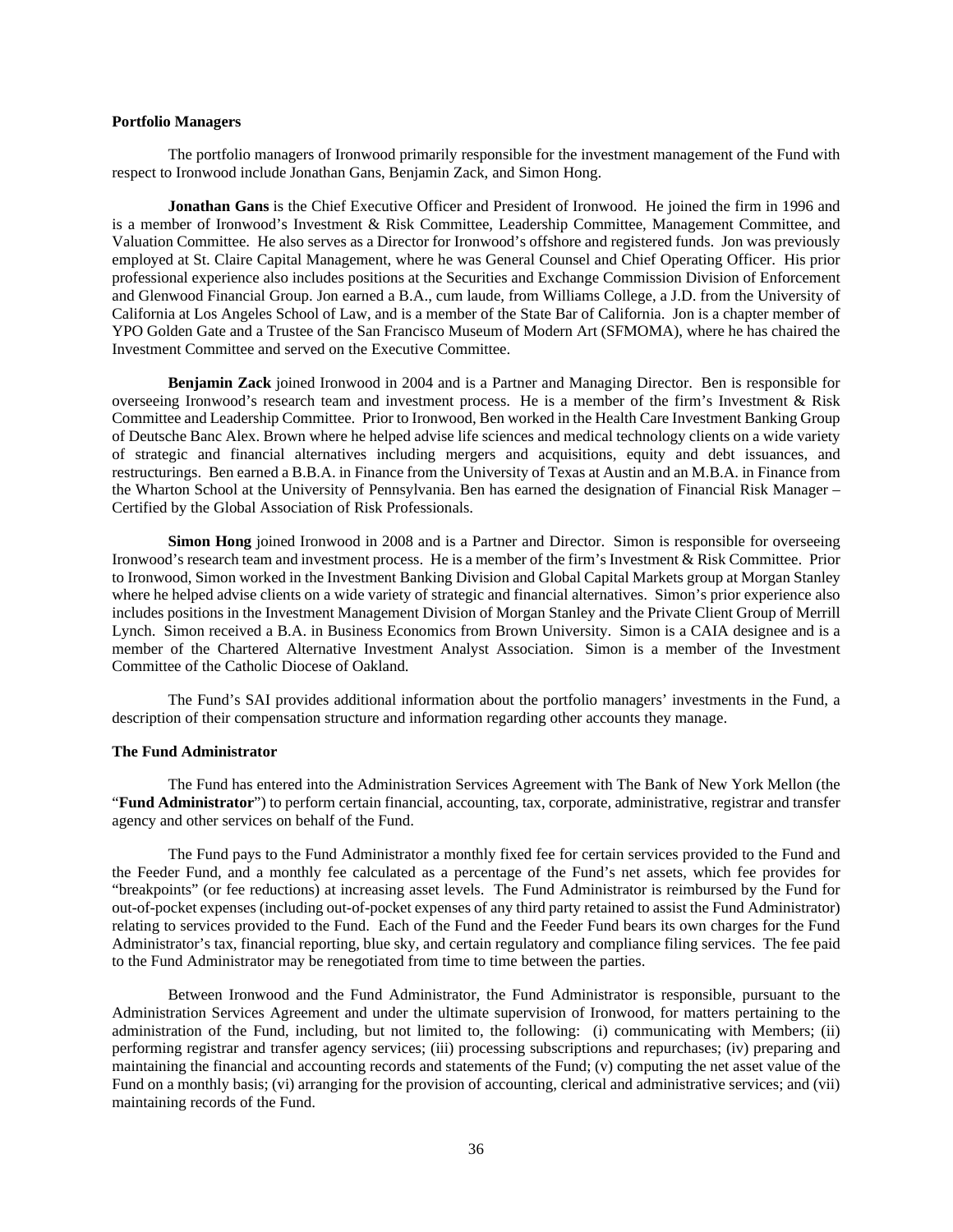With approval by the Board, Ironwood has delegated to the Fund Administrator the calculation of the net asset value of the Fund. In determining the net asset value of the Fund, the Fund Administrator follows the valuation policies and procedures adopted by the Fund as set forth in the LLC Agreement of the Fund. If, and to the extent Ironwood is responsible for, or otherwise involved in, the pricing of any of the Fund's portfolio securities or other assets, the Fund Administrator may accept, use and rely on such prices in determining the net asset value of the Fund and shall not be liable to the Fund, any Member, Ironwood or any other person in so doing. The Fund Administrator will not be responsible or liable for the accuracy of information furnished by other persons in performing its services for the Fund. The Fund Administrator in no way will act as guarantor or offeror of the Units or any underlying investment, nor will it be responsible for the actions of the Fund's sales agents or Ironwood.

The fees payable to the Fund Administrator are based on its standard schedule of fees charged by the Fund Administrator for similar services.

These fees are detailed in the Administration Services Agreement, a copy of which is available from Ironwood upon request. The Fund may retain other service providers affiliated with the Fund Administrator to perform the administrative services that would otherwise be performed by the Fund Administrator and such service providers may be located outside of the United States.

The term of the Administration Services Agreement renews automatically for successive one-year periods; provided that the Administration Services Agreement is subject to termination by the Fund Administrator or by the Fund upon 180 calendar days' written notice or immediately in certain other circumstances specified therein.

Under the Administration Services Agreement:

(1) the Fund has agreed to indemnify and hold harmless the Fund Administrator, its subsidiaries, affiliates, directors and other officers, shareholders, servants, employees, agents and permitted delegates and subdelegates (together the "**Fund Administrator Indemnified Parties**") from and against any and all liabilities, obligations, losses, damages, penalties, actions, judgments, claims, demands, suits, costs, expenses or disbursements of any kind or nature whatsoever that may be imposed on, incurred by or asserted against any of them as a result of the services provided to the Fund (other than by reason of gross negligence, bad faith or willful misconduct on the part of the Fund Administrator or any other Fund Administrator Indemnified Party in connection with the provision of the services to the Fund under the Administration Services Agreement); and

(2) the Fund has agreed that, in the absence of material breach of the Administration Services Agreement by the Fund Administrator or the gross negligence, bad faith or willful misconduct by the Fund Administrator in the provision of the services thereunder, none of the Fund Administrator or any other Fund Administrator Indemnified Party shall be liable to the Fund on account of anything done, omitted or suffered by the Fund Administrator or any other Fund Administrator Indemnified Party in good faith in the provision of the services pursuant to the Administration Services Agreement.

The Fund may engage a different administrator or perform such administrative services itself in its discretion.

IN PROVIDING SERVICES AS AN ADMINISTRATOR, THE FUND ADMINISTRATOR DOES NOT ACT AS A GUARANTOR OF THE FUND'S UNITS. MOREOVER, THE FUND ADMINISTRATOR IS NOT RESPONSIBLE FOR ANY INVESTMENT DECISIONS OF THE FUND (ALL OF WHICH WILL BE MADE BY IRONWOOD) OR THE EFFECT OF SUCH INVESTMENT DECISIONS ON THE PERFORMANCE OF THE FUND.

The Bank of New York Mellon also serves as the Fund's transfer agent (the "**Transfer Agent**") and dividend paying agent.

## **The Custodian**

The Fund has entered into a custody agreement (the "**Custody Agreement**") with The Bank of New York Mellon (the "**Custodian**") to act as the Fund's custodian of all securities and cash at any time delivered to the Custodian, in each case in accordance with the provisions of Section 17 of the 1940 Act and the rules and regulations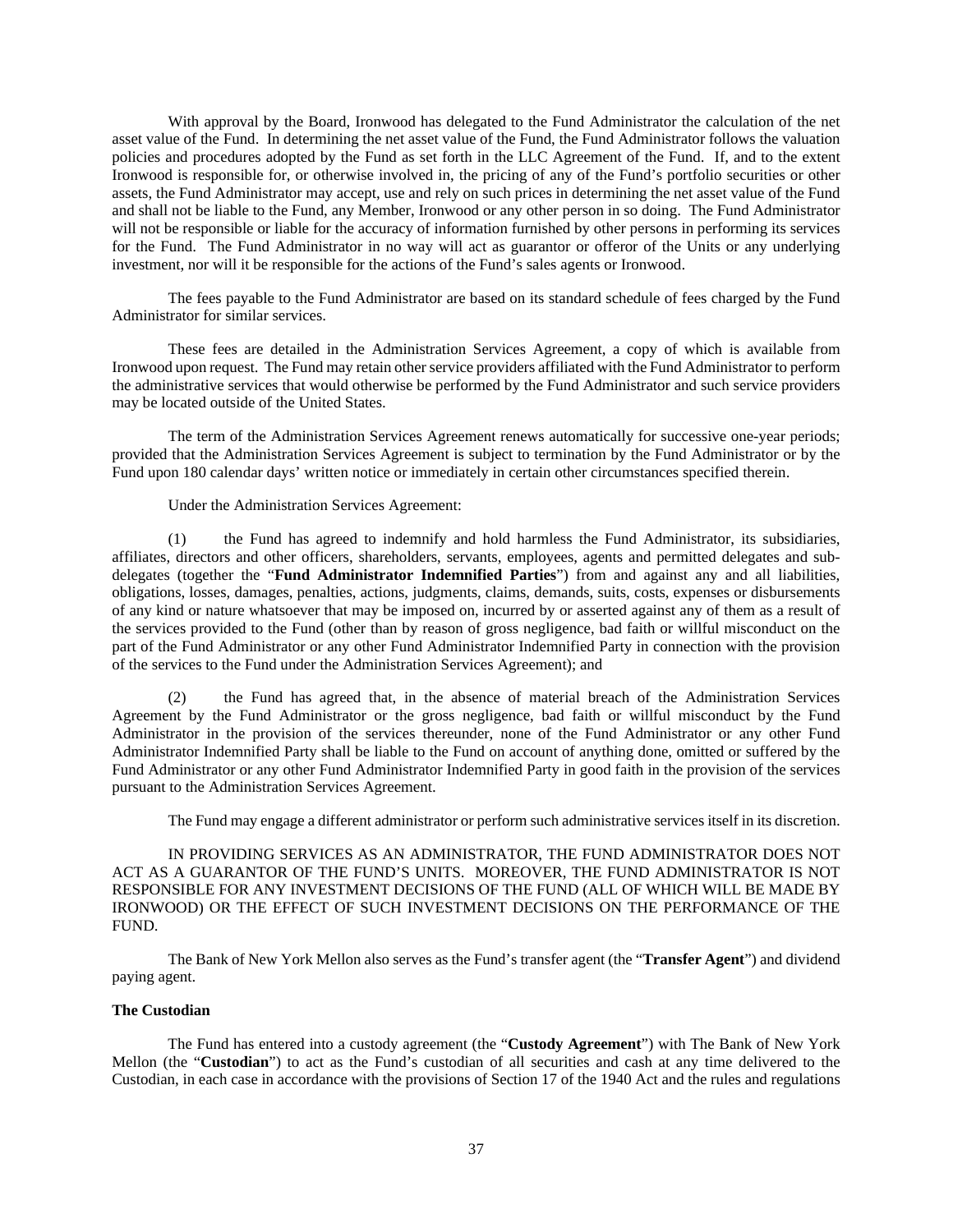promulgated thereunder or in connection therewith. The Custodian may place certain of the Fund's assets with subcustodians and/or depositories. The Custodian will also act as custodian of the assets of the Subsidiaries.

The fees payable to the Custodian are based on its standard schedule of fees charged by the Custodian for similar services. These fees are detailed in the Custody Agreement, a copy of which is available from Ironwood upon request. The Fund may retain other custodians from time to time without notice to, or approval of, any Member.

The term of the Custody Agreement is for an indefinite period; provided that the Custody Agreement is subject to termination by the Custodian or by the Fund upon 90 calendar days' written notice.

The Custodian's principal business address is 240 Greenwich Street, 17W, New York, New York 10286.

#### **The Regulatory Compliance Consultant**

The Fund has entered into an agreement (the "**Regulatory Compliance Consulting Agreement**") with the Regulatory Compliance Consultant to perform certain regulatory compliance support services on behalf of the Fund and the Feeder Fund. The Regulatory Compliance Consultant is paid a semi-annual fee by the Fund.

ACA provides compliance consulting services and support pursuant to the Regulatory Compliance Consulting Agreement to assist Ironwood with the following: (i) the maintenance of a compliance program that meets the requirements of Rule 38a-1 under the 1940 Act; (ii) the maintenance of a code of ethics program that meets the requirements of Rule 17j-1 under the 1940 Act; (iii) the Fund's compliance requirements; (iv) monitoring, preparation and filing of regulatory filings required to be made by the Fund; and (v) responding in the event of a regulatory exam of the Fund.

The term of the Regulatory Compliance Consulting Agreement is for an indefinite period; provided that the Regulatory Compliance Consulting Agreement is subject to termination by the Regulatory Compliance Consultant or by the Fund at any time upon thirty (30) calendar days' written notice or immediately in certain other circumstances specified therein.

IN PROVIDING SERVICES AS REGULATORY COMPLIANCE CONSULTANT, THE REGULATORY COMPLIANCE CONSULTANT DOES NOT ACT AS A GUARANTOR OF THE FUND'S UNITS. MOREOVER, THE REGULATORY COMPLIANCE CONSULTANT IS NOT RESPONSIBLE FOR ANY INVESTMENT DECISIONS OF THE FUND (ALL OF WHICH WILL BE MADE BY IRONWOOD) OR THE EFFECT OF SUCH INVESTMENT DECISIONS ON THE PERFORMANCE OF THE FUND.

## **FEES AND EXPENSES**

## <span id="page-43-0"></span>**Advisory Fee**

The Fund pays to Ironwood, as compensation for its investment advisory services, an Advisory Fee. The Advisory Fee shall accrue monthly at a rate equal to 0.10% (a 1.20% annual rate) of the net asset value of the Fund as of each Fiscal Period Closing after crediting or debiting any increase or decrease in net asset value for the Fiscal Period but prior to reduction for (i) any repurchase payments to be paid in respect of a Repurchase Date that is as of such date, (ii) any distributions to be paid as of such date (including any distributions paid in respect of dividends declared by the Fund in the preceding Fiscal Period) or (iii) Advisory Fees assessed as of such date.

The Advisory Fee for any period less than a Fiscal Period shall be pro-rated based on the actual number of calendar days elapsed.

The Advisory Fee is paid in arrears as of each Fiscal Quarter Closing.

## **Fund Administrative Fee**

The Fund pays the Fund Administrator a monthly administrative fee for providing administrative services to the Fund and the Feeder Fund.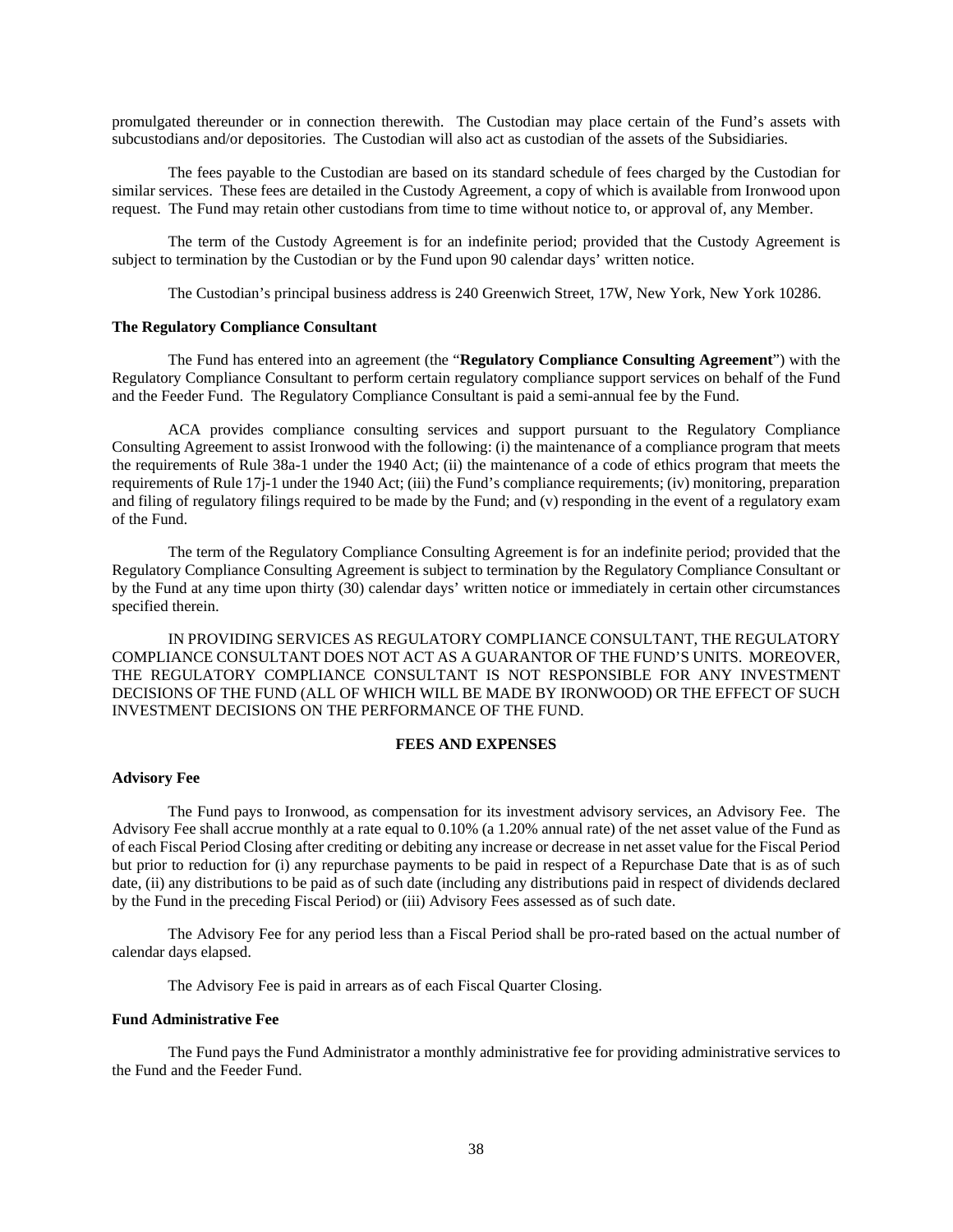## **Custodian Fee**

The Fund compensates the Custodian for providing custody services.

## **Regulatory Compliance Consultant Fee**

The Fund pays the Regulatory Compliance Consultant a semi-annual fee for providing regulatory compliance consultant services to the Fund and the Feeder Fund.

#### **Distribution Expenses**

Pursuant to a Distribution Agreement among the Fund, the Feeder Fund and Foreside Fund Services, LLC (the "**Distributor**") (the "**Distribution Agreement**"), the Distributor bears all of its expenses of providing distribution services as described under that agreement. The Fund assumes and pays all charges not specifically assumed or otherwise to be provided by the Distributor under the Distribution Agreement. The Fund pays, among other things: (i) all fees and expenses in connection with the registration of the Fund and the respective units under the U.S. securities laws and the registration and qualification of units for sale in the various jurisdictions in which the Fund determines it advisable to qualify such units for sale; and (ii) the cost of preparing and printing of sufficient copies of the Fund's Prospectus, SAI, and any other sales material (and any supplements or amendments thereto).

The Distributor may enter into related selling group agreements with various broker-dealers that provide distribution services to investors. While neither the Fund nor the Distributor impose an initial sales charge, if you buy Units through brokers or dealers or other financial intermediaries, they may directly charge you transaction or other fees in such amount as they may determine. Please consult your financial intermediary for additional information. Any such transaction or other fee charged by your financial intermediary will be in addition to the subscription price for Units and will not form a part of an investor's investment in the Fund. Ironwood or its affiliates may also pay from their own resources additional compensation to brokers or dealers or other eligible intermediaries.

Pursuant to a related Distribution Services Agreement among the Fund, the Feeder Fund, Ironwood and the Distributor, the Fund pays the Distributor certain fees for providing distribution services to the Fund and the Feeder Fund and reimburses certain expenses incurred by the Distributor in connection with the registration of the Fund's and the Feeder Fund's units for sale. The fee is paid monthly to the Distributor based on the Fund's net asset value. For the fiscal year ended April 30, 2021 those monthly fees aggregated \$135,076. The maximum amount of items of compensation payable to the Distributor under the Distribution Services Agreement, including the reimbursement of out-of-pocket expenses, will not exceed 2.65% of the gross offering proceeds of the Fund.

The maximum amount of all items of compensation payable to members of the Financial Industry Regulatory Authority will not exceed 6.25% of gross offering proceeds in accordance with FINRA Rule 2341.

## **Other Expenses**

The Fund pays all investment expenses, including, but not limited to, brokerage commissions (if any) and all other costs of executing portfolio transactions, all costs and expenses directly related to positions for the Fund's account, such as custody fees and direct and indirect expenses associated with the Fund's investments and investments in Underlying Funds (including management fees to Underlying Advisers and performance fees or allocations to such Underlying Advisers), costs associated with enforcing the Fund's rights in respect of such investments, taxes withheld on non-U.S. income, transfer taxes and premiums, professional fees (including, without limitation, the fees and expenses of consultants, accountants, investment bankers, attorneys, and experts, which may be retained to assist with due diligence or similar services with respect to potential or current Underlying Advisers or other purposes), fees and expenses to any third party vendors performing data aggregation and/or risk reporting services and fees and expenses of any third party vendor performing tax compliance services.

The Fund also pays interest expense (including loan commitment fees), fees and expenses associated with the registration of Units, and all other ongoing ordinary administrative and operational expenses of the Fund, including, but not limited to, insurance expense (including, but not limited to, errors and omissions, directors' and officers' liability insurance, and fidelity bond), legal costs, accounting costs, taxes, fees and expenses paid to the Distributor, Fund Administrator, Transfer Agent, Custodian and the Regulatory Compliance Consultant; costs of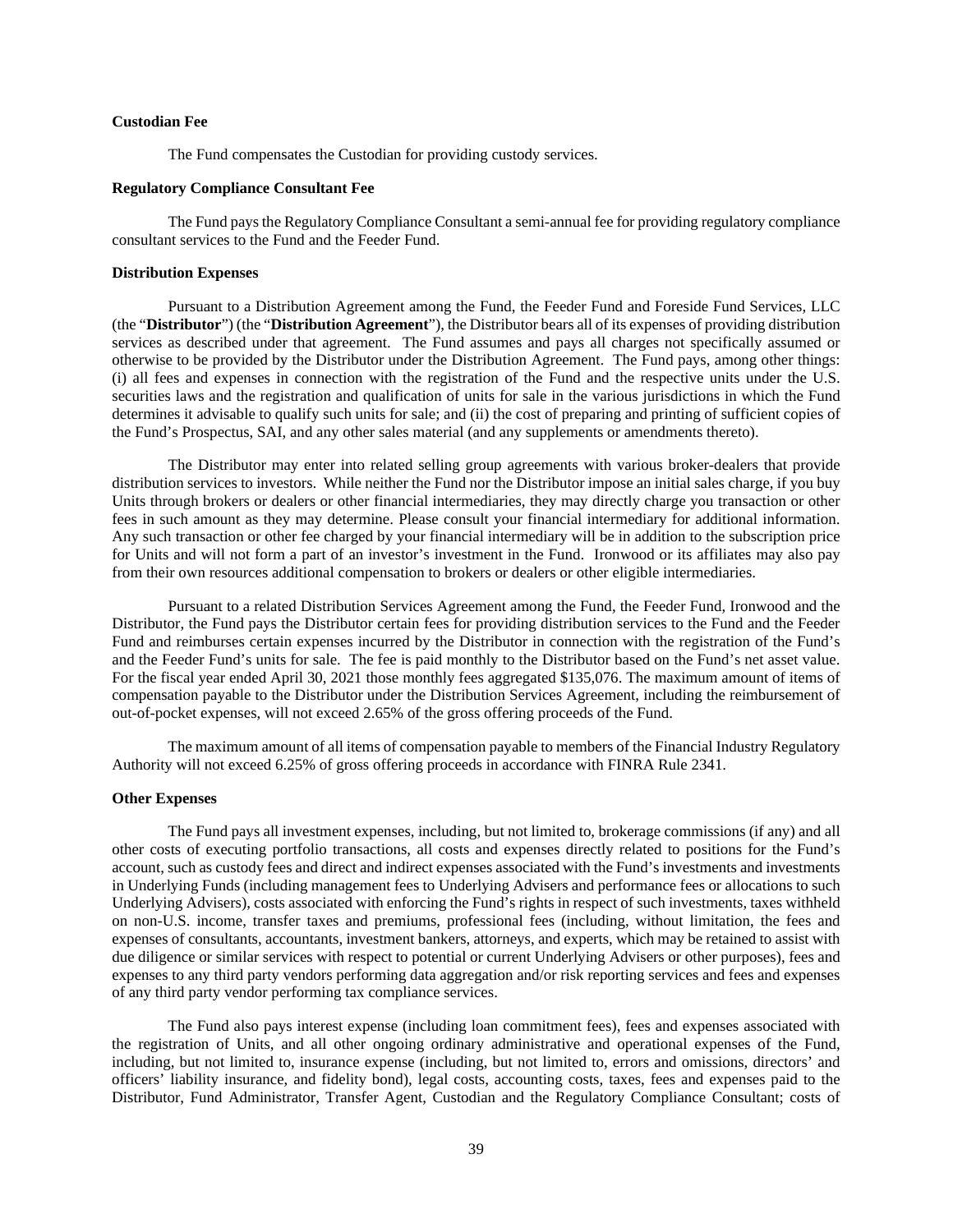preparing and distributing the updated prospectuses and subscription documents; costs of preparing reports and other communications, including proxy, tender offer correspondence or similar materials; fees and expenses related to tax return and reporting preparation, review and distribution to Unit holders; fees of Independent Directors and travel expenses of Directors relating to meetings of the Board and committees thereof; all costs and charges for equipment or services used in communicating information regarding transactions between Ironwood and any custodian or other agent engaged by or on behalf of the Fund; and any extraordinary expenses, including indemnification expenses as provided for in the LLC Agreement. Among the Fund's operating costs are certain costs that may be associated in part with the Feeder Fund that are not clearly allocable on a separate basis or for which separate allocation is otherwise deemed unnecessary (e.g., a non-material cost). Board of Directors meeting costs and related legal fees are examples. Certain joint vendor contracts also may provide or be understood to provide for payment of fees solely by the Fund. SEC share registration and tender offer fees for both the Feeder Fund and the Fund generally are calculated at the level of and borne by the Fund.

The Feeder Fund is the largest shareholder of the Fund (as of April 30, 2021, owning approximately 51.8% of the Units) and as such bears a pro rata share of all expenses of the Fund.

Ironwood bears all ongoing ordinary administrative and operational costs of Ironwood, including employees' salaries, office rent, travel costs, computer and equipment costs, telephone bills, office supplies, research and data costs, legal costs, accounting costs, filing costs and communication expenses.

#### **Expense Limitation Agreement**

Ironwood has entered into the Expense Limitation Agreement with the Fund and the Feeder Fund whereby Ironwood contractually agreed to reimburse the Fund's expenses to the extent necessary to ensure that the monthly expenses of the Fund (excluding taxes, brokerage commissions, custody fees, interest expense (including loan commitment fees) incurred in connection with the Fund's credit facility, other transaction-related expenses, any extraordinary expenses of the Fund, any Acquired Fund Fees and Expenses and the Advisory Fee paid by the Fund) will not exceed 0.020833% (0.25% per annum) of the Fund's net assets as of each Fiscal Period Closing during the term of the Expense Limitation Agreement, before giving effect to (i) any repurchase payments to be paid in respect of a Repurchase Date that is as of such date, (ii) any distributions to be paid as of such date (including any distributions paid in respect of dividends declared by the Fund in the preceding Fiscal Period), or (iii) Advisory Fees assessed on the Fund as of such date. The Fund will carry forward, for a period not to exceed 3 years from the date on which a waiver or reimbursement is made by Ironwood, any expenses in excess of the Expense Limitation and repay Ironwood such amounts; provided that the Fund is able to effect such reimbursement and remain in compliance with the Expense Limitation disclosed in the then-effective Prospectus. For the avoidance of doubt, the Fund will make such a repayment to Ironwood only if, in doing so, it remains in compliance with the Expense Limitation as if then in effect at the same level as when the relevant expenses were waived.

The Expense Limitation Agreement will be automatically renewed for the period September 1 through August 31 of each calendar year, unless Ironwood provides written notice to the Fund and the Feeder Fund of the termination of the Expense Limitation Agreement at least 90 calendar days prior to the end of the then-current term.

### **PORTFOLIO TRANSACTIONS**

## <span id="page-45-0"></span>**The Fund**

It is the policy of the Fund to obtain the best results in connection with effecting its portfolio transactions taking into account certain factors as set forth below. In most instances, the Fund purchases securities directly from an Underlying Fund and such purchases by the Fund may be, but are generally not, subject to transaction expenses. Nevertheless, the Fund anticipates that some of its portfolio transactions may be subject to expenses.

The Fund bears any commissions or spreads in connection with its portfolio transactions. In placing orders, it is the policy of the Fund to obtain the best results taking into account the broker-dealer's general execution and operational facilities, the type of transaction involved and other factors, such as the broker-dealer's risk in positioning the securities involved. While Ironwood generally seeks reasonably competitive spreads or commissions, the Fund will not necessarily be paying the lowest spread or commission available. In executing portfolio transactions and selecting brokers or dealers, Ironwood seeks to obtain the best overall terms available for the Fund. In assessing the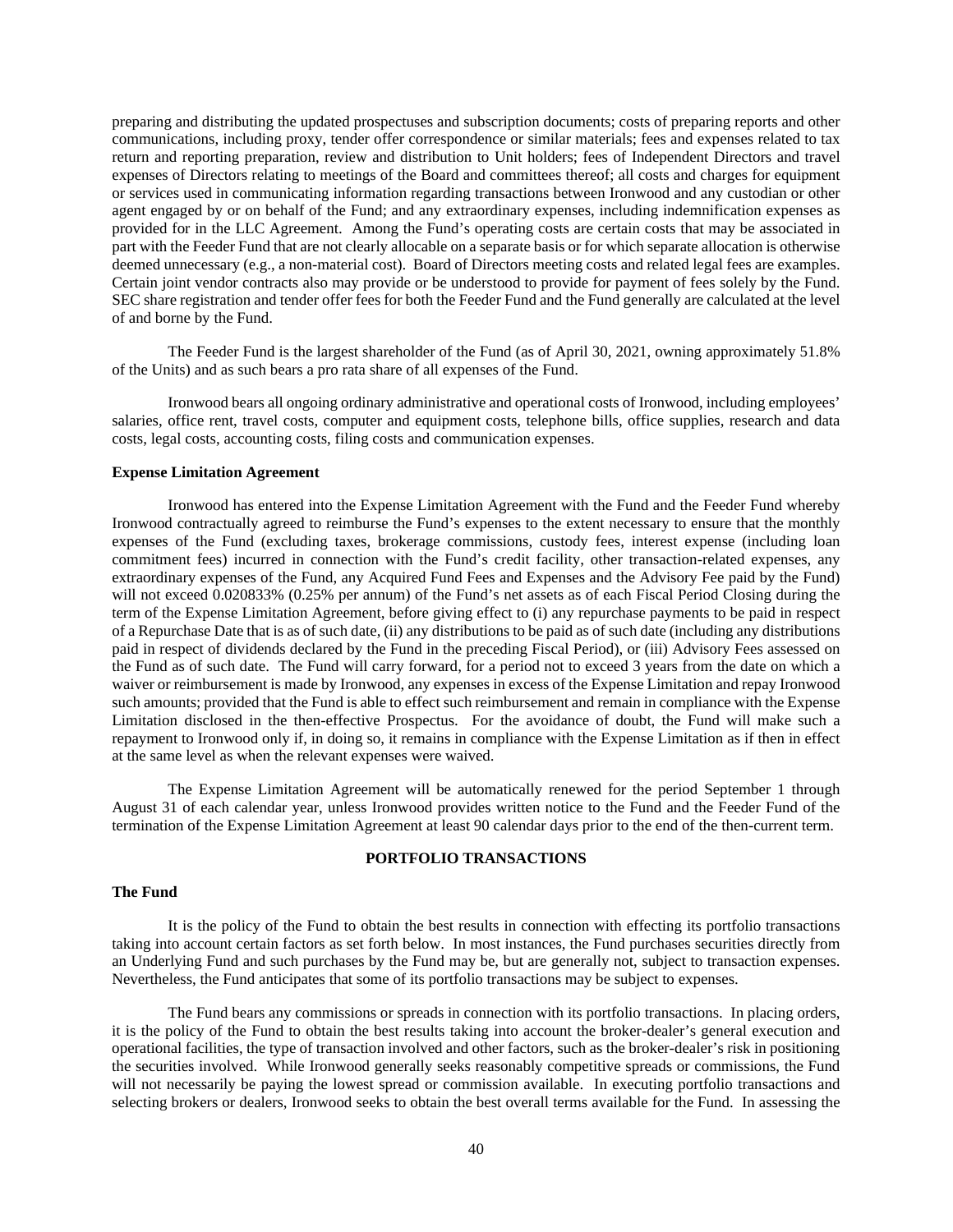best overall terms available for any transaction, Ironwood considers factors deemed relevant, including the breadth of the market in the security, the price of the security, the financial condition and execution capability of the broker or dealer and the reasonableness of the commission, if any, both for the specific transaction and on a continuing basis. The overall reasonableness of brokerage commissions paid is evaluated by Ironwood based upon its knowledge of available information as to the general level of commission paid by other institutional investors for comparable services. Transactions on U.S. stock exchanges and on some foreign stock exchanges involve the payment of negotiated brokerage commissions. On many foreign stock exchanges, however, commissions are fixed. No stated commission is generally applicable to securities traded in OTC markets but the prices of those securities include undisclosed commissions or mark-ups.

### **The Underlying Funds**

Underlying Advisers may allocate brokerage transactions to brokers at the discretion of such Underlying Advisers. In general, an Underlying Fund is not required to obtain the lowest brokerage commission rates or combine or arrange orders to obtain the lowest brokerage rates on such Underlying Fund's brokerage business. In general, Underlying Advisers have authority to, and may select brokers in consideration of, such brokers' provision or payment of the costs of services (e.g., special execution and block positioning capabilities, research ideas, investment strategies and functions incidental to the effectuation of securities transactions) which are generally of benefit to the advisory accounts of the Underlying Adviser, although such services may not directly relate to any transactions for the benefit of the Underlying Fund. Accordingly, an Underlying Fund may be deemed to be paying for research and other services with "soft" or commission dollars.

Moreover, any such Underlying Fund may engage in "soft dollar" practices, whether or not such practices fall within the soft dollar "safe harbor" established by Section 28(e) of the Securities Exchange Act of 1934, as amended (the "**Exchange Act**"). Additionally, the Fund or an Underlying Fund may utilize the brokerage services of the Fund's or an Underlying Fund's selling agents or their affiliates.

### **VOTING**

<span id="page-46-0"></span>Each Member has the right to cast a number of votes based on the number of Units held by such Member at any meeting of Members called by the (i) Directors or (ii) Members holding at least a majority of the total number of votes eligible to be cast by all Members. Members are entitled to vote on any matter on which shareholders of a registered investment company organized as a corporation would be entitled to vote, including selection of Directors. Except for the exercise of their voting privileges, Members are not entitled to participate in the management or control of the Fund's business and may not act for or bind the Fund.

## **CONFLICTS OF INTEREST**

<span id="page-46-1"></span>The following actual and potential conflicts of interest exist in respect of the Fund:

#### Role of Ironwood.

Ironwood has an inherent conflict of interest in recommending itself to the Board as the Fund's investment adviser.

## Other Activities.

The principals of Ironwood will devote substantially all of their working time to the management and operation of Ironwood, including the investment process, monitoring and management of the Fund and other investment funds. However, the principals of Ironwood may be involved in other business ventures and may serve in fiduciary or consulting roles for charities that involve investment decisions similar to those made for the Fund. The Fund will not share in the risks or rewards of Ironwood or its principals with respect to such other ventures and charitable activities. However, such other ventures and charitable activities will compete for their time and attention and might create other conflicts of interest. The Investment Management Agreement does not require Ironwood to devote its full time or any specified portion of its time to the Fund, although Ironwood intends to dedicate a reasonable amount of time to the Fund and its activities.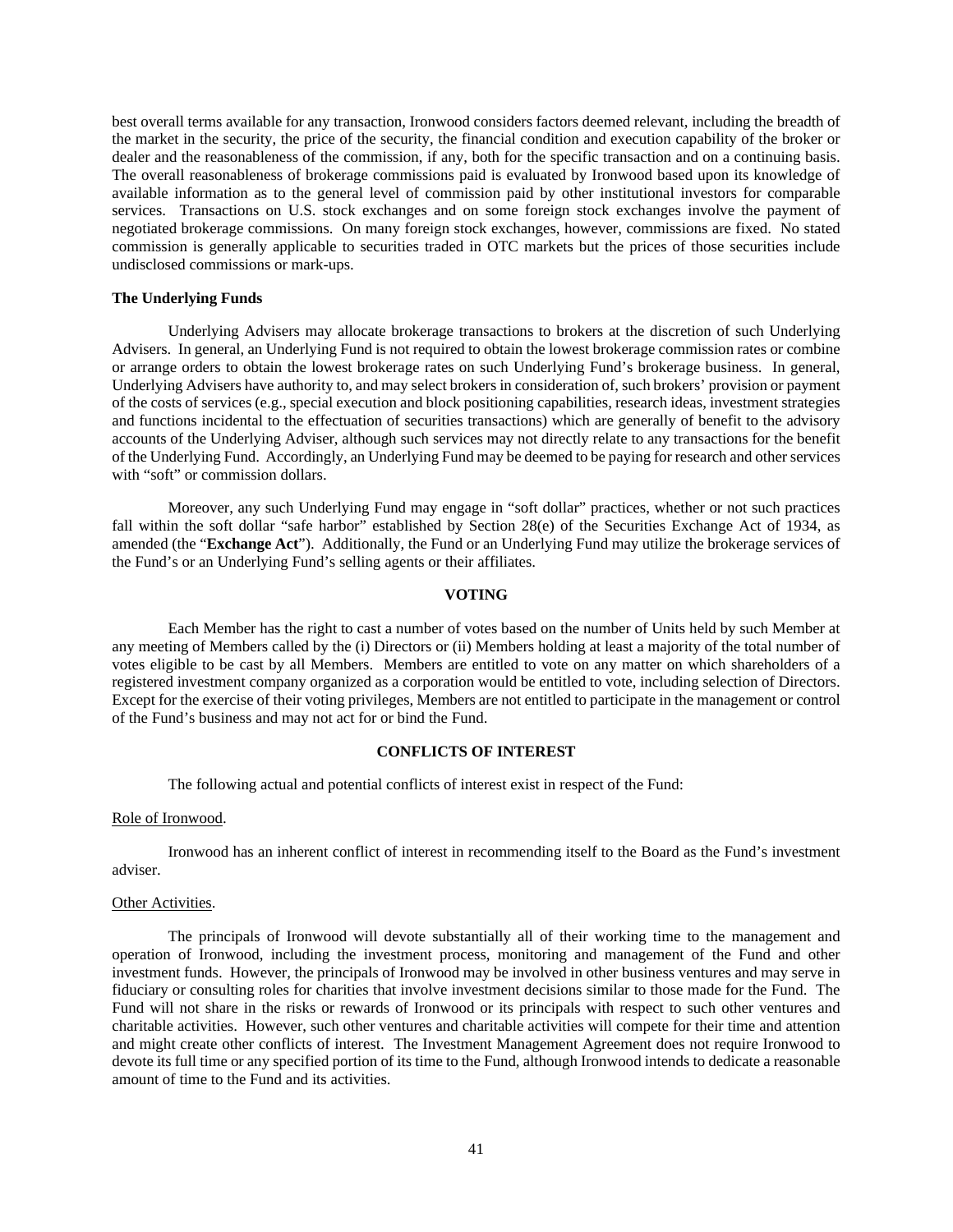### Preferential Terms.

Ironwood, its affiliates or accounts other than the Fund managed by Ironwood or its affiliates may invest in Underlying Funds on terms more favorable than those available to the Fund and, as investors in such Underlying Funds, may act in ways adverse to the interests of the Fund.

## Allocation of Investments in Underlying Funds Between the Fund and Other Ironwood Funds.

Ironwood is also the investment adviser of other investment funds which utilize substantially the same investment strategy as the Fund (the "**Other Ironwood Funds**"). Ironwood often selects Underlying Funds for investment by the Fund that are managed by Underlying Advisers that advise parallel funds in which the Other Ironwood Funds have made or may make an investment. In some cases, the Fund may invest in the same Underlying Funds as the Other Ironwood Funds. Conflicts of interest may arise with respect to the allocation of investment transactions and opportunities, as well as in the amount or timing of when redemption notices are placed. The Fund often elects to waive voting rights to address regulatory implications that might arise under the 1940 Act. An Underlying Fund also may have limited capacity to accept new or additional investments so that Ironwood must make judgments as to which accounts can participate. The Fund and Ironwood have adopted policies and procedures regarding the allocation of investment opportunities, which generally require that investment opportunities be allocated among the Fund and Other Ironwood Funds in a manner that is fair, equitable and consistent with their fiduciary obligations to each.

## Cross Trades with Other Ironwood Clients.

To the extent permitted under Section 17 of the 1940 Act, Ironwood may cause the Fund to purchase securities from or sell securities and interests in Underlying Funds to other clients or funds advised by Ironwood when Ironwood believes such transactions are appropriate and in the best interests of the Fund and such other clients or funds. In the event Ironwood wishes to reduce the investment of one or more such funds in an Underlying Fund and increase the investment of other funds in such Underlying Fund, it may effect such transactions by directing the transfer of the interests between funds. Ironwood may also effect such transactions in order to rebalance portfolios and provide better liquidity to the funds involved. Any such purchase and sale will take place at the stated net asset value of the Underlying Fund being purchased or sold. Any incremental costs and expenses associated with any such investment will be borne by all such classes of such funds (including the Fund) on a pro rata basis. In addition, Ironwood may recommend that the Fund purchase or sell an investment that is being sold or purchased, respectively, at the same time by Ironwood, an affiliate or another advisory client. In relation to cross trades and such simultaneous purchases and sales, Ironwood may have a conflict of interest between acting in the best interests of the Fund and assisting another fund or client by selling or purchasing a particular fund interest.

## Selling Agents.

As selling agents may receive ongoing compensation in respect of selling Units, they may have a conflict of interest in consulting with investors as to the purchase and repurchase of Units. Further, selling agents may receive different amounts of compensation with respect to sales of the Units than from other products advised by Ironwood and/or its affiliates, and therefore may have incentives to favor one or more products over others.

### Other Clients Advised by Underlying Advisers.

Conflicts of interest may arise from the fact that the Underlying Advisers and their affiliates generally are carrying on substantial investment activities for other clients, including other investment funds, in which the Fund has no interest. The Underlying Advisers may have financial incentives to favor certain of such accounts over the Underlying Funds. Any of their proprietary accounts and other customer accounts may compete with the Underlying Fund for specific trades or may hold positions opposite to positions maintained on behalf of the Underlying Fund. The Underlying Advisers may give advice and recommend securities to, or buy or sell securities for, an Underlying Fund, which advice or securities may differ from advice given to, or securities recommended or bought or sold for, other accounts and customers even though their investment objectives may be the same as, or similar to, those of the Underlying Fund.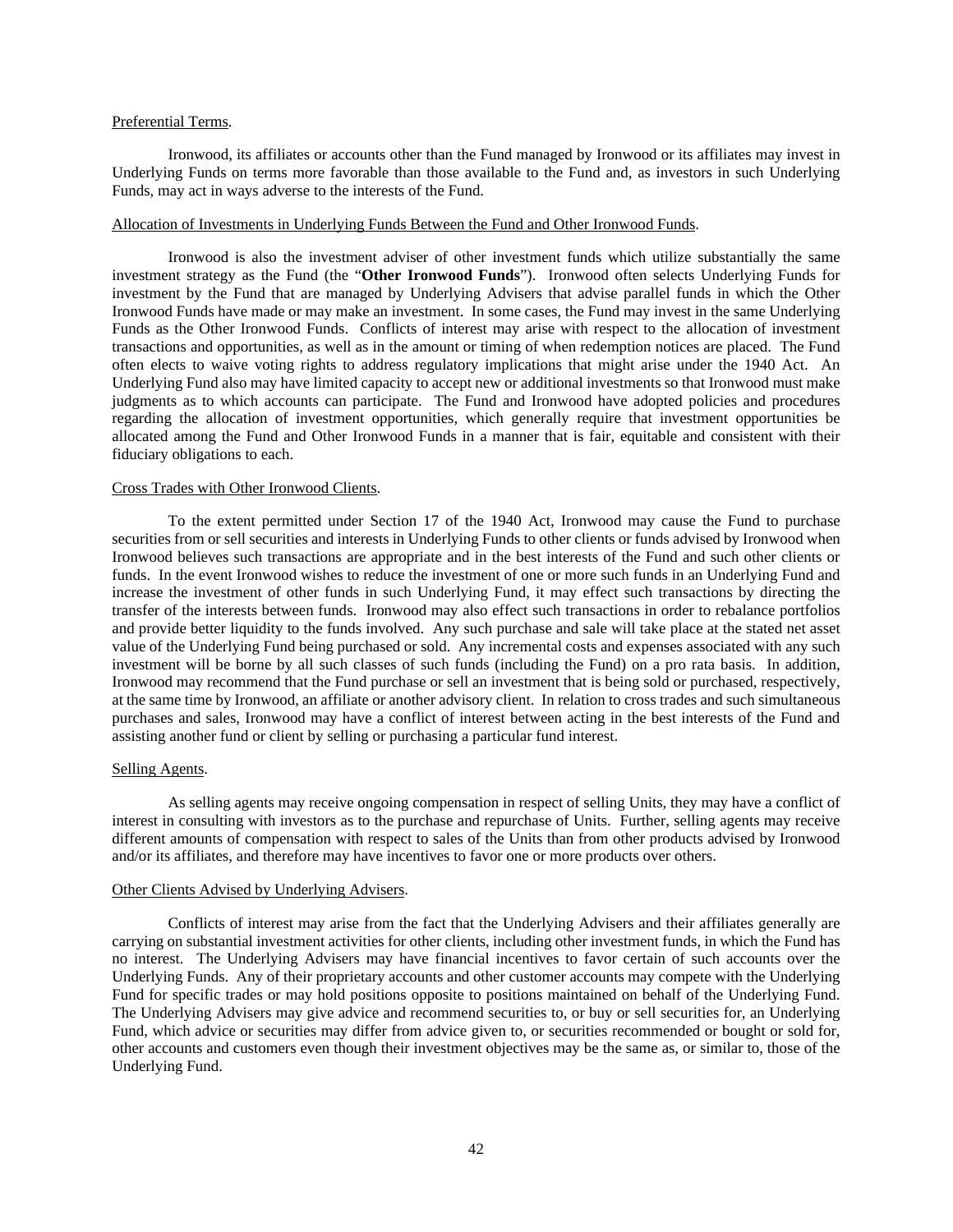## Allocation of Investment Opportunities.

Each Underlying Adviser evaluates a variety of factors that may be relevant in determining whether a particular investment opportunity or strategy is appropriate and feasible for the relevant Underlying Fund and accounts under management at a particular time, including, but not limited to, the following: (i) the nature of the investment opportunity taken in the context of the other investments at the time, (ii) the liquidity of the investment relative to the needs of the particular entity or account; (iii) the availability of the opportunity (i.e., size of obtainable position); (iv) the transaction costs involved; and (v) the investment or regulatory limitations applicable to the particular entity or account. Because these considerations may differ, the investment activities of an Underlying Fund, on the one hand, and other managed accounts, on the other hand, may differ considerably from time to time. In addition, the fees and expenses of the Underlying Fund may differ from those of the other managed accounts. Accordingly, prospective Members should note that the future performance of an Underlying Fund and its Underlying Adviser's other accounts will vary.

### Expenses and Expense Limitation Agreement

Ironwood has voluntarily entered into the Expense Limitation Agreement and has agreed to make potential fee waivers or expense reimbursements to the Fund and the Feeder Fund. Although Ironwood seeks to maintain reasonable and fair expenses for the Fund and Feeder Fund, it may have certain conflicts in managing Fund and Feeder Fund expenses and in determining whether a particular expense is attributable to the Fund, the Feeder Fund, or other funds for which it serves as the investment adviser.

### Management of Other Accounts.

The Underlying Advisers may trade for accounts other than the corresponding Underlying Fund and may have an incentive to favor certain of those accounts over the Fund as they may have proprietary investments in those accounts or receive greater compensation for managing them than they do for managing the Fund's trading.

### Proprietary Trading by Ironwood, the Underlying Funds and Their Principals.

Ironwood, the Underlying Funds and their respective principals and employees may trade securities and commodity interests for their own accounts. Furthermore, certain principals and employees of Ironwood have made direct investments in Underlying Funds managed by Underlying Advisers and Ironwood's advisory clients have made investments in the same Underlying Funds or other pooled investment vehicles managed by such Underlying Advisers. Such proprietary trading may be in competition with the Fund and may be conducted at brokerage commission rates substantially lower than rates charged to the Fund. Members are not permitted to inspect such proprietary trading records.

#### "Soft Dollar" Payments.

The brokers utilized by the Underlying Funds are selected by the Underlying Advisers. Any Underlying Adviser may engage in "soft dollar" practices whether or not such practices fall within the soft dollar safe harbor established by Section 28(e) of the Exchange Act. Thus, an Underlying Adviser may receive "brokerage and related services" covered by such safe harbor as well as office space, overhead expense reimbursement and similar benefits not covered by such safe harbor. In doing so, the Underlying Funds may pay higher commissions than those charged by brokers that do not provide such services or benefits.

#### Aggregation of Orders.

When an Underlying Adviser determines that it would be appropriate for an Underlying Fund and one or more of its other accounts to participate in an investment opportunity at the same time, it may attempt to aggregate, place and allocate orders on a basis that such Underlying Adviser believes to be fair and equitable, consistent with its responsibilities under applicable law. Decisions in this regard are necessarily subjective and there is no requirement that such Underlying Fund participate, or participate to the same extent as the other accounts, in all trades.

Situations may occur, however, where the Fund could be disadvantaged because of the investment activities conducted by an Underlying Adviser for its other accounts. Such situations may be based on, among other things, the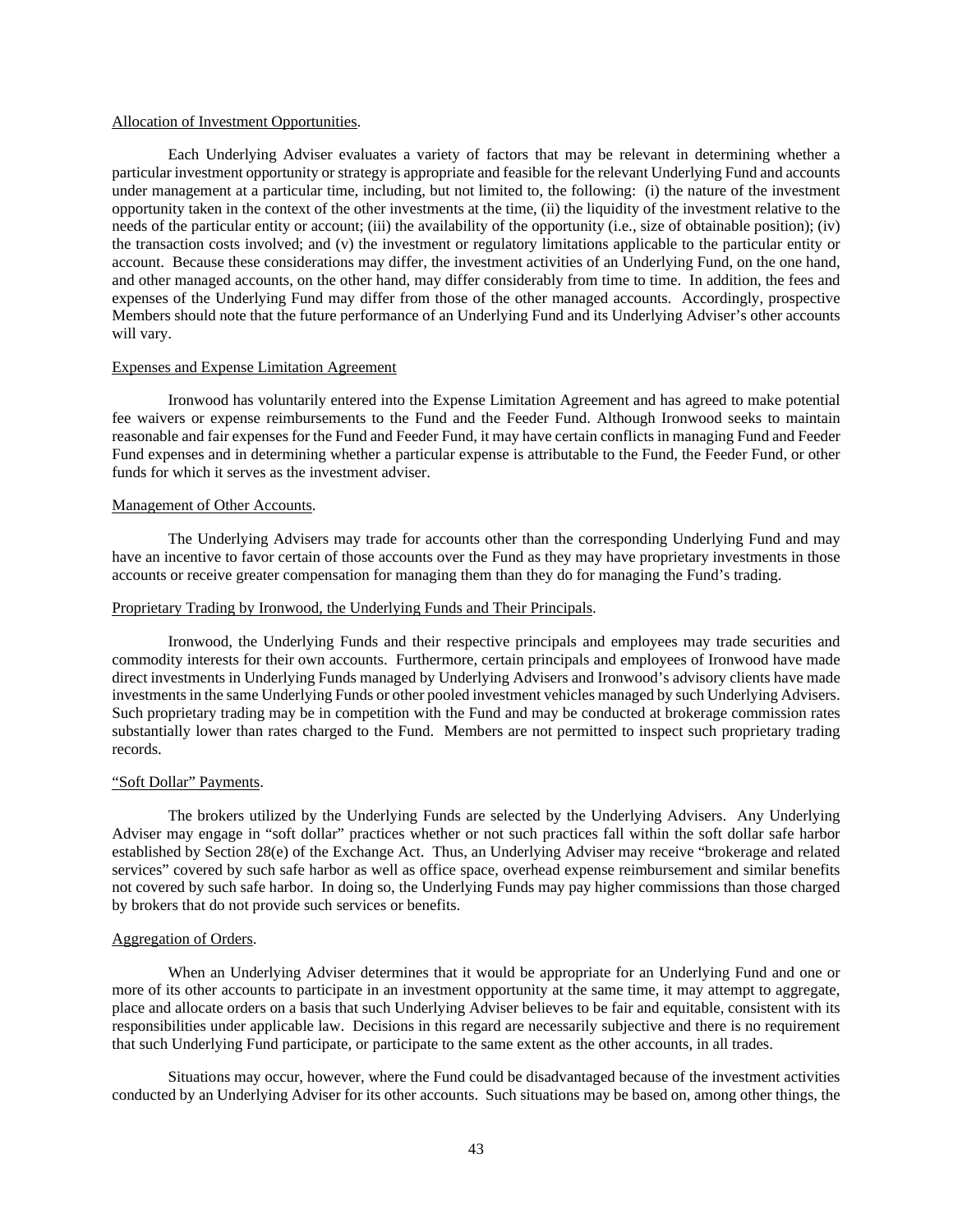following: (i) legal restrictions on the combined size of positions that may be taken for an Underlying Fund or the other accounts, thereby limiting the size of the Underlying Fund's position; (ii) the difficulty of liquidating an investment for an Underlying Fund or the other accounts where the market cannot absorb the sale of the combined positions; (iii) the determination that a particular investment is warranted only if hedged with an option or other instrument and there is a limited availability of such options or other instruments; and (iv) the opportunity may be of limited size so that the Underlying Adviser must make judgments as to which accounts can participate.

#### Performance-Based Compensation.

The Underlying Advisers receive performance fees or allocations in the event that the relevant Underlying Fund generates net profits. The fact that such performance fees or allocations are payable or made only out of net profits may create an incentive for the Underlying Adviser to make investments that are riskier or more speculative than would be the case if such Underlying Adviser were compensated solely based on a flat percentage of capital. In addition, an Underlying Adviser may receive increased compensation because the performance fee or allocation may be calculated on a basis that includes unrealized appreciation as well as realized gains.

## **ELIGIBLE INVESTORS**

<span id="page-49-0"></span>Each prospective investor (and Members who subscribe for additional Units) will be required to certify that the Units purchased are being acquired directly or indirectly for the account of either (i) a natural person who is an "**accredited investor**", as defined in Rule 501 of the Securities Act, or (ii) a non-natural person that is a "**qualified client**", as defined in Rule 205-3 of the Advisers Act. To qualify as an "**accredited investor**", a natural person must: (i) generally have an individual or joint net worth with that person's spouse or spousal equivalent of \$1,000,000 (exclusive of the value of such person's primary residence), (ii) generally have an individual income in excess of \$200,000 in each of the two most recent years or joint income with that person's spouse or spousal equivalent in excess of \$300,000 in each of those years and a reasonable expectation of reaching the same income level in the current year, (iii) hold, in good standing, a FINRA Series 7, Series 82 or Series 65 license or any such other professional certification, designation or credential that has been designated by an order of the SEC as qualifying an individual for accredited investor status or (iv) be a "family client" of a "family office" (as such terms are defined in Rule 202(a)(11)(G)–1 under the Advisers Act) and such family office has total assets under management in excess of \$5,000,000, such family office was not formed for the specific purpose of acquiring the Units and whose prospective investment in the Fund is directed by a representative of such family office who has such knowledge and experience in financial and business matters that such family office is capable of evaluating the merits and risks of the prospective investment in the Units. "**Spousal equivalent**" means a cohabitant occupying a relationship generally equivalent to that of a spouse. For purposes of determining the value of the primary residence to be excluded from net worth referenced in subclause (i), a prospective investor should exclude the amount by which the estimated fair market value of his or her primary residence exceeds the outstanding balance of any indebtedness secured by that primary residence. If any such indebtedness exceeds the estimated fair market value of such primary residence, a prospective investor should reduce his or her net worth by the amount of any such excess indebtedness. The fair market value of a primary residence and the amount of outstanding indebtedness should be measured as of the relevant subscription date. In addition, if outstanding indebtedness secured by a prospective investor's primary residence has increased (other than as a result of the acquisition of such primary residence) in the 60-day period preceding the proposed relevant subscription date (e.g., due to a home equity loan), a prospective investor should reduce his or her net worth by the amount of such increase. A "**qualified client**" means an entity that has a net worth of more than \$2,200,000 or that meets certain other qualification requirements. The relevant investor qualifications are set forth in the subscription document and investor certification that each investor must sign in order to invest in the Fund. Any transferee of Units must satisfy the Fund's eligibility criteria at the time of the transfer. See "Transfers of Units."

#### **DISCLOSURE OF PORTFOLIO HOLDINGS**

<span id="page-49-1"></span>The Fund's portfolio holdings are made public, as required by law, in the Fund's annual and semi-annual reports. These reports are filed with the SEC and mailed to Members approximately 60 days after the last day of the relevant period. (In addition, these reports are available upon request) Also as required by law, the Fund's portfolio holdings are reported to the SEC approximately 60 days after the last day of the Fund's relevant first or third fiscal quarterly period. Selected holdings, as well as certain statistical information relating to portfolio holdings, such as strategy breakdowns or strategy performance, are made available to Members in their monthly letter from the Fund, which is generally sent within 30 days following the end of the relevant month. More detailed information may be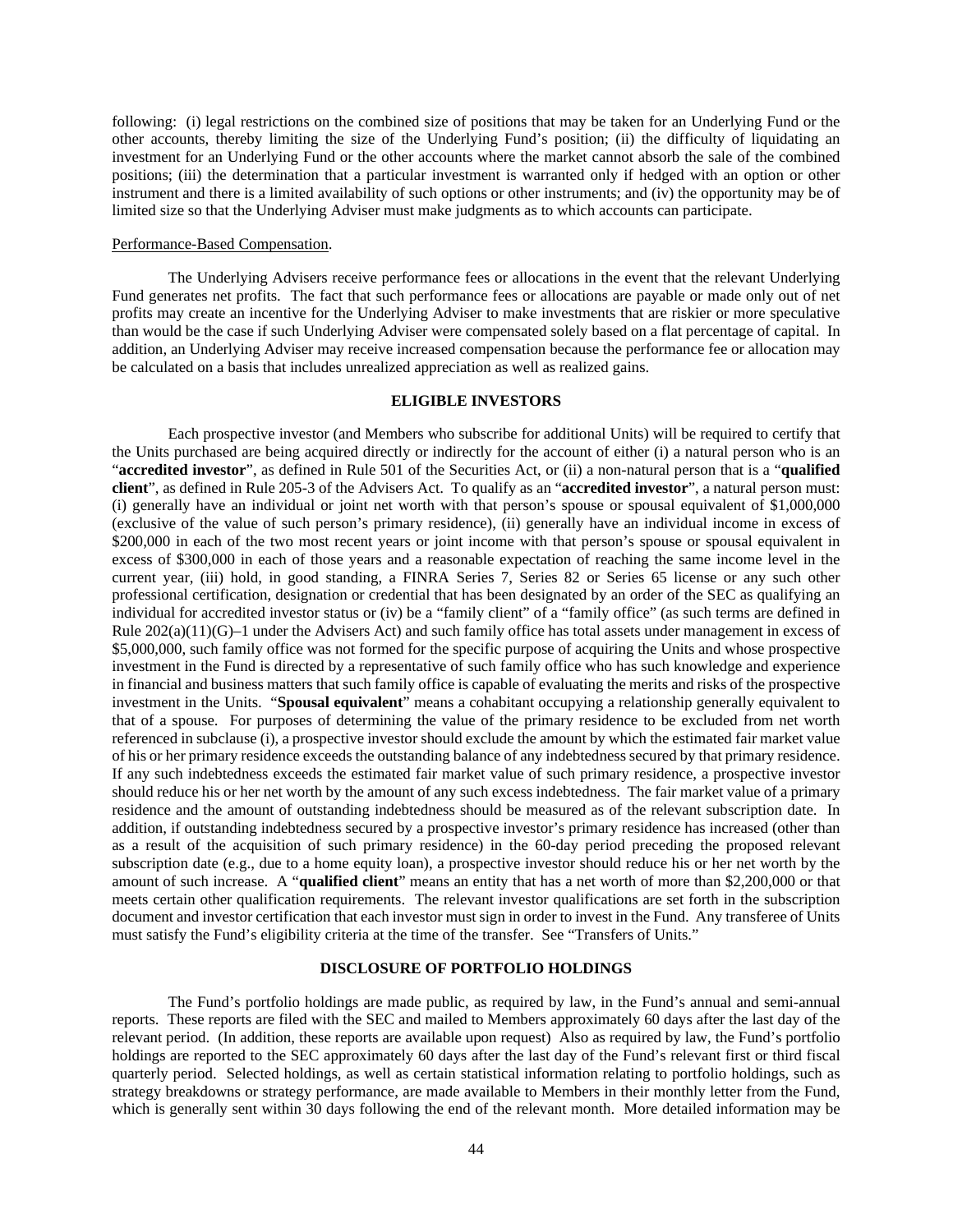shared with current service providers to the Fund and to current or prospective distribution partners of the Fund. Because the Fund considers current portfolio holding information proprietary, such information may be withheld for some time before being made public and may be shared on a non-public basis under appropriate confidentiality arrangements.

### **SUBSCRIPTION FOR UNITS**

<span id="page-50-0"></span>Foreside Fund Services, LLC (the "**Distributor**"), Three Canal Plaza, Suite 100, Portland, Maine 04101, is the distributor of the Units pursuant to a Distribution Agreement among the Fund, the Feeder Fund and the Distributor. Units are being distributed by the Distributor, the Fund's principal underwriter, and other brokers or dealers. The Units were distributed at a price equal to \$1,000 per Unit on the Initial Closing Date and, thereafter, sold at the current net asset value per Unit on any subsequent date on which Units are sold (each, a "**Subsequent Closing Date**").

While neither the Fund nor the Distributor impose an initial sales charge, if you buy Units through brokers or dealers or other financial intermediaries, they may directly charge you transaction or other fees in such amount as they may determine. Please consult your financial intermediary for additional information. Any such transaction or other fee charged by your financial intermediary will be in addition to the subscription price for Units and will not form a part of an investor's investment in the Fund. Ironwood or its affiliates may also pay from their own resources additional compensation to brokers or dealers or other eligible intermediaries.

The Fund may accept both initial and additional applications by investors to purchase Units at such times as the Fund may determine, subject to the receipt of cleared funds generally on or prior to the fifth Business Day prior to the relevant subscription date, which may be extended at the Fund's discretion.

The minimum initial investment is \$50,000, subject to waiver by Ironwood. The minimum subsequent investment is \$10,000, subject to waiver by Ironwood.

Both initial and additional purchases of Units may be accepted from investors at such times as the Board may determine on the terms set forth below. The Board may, in its discretion, suspend or discontinue the offering of Units at any time (e.g., to the extent required for purposes of compliance with the securities laws, in response to market conditions in the securities market(s), or otherwise) or permit purchases on a more frequent basis. The Board reserves the right to reject any purchase of Units or to repurchase all of the Units held by a Member upon notice to such Member.

Except as otherwise permitted by the Board, initial and subsequent purchases of Units will be payable in cash. Each initial or subsequent purchase of Units is payable in one installment and is due prior to the proposed acceptance of the purchase, although the Board may accept, in its discretion, purchases prior to its receipt of cleared funds.

By purchasing Units, each new Member will be bound by all of the terms of the LLC Agreement. Each prospective investor will also be required to represent and warrant in a subscription agreement, among other things, that the investor is purchasing Units for its own account and not with a view to the distribution, assignment, transfer or other disposition of the Units. The Fund has the sole right to accept subscriptions for Units and reserves the right to reject any subscription in whole or in part.

Pending investment in the Fund, the proceeds of the continuous offering will be placed in an account by a third-party agent of the Fund. After each closing, the balance in such account, including any interest earned, will be invested pursuant to the Fund's investment policies. Any interest accrued in such account will be for the benefit of all Members and not any particular Member.

## **REPURCHASES OF UNITS**

### <span id="page-50-1"></span>**No Right of Repurchase**

Units are not redeemable. No Member will have the right to require the Fund to repurchase its Units. No public market exists for the Units and none is expected to develop. Consequently, Members will not be able to liquidate their investment other than as a result of repurchases of Units by the Fund, as described below.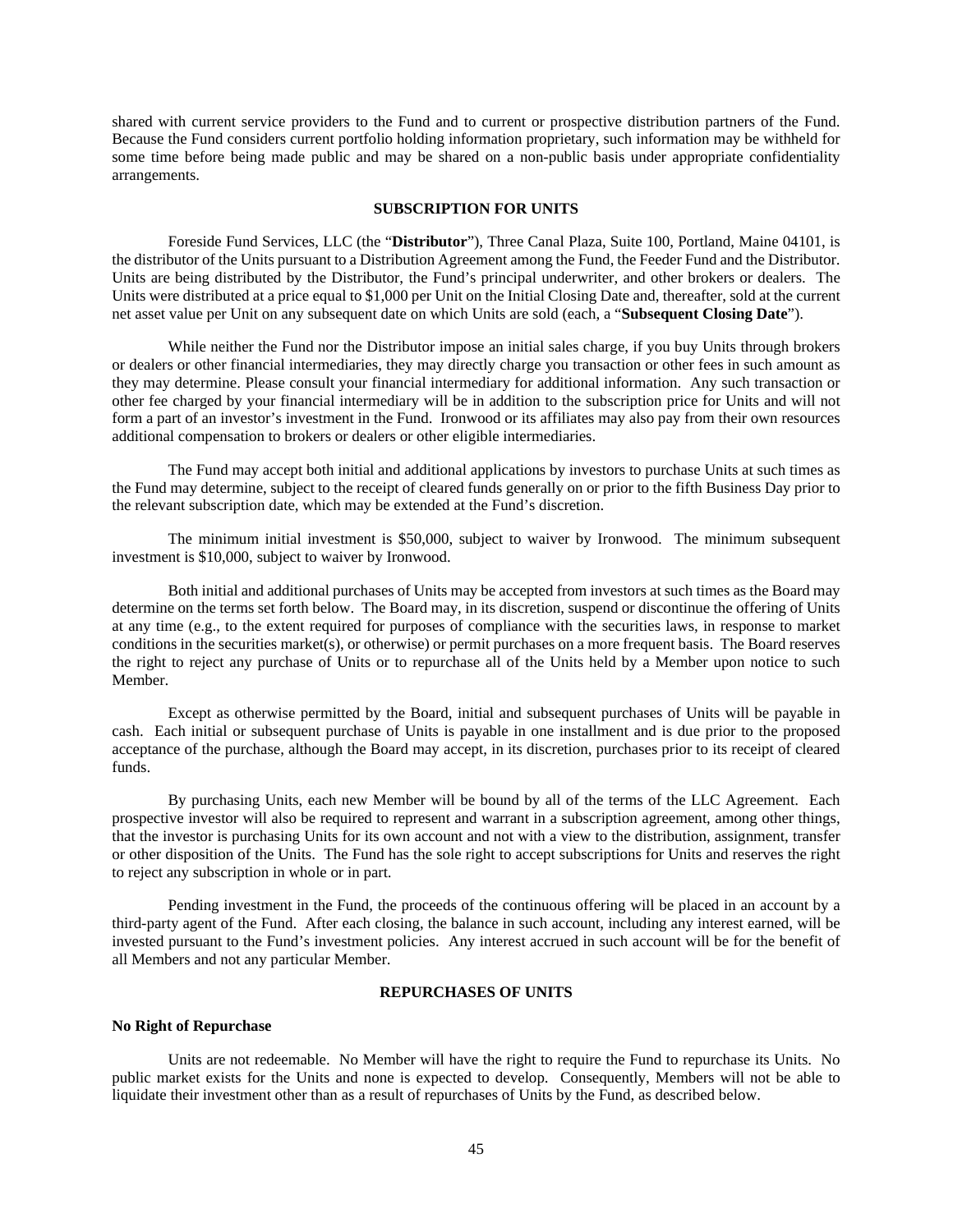## **Offers to Repurchase**

The Board of the Fund, from time to time and in its complete and absolute discretion, may determine to cause the Fund to make an Offer to repurchase Units from Members, including the Feeder Fund (which is the Fund's largest shareholder) and affiliates of Ironwood, at the net asset value per Unit on a Repurchase Date and on such other terms and conditions as it may determine. The Board expects that the Fund will make an Offer on each Repurchase Date. This Prospectus also applies to the Feeder Fund offering Units held by the Feeder Fund to Feeder Fund shareholders in exchange for such shareholder's Feeder Fund units. These unit exchanges are executed via the mechanism of the Feeder Fund's tender offers from time to time. The Fund will not receive any proceeds from this exchange of Units by the Feeder Fund.

The total number of Units subject to an Offer will be determined by the Board in its complete and absolute discretion and such number of Units may be all or any portion of the Fund's outstanding Units. The Board of the Fund will consider the following factors, among others, in making the determination to repurchase Units and the number of Units to be subject to such Offer: (i) whether any Members have requested that the Fund repurchase Units and the number of Units that such Members have requested to be repurchased; (ii) the liquidity of the Fund's assets; (iii) the investment plans and working capital requirements of the Fund; (iv) the relative economies of scale with respect to the size of the Fund; (v) the history of the Fund in repurchasing Units; (vi) the economic condition of the securities markets; (vii) the anticipated tax consequences of any proposed repurchases of Units; and (viii) the recommendation of Ironwood.

Ironwood expects that it will recommend to the Board that the Fund make an Offer to repurchase Units from Members as of each subsequent Repurchase Date.

Ironwood also expects that, for each Repurchase Date, it will recommend to the Board that the Fund offer to repurchase a portion of the outstanding Units. While there can be no guarantee that it will continue this practice, to date the Master Fund has offered to repurchase up to 10-20% of its units at each of its June 30 and December 31 repurchase offers. Any percentage threshold for the repurchase of Units is calculated as of the Offer Acceptance Deadline (defined below) based on the last available unaudited net asset value per Unit (that is, the value of the assets minus liabilities, divided by the number of Units outstanding) calculated prior to such date.

As to the Feeder Fund, each Offer is to be structured so as to repurchase from the Feeder Fund as if its members were direct investors in the Master Fund and subject to the terms of the Offer. This has the effect that significant repurchase interest on the part of the Feeder Fund's members might limit the number of Units available for repurchase by direct Master Fund Unit holders.

In all cases, the Board will make an Offer to repurchase Units only on terms that the Board determines to be fair to the Fund and the Members.

The Fund's schedule with respect to making Offers, and the number of Units subject to an Offer, will be based on operational considerations and various factors relating to the best interests of Members, including, but not limited to, the intent that the Fund pay Members their repurchase proceeds, to the extent practicable, based on redemption proceeds received by the Fund from Underlying Funds and to minimize the need for the Fund to maintain cash or borrow money to meet the payment of repurchase proceeds.

## **Early Repurchase Fee**

A Member who tenders for repurchase such Member's Units subject to the Member's Lock-Up Period will be subject to an Early Repurchase Fee of 5.00% of the value of the Units repurchased by the Fund, payable to the Fund. As to any Member who makes an additional subscription, a separate Lock-Up Period also shall run from the date of such subscription for additional Units, but that separate Lock-Up Period shall apply only to those additional Units. The Board or its delegate may, in certain limited instances where the Board or its delegate has determined that the remaining Members will not be materially and adversely affected or prejudiced, waive the imposition of the Early Repurchase Fee. Any such waiver does not imply that the Early Repurchase Fee will be waived at any time in the future. For the avoidance of doubt, Units exchanged by Members when transferring between the Fund and the Feeder Fund will not be subject (at the time of exchange) to the Early Repurchase Fee (assuming such exchanges are available,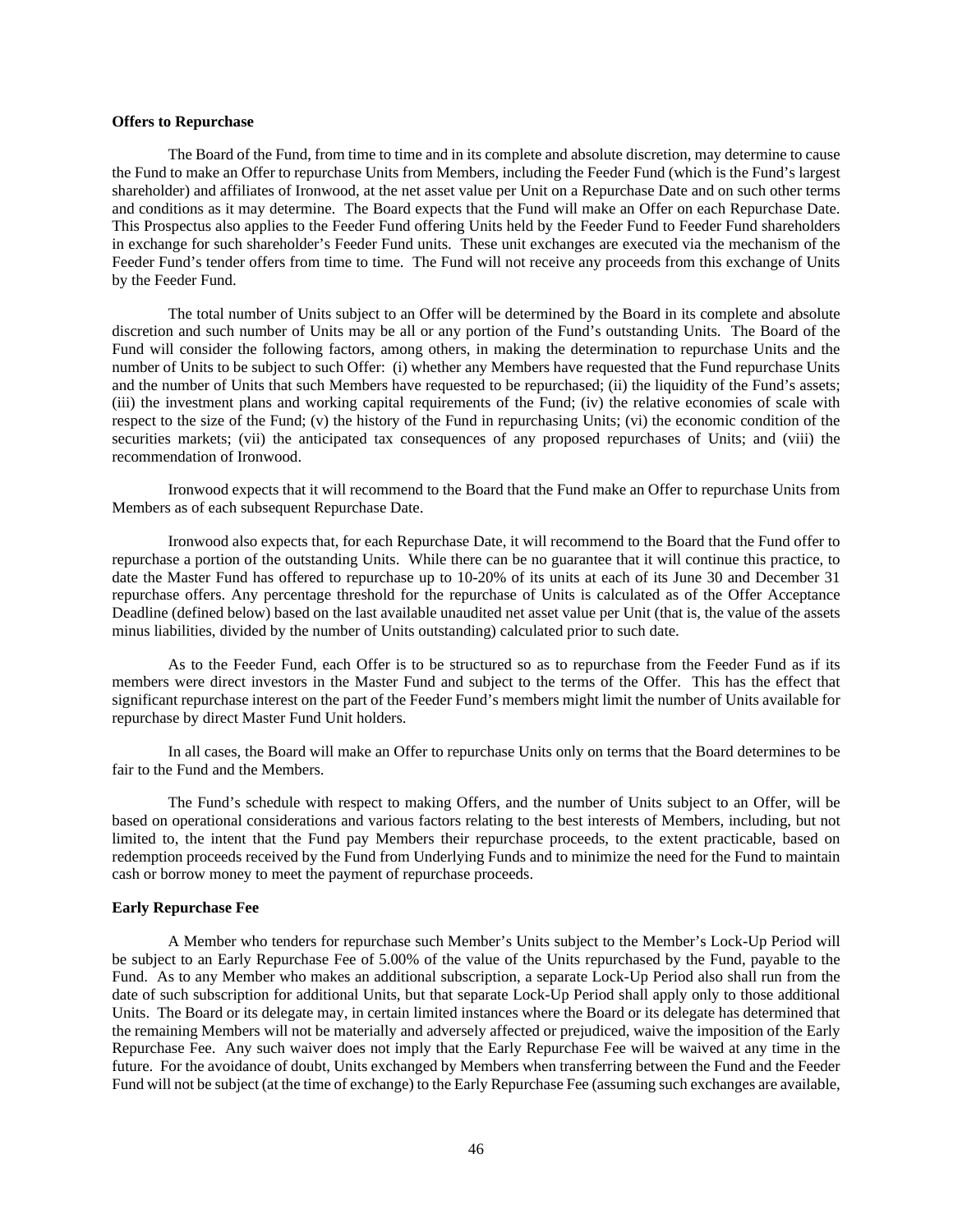which may not be the case), and going forward the original investment date will be used to calculate any Lock-Up Period as to the exchanged Units.

### **Repurchase Notice**

When the Board has determined that the Fund will make an Offer, the Fund will send a Repurchase Notice to each Member detailing: (i) the commencement date of such Offer; (ii) the Repurchase Date for such Offer; (iii) the number of Units that are the subject of such Offer and/or the percentage that such Units represent of all Units held by Members; and (iv) any other information that the Board has determined, in its sole discretion, that a Member should consider in deciding whether and how to participate in such Offer. For each Offer, a Repurchase Notice will be sent to each Member no later than 20 business days prior to the Offer Acceptance Deadline for such Offer.

### **Tender Mechanics**

For each Offer, a Member will be required to send an Offer Acceptance for such Offer by the relevant Offer Acceptance Deadline stated in the Repurchase Notice. Offer Acceptances received by the Fund or its designated agent after the Offer Acceptance Deadline will be void. Upon request by a Member, the Board may permit a Member to cancel an Offer Acceptance, if such cancellation is determined by the Board or its delegate to be in the best interest of the Fund.

The Offer procedures outlined herein are subject to regulatory requirements imposed by the SEC. The Fund's repurchase procedures are intended to comply with such requirements. However, in the event that the Board determines that modification of these repurchase procedures is required or appropriate, the Board will adopt revised repurchase procedures as necessary to ensure the Fund's compliance with applicable regulations or as the Board in its sole discretion deems appropriate.

## **Oversubscription**

In any Offer, if Members tender for repurchase a greater number of Units than the unaudited net asset value on the Offer Acceptance Date of the number of Units set forth in the Repurchase Notice, the Fund may, in the Board's sole and absolute discretion, either (i) accept the additional Units permitted to be accepted pursuant to Rule  $13e-4(f)(3)$ under the Exchange Act, (ii) increase the outstanding Units that the Fund is offering to purchase by up to 2%, (iii) extend the Offer, if necessary, and increase the amount of Units that the Fund is offering to purchase to an amount it believes sufficient to accommodate the excess Units tendered as well as any Units tendered during the extended Offer or (iv) accept a portion of the Units tendered prior to or on the Repurchase Date for payment on a pro rata basis based on the aggregate net asset value of tendered Units. The unaccepted portion of any tender of Units made by a Member pursuant to an Offer will not be automatically carried forward or given priority in connection with any future tender offer made by the Fund. Any Member that wishes to have the Fund repurchase Units that were not accepted for repurchase in connection with an Offer may again tender those Units in connection with, and subject to the terms and conditions of, any future tender offer made by the Fund.

#### **Payment Mechanics**

Members who tender all or a portion of their Units (defined as a specific dollar value in their Offer Acceptances), and which portion is repurchased by the Fund, will receive the specified dollar amount equal to the net asset value of such Units repurchased by the Fund, less any applicable Early Repurchase Fee. Members who tender less than 95% of their Units and which Units are repurchased by the Fund shall be paid an amount equal to 100% of the unaudited net asset value of such Member's Units being repurchased, less any applicable Early Repurchase Fee.

Promptly after the Repurchase Date, each tendering Member will be given a letter confirming acceptance of the tender with its promissory note held at the Fund until the Member requests to have it sent to them. The Member can request to be sent its non-interest bearing, non-transferable note, which is issued by the Fund and entitles the Member to be paid an amount equal to 100% of the unaudited net asset value of the Member's repurchased Units, determined as of the Repurchase Date (after giving effect to all allocations to be made as of that date to the Member's Units), less the applicable Early Repurchase Fee. The note will entitle the Member to be paid upon the later of (i) 30 calendar days after the Repurchase Date or (ii), if the Fund has requested withdrawals of capital or redemptions of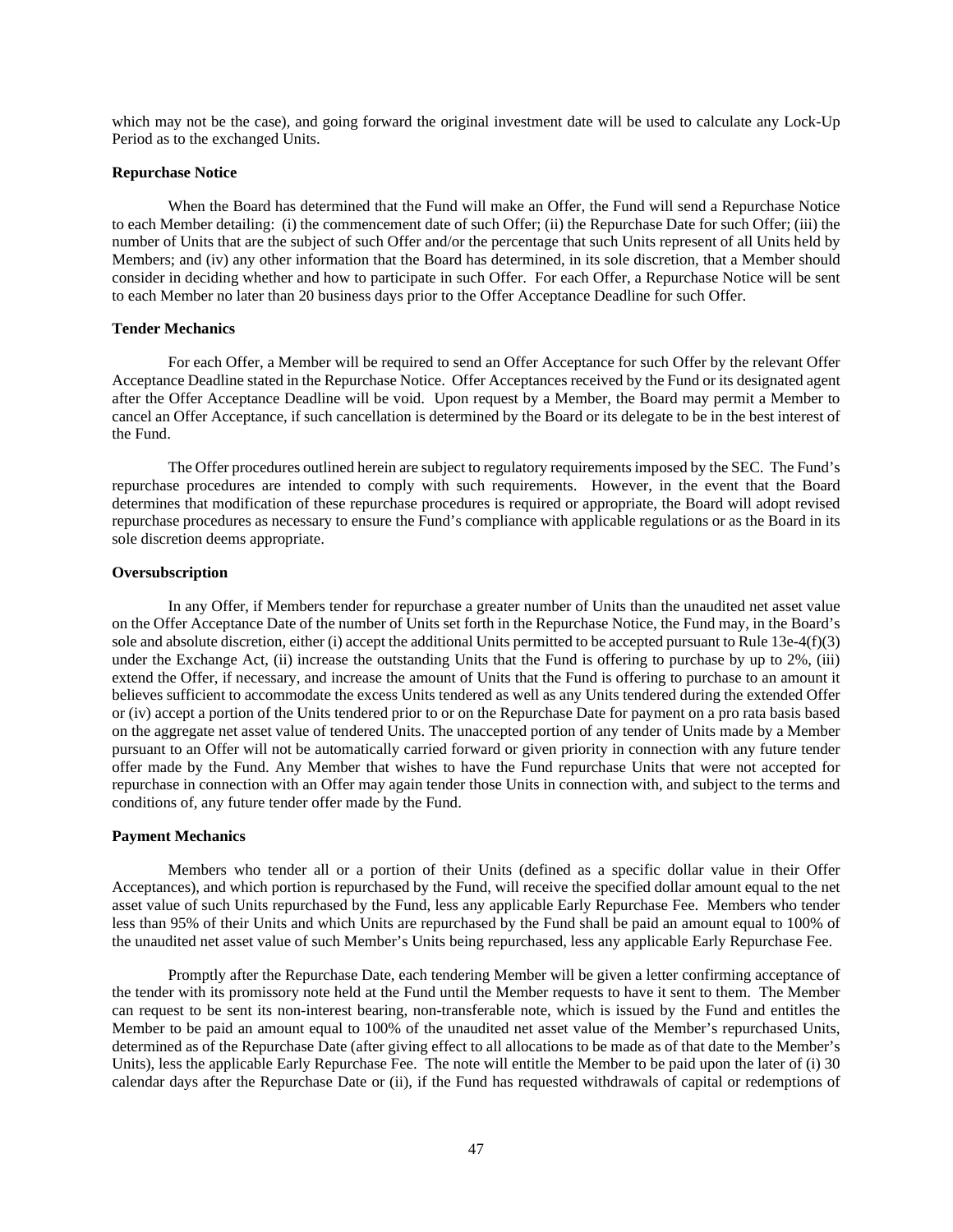interests from any Underlying Fund in order to fund the repurchase, 10 Business Days after the Fund has received at least 90% of the aggregate amount withdrawn or redeemed from such Underlying Fund (a "**Payment Date**").

If a Member has tendered for repurchase 95% or more of the Units held by such Member in an Offer Acceptance and 95% or more of such Member's Units are repurchased by the Fund, such Member shall receive the specified dollar amount equal to the net asset value of their Units repurchased by the Fund, less any applicable Early Repurchase Fee. Payment will be in the form of: (i) cash or a non-interest bearing, non-transferable promissory note issued by the Fund in an amount equal to 95% of the estimated unaudited net asset value of a Member's Units being repurchased, determined as of the Repurchase Date (after giving effect to all allocations to be made as of that date to the Member's Units), less any Early Repurchase Fee (the "**Initial Payment**"), which will be paid on or prior to the Payment Date; and (ii) a non-interest bearing, non-transferable promissory note issued by the Fund entitling such Member to be paid an amount equal to the remaining 5% of the estimated unaudited net asset value of such Member's Units being repurchased, determined as of the Repurchase Date (after giving effect to all allocations to be made as of that date to such Member's Units, including any Advisory Fee allocable to such Units), (as adjusted the "**Subsequent Payment**").

Following the later of (i) 120 calendar days after the Repurchase Date or (ii) such longer period as the Board in its discretion deems necessary to protect the interests of the remaining Members, the amount of the Subsequent Payment may be adjusted so that the sum of the Initial Payment and the Subsequent Payment is equal to 100% of the final net asset value of such Member's Units being repurchased, determined as of the Repurchase Date (after giving effect to all allocations to be made as of that date to such Member's Units) and the as-adjusted Subsequent Payment shall be paid to such Member. The Board in its discretion, but giving due regard to the interests of the remaining Members, may determine to make payment in satisfaction of a repurchase at earlier dates than those otherwise listed here.

Payments for repurchased Units may be further delayed under circumstances where the Fund has determined to redeem its interests in Underlying Funds to make such payments, but has experienced unusual delays in receiving payments from the Underlying Funds. No interest will accrue on repurchase proceeds owed to Members, even in the event of the failure of repurchase proceeds to be properly wired to a Member's account of record.

Cash payments on a note may be sent via wire transfer to an account at a Member's authorized financial consultant, financial advisor, or placement agent within the time periods referenced above. The financial consultant, financial advisor, or placement agent may require additional time to further credit the payment to a Member's account.

Payment for repurchased Units may require the Fund to liquidate portfolio holdings in Underlying Funds earlier than Ironwood otherwise would liquidate such holdings, potentially resulting in losses, and may increase the Fund's portfolio turnover. Ironwood intends to take measures to attempt to avoid or minimize such potential losses and turnover. The Fund may maintain cash or borrow money to pay repurchase proceeds, which would increase the Fund's operating expenses and would adversely impact the ability of the Fund to achieve its investment objective.

## **Payments In-Kind**

The Board in its discretion may pay repurchase proceeds, in whole or in part, in securities of equivalent value. The Fund does not expect that it will distribute securities as payment for repurchased Units except in unusual circumstances, such as in the unlikely event that: (i) making a cash payment would result in a material adverse effect on the Fund or on Members not requesting that their Units be repurchased; or (ii) the Fund has received distributions from Underlying Funds in the form of securities that are able to be transferred to the Members. In the event that the Fund makes such a distribution of securities as payment for Units, Members will bear any risks of the distributed securities and may be required to pay a brokerage commission or other costs in order to dispose of such securities.

#### **Valuation of Units for Purposes of Repurchases**

Under the procedures applicable to the repurchase of Units, Units will be valued for purposes of determining their repurchase price as of the Repurchase Date. The amount that a Member who is tendering all or a portion of its Units may expect to receive in repurchase proceeds will be the net asset value of the Member's Units determined on the Repurchase Date, valued in accordance with the Fund's Valuation Policy.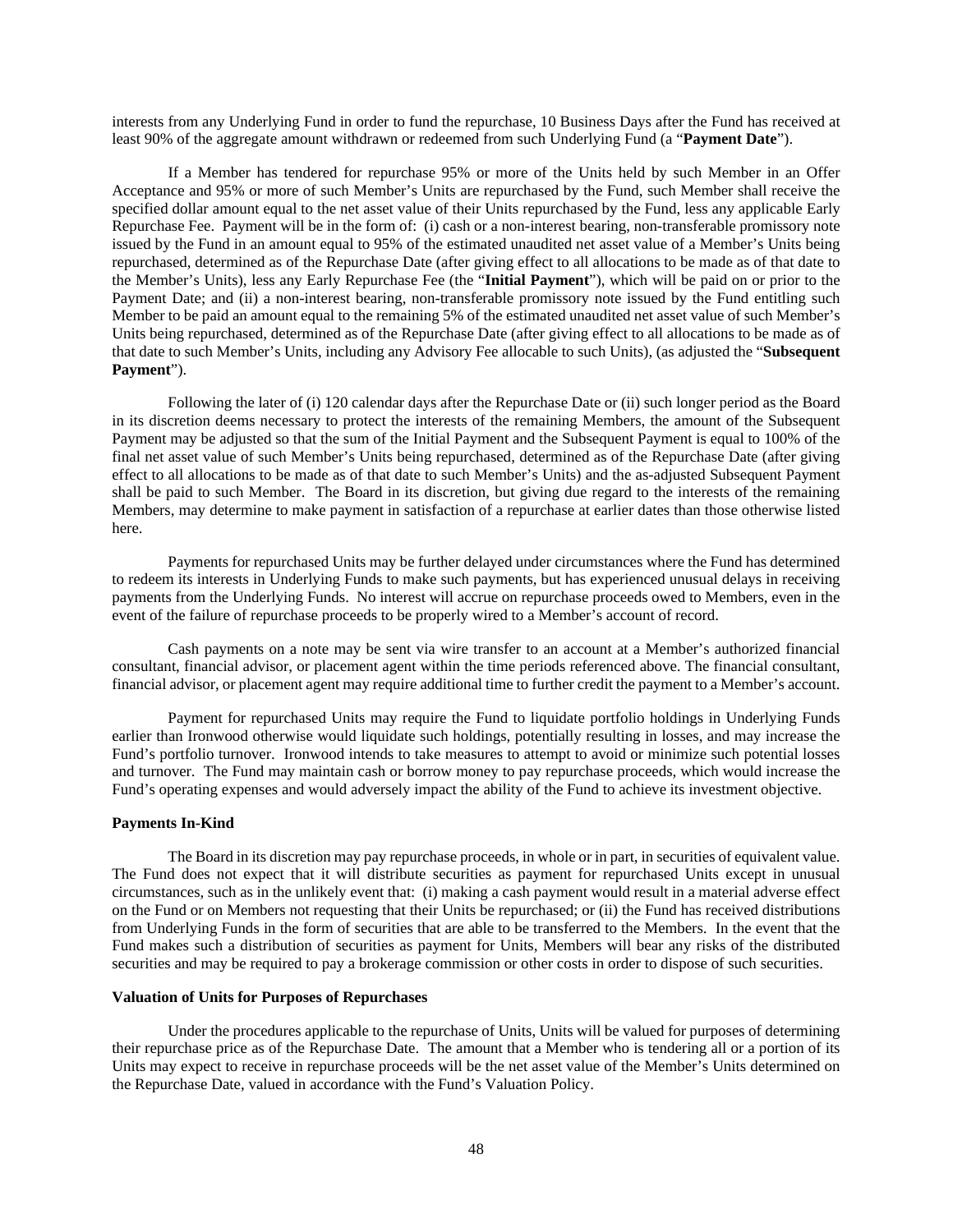Such valuation may be based in part on oral or written estimates of the value of the Fund's investments received from Underlying Funds as of that date, after giving effect to all allocations to be made as of that date to the Member. Therefore, such repurchase payments may not reflect final net asset values for the Repurchase Date calculated by the Underlying Funds; however, the Fund will generally not make any adjustments for final valuations from the Fund based on adjustments received by the Fund from the Underlying Funds, and the Member whose Units are being repurchased (if such valuations are adjusted upwards) or the remaining Members (if such valuations are adjusted downwards) will bear the risk of change of any such valuations.

As a general matter, the fair value of the Fund's interest in an Underlying Fund will represent the amount that the Fund could reasonably expect to receive from an Underlying Fund if the Fund's interest were redeemed at the time of valuation, based on information reasonably available at the time the valuation is made and that the Fund believes to be reliable. This is typically based on the Underlying Fund's stated net asset value and without adjustment for any redemption fees or restrictions. In the event that an Underlying Fund does not report a value to the Fund on a timely basis, the Fund will determine the fair value of such Underlying Fund based on the most recent value reported by the Underlying Fund, as well as any other relevant information available at the time the Fund values the portfolio. The Fund's valuation procedures require Ironwood to consider all relevant information available at the time the Fund values its portfolio. The Board and/or Ironwood will consider such information, and may conclude in certain circumstances that the information provided by the Underlying Fund does not represent the fair value of the Fund's interest in the Underlying Fund. Following procedures adopted by the Board, in the absence of specific transaction activity in a particular Underlying Fund, the Fund will consider whether it is appropriate, in light of all relevant circumstances, to value such a position at its net asset value as reported at the time of valuation, or whether to adjust such value to reflect a premium or discount. Prior to investing in any Underlying Fund, Ironwood conducts a due diligence review of the valuation methodology utilized by the Underlying Fund, which as a general matter will utilize market values when available, and otherwise utilize principles of fair value that Ironwood reasonably believes to be consistent with those used by the Fund for valuing its own investments.

Members tendering their Units for repurchase will have to decide whether to tender Units without the benefit of having current information regarding the value of such Units on a date proximate to the Repurchase Date. In addition, there will be a substantial period of time between the Repurchase Date and the date they can expect to receive payment of repurchase proceeds for such Units from the Fund. As noted below, Members whose Units are repurchased will bear the risk that the Fund's net asset value may fluctuate significantly between the date of the Offer Acceptance Deadline in respect of a Repurchase Date and such Repurchase Date. This period of time is intended, in part, to assist the Fund in paying the amount due to Members on the Payment Date.

#### **Suspension of Offers**

The Fund may suspend or postpone an Offer in limited circumstances and only by a vote of a majority of the Board, including a majority of the Independent Directors. These circumstances may include the following: (i) a period during which an emergency exists as a result of which it is not reasonably practicable for the Fund to dispose of securities it owns or to determine the value of the Fund's net assets; (ii) for any other periods that the SEC permits by order; or (iii) other unusual circumstances as the Board determines, in compliance with applicable laws, it is in the best interest of the Fund, the Feeder Fund, the Members or the members of the Feeder Fund to suspend or postpone such Offer.

## **Minimum Holding**

A Member who tenders some but not all of the Member's Units for repurchase will be required to maintain a minimum aggregate net asset value of Units generally equal to \$25,000. The Fund reserves the right to reduce the amount to be repurchased from a Member so that the required minimum aggregate net asset value of Units is maintained.

#### **Mandatory Repurchases**

In accordance with the terms and conditions of the Fund's LLC Agreement, the Fund may cause a mandatory repurchase of all or a portion of the Units of a Member or any person acquiring Units from or through a Member if the Board determines or has reason to believe that, among other things: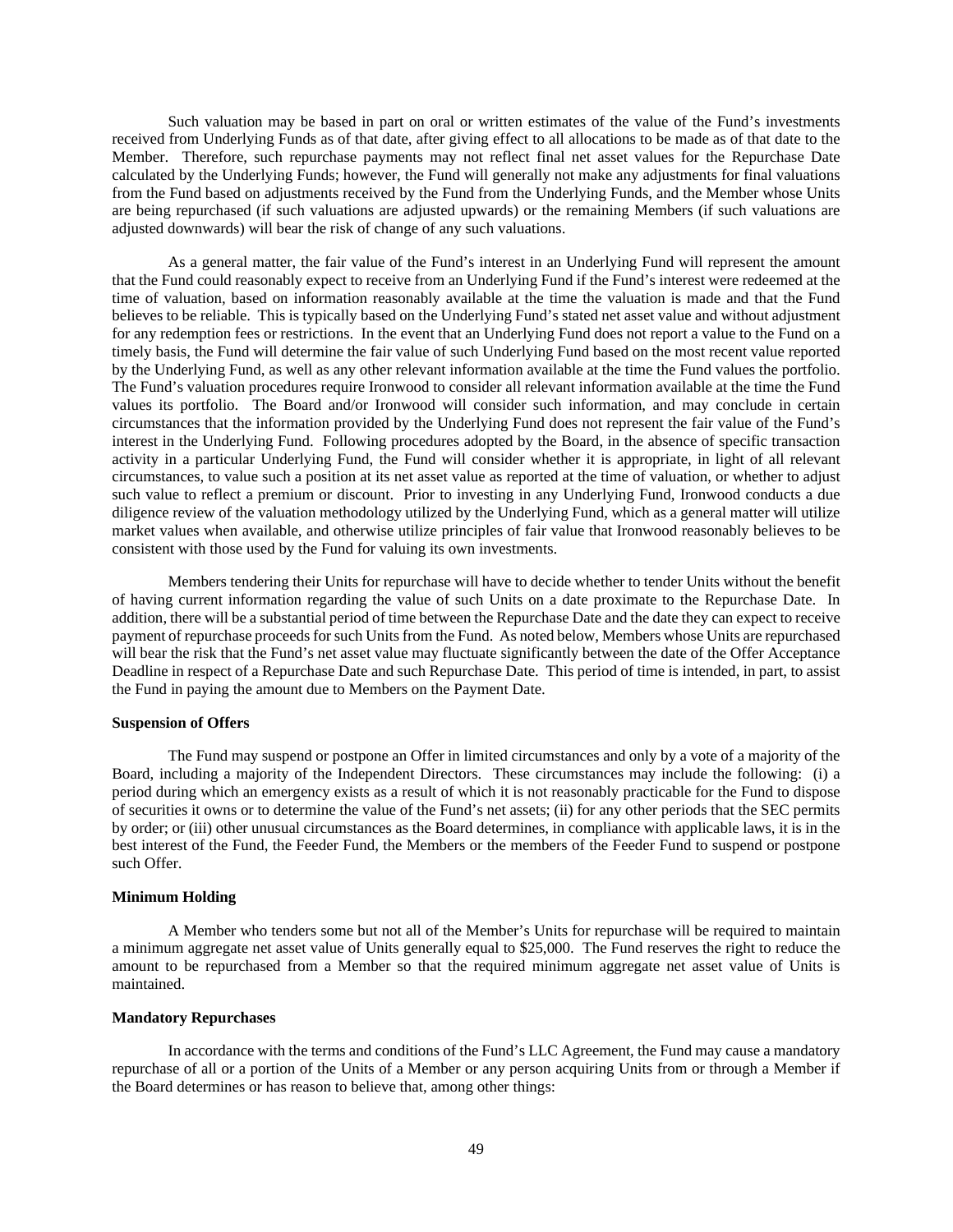(i) all or part of the Member's Units has been transferred, or the Units have vested in any person, by operation of law as a result of the death, dissolution, bankruptcy, or incompetency of a Member; (ii) ownership of Units by such Member or other person will cause the Fund to be in violation of, or subject the Fund or Ironwood to additional registration or regulation under the securities, commodities, or other laws of the United States or any other relevant jurisdiction; (iii) continued ownership of such Units may be harmful or injurious to the business or reputation of the Fund or Ironwood, or may subject the Fund or any Members to an undue risk of adverse tax or other fiscal consequences; (iv) any representation or warranty made by a Member in connection with the acquisition of its Units was not true when made or has ceased to be true; or (v) it would be in the best interests of the Fund for the Fund to cause a mandatory repurchase of such Units.

### **TRANSFERS OF UNITS**

<span id="page-55-0"></span>No person will become a substituted Member without the consent of the Board, which consent may be withheld in its sole and absolute discretion. Units held by Members may be transferred only (i) by operation of law pursuant to the death, divorce, bankruptcy, insolvency or dissolution of a Member or (ii) under extremely limited circumstances, with the written consent of the Board (which may be withheld in its sole and absolute discretion). The Board generally will not consider consenting to a transfer unless the transfer is (i) one in which the tax basis of the Units in the hands of the transferee is determined, in whole or in part, by reference to its tax basis in the hands of the transferring Member (e.g., certain gifts and contributions to family entities) or (ii) to members of the transferring Member's immediate family (siblings, spouse, parents, and children). Notice to the Fund of any proposed transfer must include evidence satisfactory to the Board that the proposed transferee, at the time of transfer, meets any requirements imposed by the Fund with respect to investor eligibility. See "Eligible Investors." The Board may not consent to a transfer of Units by a Member unless such transfer is to a single transferee or after the transfer of the Units, the aggregate net asset value of Units of each of the transferee and transferor is generally not less than \$25,000. The Board has delegated authority to Ironwood to approve a transfer of Units for purposes of facilitating the transfer of such Units in accordance with these limitations, for financial purposes, or in situations that involve no change of beneficial ownership. Each transferring Member and transferee may be required to pay all expenses, including, but not limited to, attorneys' and accountants' fees, incurred by the Fund in connection with the transfer. In connection with an approved transfer, the Fund will promptly take all necessary actions so that each transferee or successor to whom the Units are transferred is admitted to the Fund as a Member.

By subscribing for Units, each Member agrees to indemnify and hold harmless the Fund, the Board, Ironwood, and each other Member, and any affiliate of the foregoing against all losses, claims, damages, liabilities, costs, and expenses (including legal or other expenses incurred in investigating or defending against any losses, claims, damages, liabilities, costs, and expenses or any judgments, fines, and amounts paid in settlement), joint or several, to which such persons may become subject by reason of or arising from any transfer made by that Member in violation of the LLC Agreement or any misrepresentation made by that Member in connection with any such transfer.

### **CREDIT FACILITY**

<span id="page-55-1"></span>The Fund may enter into one or more credit agreements or other similar agreements negotiated on market terms (each, a "**Borrowing Transaction**") with a bank or other financial institutions not affiliated with Ironwood but which, subject to applicable law, may or may not be affiliated with an Underlying Adviser, Underlying Fund and/or another service provider to the Fund, an Underlying Adviser, an Underlying Fund or any of their respective affiliates (each, a "**Financial Institution**") as chosen by Ironwood and approved by the Board. The Fund may borrow under a credit facility for a number of reasons, including, without limitation, to pay fees and expenses, to make annual income distributions and to satisfy certain repurchase offers in a timely manner to ensure liquidity for the investors. To facilitate such Borrowing Transactions, the Fund typically pledges its assets to the Financial Institution.

The Fund currently maintains a credit facility (the "**Facility**") with Bank of America, N.A. as agent (the "**Agent**") and as lender (the "**Lender**"). The Fund has granted a security interest over certain of its assets (the "**Collateral**"), including a securities account and a cash account maintained with the Custodian, to Bank of America, N.A., as collateral agent (the "**Collateral Agent**") for the Lender to secure its obligations under the Facility. The Facility is for a one-year term (maturity in 2022), which may be extended with consent of the Lender, subject to the satisfaction of certain conditions. The Facility may be terminated and required to be repaid upon the occurrence of an event of default thereunder. Such events of default include, without limitation, failure to pay principal, interest, fees or other amounts when due, misrepresentations or failures to comply with certain covenants and conditions,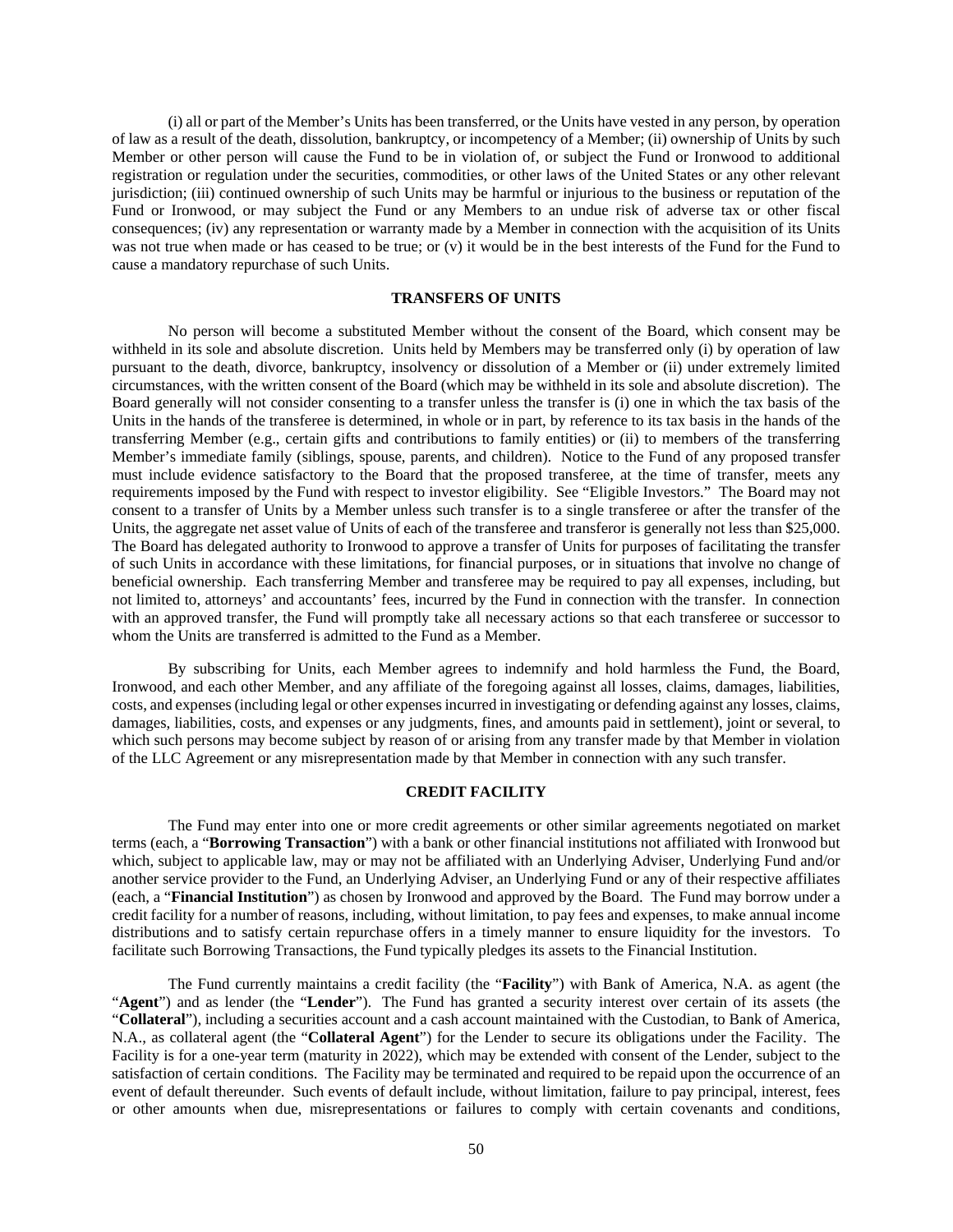misconduct of the Fund or Ironwood, or the directors or officers of either the Fund or Ironwood, bankruptcy or insolvency events, cross default to the Fund's other indebtedness exceeding a specified threshold amount, the occurrence of certain material adverse events with respect to the Fund, the Custodian or Ironwood, and the failure of the security interest to constitute a valid and perfected first priority security interest (subject to certain permitted liens) in the Collateral. In the event that the Fund does not repay the Facility at maturity or upon the occurrence of an event of default, the Collateral Agent shall be entitled to foreclose on its security interest in the Collateral and force a sale or redemption of all or a portion thereof.

## **DISTRIBUTIONS**

<span id="page-56-0"></span>The Fund intends to distribute all of its net investment income, if any, and net capital gain, if any, to Members at least annually. Distributions will be made pro rata based on the number of Units held by such Member and will be net of Fund expenses. For U.S. federal income tax purposes, the Fund is required to distribute substantially all of its net investment income for each calendar year.

## **DIVIDEND REINVESTMENT PLAN**

<span id="page-56-1"></span>Unless a Member makes a Distribution Election in the subscription document, all Distributions are reinvested in full and fractional Units at the net asset value per Unit next determined on or after the payable date of such Distributions. A Member may, by written request to Ironwood, make a Distribution Election, in which event such Member will receive any Distribution in cash. Any such Units will be registered in the name of such Member and such cash payment will be transmitted as soon as practicable after the amounts are calculated. The Fund is not responsible for any failure of a Distribution to be properly mailed to a Member's address of record or wired to a Member's account of record, and no interest will accrue on amounts represented by Distributions misdirected.

The automatic reinvestment of Distributions does not relieve participants of any U.S. federal income tax that may be payable (or required to be withheld) on such Distributions. See "Material U.S. Federal Income Tax Considerations."

## **VALUATION**

<span id="page-56-2"></span>The Board has designated the Valuation Committee of Ironwood to serve as the valuation committee of the Fund (the "**Valuation Committee**"). The Valuation Committee's function, subject to the oversight of the Board, is generally to review the Fund's valuation methodologies, valuation determinations, and any information provided to the Valuation Committee. The Valuation Committee is assigned to act in accordance with the Fund's valuation procedures as approved by the Board. The Board reviews matters arising from the Valuation Committee's considerations. Members may request information about the members of the Valuation Committee by written request to the Fund.

The net asset value of the Fund equals the excess of the Fund's assets over its liabilities. Subject to the direction of the Valuation Committee, the value of each asset of the Fund is calculated monthly by the Fund Administrator in accordance with U.S. generally accepted accounting principles applied on a consistent basis. However, the Board may direct or consent to the valuation of such asset in the manner it may reasonably determine (relying upon the determination of the Valuation Committee in accordance with the Valuation Policy) and shall set forth the basis for any such valuation in writing in the records of the Fund. All values assigned to the assets of the Fund pursuant to this paragraph will be binding and conclusive as to all parties.

The valuation of all, or some, of the Fund's assets may be suspended by the Board (in consultation with Ironwood), at its discretion, with respect to any Fiscal Period Closing on which trading is suspended or restricted on any domestic or international stock or commodities exchange. In such event, the Fiscal Period Closing to which such valuation relates shall be postponed until the Board elects to make such valuation or the next Business Day on which such exchange or exchanges are open for trading on an unrestricted basis, with the Business Day following the postponed Fiscal Period Closing being the first day of the next Fiscal Period.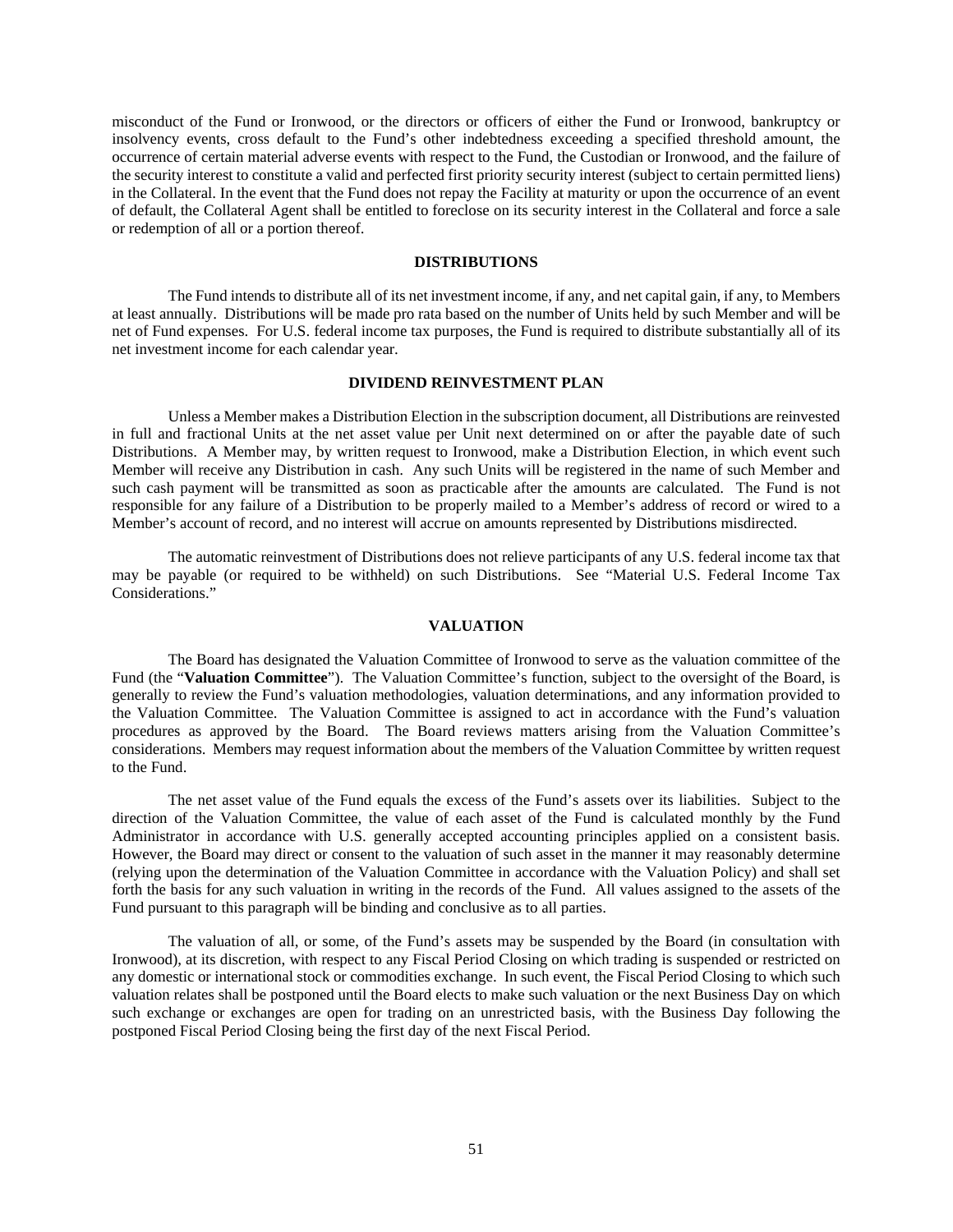## **RESERVES**

<span id="page-57-0"></span>Liabilities shall be determined in accordance with generally accepted accounting principles applied on a consistent basis. However, Ironwood may from time to time, in consultation with the Board, provide reserves for liabilities and expenses where the amounts of such items are not known and no accrual under generally accepted accounting principles would be required.

## **MATERIAL U.S. FEDERAL INCOME TAX CONSIDERATIONS**

<span id="page-57-1"></span>The following discussion is a general summary of the material U.S. federal income tax considerations applicable to the Fund and to an investment in Units. This summary does not purport to be a complete description of the U.S. federal income tax considerations applicable to the Fund and such an investment.

For example, the following does not describe tax consequences that are assumed to be generally known by investors or certain considerations that may be relevant to certain types of Members subject to special treatment under U.S. federal income tax laws, including Members subject to the alternative minimum tax, tax-exempt organizations, insurance companies, dealers in securities, pension plans and trusts, and financial institutions. This summary assumes that Members hold Units as capital assets (generally, property held for investment). The discussion is based upon the Code, Treasury regulations and administrative and judicial interpretations, each as of the date of this Prospectus and all of which are subject to change, possibly retroactively, which could affect the continuing validity of this discussion. In addition, this summary does not discuss pending proposals to increase federal income tax rates on both ordinary income and long-term capital gains. The Fund has neither sought nor will seek any ruling from the Internal Revenue Service, or "**IRS**", regarding this offering. This summary does not discuss any aspects of U.S. estate or gift tax or foreign, state or local tax. It does not discuss the special treatment under U.S. federal income tax laws that could result if the Fund invested in tax-exempt securities or certain other investment assets. In addition, except where provided below, this summary does not discuss an Offer to repurchase Units from a Member.

A "**U.S. Member**" is a beneficial owner of Units that is for U.S. federal income tax purposes:

- a citizen or individual resident of the United States:
- a corporation, or other entity treated as a corporation for U.S. federal income tax purposes, created or organized in or under the laws of the United States, any state thereof or the District of Columbia;
- a trust, if a court within the United States has primary supervision over its administration and one or more U.S. persons have the authority to control all of its substantial decisions, or the trust has a valid election in effect under applicable Treasury regulations to be treated as a U.S. person; or
- an estate, the income of which is subject to U.S. federal income taxation regardless of its source.
- A "**Non-U.S. Member**" is a beneficial owner of Units that is not a U.S. Member or a partnership.

If a partnership for U.S. federal income tax purposes holds Units, the tax treatment of a partner in the partnership generally will depend upon the status of the partner and the activities of the partnership. A prospective Member that is a partnership holding Units or a partner of such a partnership should consult its tax advisers with respect to the purchase, ownership and disposition of Units.

Tax matters are very complicated and the tax consequences to an investor of an investment in Units will depend on the facts of its particular situation. Members are encouraged to consult their own tax advisers regarding the specific consequences of such an investment, including tax reporting requirements, the applicability of U.S. federal, state, local and foreign tax laws, eligibility for the benefits of any applicable tax treaty and the effect of any possible changes in the tax laws.

## **Election to be Taxed as a RIC**

The Fund has elected to be treated as a RIC under Subchapter M of the Code. As a RIC, the Fund generally will not pay corporate-level U.S. federal income taxes on any ordinary income and capital gains that it distributes to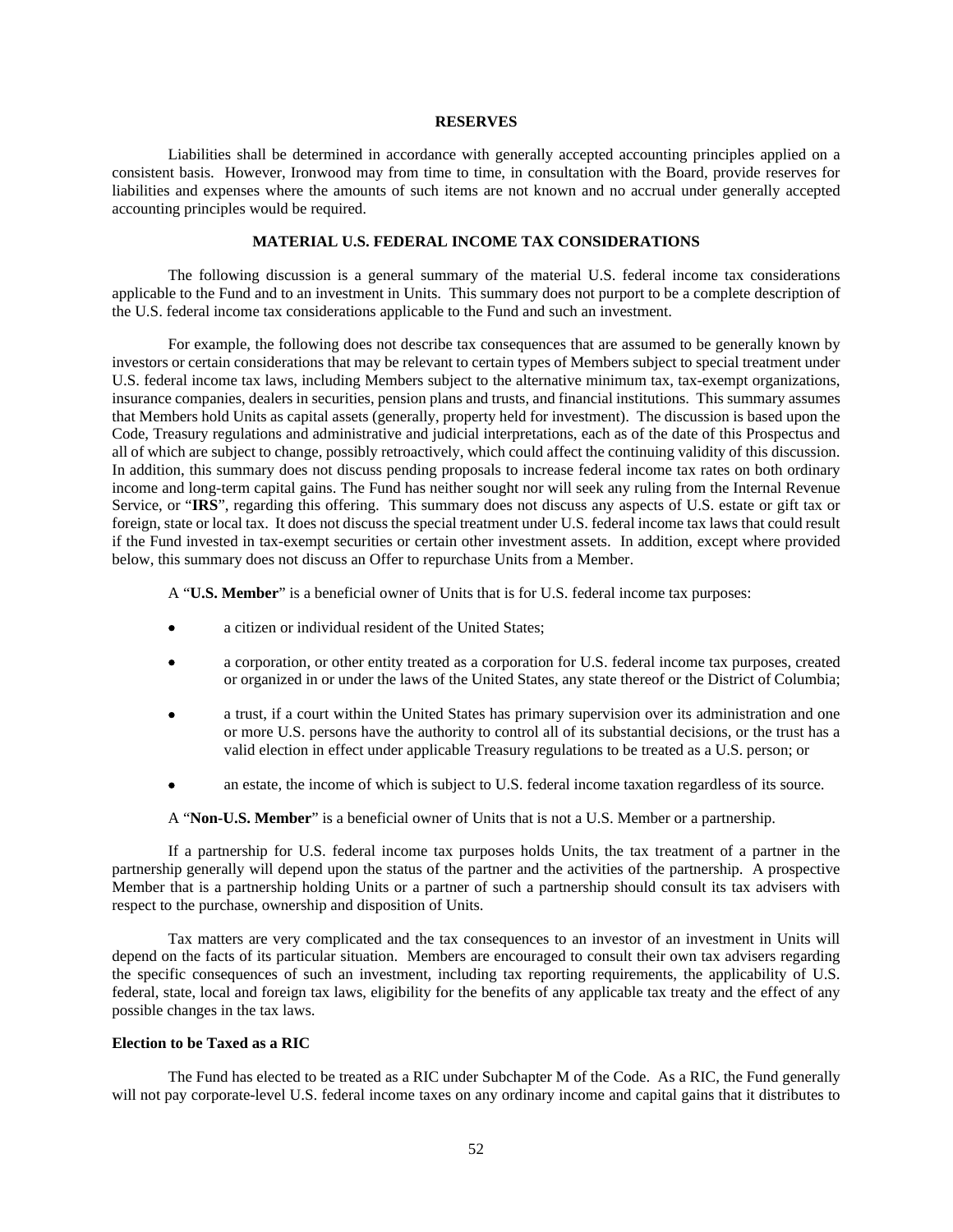Members as dividends. To qualify as a RIC, the Fund must, among other things, meet the 90% Income Test (as defined below) and the Diversification Tests (as defined below). In addition, the Fund must distribute to Members, for each taxable year, an amount equal to at least the sum of (i) 90% of the Fund's "investment company taxable income," which is generally its ordinary income plus the excess of realized net short-term capital gain over realized net long-term capital loss, reduced by deductible expenses, and (ii) 90% of its net tax-exempt income, which is referred to as the "**Annual Distribution Requirement**." However, the Fund may make some of its distributions during the following taxable year pursuant to "spillback" provisions of the Code.

## **Taxation as a RIC**

If the Fund:

- qualifies as a RIC; and
- satisfies the Annual Distribution Requirement;

then the Fund will not be subject to U.S. federal income tax on the portion of its investment company taxable income and net capital gain (generally, realized net long-term capital gain in excess of realized net short-term capital loss) distributed to Members. The Fund will be subject to U.S. federal income tax at regular corporate rates on any income or capital gain not distributed (or deemed distributed) to Members.

The Fund will be subject to a 4% nondeductible U.S. federal excise tax on certain undistributed income unless the Fund distributes in a timely manner an amount at least equal to the sum of (1) 98% of the Fund's ordinary income for each calendar year, (2) 98.2% of the Fund's capital gain net income for the one-year period generally ending October 31 in that calendar year and (3) any income realized, but not distributed, in preceding years, which is referred to as the "**Excise Tax Avoidance Requirement**." In addition, for purposes of determining the Excise Tax Avoidance Requirement, any dividend declared by the Fund in October, November or December of any calendar year, payable to Members of record on a specified date in such a month and actually paid during January of the following year, will be treated as if it had been paid by the Fund and received by the Fund's Members on December 31 of the year in which the dividend was declared. The Fund currently intends to make sufficient distributions each calendar year to satisfy the Excise Tax Avoidance Requirement.

To qualify as a RIC for U.S. federal income tax purposes, the Fund generally must, among other things:

- derive in each taxable year at least 90% of its gross income from dividends, interest, payments with respect to certain securities loans, gains from the sale or other taxable disposition of stock, other securities or foreign currencies, or other income (including but not limited to gains from options, futures or forward contracts) derived with respect to the Fund's business of investing in such stock, securities or currencies, which the Fund refers to as the "**90% Income Test**"; and
- diversify the Fund's holdings so that at the end of each quarter of the taxable year:
	- at least 50% of the value of the Fund's assets consists of cash, cash equivalents, U.S. government securities, securities of other RICs, and other securities if such other securities of any one issuer do not represent more than 5% of the value of the Fund's total assets or more than 10% of the outstanding voting securities of such issuer; and
	- no more than 25% of the value of the Fund's assets is invested in the securities, other than U.S. government securities or securities of other RICs, of one issuer, the securities (other than the securities of other RICs) of two or more issuers that are controlled, as determined under applicable tax rules, by the Fund and that are engaged in the same or similar or related trades or businesses, or the securities of one or more qualified publicly traded partnerships, which the Fund refers to as the "**Diversification Tests**."

The Fund intends to meet the Diversification Tests primarily through investing substantially all of its assets, net of reserves maintained for reasonably anticipated expenses, in the Underlying Funds.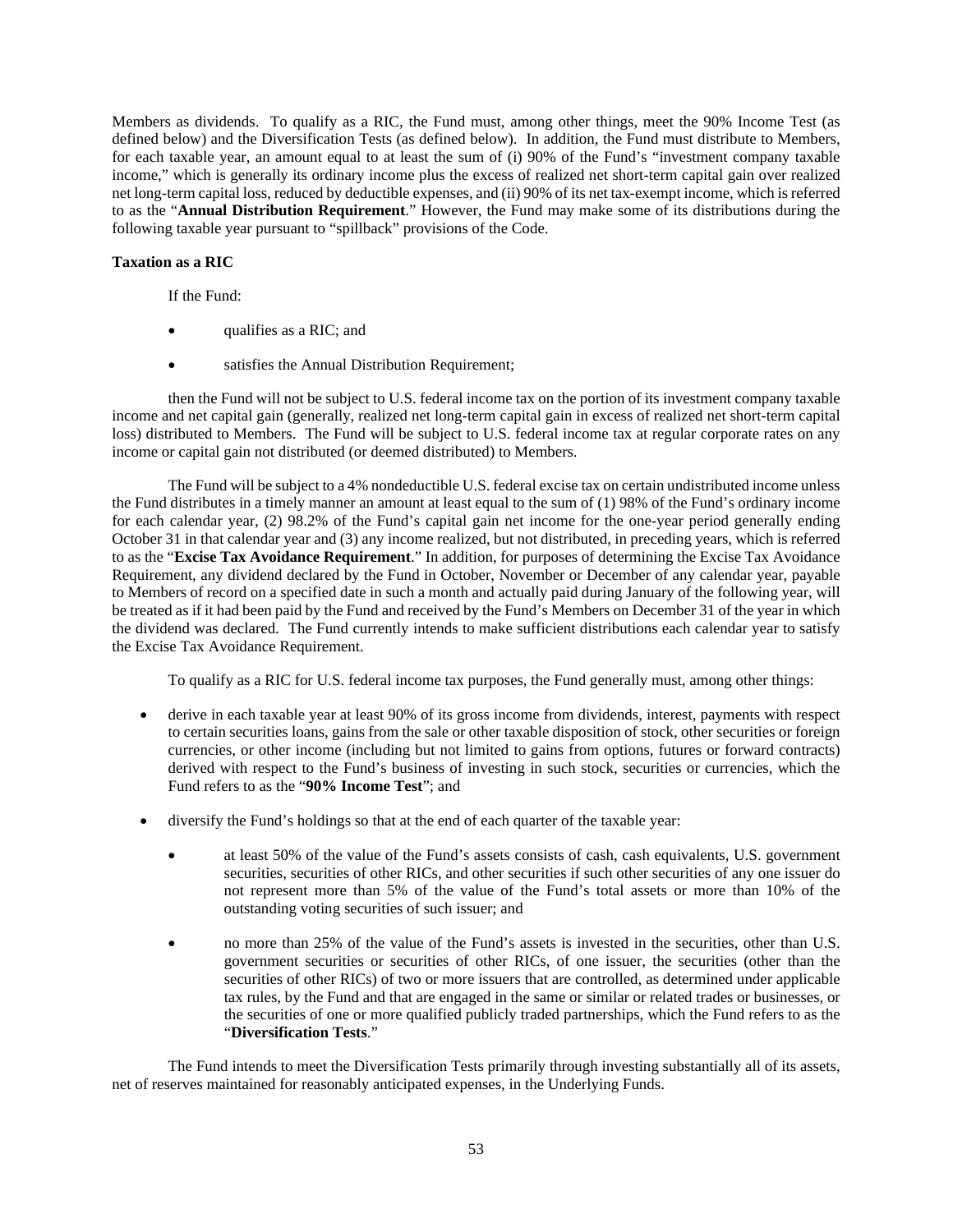The Fund's net capital gains are not subject to the Annual Distribution Requirement. If the Fund retains an amount equal to all or a portion of its net capital gains, it will be subject to a corporate tax on the amount retained. In that event, the Fund will designate such retained amounts as undistributed capital gains in a notice to its shareholders who (a) will be required to include in income for U.S. federal income tax purposes, as long-term capital gains, their proportionate shares of the undistributed amount, (b) will be entitled to credit their proportionate shares of the tax paid by the Fund on the undistributed amount against their U.S. federal income tax liabilities, if any, and to claim refunds to the extent their credits exceed their liabilities, if any, and (c) will be entitled to increase their tax basis, for U.S. federal income tax purposes, in their shares by an amount equal to the excess of the amount in clause (a) over the amount in clause (b).

## **Fund Investments**

The Fund may be required to recognize taxable income in circumstances in which the Fund does not receive cash. Specifically, the Fund intends to elect to mark-to-market at the end of each taxable year its shares in Underlying Funds that are classified as PFICs for U.S. federal income tax purposes or elect to treat such PFICs as QEFs. Furthermore, the Fund expects the majority of the Underlying Funds will be treated as PFICs for which it intends to make a mark-to-market or QEF election. If the Fund were to make a mark-to-market election with respect to a PFIC, at the end of each taxable year the Fund will recognize as ordinary income any increase in the value of such interests, and as ordinary loss any decrease in such value to the extent it does not exceed prior increases included in income. Alternatively, if the Fund were to make a QEF election with respect to a PFIC, the Fund generally would be required to include annually in income its pro rata share of the ordinary earnings and net capital gain of the PFIC, regardless of whether it actually received any distributions from the PFIC. Such distributions also will be in the discretion of the PFIC and not in the control of the Fund. Losses of a PFIC for which a QEF election has been made will not pass through to the Fund. In order to make a QEF election, the Fund would be required to obtain certain information from PFICs in which it invests, which in many cases may be difficult to obtain. Under the mark-to-market election or the QEF election, the Fund may be required to recognize income in excess of the distributions it receives from PFICs in any particular year. As a result, the Fund may be required to make a distribution to Members in order to satisfy the Annual Distribution Requirement and the Excise Tax Avoidance Requirement and avoid U.S. federal corporate tax, even though the Fund will not have received any corresponding cash amount.

The Fund may invest a portion of its capital in Underlying Funds that are treated as partnerships for U.S. federal income tax purposes ("**Partnership Underlying Funds**"). In determining its compliance with the 90% Income Test and the Diversification Tests, the Fund generally will be required to take into account its allocable share of the income and assets of such Partnership Underlying Funds. The Fund expects to make arrangements with such Partnership Underlying Funds to enable its tax advisers to obtain such information. However, there can be no assurance that such information can be timely obtained, and, if it is not obtained, the Fund's ability to maintain its qualification to be taxed as a RIC may be jeopardized.

The transactions of the Fund through Partnership Underlying Funds are subject to special tax rules of the Code that may, among other things, (a) affect the character of gains and losses realized (with long-term capital gains generally subject to tax at lower rates than ordinary income), (b) disallow, suspend or otherwise limit the allowance of certain losses or deductions, and (c) accelerate the recognition of income without a corresponding receipt of cash (with which to make the necessary distributions to satisfy distribution requirements applicable to RICs). Operation of these rules could, therefore, affect the character, amount and timing of distributions to the Fund and thus to Members. Special tax rules also will require a Partnership Underlying Fund to mark-to-market certain types of positions in its portfolio (i.e., treat them as sold on the last day of the taxable year), and may result in the recognition of income without a corresponding receipt of cash.

The Fund and Partnership Underlying Funds may invest in zero coupon U.S. treasury bonds and other debt securities that are issued at a discount or provide for deferred interest. Even though the Fund may receive no actual current interest payments on these securities, it will be deemed to receive income equal, generally, to a portion of the excess of the face value of the securities over their issue price ("**original issue discount**") each year that the securities are held. Since the original issue discount income earned by the Fund in a taxable year may not be represented by cash income, it may have to dispose of assets that it might otherwise have continued to hold or borrow to generate cash in order to satisfy its distribution requirements. In addition, the investment by the Fund and the Partnership Underlying Funds in foreign currencies or foreign currency denominated or referenced debt securities, certain assetbacked securities and contingent payment and inflation-indexed debt instruments may also increase or accelerate the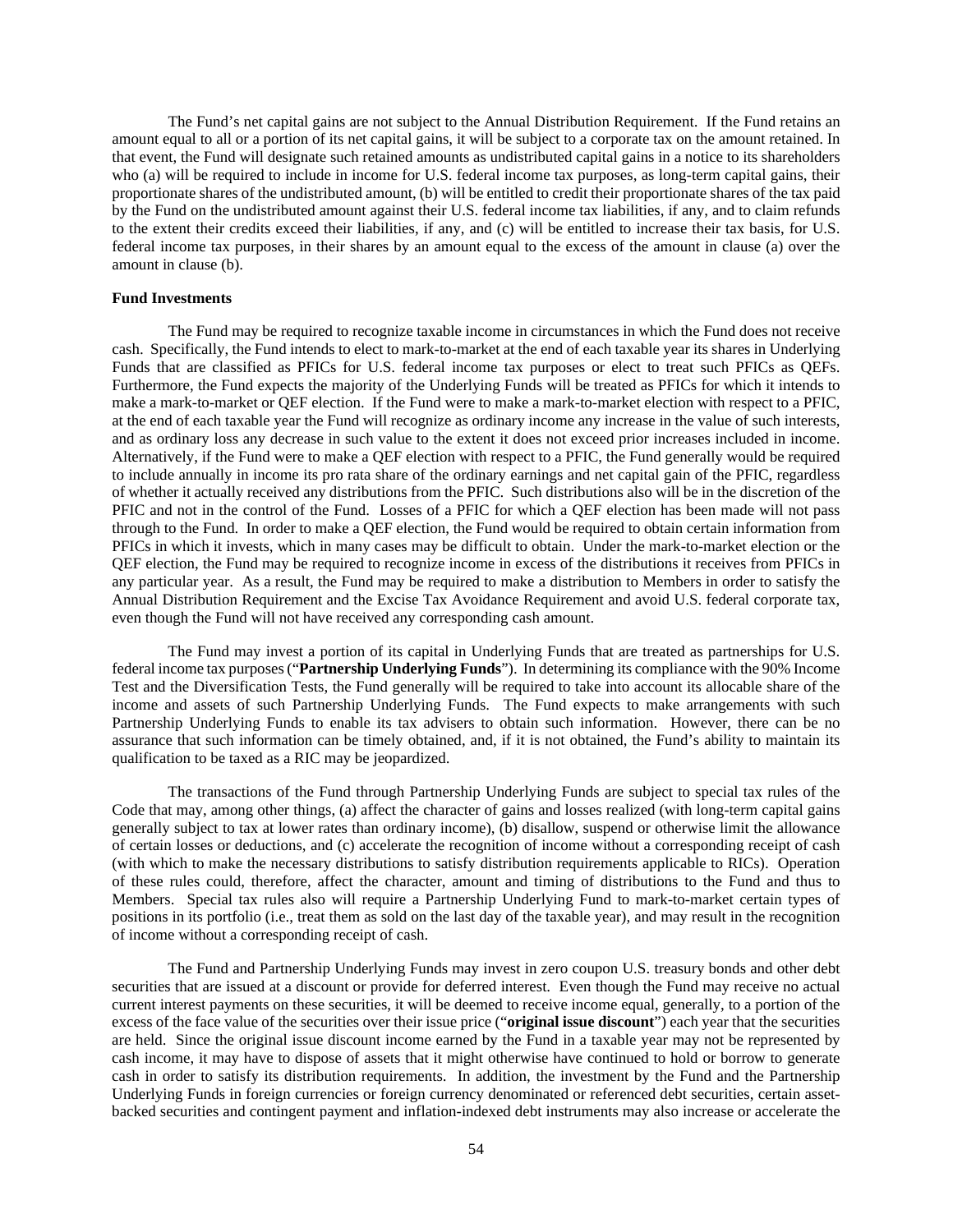Fund's recognition of income, including the recognition of taxable income in excess of cash generated by such investments.

The Code generally applies a "mark-to-market" system of taxing unrealized gains and losses on, and otherwise provides for special rules of taxation with respect to, "Section 1256 Contracts." In general, subject to certain exceptions, a Section 1256 Contract includes certain regulated futures contracts, certain non-U.S. currency forward contracts, and certain listed non-equity options. Section 1256 Contracts held by a Partnership Underlying Fund at the end of a taxable year will be treated for U.S. federal income tax purposes as if they were sold at their fair market value on the last business day of the taxable year. The net gain or loss, if any, resulting from these deemed sales (known as "marking to market"), together with any gain or loss resulting from any actual sales of Section 1256 Contracts (or other termination of the Partnership Underlying Fund's obligations under such contract), must be taken into account by the Partnership Underlying Fund in computing its taxable income for the year. Capital gains and losses from Section 1256 Contracts generally are characterized as short-term capital gains or losses to the extent of 40% of the gains or losses and as long-term capital gains or losses to the extent of 60% of the gains or losses.

To the extent that its investments are made in securities denominated in a non-U.S. currency, gain or loss realized by the Fund or a Partnership Underlying Fund frequently will be affected by the fluctuation in the value of such non-U.S. currencies relative to the value of the dollar. Gains or losses with respect to investments in common stock of non-U.S. issuers generally will be taxed as capital gains or losses at the time of the disposition of the stock, subject to certain exceptions specified in the Code. Gains and losses on the acquisition and disposition of non-U.S. currency will be treated as ordinary income or loss. In addition, gains or losses on the disposition of debt securities denominated in a non-U.S. currency, to the extent attributable to fluctuation in the value of the non-U.S. currency between the date of acquisition of the debt security and the date of disposition, will be treated as ordinary income or loss.

The Fund and a Partnership Underlying Fund may acquire foreign currency forward contracts, enter into foreign currency futures contracts and acquire put and call options on foreign currencies. Generally, foreign currency regulated futures contracts and option contracts that qualify as "Section 1256 Contracts" will not be subject to ordinary income or loss treatment under Section 988 of the Code. However, if a Partnership Underlying Fund acquires foreign currency futures contracts or option contracts that are not Section 1256 Contracts, or any foreign currency forward contracts, any gain or loss realized by the Partnership Underlying Fund with respect to such instruments will be ordinary, unless (i) the contract is a capital asset in the hands of the Partnership Underlying Fund and is not a part of a straddle transaction and (ii) an election is made (by the close of the day the transaction is entered into) to treat the gain or loss attributable to such contract as capital gain or loss.

Due to potential differences between income recognition and related cash receipts, there is a significant risk that the Fund may have substantial taxable income in excess of cash available for distribution. In that event, the Fund may need to borrow funds or take other actions to satisfy the Annual Distribution Requirement and the Excise Tax Avoidance Requirement and avoiding U.S. federal corporate tax. The Fund is permitted under the 1940 Act to borrow funds and to sell assets in order to satisfy distribution requirements. However, the Fund, under the 1940 Act, is not permitted to make distributions to Members while its debt obligations and senior securities are outstanding unless certain asset coverage tests are met. The Fund also may be prevented by loan covenants from declaring and paying dividends in certain circumstances. Lastly, the Fund's ability to dispose of assets to meet the distribution requirements may be limited by (1) the illiquid nature of its portfolio and (2) other requirements relating to the Fund's status as a RIC, including the Diversification Tests. If the Fund disposes of assets to meet the Annual Distribution Requirement and the Excise Tax Avoidance Requirement and avoid U.S. federal corporate income tax, the Fund may make such dispositions at times that, from an investment standpoint, are not advantageous.

The remainder of this discussion assumes that the Fund qualifies as a RIC.

### **Taxation of U.S. Members**

For non-corporate U.S. Members, distributions by the Fund generally are taxable as ordinary income or longterm capital gain. Distributions of the Fund's "investment company taxable income" (which is, generally, ordinary income plus realized net short-term capital gain in excess of realized net long-term capital loss, reduced by deductible expenses) will be taxable as ordinary income or qualified dividend income to U.S. Members to the extent of the Fund's current and accumulated earnings and profits, whether paid in cash or reinvested in additional Units. Provided that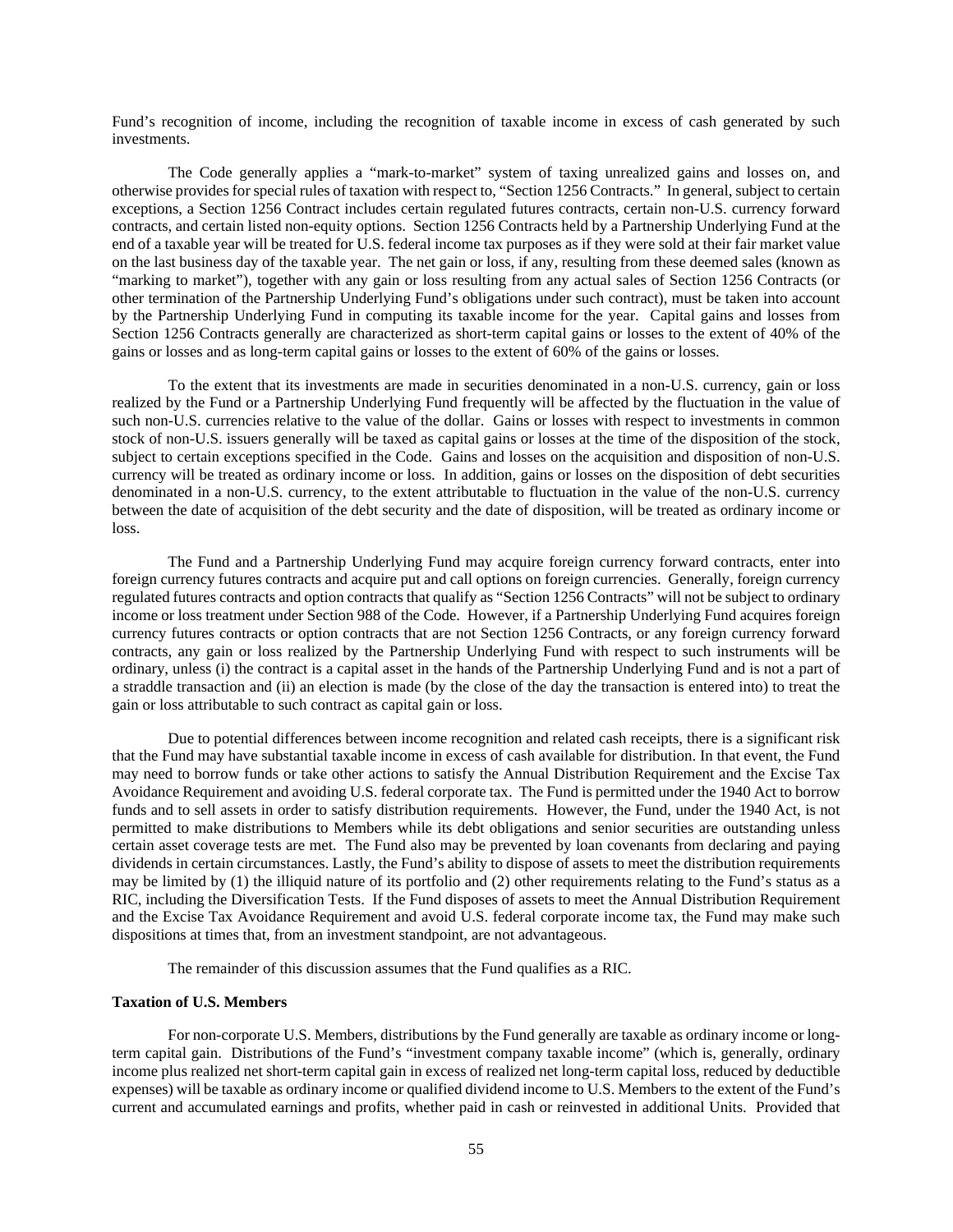certain holding period requirements are met at the Fund and U.S. Member levels, certain dividends received by noncorporate U.S. Members (including individuals) from the Fund may be eligible for the reduced tax rates applicable in the case of long term capital gains to the extent that the Fund receives "qualified dividend income" and reports a portion of its dividends as such in a written statement to U.S. Members. Distributions of the Fund's net capital gain (which is generally the Fund's realized net long-term capital gain in excess of realized net short-term capital loss) properly designated by the Fund as "capital gain dividends" in a written statement to U.S. Members will be taxable to a U.S. Member as long-term capital gains, currently subject to reduced rates of U.S. federal income tax in the case of non-corporate U.S. Members, regardless of the U.S. Member's holding period for its Units and regardless of whether paid in cash or reinvested in additional Units. However, due to the Fund's expected investments, most of the Fund's income is expected to be ordinary income and, therefore, the majority of distributions are not expected to be designated as "capital gain dividends" eligible for the reduced rate of tax.

For corporate U.S. Members, dividends paid by the Fund that are attributable to dividends received by the Fund from taxable U.S. corporations (other than real estate investment trusts) may qualify for the 50% U.S. federal dividends-received deduction, provided that the Fund reports the dividend as such in a written statement to its U.S. Members and certain holding period requirements are met at the Fund and U.S. Member levels.

Distributions in excess of the Fund's earnings and profits first will reduce a U.S. Member's adjusted tax basis in such U.S. Member's Units and, after the adjusted basis is reduced to zero, will constitute capital gain from the sale of Units to such U.S. Member.

A dividend and other distribution by the Fund is generally treated under the Code as received by the Fund's U.S. Members at the time the dividend or distribution is made. However, any dividend or distribution declared by the Fund in October, November or December of any calendar year, payable to U.S. Members of record on a specified date in such a month and actually paid during January of the following year, will be treated as if it had been received by the Fund's U.S. Members on December 31 of the year in which the dividend was declared. U.S. Members who receive distributions in the form of Units will be subject to the same U.S. federal, state and local tax consequences as if they received cash distributions. Dividends and other taxable distributions are taxable to U.S. Members even though they are reinvested in additional Units.

Pursuant to the Fund's "opt out" dividend reinvestment plan, when the Fund declares a dividend, each U.S. Member that has not made a Distribution Election automatically will have its dividends reinvested in additional Units. U.S. Members who receive distributions in the form of Units will be subject to the same federal, state and local tax consequences as if they received cash distributions but will not have received cash from the Fund with which to pay taxes. To the extent Members make a Distribution Election, the Fund may pay any or all such dividends in a combination of cash and Units.

A U.S. Member that receives Units pursuant to a distribution generally has a tax basis in such Units equal to the amount of cash that would have been received instead of Units as described above, and a holding period in such Units that begins on the day following the payment date for the distribution.

A U.S. Member generally will recognize taxable gain or loss if the U.S. Member sells or otherwise disposes of its Units. Such U.S. Member's gain or loss generally is calculated by subtracting from the gross proceeds the Member's adjusted basis of its Units sold or otherwise disposed of. Upon such disposition of such U.S. Member's Units, the Fund will report the gross proceeds and, for Units acquired on or after January 1, 2012 and disposed of after that date, cost basis to such U.S. Member and the IRS. For each disposition, the cost basis will be calculated using the Fund's default method of first-in, first-out, unless such U.S. Member instructs the Fund in writing to use a different calculation method permitted by the IRS, including average cost or specific Unit lot identification. The cost basis method elected by the U.S. Member (or the cost basis method applied by default) for each disposition of Units may not be changed after the settlement date of each such disposition of Units. If a U.S. Member holds its Units through a broker (or other nominee), such U.S. Member should contact that broker (nominee) with respect to reporting of cost basis and available elections for its account. U.S. Members should consult with their tax advisers to determine the best IRS-accepted cost basis method for their tax situation and to obtain more information about how the cost basis reporting law applies to them.

Any gain arising from a sale or disposition generally will be treated as long-term capital gain or loss if the U.S. Member has held its Units for more than one year. Otherwise, it will be classified as short-term capital gain or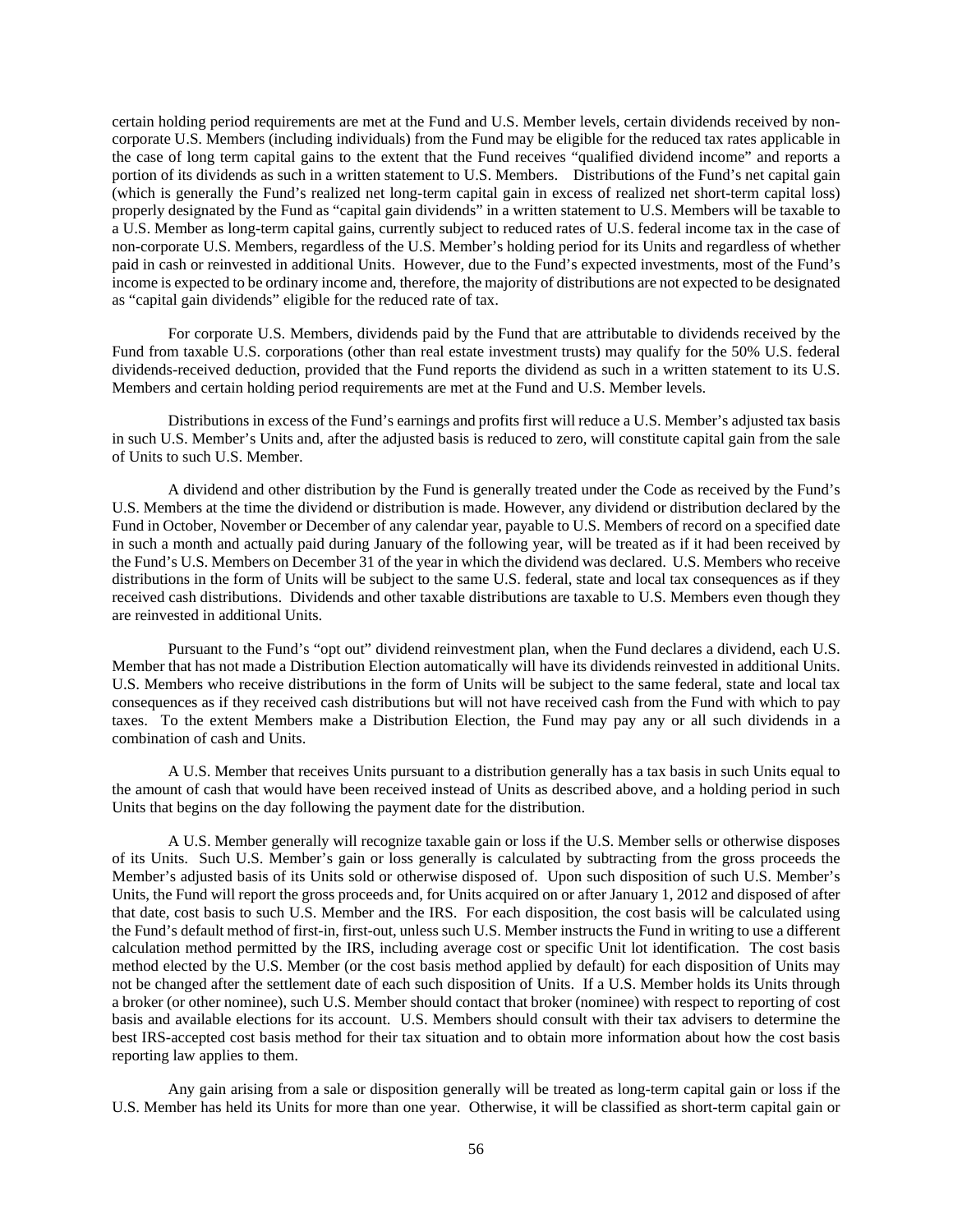loss. However, any capital loss arising from the sale or disposition of Units held for six months or less will be treated as long-term capital loss to the extent of the amount of capital gain dividends received or undistributed capital gain deemed received with respect to such Units. In addition, all or a portion of any loss recognized upon a disposition of Units may be disallowed if other Units are purchased (whether through reinvestment of distributions or otherwise) within 30 calendar days before or after the disposition.

Under certain circumstances, proceeds of a repurchase offer received by a U.S. Member will be treated as a dividend paid to that U.S. Member, rather than as amounts received in exchange for the tendered Units.

In general, non-corporate U.S. Members currently are subject to reduced rates of U.S. federal income tax on their net capital gain (generally, the excess of realized net long-term capital gain over realized net short-term capital loss for a taxable year), including a long-term capital gain derived from an investment in Units. Such rate currently is lower than the maximum rate on ordinary income payable by individuals. Corporate U.S. Members currently are subject to U.S. federal income tax on net capital gain at the same rate that applies to ordinary income. Non-corporate U.S. Members with net capital losses for a year (i.e., capital loss in excess of capital gain) generally may deduct up to \$3,000 of such losses against their ordinary income each year; any net capital losses of a non-corporate U.S. Member in excess of \$3,000 generally may be carried forward and used in subsequent years as provided in the Code. Corporate U.S. Members generally may not deduct any net capital losses for a year, but may carry back such losses for three years or carry forward such losses for five years.

The Fund will send to each U.S. Member, as promptly as possible after the end of each calendar year, but in no event later than the Fund's distribution of IRS Form 1099, a notice detailing, on a per Unit and per distribution basis, the amounts includible in such U.S. Member's taxable income for such year as ordinary income and as longterm capital gain. In addition, the U.S. federal tax status of each year's distributions generally will be reported to the IRS. Distributions may also be subject to additional state, local and foreign taxes depending on a U.S. Member's particular situation.

The Fund may be required to withhold U.S. federal income tax, or "backup withholding," currently at a rate of 24%, from all taxable distributions to any non-corporate U.S. Member (1) who fails to furnish the Fund with a correct taxpayer identification number or a certificate that such U.S. Member is exempt from backup withholding, or (2) with respect to whom the IRS notifies the Fund that such U.S. Member has failed to properly report certain interest and dividend income to the IRS and to respond to notices to that effect.

An individual's taxpayer identification number is his or her social security number. Any amount withheld under backup withholding is allowed as a credit against the U.S. Member's U.S. federal income tax liability and may entitle such U.S. Member to a refund, provided that proper information is timely provided to the IRS.

## **Taxation of Non-U.S. Members**

Whether an investment in Units is appropriate for a Non-U.S. Member will depend upon that person's particular circumstances. An investment in Units by a Non-U.S. Member may have material and adverse tax consequences. Non-U.S. Members should consult their tax advisers before investing in Units.

Distributions of the Fund's investment company taxable income to Non-U.S. Members, subject to the discussion below, will be subject to withholding of U.S. federal income tax at a 30% rate (or lower rate provided by an applicable income tax treaty) to the extent of the Fund's current and accumulated earnings and profits unless the distributions are effectively connected with a U.S. trade or business of the Non-U.S. Member, and, if an income tax treaty applies, are attributable to a permanent establishment in the United States of the Non-U.S. Member, in which case the distributions will be subject to U.S. federal income tax at the rates applicable to U.S. persons. In that case, the Fund will not be required to withhold U.S. federal income tax if the Non-U.S. Member complies with applicable certification and disclosure requirements. Special certification requirements apply to certain foreign entities, including foreign trusts and foreign partnerships, and Non-U.S. Members are urged to consult their tax advisers in this regard.

Actual or deemed distributions by the Fund of capital gain dividends to a Non-U.S. Member, properly designated by the Fund as such in a written statement to its Non-U.S. Members, and gain realized by a Non-U.S. Member upon the sale of Units will not be subject to U.S. federal withholding tax and generally will not be subject to U.S. federal income tax (a) unless the distributions or gains, as the case may be, are effectively connected with a U.S.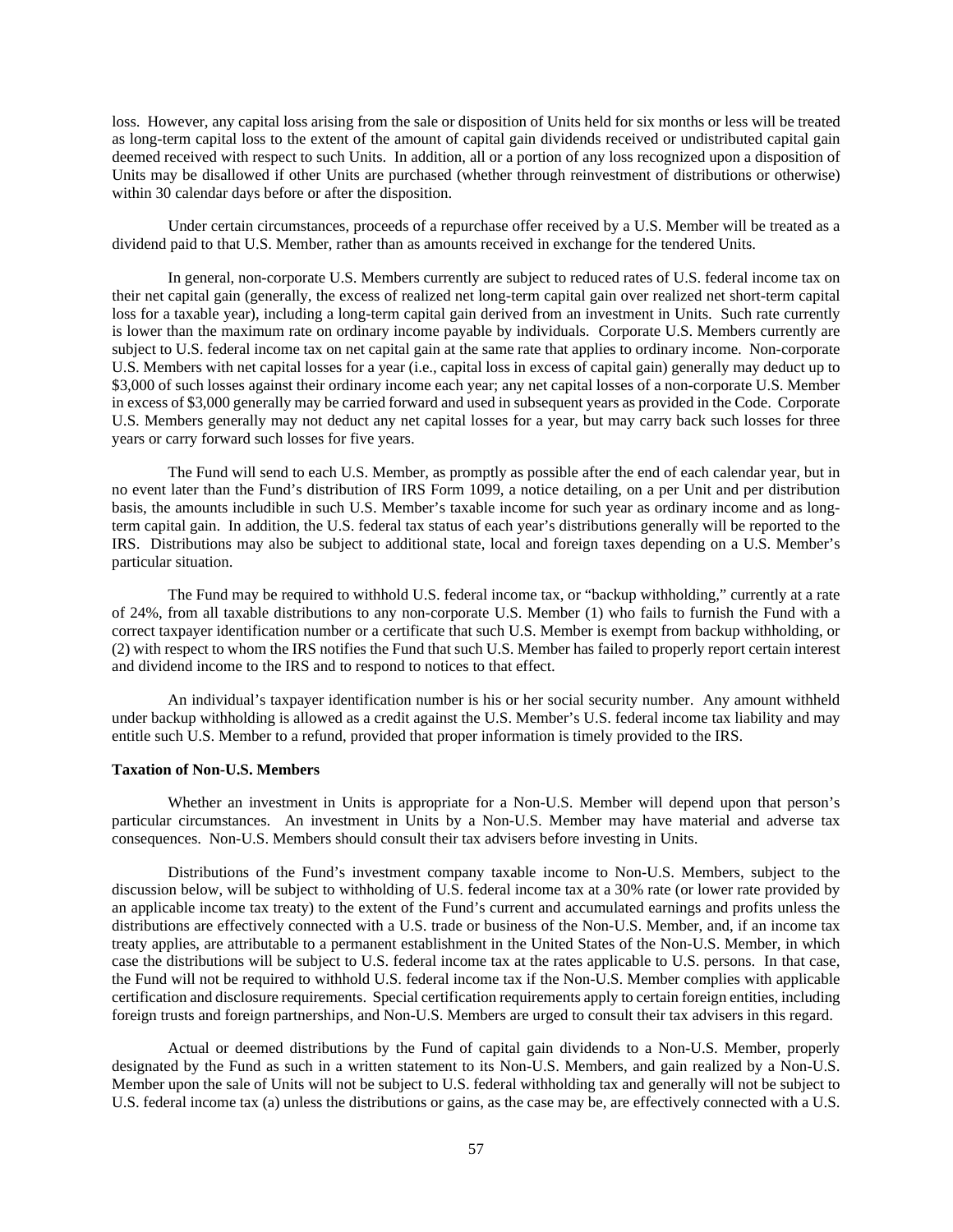trade or business of the Non-U.S. Member and, if an income tax treaty applies, are attributable to a permanent establishment maintained by the Non-U.S. Member in the United States or (b) the Non-U.S. Member is an individual, has been present in the United States for 183 calendar days or more during the taxable year, and certain other conditions are satisfied (in which case the Non-U.S. Member will be subject to a 30% tax on the Non-U.S. Member's net capital gain for the year).

If the Fund distributes its net capital gain, if any, in the form of deemed distributions as a result of retention of net capital gain rather than actual distributions (which the Fund may do in the future), a Non-U.S. Member will be entitled to a U.S. federal income tax credit or tax refund equal to the Non-U.S. Member's allocable share of the tax the Fund pays on the capital gain deemed to have been distributed. In order to obtain the refund, the Non-U.S. Member must obtain a U.S. taxpayer identification number and file a U.S. federal income tax return even if the Non-U.S. Member would not otherwise be required to obtain a U.S. taxpayer identification number or file a U.S. federal income tax return. For a Non-U.S. Member, distributions (both actual and deemed) and gains realized upon the sale of the Fund's Units that are effectively connected with a U.S. trade or business will be subject to regular U.S. income tax as if the Non-U.S. Member were a U.S. Member and for a corporate Non-U.S. Member may, under certain circumstances, be subject to an additional "branch profits tax" at a 30% rate (or at a lower rate if provided for by an applicable income tax treaty). Accordingly, investment in Units may not be appropriate for certain Non-U.S. Members. *See* the section above entitled "Taxation as a RIC" for a description of how the Fund's retention of net capital gains can result in a deemed distribution to a Member of the Fund.

A Non-U.S. Member who is a non-resident alien individual, and who is otherwise subject to withholding of U.S. federal income tax, may be subject to information reporting and backup withholding of U.S. federal income tax on dividends unless the Non-U.S. Member provides the Fund or the dividend paying agent with an IRS Form W-8BEN (or an acceptable substitute form) or otherwise meets documentary evidence requirements for establishing that it is a Non-U.S. Member or otherwise establishes an exemption from backup withholding.

Non-U.S. Members should consult their own tax advisers with respect to the U.S. federal income tax and withholding tax, and state, local and foreign tax consequences of an investment in Units.

#### **Unrelated Business Taxable Income**

Generally, an exempt organization (including an individual retirement account) is exempt from U.S. federal income tax on its passive investment income, such as dividends, interest and capital gains. This general exemption from tax does not apply to the "unrelated business taxable income" ("**UBTI**") of an exempt organization. Generally, income and gain derived by an exempt organization from the ownership and sale of debt-financed property is UBTI and, thus, taxable in the proportion to which such property is financed by "acquisition indebtedness" during the relevant period of time.

However, a tax-exempt U.S. person investing in the Fund will not realize UBTI with respect to an investment in Units if the person does not borrow to make the investment. Tax-exempt U.S. persons are urged to consult their own tax advisers concerning the U.S. federal income tax consequences of an investment in the Fund.

#### **Tax Shelter Disclosure Regulations**

Under Treasury regulations, if a Member recognizes a loss with respect to Units in any single tax year of \$2 million or more for an individual Member or \$10 million or more for a corporate Member, the Member will likely have to file with the IRS a disclosure statement on IRS Form 8886. Direct shareholders of portfolio securities are in many cases excepted from this reporting requirement, but under current guidance, shareholders of a RIC are not excepted. The fact that a loss is reportable under these regulations does not affect the legal determination of whether the taxpayer's treatment of the loss is proper. Members should consult their tax advisers to determine the applicability of these regulations in light of their individual circumstances.

### **Foreign Account Tax Compliance Act**

The Foreign Account Tax Compliance Act ("**FATCA**") and IRS guidance provide that a 30% withholding tax will be imposed on dividends paid to (i) foreign financial institutions (as defined in Section 1471(d)(4) of the Code) unless they agree to collect and disclose to the IRS information regarding their direct and indirect U.S. account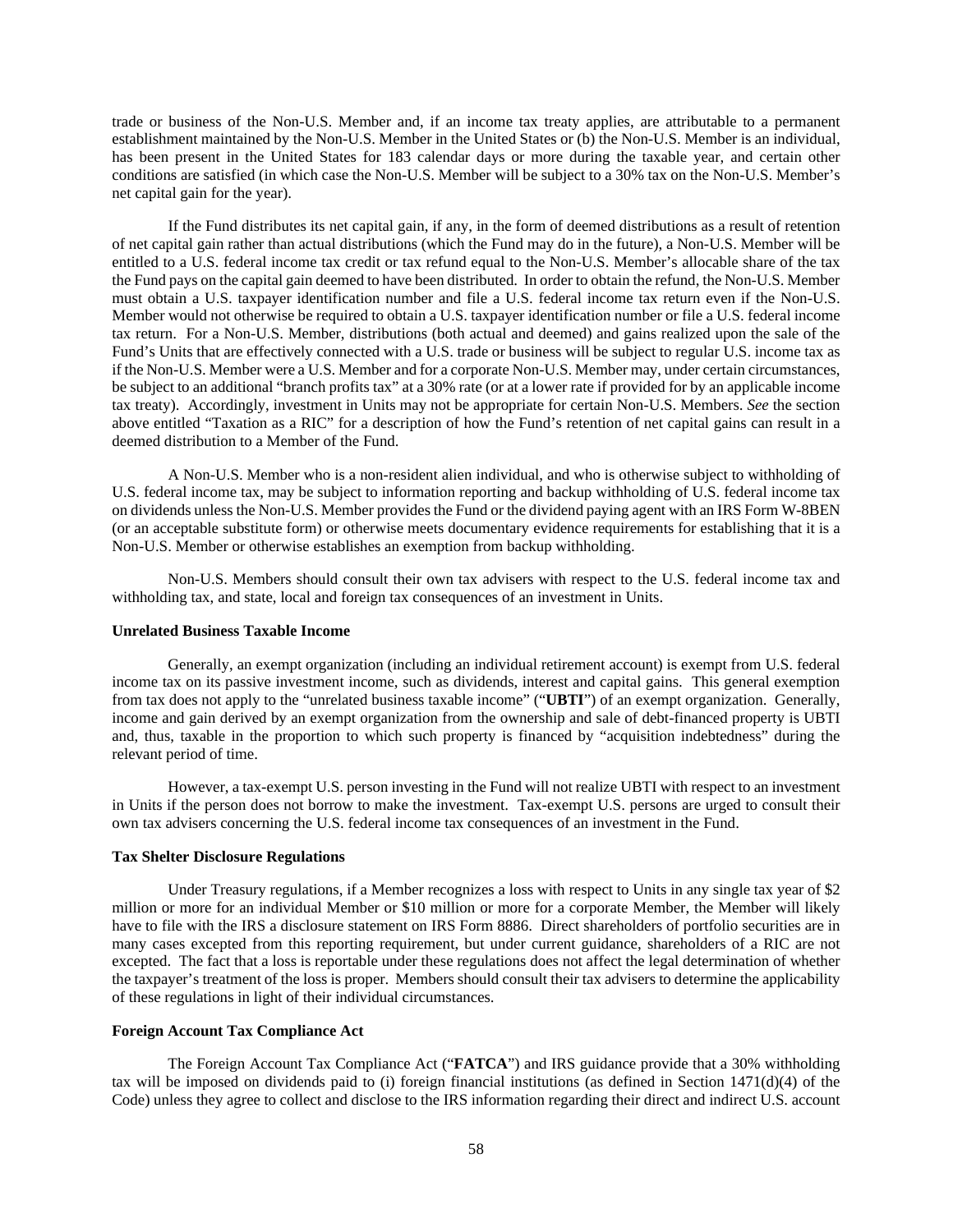holders and (ii) certain other foreign entities unless they certify certain information regarding their direct and indirect U.S. owners. Under some circumstances, a foreign investor may be eligible for refunds or credits of such taxes. Non-U.S. Members are encouraged to consult their tax advisers regarding the possible implications of this legislation on an investment in Units.

#### **3.8% Medicare Tax**

In addition, a 3.8% Medicare tax is imposed on the net investment income (which includes taxable dividends and gains recognized on a repurchase of Units) of certain individuals, trusts and estates. U.S. Members are urged to consult their own tax advisers regarding the implications of the Medicare tax resulting from an investment in the Fund.

## **Failure to Qualify as a RIC**

If the Fund were unable to qualify for treatment as a RIC, the Fund would be subject to U.S. federal income tax on all of its net taxable income at the regular corporate rate. The Fund would not be able to deduct distributions to Members, nor would they be required to be made. Distributions generally would be taxable to non-corporate Members as ordinary dividend income eligible for the reduced rates of U.S. federal income tax to the extent of the Fund's current and accumulated earnings and profits. Subject to certain limitations under the Code, corporate U.S. Members would be eligible for the dividends received deduction. Distributions in excess of the Fund's current and accumulated earnings and profits would be treated first as a return of capital to the extent of the Member's tax basis, and any remaining distributions would be treated as a capital gain. If the Fund were to fail to meet the RIC requirements in its first taxable year or, with respect to later years, for more than two consecutive years, and then to seek to requalify as a RIC, the Fund would be required to recognize gain to the extent of any unrealized appreciation in its assets unless the Fund made a special election to pay corporate-level tax on any such unrealized appreciation recognized during the succeeding ten-year period.

### **ERISA CONSIDERATIONS**

<span id="page-64-0"></span>Persons who are fiduciaries with respect to an employee benefit plan subject to ERISA ("**ERISA Plans**"), an individual retirement account, a Keogh plan or other arrangement subject to ERISA or the Code (together with ERISA Plans, "**Plans**") should consider, among other things, the matters described below in determining whether to cause the Plan to invest in the Units.

ERISA imposes substantial responsibilities on persons who are "fiduciaries" for purposes of ERISA and substantial penalties for failing to comply with these responsibilities. In determining whether a particular investment is appropriate for an ERISA Plan, a fiduciary must comply with the fiduciary and prohibited transaction provisions of ERISA. These provisions include the requirement of investment prudence and diversification, the requirement that the ERISA Plan's investments be made in accordance with its governing documents, and the obligation to determine that the investment will not result in a non-exempt prohibited transaction for purposes of Section 406 of ERISA or Section 4975 of the Code. Section 4975 of the Code imposes similar prohibited transaction rules with respect to Plans not subject to ERISA. In addition, the fiduciary should consider the fact that none of the Fund, Ironwood or any of their respective affiliates are undertaking to provide individualized investment advice or any recommendation to any Plan or Plan fiduciary as to the advisability of acquiring, holding or disposing of Units in connection with their decision to invest in Units of the Fund.

The fiduciary and prohibited transaction rules apply to the investment and management of Plan assets. Except in the instance where an ERISA Plan is the sole investor in the Fund, the underlying assets of the Fund will not be considered to be "plan assets" for purposes of ERISA because the Fund is registered as an investment company under the 1940 Act. For that reason, none of Ironwood or any investment adviser of any Underlying Fund in which the Fund invests or will invest, any member of the Board, the Distributor, any other selling agent, any of their respective affiliates, or any of their respective agents or employees will be a fiduciary within the meaning of ERISA with respect to the Plans that acquire the Units.

The description of compensation, fees and expenses charged to the Fund in the section entitled "Fees and Expenses" is intended to satisfy the requirements for reporting "eligible indirect compensation" for purposes of Internal Revenue Service Form 5500, Schedule C. (Certain ERISA Plans may be required to file this Schedule C with the Internal Revenue Service.)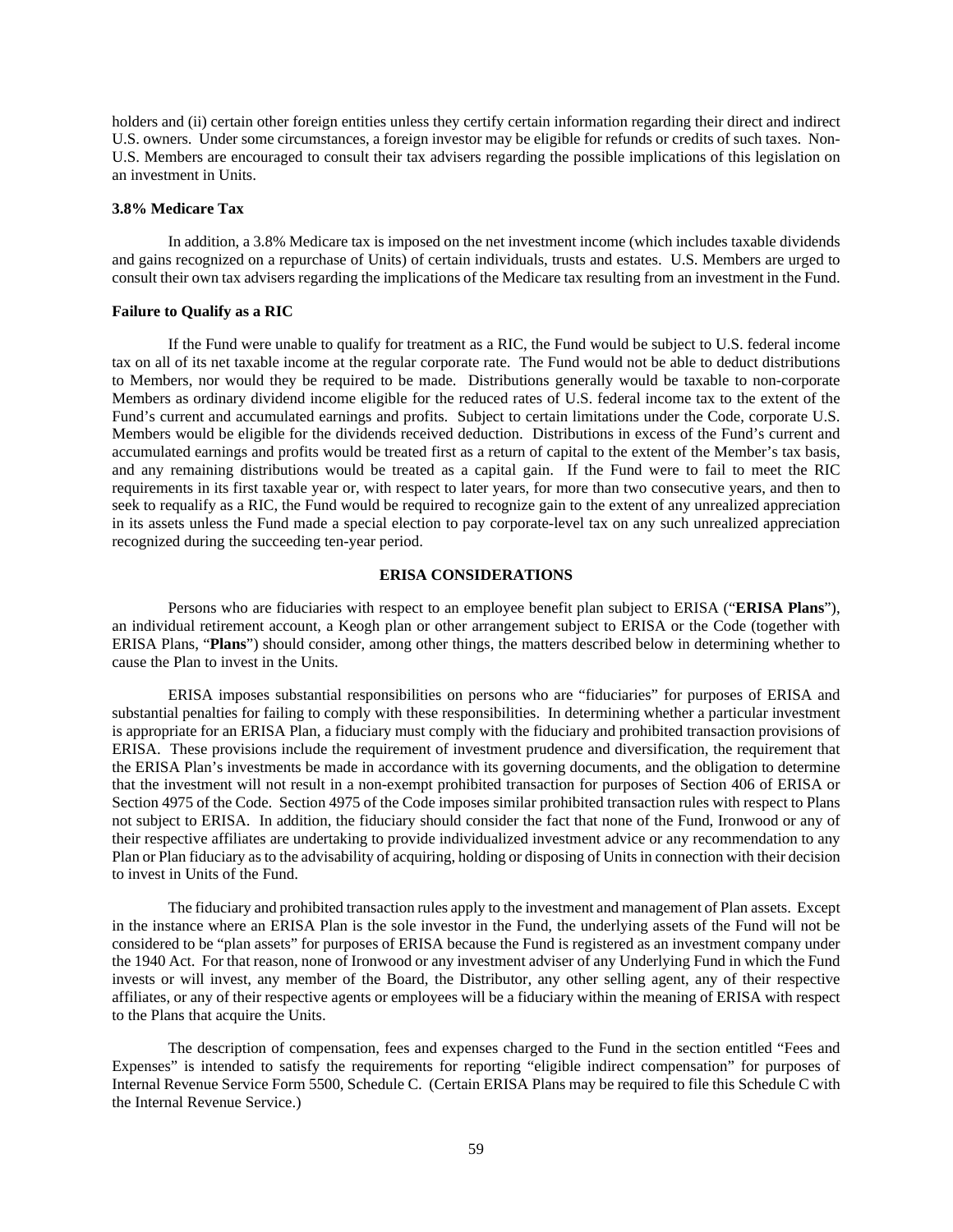The points noted above do not address all of the considerations under ERISA and the Code that could apply to a plan's investment in the Units. Potential investors that propose to cause a Plan to purchase the Units should consult with their legal counsel for a more complete assessment of how ERISA and the Code apply to the purchase of the Units.

## **SUMMARY OF THE LLC AGREEMENT**

<span id="page-65-0"></span>An investor in the Fund will be a Member of the Fund, and its rights in the Fund will be established and governed by the LLC Agreement that has been filed as an exhibit to this Prospectus with the SEC. An investor and his, her or its advisers should carefully review the LLC Agreement, as each Member will agree to be bound by its terms and conditions. The following is a summary description of additional items and of select provisions of the LLC Agreement that may not be described elsewhere in this Prospectus. The description of such items and provisions is not definitive and reference should be made to the complete text of the LLC Agreement.

#### **Units; Members**

Persons who purchase Units of the Fund will be Members of the Fund. Additional Members may, at the discretion of the Board, be admitted to the Fund as of the beginning of each Fiscal Period or at such other time as the Board may determine.

### **Indemnification**

By subscribing for Units, each Member acknowledges that the Fund has agreed to indemnify and hold harmless Ironwood and its Affiliates (as defined below) and each Director (each, an "**Indemnified Party**") against any losses, judgments, liabilities, expenses, and amounts paid in settlement of any claims sustained by them in connection with the Fund, provided that the same were not finally adjudicated in a decision on the merits thereof by a court of competent jurisdiction to have been the result of willful misfeasance, bad faith or gross negligence by such Indemnified Party or reckless disregard of the duties involved in the conduct of such Indemnified Party's actions, on the part of the Board or its Affiliates or such Director. The LLC Agreement also provides for indemnification payments in certain other circumstances and for the advancement of certain expenses, including counsel fees so incurred by any Indemnified Party.

"**Affiliate**" shall mean any person who: (i) directly or indirectly controls, is controlled by, or is under common control with such person; or (ii) owns or controls ten percent or more of the outstanding voting securities of such person; or (iii) is an officer or director of such person; or (iv) is an officer, director, partner, or trustee of any entity for which such person acts in any such capacity.

### **Limited Liability of Members**

Under Delaware law and the LLC Agreement, no Member will be liable for the repayment or discharge of any debt or other liability of the Fund, or be required to make additional contributions to the capital of the Fund.

#### **Duty of Care**

The LLC Agreement provides that no Indemnified Party will have any liability to the Fund or to any Member for any loss suffered by the Fund which arises out of any action or inaction of such Indemnified Party if such Indemnified Party, in good faith, determined that such course of conduct was in, or not opposed to, the best interests of the Fund and such course of conduct did not constitute willful misfeasance, bad faith, or gross negligence of such Indemnified Party or reckless disregard of the duties involved in the conduct of such Indemnified Party's actions.

The LLC Agreement also provides that no Indemnified Party shall be liable to the Fund or any Member for losses due to circumstances beyond their control, including but not limited to, the bankruptcy, insolvency, or suspension of normal business activities by any service provider to the Fund, or due to the negligence, dishonesty, bad faith, or misfeasance of any service provider to the Fund chosen by the Board in good faith.

The LLC Agreement further provides that no Indemnified Party shall bear any liability whatsoever in respect of valuations provided by a service provider to the Fund or any entity in which the Fund invests relied on by such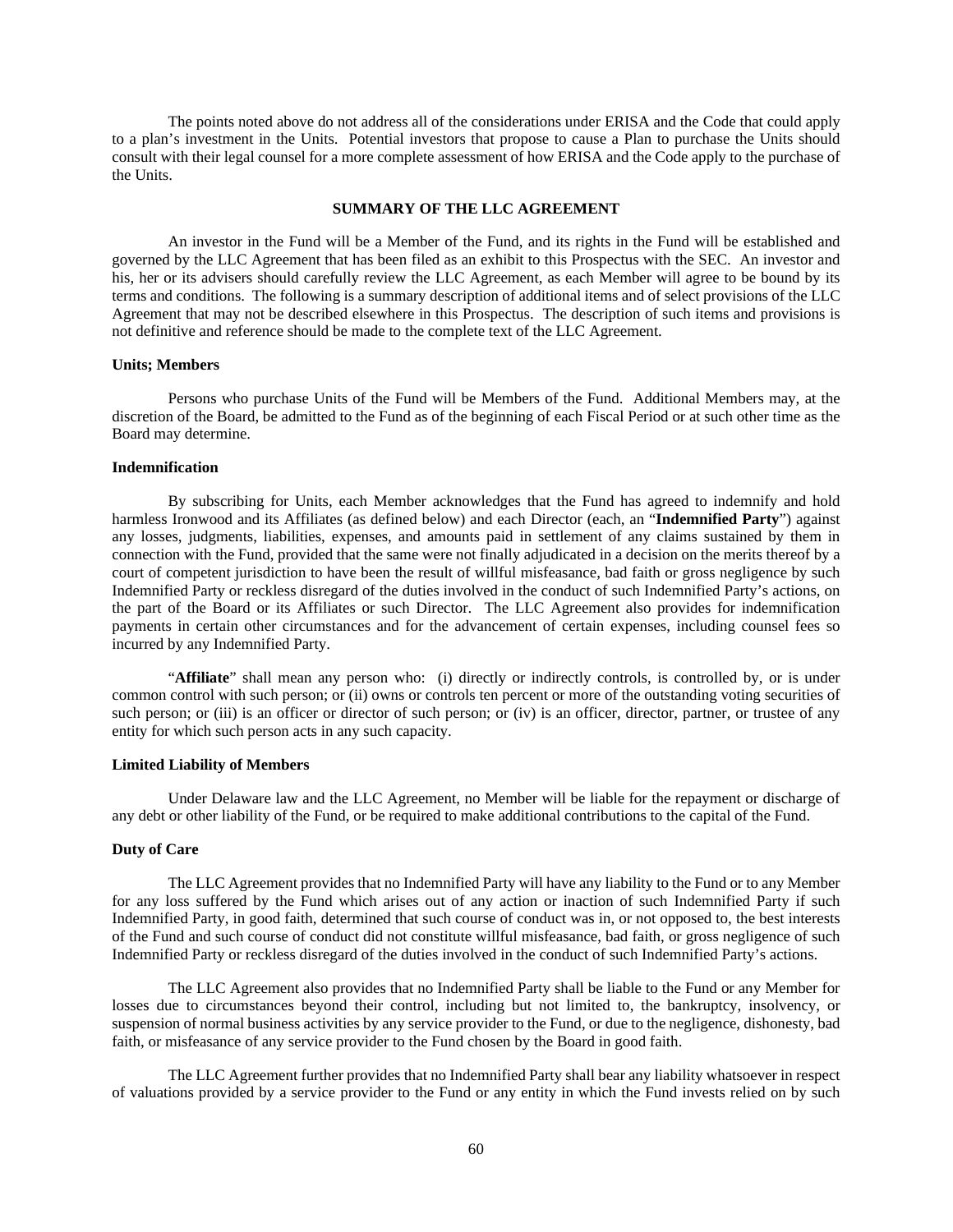Indemnified Party in good faith; provided that such service provider was selected by the Board in good faith after the exercise of due care in such selection.

Finally, the LLC Agreement clarifies that nothing contained in the LLC Agreement shall in any way constitute a waiver or limitation of any rights granted to the Fund or any Member under the U.S. federal securities laws.

#### **Amendment of the LLC Agreement**

The terms and provisions of the LLC Agreement may be modified or amended from time to time with the prior written consent of the Board and of Members having, in the aggregate, Units with net asset value in excess of 50% of the aggregate net asset value of the Fund insofar as is consistent with the laws governing the LLC Agreement.

Members may be required to respond in the negative to a proposed amendment within a certain time period, but not less than 20 calendar days, or be deemed to have consented to such amendment. No amendment to the LLC Agreement may be made without the consent of the Board. However, the consent of each Member shall be required for any amendment which would reduce such Member's net asset value per Unit or amend the provisions of the LLC Agreement governing amendments to the LLC Agreement.

In addition, the Board may, without the consent of any Member: (i) amend the LLC Agreement to correct clerical errors and reconcile inconsistencies; (ii) following written notice to the Members given at least 60 days prior to any Fiscal Quarter Closing, amend the LLC Agreement, effective as of the first day of the Fiscal Quarter after the giving of such notice, in the following manner: (A) to make a change in any provision of the LLC Agreement that requires an action to be taken by or on behalf of a "manager" (as defined in Section 18-101(10) of the Delaware Limited Liability Company Act) or the Members pursuant to the requirements of applicable Delaware law if the provisions of applicable Delaware law are amended, modified, or revoked so that the taking of such action is no longer required; (B) to reflect a change in the name of the Fund; (iii) to permit the Fund to comply with applicable laws, rules, and regulations of the SEC and other regulatory authorities then in effect; (iv) following written notice to the Members given at least 90 days prior to the end of a Fiscal Year, amend the LLC Agreement to change the Fiscal Year, the Fiscal Quarters or the length of each Fiscal Period; and (v) following written notice to the Members, change the LLC Agreement in any manner that does not adversely affect the Members in any material respect or that is required or contemplated by other provisions of the LLC Agreement or that is required by law.

No amendment to the LLC Agreement will be valid to the extent such amendment was not approved in accordance with the provisions of the 1940 Act.

## **Term and Dissolution**

The Fund shall be dissolved and its affairs wound-up upon the occurrence of any of the following events: (i) any Member that has submitted a written request, in accordance with the terms described in "Repurchases of Units" in the Prospectus, to tender all of such Member's Units for repurchase by the Fund (A) has not been given the opportunity to so tender within a period of two years after the request (whether in a single repurchase offer or multiple consecutive offers within the two-year period) and (B) has provided written notice to the Fund within 30 calendar days of the end of such two-year period; (ii) any event which would make it unlawful to continue the existence of the Fund; or (iii) the Board determines to dissolve the Fund upon 30 calendar days' prior written notice to the Members.

Upon dissolution of the business of the Fund, which dissolution shall be deemed a Fiscal Quarter Closing, the Board shall, at any time during the 90 calendar day period following completion of a final audit of the Fund's books and records, make distributions out of Fund assets in the following manner and order: (i) to payment and discharge of the claims of all creditors of the Fund who are not Members; (ii) to payment and discharge of the claims of Member creditors of the Fund pro rata based on the respective amounts of their claims; and (iii) to each Member in proportion to the number of Units held by such Member.

#### **Reports to Members**

Following each month-end, Ironwood will prepare and deliver to each Member a report setting forth the Fund's estimated investment performance (based on unaudited data) for that month.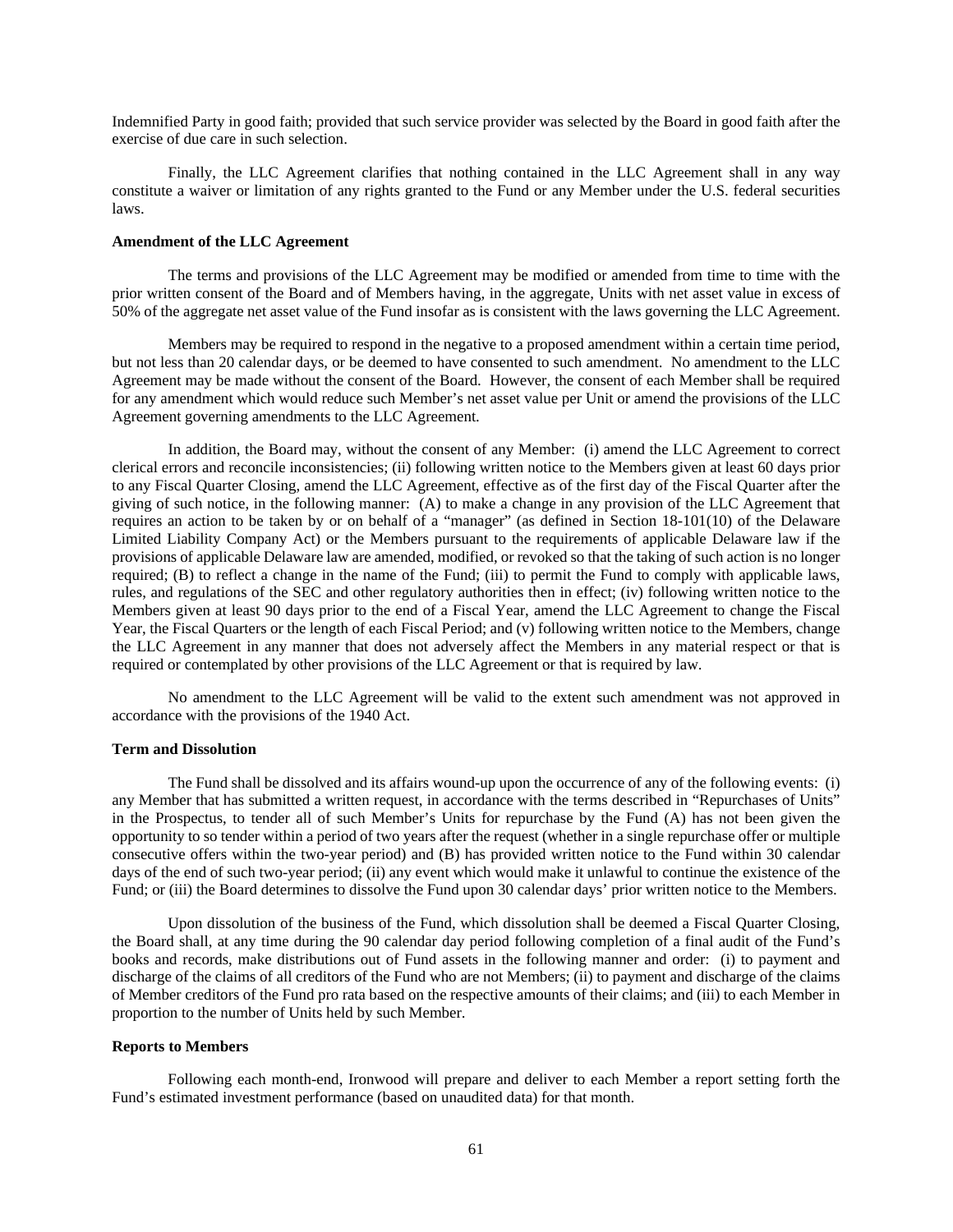Within 60 calendar days after the end of each Fiscal Year, the Fund or the accountants for the Fund will prepare and deliver to each Member a report setting forth as of the end of such Fiscal Year: (i) a balance sheet of the Fund; (ii) a statement showing the increase or decrease in net asset value of the Fund for such Fiscal Year; (iii) the number of Units held by the Member; (iv) the net asset value per Unit and the manner of calculation; (v) the aggregate net asset value of a Member's Units and the manner of calculation; and (vi) any such information as may be required by applicable regulatory authorities.

The Fund may deliver such monthly and annual reports, as well as separate quarterly reports, in electronic format or make them available to Members through the Fund's website.

#### **Fiscal Year**

The Fiscal Year of the Fund for accounting and U.S. federal income tax purposes will end on April 30 of each year. A Fiscal Quarter of the Fund will be each three-month period ending on the last calendar day of April, July, October and January.

### **GENERAL INFORMATION**

#### <span id="page-67-0"></span>**Description of the Fund**

The Fund is registered under the 1940 Act as a closed-end, non-diversified, management investment company. The Fund was established as a limited liability company under the laws of the State of Delaware on August 25, 2010. The Fund's office is located at One Market Plaza, Steuart Tower, Suite 2500, San Francisco, California 94105. The Fund's Prospectus and SAI are available upon request and without charge by writing to Ironwood at One Market Plaza, Steuart Tower, Suite 2500, San Francisco, California 94105. The telephone number of the Fund is 415- 777-2400.

## **Description of Ironwood**

Ironwood is a San Francisco-based fund of hedge funds manager. Since Ironwood's inception in 1996, Ironwood has been focused exclusively on building and maintaining low volatility, multi-manager portfolios that seek to have low correlation to the broader debt and equity indices.

## **Liquidating Trust**

The Board may, at its discretion if determined to be in the best interests of Members, distribute the assets of the Fund into and through a liquidating trust to effect the liquidation of, all or a portion of, the Fund. The use of a liquidating trust would be subject to the regulatory requirements of the 1940 Act and applicable Delaware law, and could result in expenses that the Members would bear indirectly. There are no current plans to liquidate the Fund.

### **Independent Registered Public Accounting Firm and Legal Counsel**

The Board has selected Ernst & Young LLP as the independent registered public accounting firm of the Fund. Ernst & Young LLP's principal business address is located at 155 North Wacker Drive, Chicago, IL 60606.

The law firm of Sidley Austin LLP, 787 Seventh Avenue, New York, New York 10019, serves as legal counsel to the Fund.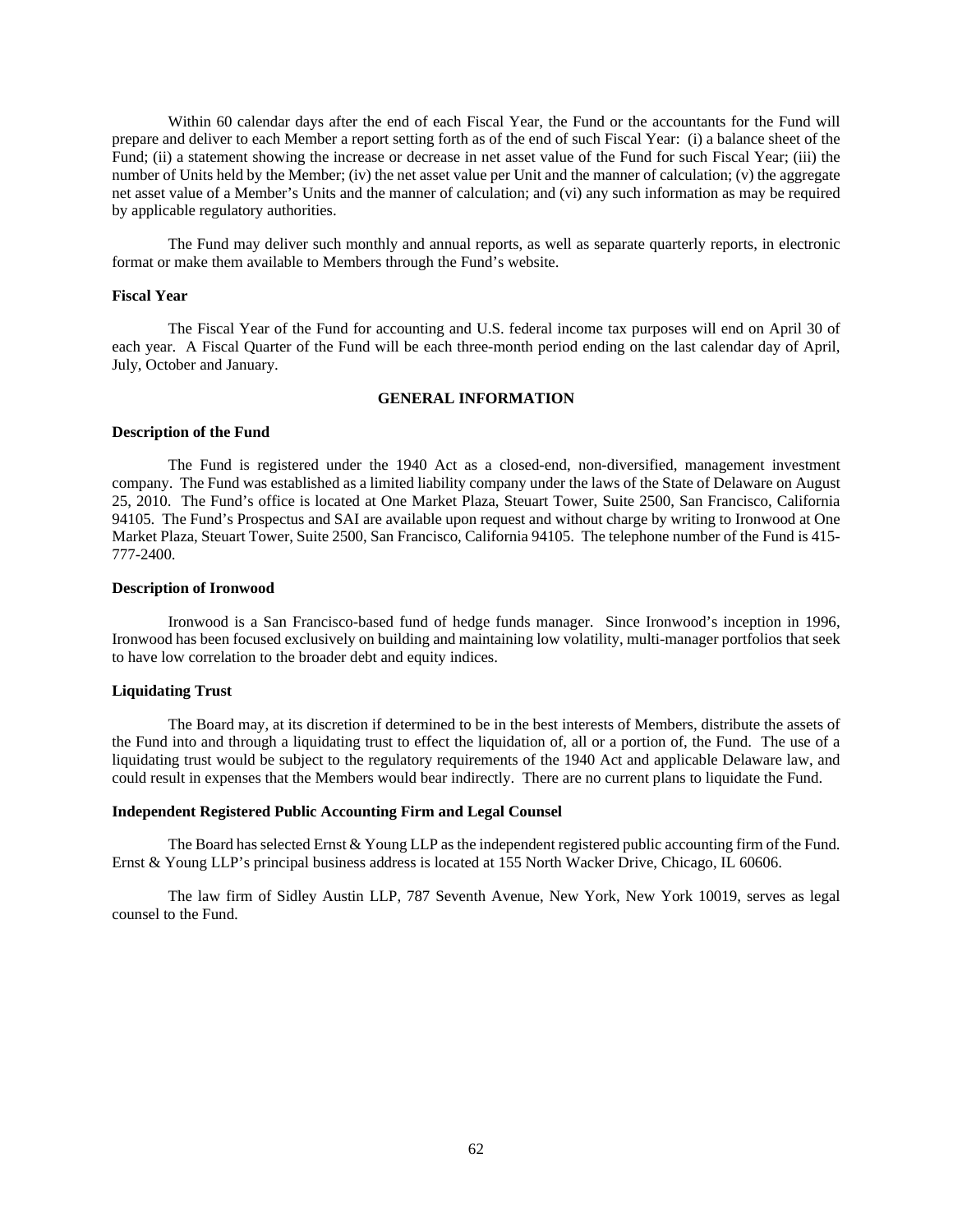## **IRONWOOD CAPITAL MANAGEMENT COMPOSITE GIPS REPORT**

**Annual Net**

<span id="page-68-0"></span>

| <b>Year End</b> | <b>Total Firm</b><br>Assets (USD)<br>(millions) | Composite<br>Assets (USD)<br>(millions) | Number of<br><b>Accounts</b> | <b>HFRI FOF:</b><br><b>Conservative</b><br><b>Index</b> | <b>Annual Net</b><br>Performance<br>$(Supplemental)*$ | Ашила і усі<br>Performance<br>(Highest<br>$\text{Fe}e$ )** | Composite<br>Dispersion** | 3-yr Std. Dev.<br><b>Ironwood</b><br>Composite** | 3-yr Std. Dev<br>Index |
|-----------------|-------------------------------------------------|-----------------------------------------|------------------------------|---------------------------------------------------------|-------------------------------------------------------|------------------------------------------------------------|---------------------------|--------------------------------------------------|------------------------|
| $2020$          | 4,192                                           | \$<br>4,192                             | 3                            | 6.47%                                                   | 13.32%                                                | 12.48%                                                     | N/A                       | 4.47%                                            | 5.41%                  |
| 2019            | 3.768                                           | 3,768                                   |                              | 6.30%                                                   | 7.27%                                                 | 6.47%                                                      | N/A                       | 2.15%                                            | 2.18%                  |
| $2018$          | 3,425                                           | 3,425                                   |                              | $-0.87%$                                                | 1.21%                                                 | 0.46%                                                      | N/A                       | 2.67%                                            | 2.20%                  |
| 2017            | 3,112                                           | 3,112                                   |                              | 4.12%                                                   | 7.45%                                                 | 6.65%                                                      | N/A                       | 2.76%                                            | 2.07%                  |
| 2016            | 3,127                                           | 3,127                                   |                              | 1.89%                                                   | 2.13%                                                 | 1.36%                                                      | N/A                       | 2.92%                                            | 2.28%                  |
| $2015$          | 2,975                                           | 2,975                                   |                              | 0.37%                                                   | 1.19%                                                 | 0.44%                                                      | N/A                       | 2.63%                                            | 2.30%                  |
| 2014            | 2,591                                           | 2,591                                   | 3                            | 3.14%                                                   | 5.76%                                                 | 4.97%                                                      | N/A                       | 2.29%                                            | 2.16%                  |
| $2013$          | 1.916                                           | 1.916                                   |                              | 7.70%                                                   | 11.44%                                                | 10.61%                                                     | N/A                       | 2.96%                                            | 2.96%                  |
| 2012            | 1,539                                           | 1,539                                   |                              | 4.22%                                                   | 11.26%                                                | 10.58%                                                     | 0.19%                     | 3.23%                                            | 3.20%                  |
| 2011            | 1,465                                           | 1,441                                   |                              | $-3.55%$                                                | 2.07%                                                 | 1.72%                                                      | 0.37%                     | 3.90%                                            | 3.42%                  |
| 2010            | 1.771                                           | 1,729                                   |                              | 5.07%                                                   | 8.86%                                                 | 8.49%                                                      | N/A                       | 9.93%                                            | 6.51%                  |
| 2009            | 2,039                                           | 1.903                                   |                              | 9.65%                                                   | 19.08%                                                | 18.67%                                                     | N/A                       | 10.08%                                           | 6.69%                  |
| $2008$          | 2,402                                           | 2,402                                   |                              | $-19.86%$                                               | $-28.58%$                                             | $-28.83%$                                                  | N/A                       | 9.82%                                            | 6.71%                  |
| 2007            | 3,253                                           | 3,253                                   |                              | 7.68%                                                   | 11.30%                                                | 10.91%                                                     | N/A                       | 3.68%                                            | 3.10%                  |
| 2006            | 2,601                                           | 2,601                                   |                              | 9.21%                                                   | 11.36%                                                | 10.97%                                                     | N/A                       | 3.27%                                            | 2.63%                  |
| 2005            | 2,096                                           | 2,096                                   |                              | 5.13%                                                   | 6.07%                                                 | 5.70%                                                      | N/A                       | 2.64%                                            | 2.29%                  |
| 2004            | 1,155                                           | 1,155                                   |                              | 5.83%                                                   | 9.93%                                                 | 9.55%                                                      | N/A                       | 2.80%                                            | 2.02%                  |
| 2003            | 645                                             | 645                                     |                              | 9.01%                                                   | 14.03%                                                | 13.63%                                                     | N/A                       | 2.89%                                            | 2.07%                  |
| 2002            | 445                                             | 445                                     |                              | 3.57%                                                   | 3.41%                                                 | 3.05%                                                      | N/A                       | 3.29%                                            | 2.62%                  |
| 2001            | 332                                             | 332                                     |                              | 3.11%                                                   | 9.82%                                                 | 9.44%                                                      | N/A                       | 2.67%                                            | 3.72%                  |
| 2000            | 151                                             | 151                                     |                              | 5.77%                                                   | 22.00%                                                | 21.58%                                                     | N/A                       | 3.94%                                            | 4.83%                  |
| 1999            | 63                                              | 63                                      |                              | 18.93%                                                  | 23.12%                                                | 22.70%                                                     | N/A                       | 3.90%                                            | 4.81%                  |
| 1998            | 46                                              | 46                                      |                              | $-1.61%$                                                | 8.29%                                                 | 7.92%                                                      | N/A                       | 3.60%                                            | 4.21%                  |
| 1997            | 29                                              | 29                                      |                              | 14.95%                                                  | 18.35%                                                | 17.94%                                                     | N/A                       | N/A                                              | N/A                    |
| 1996            | 20                                              | 20                                      |                              | 13.73%                                                  | 16.82%                                                | 16.41%                                                     | N/A                       | N/A                                              | N/A                    |

Annual Net Performance shown above represents the historical calendar year performance for all accounts managed by Ironwood with substantially similar investment objectives, strategies, and policies as the Fund, and is not the Fund's performance or indicative of the Fund's future performance. The net performance includes the reinvestment of all income.

The Annual Net Performance (Supplemental) shown above is net of all fund level expenses, including interest expense (including loan commitment fees), custody fees, bank charges, other expenses, an annual advisory fee of 1.20% and a since-discontinued annual account servicing fee of 0.40%, applied monthly through April 30, 2012. Thereafter, the net performance is net of all fund level expenses and the annual advisory fee of 1.20%, applied monthly. Other expenses are calculated at 0.25% per annum, which represents the maximum amount of other expenses that could be charged to the Fund due to the Expense Limitation Agreement. Actual other expenses may be lower than 0.25% per annum.

**None of the funds or accounts included in the Ironwood Composite (as defined below) imposes an initial sales charge. While brokers or dealers or other financial intermediaries may charge commissions or transaction or other fees, any such commissions or transaction or other fee is not reflected in the net performance shown above. Investors who bear a sales commission or transaction or other charges will experience a lower performance return.** \*\* The Annual Net Performance (Highest Fee) shown above represents the annual net performance shown as Supplemental less an annual account servicing fee of 0.75%, applied monthly. Prior to April 30, 2012, a portion of the annual account servicing fee is included in the annual net performance (Supplemental). The Annual Net Performance (Highest Fee) reflects the highest annual fee charged for any investor in the Ironwood Composite.

Ironwood claims compliance with the Global Investment Performance Standards (GIPS®) and has prepared and presented this report in compliance with the GIPS standards. Ironwood has been independently verified for the period April 1, 2017 through June 30, 2021 by ACA Group, Performance Services Division (ACA Performance) and by Ashland Partners & Company, LLP (Ashland) for the period January 1, 1996 through March 31, 2017. (Ashland's GIPS Verification and performance practice was acquired by ACA Performance effective June 2017.) The verification reports are available upon request.

A firm that claims compliance with the GIPS standards must establish policies and procedures for complying with all the applicable requirements of the GIPS standards. Verification provides assurance on whether the firm's policies and procedures related to composite and pooled fund maintenance, as well as the calculation, presentation, and distribution of performance, have been designed in compliance with the GIPS standards and have been implemented on a firm-wide basis. Verification does not ensure the accuracy of any specific composite presentation.

The Ironwood Composite was created on October 19, 2009 and contains fully discretionary fund of hedge fund accounts. The investment objective of the Ironwood Composite is to achieve capital appreciation while limiting the variability of returns. The Ironwood Composite emphasizes investments with investment advisers with strong operations who invest in historically uncorrelated strategies, such as relative value, event driven, market neutral  $\&$ hedged equity, distressed & credit securities and various arbitrage-based approaches. Results are based on fully discretionary accounts under management, including those accounts no longer with the firm.

Ironwood defines itself for GIPS purposes as an independent registered investment adviser with the SEC. The U.S. dollar is the currency used to express performance.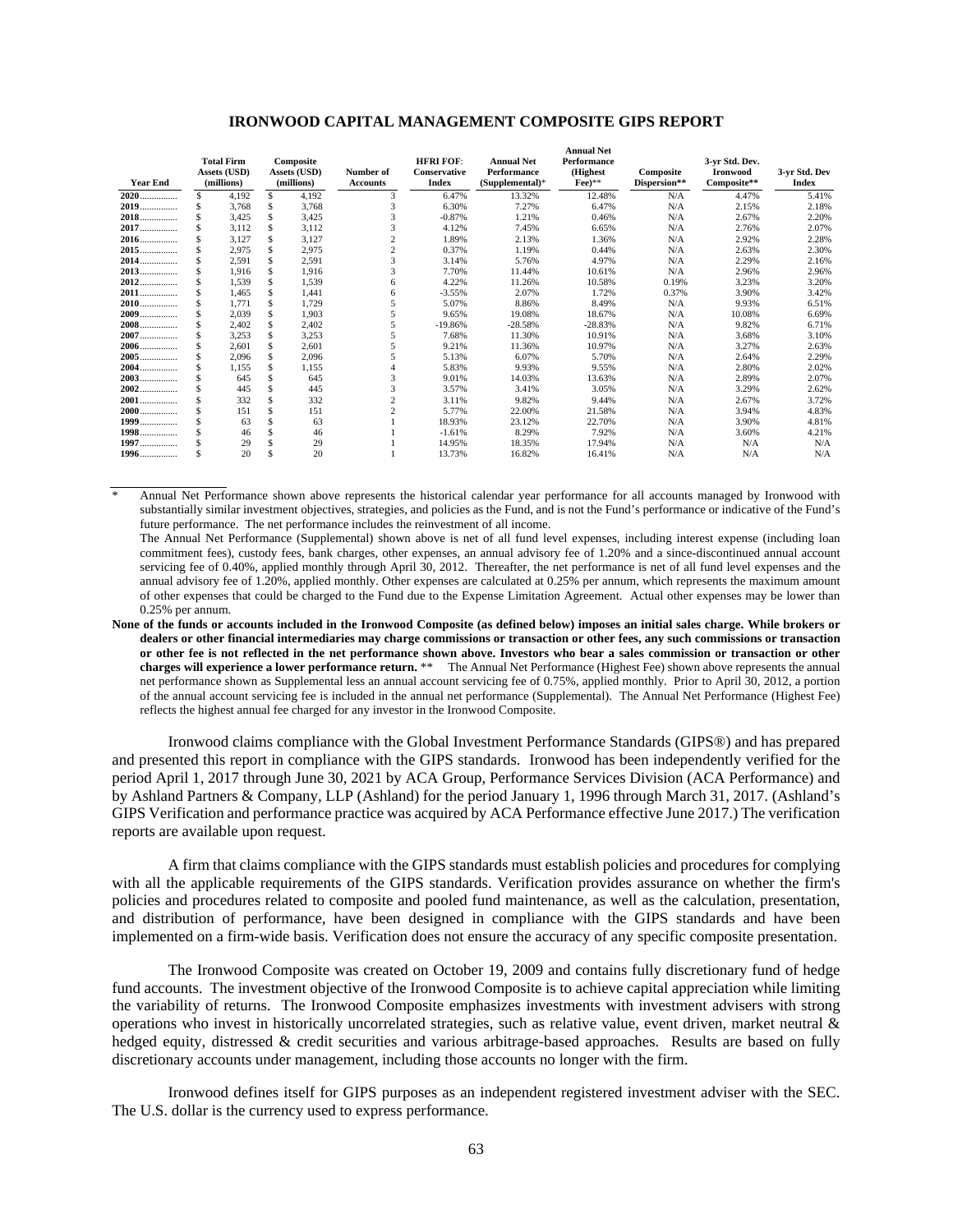Composite performance is presented gross of withholding taxes on dividends, interest, and capital gains and includes the reinvestment of all income. Withholding taxes may vary according to the investor's domicile. The annual composite dispersion presented is an asset-weighted standard deviation calculated for the accounts in the composite for the entire year. Dispersion is not presented for periods when 5 or less portfolios were included in the composite for the entire year.

Additional information regarding the policies for valuing investments, calculating performance, and preparing the GIPS Report is available upon request. A list including composite descriptions, pooled fund descriptions for limited distribution pooled funds, and broad distribution funds is available upon request.

For comparison purposes, the composite is measured against the HFRI FOF: Conservative Index. The HFRI Monthly Indices (HFRI) are equally weighted performance indices, utilized by numerous hedge fund managers as a benchmark for their own hedge funds. The HFRI are broken down into four main strategies, each with multiple substrategies: Conservative, Diversified, Market Defensive, and Strategic. FOFs classified as "Conservative" exhibit one or more of the following characteristics: (1) seeks consistent returns by primarily investing in funds that generally engage in more "conservative" strategies, such as equity market neutral, fixed income arbitrage and convertible arbitrage or (2) exhibits a lower historical annual standard deviation than the HFRI Fund of Funds Composite Index. A fund in the HFRI FOF: Conservative Index shows generally consistent performance regardless of market conditions. Funds included in the HFRI Monthly Indices must: report monthly returns, report net of all fees returns, report assets in U.S. dollar, and have at least \$50 million under management or have been actively trading for at least twelve (12) months.

GIPS® is a registered trademark of CFA Institute. CFA Institute does not endorse or promote this organization, nor does it warrant the accuracy or quality of the content contained herein. There can be no assurance that the account's investment objective will be achieved or that the accounts will not incur losses. Past performance is not indicative of future results.

The investment management fee schedule for the Fund, which is included in the Ironwood Composite, is 1.20% on all assets. The total expense ratio as of April 30, 2021 for the Fund was 12.29%.

|        | JAN      | <b>FEB</b> | <b>MAR</b> | <b>APR</b> | MAY      | JUN      | JUL      | AUG      | <b>SEP</b> | OCT      | <b>NOV</b> | <b>DEC</b> | YEAR      |
|--------|----------|------------|------------|------------|----------|----------|----------|----------|------------|----------|------------|------------|-----------|
| 2021   | $-2.14%$ | 2.50%      | 0.41%      | 1.54%      | 0.06%    | 0.89%    | 0.96%    |          |            |          |            |            | 4.22%     |
| 2020   | 0.73%    | $-0.29%$   | $-4.25%$   | 2.09%      | 1.90%    | 1.70%    | 1.20%    | 1.76%    | 1.01%      | 0.35%    | 3.11%      | 3.47%      | 13.32%    |
| 2019   | 1.66%    | 0.46%      | 0.35%      | 0.96%      | 0.08%    | 0.88%    | 0.43%    | 0.19%    | $-0.04%$   | 0.24%    | 0.37%      | 1.46%      | 7.27%     |
| $2018$ | 1.43%    | $-0.19%$   | $-0.32%$   | 0.56%      | 0.69%    | 0.36%    | 0.31%    | 0.28%    | 0.67%      | $-0.76%$ | $-1.30%$   | $-0.50%$   | 1.21%     |
| 2017   | 1.30%    | 0.47%      | 0.35%      | 0.38%      | 0.55%    | $-0.12%$ | 1.06%    | 1.06%    | 0.65%      | 0.97%    | $-0.11%$   | 0.66%      | 7.45%     |
| 2016   | $-1.83%$ | $-1.52%$   | 0.07%      | 1.01%      | 0.55%    | $-0.65%$ | 1.04%    | 0.95%    | 0.84%      | 0.38%    | 0.50%      | 0.81%      | 2.13%     |
| 2015   | $-0.15%$ | 1.91%      | 1.14%      | $-0.14%$   | 0.54%    | $-0.29%$ | 0.38%    | $-0.73%$ | $-1.26%$   | $-0.02%$ | $-0.15%$   | $-0.01%$   | 1.19%     |
| 2014   | 0.88%    | 1.40%      | 0.13%      | $-0.25%$   | 1.27%    | 1.05%    | 0.12%    | 0.25%    | 0.73%      | $-1.08%$ | 0.91%      | 0.23%      | 5.76%     |
| 2013   | 1.48%    | 0.69%      | 0.87%      | 0.75%      | 1.33%    | $-0.26%$ | 0.65%    | 0.23%    | 1.36%      | 1.23%    | 0.99%      | 1.58%      | 11.44%    |
| 2012   | 1.59%    | 1.16%      | 1.25%      | 0.36%      | $-0.56%$ | 0.38%    | 0.69%    | 1.34%    | 0.93%      | 0.75%    | 0.82%      | 2.02%      | 11.26%    |
| 2011   | 1.47%    | 1.44%      | 0.67%      | 0.83%      | 0.44%    | $-0.21%$ | 0.21%    | $-2.17%$ | $-1.51%$   | 1.08%    | $-0.29%$   | 0.15%      | 2.07%     |
| 2010   | 0.89%    | 0.35%      | 1.21%      | 0.64%      | $-1.42%$ | $-0.14%$ | 0.90%    | 0.40%    | 1.63%      | 1.59%    | 0.61%      | 1.90%      | 8.86%     |
| 2009   | 2.49%    | 0.16%      | $-0.23%$   | 0.55%      | 3.02%    | 2.16%    | 2.16%    | 1.92%    | 2.29%      | 0.77%    | 0.69%      | 1.67%      | 19.08%    |
| $2008$ | $-2.40%$ | 1.29%      | $-2.08%$   | 1.02%      | 1.57%    | $-0.24%$ | $-1.65%$ | $-1.74%$ | $-8.04%$   | $-9.81%$ | $-5.61%$   | $-4.72%$   | $-28.58%$ |
| 2007   | 1.73%    | 1.33%      | 1.27%      | 1.56%      | 2.34%    | 0.82%    | $-0.26%$ | $-1.45%$ | 1.44%      | 1.71%    | $-0.43%$   | 0.76%      | 11.30%    |
| $2006$ | 2.40%    | 1.03%      | 1.06%      | 1.89%      | $-0.28%$ | 0.18%    | 0.58%    | 1.07%    | $-2.01%$   | 1.60%    | 1.43%      | 1.95%      | 11.36%    |
| 2005   | 0.22%    | 0.68%      | $-0.15%$   | $-1.15%$   | 0.04%    | 1.45%    | 1.67%    | 0.68%    | 0.84%      | $-0.83%$ | 0.71%      | 1.78%      | 6.07%     |
| 2004   | 1.85%    | 0.73%      | 0.60%      | 0.59%      | $-0.04%$ | 0.20%    | 0.20%    | 0.41%    | 0.69%      | 0.61%    | 2.01%      | 1.67%      | 9.93%     |
| $2003$ | 2.30%    | 0.65%      | 0.69%      | 1.35%      | 1.50%    | 0.85%    | 0.21%    | 0.37%    | 1.67%      | 1.22%    | 1.16%      | 1.25%      | 14.03%    |
| 2002   | 0.98%    | 0.05%      | 0.69%      | 0.77%      | 0.08%    | $-1.89%$ | $-0.97%$ | 0.61%    | 0.15%      | 0.12%    | 1.32%      | 1.52%      | 3.41%     |
| 2001   | 1.48%    | 2.45%      | 1.62%      | 0.12%      | 0.47%    | 0.14%    | 0.61%    | 1.34%    | $-0.04%$   | 0.58%    | 0.12%      | 0.55%      | 9.82%     |
| 2000   | 1.58%    | 2.51%      | 2.06%      | 2.36%      | 1.89%    | 1.83%    | 2.05%    | 0.91%    | 1.69%      | 1.10%    | 1.20%      | 0.92%      | 22.00%    |
| 1999   | 1.90%    | 1.52%      | 0.84%      | 2.84%      | 2.09%    | 2.23%    | 2.38%    | 0.73%    | 1.54%      | 1.41%    | 2.09%      | 1.49%      | 23.12%    |
| 1998   | 0.98%    | 1.95%      | 2.26%      | 1.48%      | 0.36%    | 0.10%    | 0.85%    | $-2.21%$ | $-1.67%$   | $-0.79%$ | 3.44%      | 1.42%      | 8.29%     |
| 1997   | 0.57%    | 1.82%      | 1.40%      | 0.48%      | 1.75%    | 1.07%    | 2.05%    | 1.41%    | 1.93%      | 2.05%    | 0.79%      | 1.72%      | 18.35%    |
| 1996   | 1.96%    | 0.81%      | 1.05%      | 1.50%      | 1.61%    | 1.29%    | 1.38%    | 1.54%    | 1.12%      | 1.31%    | 1.03%      | 1.11%      | 16.82%    |

Historical Monthly Net Returns of All Funds Managed by Ironwood<sup>(1)</sup> (supplemental information)

Average Annual Total Return of All Funds Managed by Ironwood<sup>(1)</sup>

(Measured based on the performance of the periods indicated above, i.e., in each case ending July 31, 2021)

| <b>Year(s)</b> of Operation | . Year | 5 Years | <b>10 Years</b> |
|-----------------------------|--------|---------|-----------------|
|                             | 14.69% | 7.36%   | 6.15%           |

Average Annual Total Returns of the HFRI FOF Conservative Index<sup>(2)</sup>